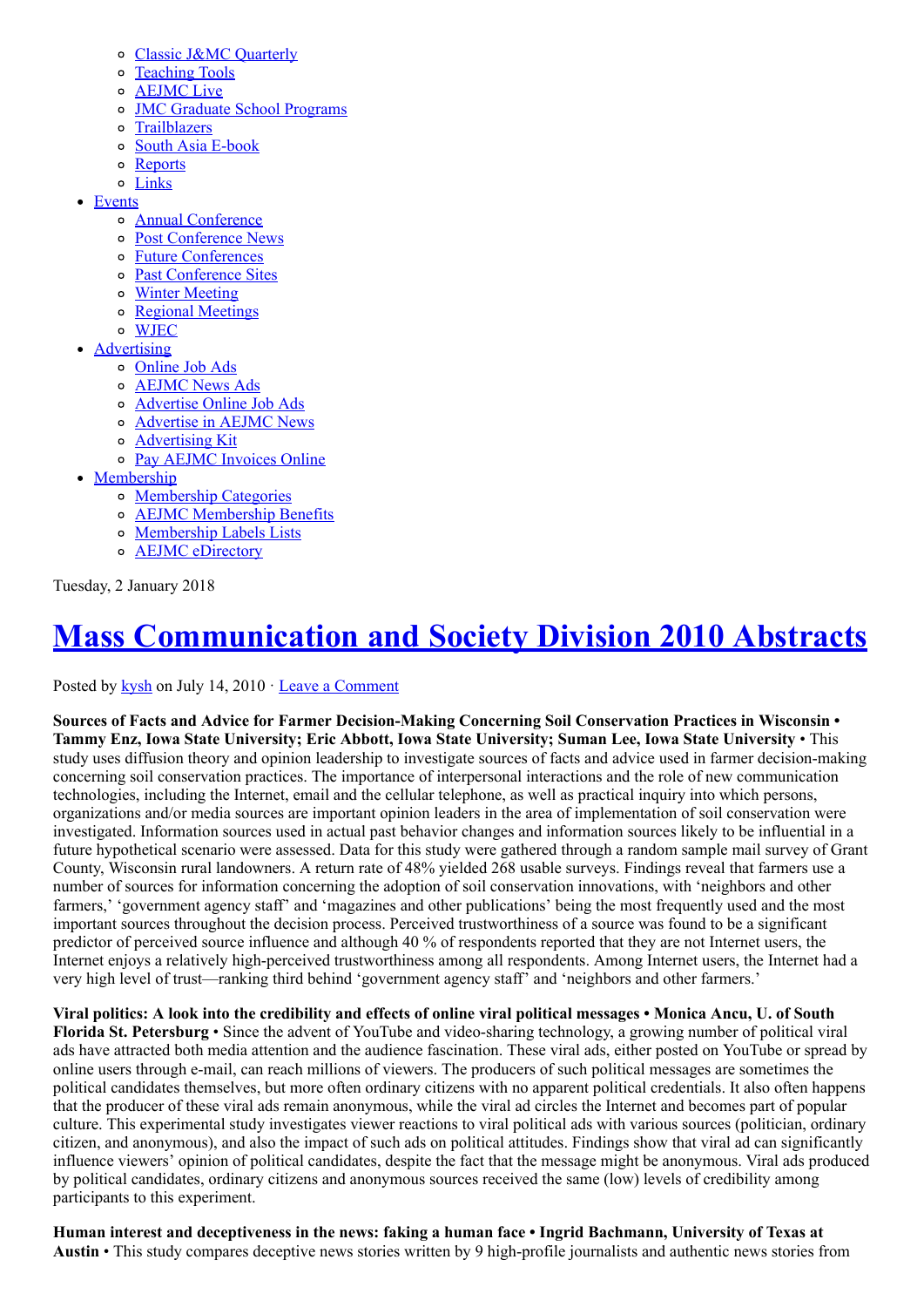the same news organizations. The deceptive news score higher in Rudolph Flesch's human interest index and also are more likely to humanize the news event by presenting a human example, emphasizing the human participants and exploring their personal lives. Without the restrictions of the complex world, deceptive reporters can create more interesting, dramatic stories than their non-deceptive colleagues.

Online Political Involvement and Connectivity Expectations toward Presidential Candidates Keunmin Bae, Pennsylvania State University; Pamela Brubaker, The Pennsylvania State University; Michael Horning, The Pennsylvania State University; Daniel J. Tamul, Pennsylvania State University • Scholars have demonstrated their research interest in the connections between conversation, media consumption and political participation. However, literature shows the interest can be further investigated in the context of the Internet-savvy media ecology. The current study aims to explore the causal mechanisms that involve political Internet users' online information seeking and their participations in democratic processes before and after the 2008 U.S. presidential campaigns, taking the O-S-O-R and O-S-R-O-R models as theoretical foundations. Path analysis was employed, using a data set by Pew research center. An extended model of the O-S-R-O-R, which includes a cognitive variable at the end of the model, is presented with discussions of implications from findings.

Inequality in Knowledge Acquisition, Political Discussion, and Internet Exposure: Nonlinearity in the Acquisition of Knowledge in the Internet • Sungsoo Bang, UT, Austin • By testing the knowledge gap hypothesis based on South Korea's 2007 national survey, this study examines whether Internet use increases or decreases the knowledge gap between social classes. This study finds that there is a significant difference in Internet consumption and knowledge acquisition depending on education. The results also support the significance of political discussion in modifying the relationship between education and knowledge acquisition from the Internet. Findings demonstrate that Internet consumption fosters, rather than decreases, the gap in political knowledge between social classes. Furthermore, this study finds that the relationship between knowledge acquisition and Internet exposure is not linear but curvilinear in specific segments of the population. Nonlinearity and nonaccumulation in knowledge acquisition from the Internet of the less-educated suggest the need for a theoretical modification of the knowledge gap, which is based on the linear relationship between knowledge acquisition and media use.

Are you a WOMAN? : Representation of Femininity in Two Women's Magazines, Cleo & Her World • Iccha Basnyat, National University of Singapore; Leanne CHANG, National University of Singapore • Frames of how to be a woman reveals dominant social meanings. Therefore, content-analysis was conducted to examine portrayals of femininity vis-à-vis masculinity within frames of women's magazines. Findings reflect a blurry line between femininity in opposition to masculinity. However, new frames of being a woman have emerged in dichotomized frames of traditional versus modern. Frames continue to create a lens for interpretation of social meanings of gendered personhood creating expectations to meet the ideal image.

Sex, Race, and Misrepresentation: the Political Implications of Interracial Relationships in American Film • Carole Bell, University of North Carolina at Chapel Hill • This study explored the representation of supportive and critical messages about interracial dating in popular film. More specifically, the study addressed how films depicting interracial couples encourage audiences to view these relationships within distinct political perspectives and racialized systems of belief. Using a combination of frame analysis and a cultural/critical approach, this research showed that the representation of interracial couples in American films has often been, as some scholars theorized, observably problematic and in contradiction of Hollywood's ostensibly egalitarian ideals. Despite marked social change during the period studied, certain tropes of interracial interaction remain prominent across long periods of time- especially the association of interracial relationships with social costs from peers and family and friends, the tendency to present the interracial romance as one that is less likely to be long lasting and fully realized, and the near ubiquitous association of interracial romance with violence.

'Every Little Thing's Gonna Be All Right; Popular Music as a Way of Coping After the Virginia Tech Shootings • Jennifer Billinson, The S.I. Newhouse School of Public Communications, Syracuse University The connection between emotion and music is one that we have come to accept as common knowledge, turning to music as a way of dealing with tragedy and grief. Although it has been explored separately throughout disciplines in the past, in order to truly understand the human connection between music and grief, I have examined literature in the fields of sociology, psychology, and anthropology, paired with uses and gratifications theory in order to explore this occurrence from a communications standpoint. The purpose of this inquiry is to examine how popular music is used in the wake of national tragedies. A textual analysis of the music used in 100 YouTube tribute videos created after the shootings at Virginia Tech was conducted in order to better understand how music was employed to heal and assuage the grief of a college campus, as well as a country. Results show that songs chosen were overwhelmingly popular music, falling into two categories; sad at the time, and timelessly sad. In addition, video producers stated that they created videos as a way to heal themselves, attempt to heal others, or simply because they could think of no other action they could take in the wake of such tragedy.

The Skinny On Weight Stigmatization: Testing the Effectiveness of a Media Literacy Program Designed to Decrease Anti-Fat Bias in Children • Scott Parrott, The University of Alabama; Kim Bissell, University of Alabama • Several studies have examined factors related to bias against people who are overweight, but to date, no study solidifies the variety of factors that could be responsible for anti-fat bias in children. This study examined implicit and explicit levels of fat bias in grade school children with the goal of identifying factors that might be stronger predictors of weight stigmatization. Further, the study tested how or if a media literacy program designed to address weight stigmatization might result is less critical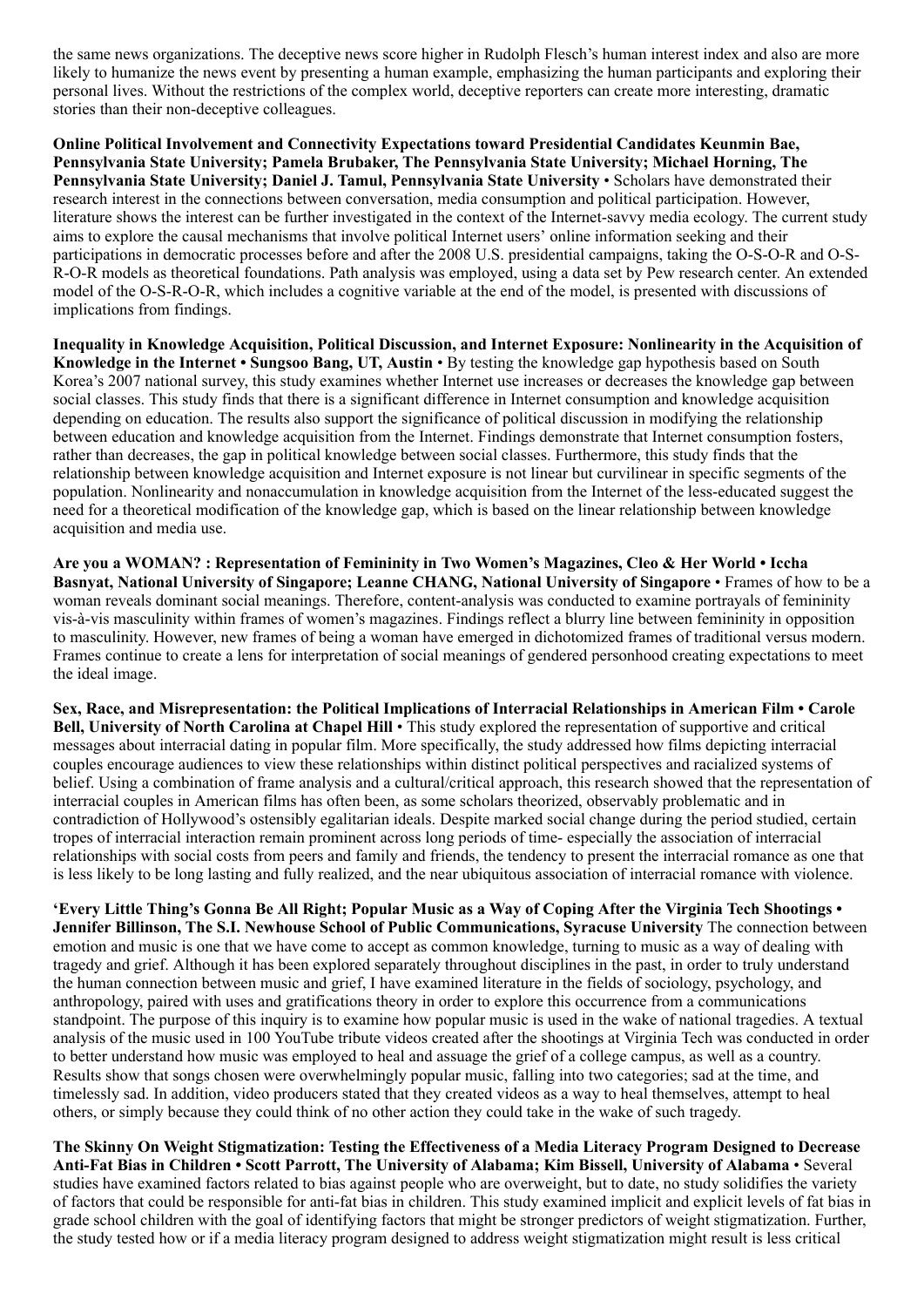assessments of overweight individuals. Thus, the study presented here had two over-arching objectives: test the effectiveness of a media literacy campaign aimed at decreasing stigma against overweight individuals; and b) identify possible correlates of pre-existing negative attitudes about overweight individuals. Findings from this research suggest that the literacy program addressing weight stigmatization was successful in changing these children's perceptions about overweight individuals. Using a pre-test/post-test within-subjects experimental design, just over 200 elementary and middle school children were assessed on their degree of fat bias and then exposed to a month-long intervention program designed to reduce weight stigma. Post-test results indicate that when participants were asked to report their likelihood to be friends with an overweight individual, children across demographic groups reported greater willingness to do so following the intervention program. In terms of predictors of anti-fat bias, our findings suggest demographic variables along with television viewing and household dieting behavior were related to children's pre-test levels of weight bias. These and other findings are discussed.

Thinkers versus feelers: The role of cognitive processing styles and media in the development of in weight stigmatization • Kim Bissell, University of Alabama; Scott Parrott, The University of Alabama; Steven Collins, University of Central Florida • Several studies have examined the complex factors related to the stigmatization or bias against people who are overweight, but to date, no study solidifies the variety of factors that could be responsible for anti-fat bias in adults. This study of 176 adults examined implicit and explicit attitudes of anti-fat bias along with media exposure and two measures of cognitive processing, rational and experiential processing. Using factors that represent an individual and social environment, we were able to identify factors that served as the stronger predictors of weight bias against others. Results suggest that experiential processing along with greater exposure to entertainment media were the strongest predictors of anti-fat bias in this adult sample. The descriptive results from the IAT are also some of the more telling results from the present study, as a majority of the sample linked positive adjectives to thin and negative adjectives to fat. Future research should continue to vet out the possible correlates of implicit and explicit measures of weight bias so that intervention strategies can be created and promoted. These and other findings are discussed.

Learning how to vote: Vote determinants for parent-child dyads in the 2008 election Learning how to vote: Vote determinants for parent-child dyads in the 2008 election Leticia Bode, University of Wisconsin – Madison; Kjerstin Thorson, University of Wisconsin-Madison; Emily Vraga, University of Wisconsin-Madison; Dhavan Shah, University of Wisconsin-Madison Although we know a great deal about how people decide for whom they will vote, we do not have much understanding of how they think about that decision. This project explores the stated factors to which adolescents and their parents attribute their voting decisions, and to what extent parent-child dyads co-orient in terms of those factors. We find that co-orientation increases during the election cycle, and predicts co-orientation of partisanship.

Indexing in Economic News: Coverage of the 2009 Economic Stimulus Package • Portia Bridges, Manship School of Mass Communication at Louisiana State University • Indexing theory predicts that media coverage will reflect levels of elite debate. Elite controversy should embolden press to report a more open public debate. Indexing is expected to operate in certain issue areas of news coverage, but support for the theory exists largely in the realm of foreign affairs. This study evaluates indexing for a macroeconomic issue, the 2009 economic stimulus package. Although elite sources dominated, coverage did include a range of non-governmental voices.

Biofuels and Public Benefit and Risk Perceptions: The Interacting Effects of Political Ideology and Media Attention • Michael Cacciatore, University of Wisconsin-Madison; Andrew Binder, University of Wisconsin-Madison; Dietram Scheufele, University of Wisconsin; Bret Shaw, University of Wisconsin-Madison • Research on public opinion formation for biofuels is severely lacking and is necessary for policymakers and industry alike in order to determine the future of this scientific innovation. In this paper, we focus on two primary factors that have been found to influence opinions about emerging science and technology: political party identification and media attention. In particular, we examine the main effects of political media attention, science media attention, and political party affiliation on domain-specific benefit vs. risk perceptions of biofuels. Next, we test for interaction effects between media attention and party ID on our benefit vs. risk perception measures in order to garner a more detailed understanding of the process of biofuels opinion formation. Our results suggest a moderating role of people's political party identification on political media attention across perceptions of benefits vs. risks for biofuels. These findings suggest that attention to political content, both on television and in newspapers can have rather different effects on the benefit vs. risk perceptions of Democrats and Republicans, respectively.

Pundits or Pugilists? The Role of Guest Incivility in Televised Debate D. Jasun Carr, UW-Madison; Emily Vraga, University of Wisconsin-Madison; Courtney Johnson, University of Wisconsin – Madison; Mitchell Bard, University of Wisconsin-Madison; Young Mie Kim, University of Wisconsin-Madison • An increasingly competitive media landscape has caused stylistic changes in news programming. This experiment employs a 3×2 design to examine how moderator style and guest tone influence media perceptions. Results illustrate that among the three moderator styles correspondent, combatant, and comic — the correspondent moderator produced the highest ratings of media credibility and program evaluations without limiting entertainment value. However, guest tone does not directly or indirectly affect perceptions of the program or the media.

Listening in: Profiling podcast users and their political participation Monica Chadha, School of Journalism, University of Texas at Austin; Alex Avila, University of Texas at Austin; Homero Gil de Zuniga, University of Texas – Austin • Little research is available on podcast users and their role within democratic societies. Internet use for news has been shown to positively relate to political engagement leading to increased political participation levels both, offline and online. Other forms of digital and user-generated media such as blogs and various modes of citizen-journalism with the same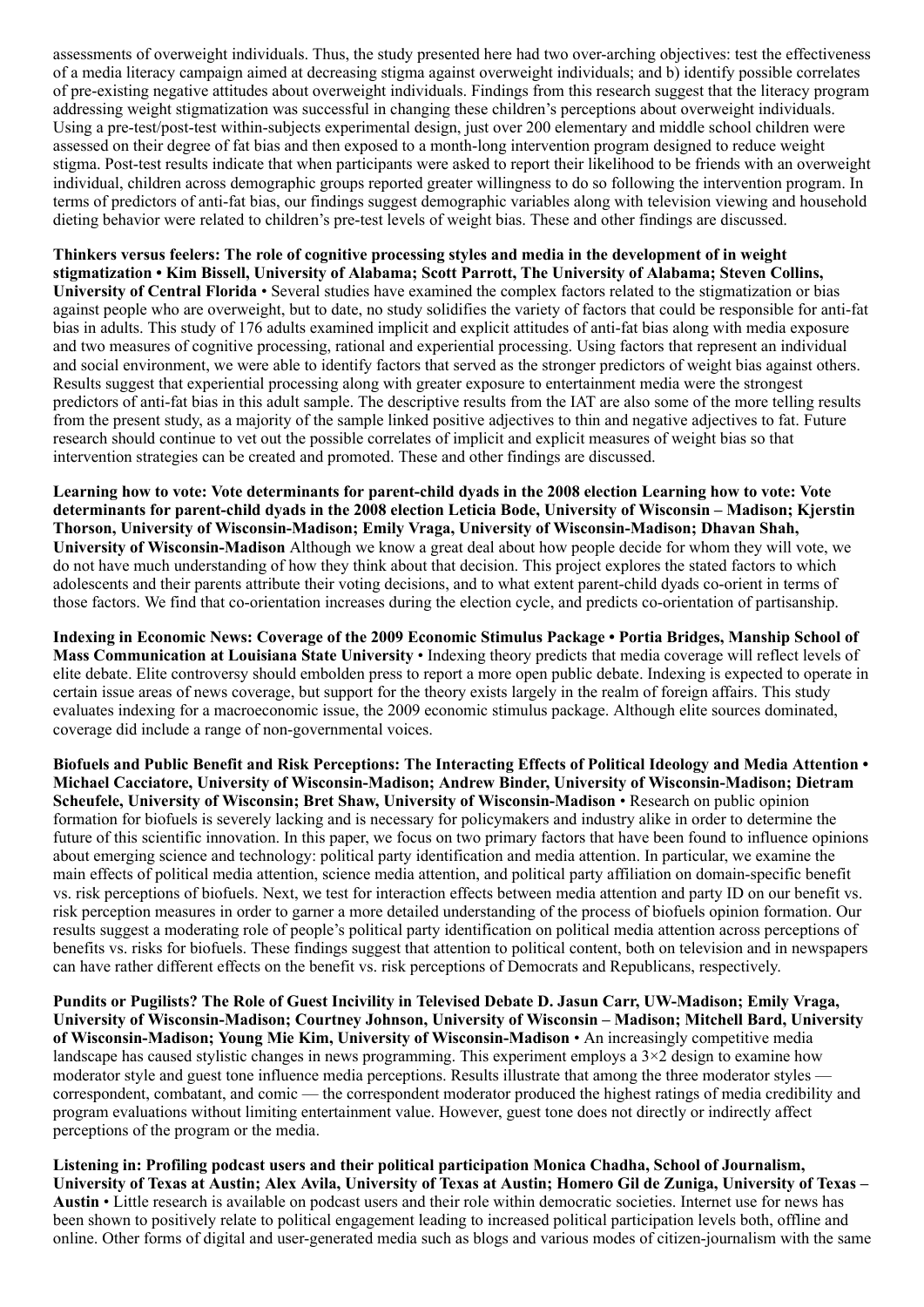political framework have also been the focus of academic study, yielding similar results. Nevertheless, the emerging world of podcasting remains outside this realm. Based on U.S. national data, results lend support to the notion that podcast use for news leads to political participation even when controlling for the effect of other media forms. This paper also identifies unique demographic predictors for those likely to be podcast listeners.

An Exploration of Trends in Food Attitudes and Behaviors Among Adults with 6-11 Year Old Children: An Agenda Setting Theory Perspective • MARIEA HOY, Univ of Tennessee; COURTNEY CHILDERS, Univ of Tennessee • Based on Agenda Setting Theory (McCombs & Shaw, 1972), the documented increase in obesity-related news stories over past decade should result in an upsurge in obesity's perceived importance among the public. Using secondary data from a large, nationally representative sample of parents/guardians of six to 11 year olds from 2002 to 2008, notable changes in attitudes and behaviors among these primary gatekeepers of children's food choices and consumption habits are discussed. This exploratory study provides the media, public policy makers, and communication strategists with a means to identify specific aspects of the obesity issue that may encourage a healthier diet and lifestyle.

Why Are We Losing the War on Obesity? Contradictory Social Cognitive Effects of Media on Individuals' Health and Behavior against Higher BMI, Lower Education Level, and Poverty hojoon choi, The University of Georgia; Minsun Shim, University of Georgia • Using HINTS data 2005, this study examines why the efforts of US government and public organizations for reducing overweight and obesity problem through media have been ineffective. Guided by social cognitive theory, this study found 1) the social cognitive effect of health information exposure through media is too weak to improve overweight and obesity problem, and 2) there is contradictory social cognitive effect deepening the problem, from media vehicle itself. Our findings provide implications and suggestions with regards to public health policy, especially of how public health policy should efficiently be planned to improve overweight and obesity.

Continued Willingness to Purchase after Learning an Advertisement is False John Donahue, University of North Carolina-Chapel Hill; Melanie Green, University of North Carolina-Chapel Hill In the present study the truth status of a narrative advertisement was manipulated. Some participants were led to believe the ad was factual, while other participants were informed it was inaccurate due to unintentional inaccuracy or intentional deception. Although readers who learned of the deception derogated the marketing department that created the ad, they were still as willing to purchase the product as those readers who were never informed of a deception taking place.

How Washington, DC Prestige Press Make Meaning of Contemporary National Security Media Coverage • Heather Epkins, University of Maryland, College Park • This qualitative study employs 15 in-depth interviews with Washington, D.C. national security prestige press (Stempel, 1961) to explore perceptions of building terrorism news content, including the recent rhetoric shift to Overseas Contingency Operation from War on Terror. Rarely studied but extremely influential, these particular reporters offer substantial insider knowledge on evolving trends for terrorism news production. Findings include evidence of new journalist routines with implications for public policy and the integrity of journalist practices.

#### Exaggeration of Self in Everyday Life: Symbolic Interaction and Facebook.com • Lee Farquhar, Samford University

• This yearlong cyber-ethnography examined identity performances on Facebook.com. With a symbolic interaction framework, the study relied on participant observation of about 350 college-aged Facebookers and interviews and guided tours of Facebooker profiles with a sample subset of 48 individuals. Results indicate that Facebook identity presentations tend toward exaggeration due to the characteristics of computer-mediated communication, the norms of Facebook, and the structure of the site itself. Specifically Facebookers perform identity through status updates, images, uploaded photos, and other mini-applications through the site. Regarding method, this study showed that participants were much more comfortable and talkative via online interactions – such as through Facebook's chat function – than they were in face-to-face interviews.

Building Identity Through Facebook Images • Lee Farquhar, Samford University • This study examines identity presentations and interpretations on Facebook, focusing on images – specifically uploaded photos. The two-phase research design includes a period of participant observation of a sample of 346 college students and recent graduates followed by an interview period with a sample subset of 48 interviewees. The study analyzes photos and other images with a symbolic interaction perspective, relying on participant impressions and language to generate categories of photos, examine the role of identity pegs, and assess the role of the profile pic as a first impression. Results suggest that Facebookers actively manage their identity through the employment and manipulation of Facebook applications such as Pieces of Flair and Bumper Stickers and by selecting and highlighting specific photo types. Use of visuals on Facebook is often tied to establishing the Facebooker's membership in in-groups while disassociating the Facebooker from out-groups.

Social Networking Sites from an Interpersonal Perspective: Facebook and Expectancy Violation Theory • Eric Fife, James Madison University; C. Leigh Nelson, James Madison University; Kristin Zhang, James Madison University • An online survey of 237 respondents at a large southeastern university revealed that the tenets of expectancy violation theory generally apply to Facebook. Participants reported a wide range of expectancy violations on Facebook. A moderate positive relationship was found between violation valence and uncertainty reduction, while relational closeness was identified as an independent variable influencing evaluations of expectancy violations on Facebook. Implications for the continued use of expectancy violation theory in Facebook scholarship are considered.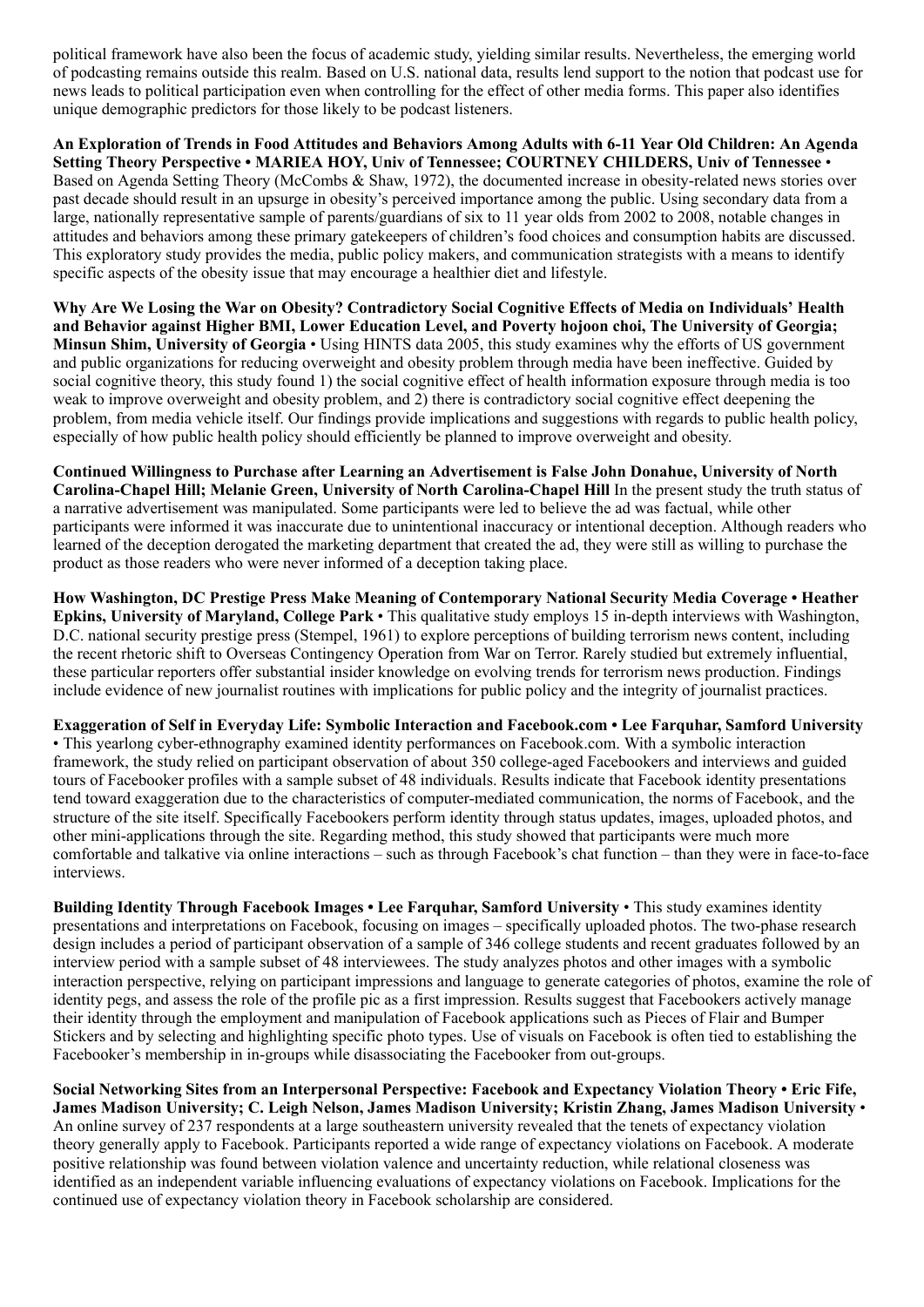Framing Across the Pond: A comparative perspective on the media coverage of the 2009 health care reform debate • Jackson Foote, University of Missouri – St. Louis • Drawing on the social constructionist approach to framing, crosscultural media studies, and Gamson & Lasch's (1983) signature matrix, this paper compares the latest round of news discourse around the health care issue in leading newspapers in the United Kingdom and the United States. I question whether the way in which the US policy debate is framed in prestige newspapers on different sides of the Atlantic reveals key differences in the 'issue culture,' a deep-rooted set of clustered idea elements surrounding health care in these two countries.

Undressing the Words: Analysis of Genre and Gender in the use of Profanity, Misogyny, Violence, and Gender Role Presentation in Today's Popular Music • Cynthia Frisby, University of Missouri • Much of the literature relating to effects of music lyrics suggests that hip hop/rap music, contains violent and misogynic lyrics. Is hip hop/rap music the only genre to rely on anti-social message themes? Previous research on the subject of the deleterious effects of hip hop music has yet to answer this question, thus it was determined that it was time to listen to [all] the music. The present research examines the genre, gender of the artist, use of profanity, portrayal of women, stereotypes, and references to violence for the top songs in the years 2006, 2007 and 2009. A content analysis of 150 randomly drawn songs from a total of 8 genres was conducted. The present study shows that both genres, pop and hip hop/rap music, genres that are popular with most adolescents today contain message themes that center around the use of profanity, communicate violence, demean and objectify women, and perpetuate gender steoreotypes–supporting theoretical caveats of objectification theory.

Political Cynicism and Political Involvement Reconsidered: A Test of Antecedents • Hanlong Fu, University of Connecticut; Yi Mou, University of Connecticut; Mike Miller, University of Connecticut; Gerard Jalette, University of Connecticut • This study investigates the relationship between political cynicism and political involvement by connecting them with antecedent variables: need for cognition, elaboration and perceived media importance. The findings show that elaboration and political involvement are exogenous, casting influence on political cynicism, need for cognition, and perceived importance of media. This finding confirms the previous contention that political involvement is the key to harnessing political disaffection. The results also show that political involvement is positively associated with political cynicism, echoing recent evidence that cynical citizens can be politically involved in some context. The implications of the results for future research are discussed.

The Role of Physicians' Beliefs about e-Health and Perceived Peer Endorsement in Discussing e-Health with Patients • Erin Robinson, Georgia Hospital Association; Yuki Fujioka, Georgia State University • A survey of 104 physicians examined the role of physicians' personal beliefs about e-health, perceived peer endorsement of discussing e-health with their patients, and perceived self-efficacy in the way physicians interact with their patients. Perceived benefits of e-health information predicted more positive mediation (endorsement of e-health); whereas perceived negative effects of e-health was associated with more negative (counter-reinforcement of e-health) and restrictive (limit the kind of e-health websites) mediation. Negative evaluation of e-health was only related to more negative mediation. The study also suggested that greater perceived peer endorsement affected physicians' mediation behaviors. Findings are discussed in light of the literature of parental mediation of media and Theory of Reasoned Action.

Predictors of Verbal Aggression: Demographics,Sociological Factors, and Media Usage • Jack Glascock, Illinois State UniversityIn this study demographic, sociological and media usage factors were assessed for their relative contribution to verbal aggression. Male participants reported more verbally aggressive behavior and attended to more aggressive media. Social correlates such as parental and peer influences and demographics, primarily sex and SES, were found to be relatively significant contributors to verbal aggression while media consumption accounted for only 4% of the explained variance. In light of these findings, it seems that intervention at the parental level might be the most effective strategy in moderating potentially damaging verbally aggressive behaviors.

Political Socialization of 2008 First-time Eligible Presidential Voters: How this cohort integrates their perceptions of Politics, Patriotism, Religion and News Media • Kenna Griffin, University of Oklahoma; Peter Gade, University of Oklahoma • This study explores the political socialization and attitudes of a large, important group of the political electorate—first-time presidential voters. The 2008 cohort, Millennials, was the largest, most culturally diverse and techsavvy group of first-time presidential voters in U.S. history. The sample sorted 42 opinion statements about politics, patriotism, religion and news media prior to the 2008 presidential election. Three factors of like-minded groups – Skeptical Freethinker, Conservative-Christian Patriot and Patriotic Information-seeker – emerged from Q-methodology analysis.

Creating Cultural Conflict: Biased Geographic Reporting of Crime on the Southeast Side Robert Gutsche Jr, The University of Iowa • Over a five-month period in 2009, a student-run college newspaper covered a rise in crime in its city after eight teenagers were arrested for their alleged participation in mob violence on the city's southeast side. This textual analysis turns to the concept cultural news narratives to understand the coverage of the southeast side as a representation of the other world.

Mass Media and Racial/Ethnic Minorities; Analysis of News Coverage of the Kosians (Korean-Asians) in South Korea, 2001-2009 • Eun-Jeong Han, Washington State University • The purpose of this study is to examine how the Korean newspapers (re)create, and represent Kosians (Korean-Asians). Through the analysis of 349 articles published from April 1st 2001 to April 1st 2009, this study shows that Korean news media; 1) enforced Kosians' cultural assimilation to dominant Korean cultures without Koreans' attitude changes; 2) strategically blocked Kosians' collective actions reporting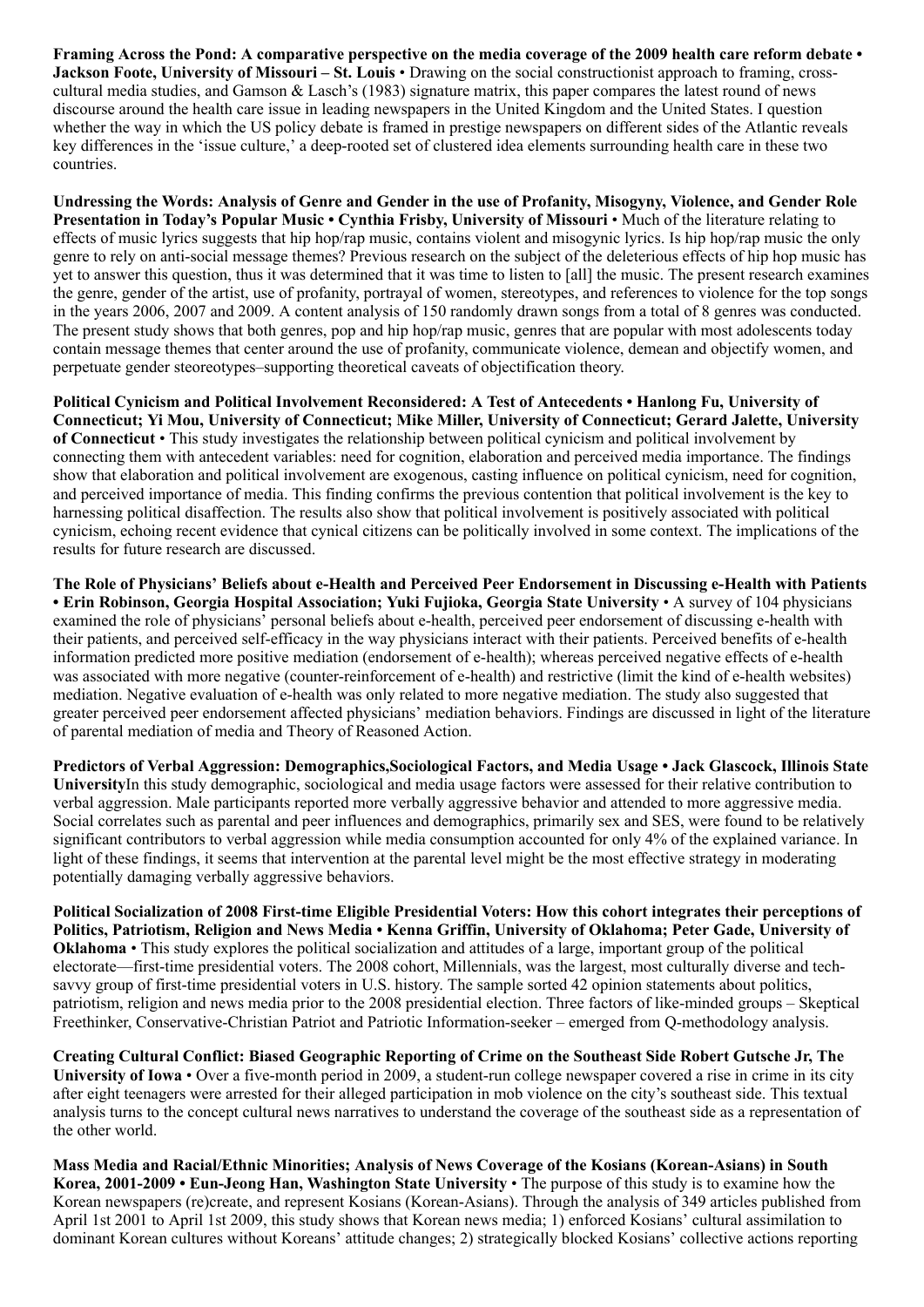individual-focused successful stories; and 3) inhibited Kosians' empowerment presenting them as a group of powerless Other.

Affluenza Effects in a Broad Context: Twelve Further Tests of the TV-Materialism Link • Mark Harmon, University of Tennessee • Secondary analyses of twelve surveys test links between TV viewing and materialist/consumerist attitudes, producing support for the affluenza hypotheses. One cannot conclude, however, that television viewing causes materialistic values or leads to symptoms of materialism such as financial worry, debt, life dissatisfaction, and unhappiness. These data suggest an alternate relationship: those who are bored, poor, alone, and/or sick spend more time with television as a cheap and easy diversion, but it proves to be unsatisfying.

Need for Orientation and Journalists' Use of Political Blogs in Covering the 2008 Presidential Campaign • Kyle Heim, Seton Hall University • This study examined journalists' need for orientation through a survey of reporters who covered the 2008 presidential campaign. Reporters' levels of journalism experience and whether they were based in Washington, D.C., were significant predictors of their use of political blogs to satisfy informational needs, confirming that need for orientation, consisting of the lower-order concepts of uncertainty and relevance, can be applied to intermedia agenda setting. A separate conceptualization of reporters' need for orientation toward issues, frames, and evaluations found less support.

Trusting Institutions, Citizen Journalism and the Hostile Media Phenomena • Jill Hopke, University of Wisconsin-Madison; Eugenia Highland, University of Wisconsin-Madison; Hernando Rojas, University of Wisconsin-Madison; Albert Gunther, University of Wisconsin-Madison Using a three-wave design with an embedded web-based experiment, this study considers the controversy over agricultural production in the United States to examine partisan's perceptions of hostility in traditional and citizen journalism content. Findings show that (1) attributing media content to a citizen journalism source, does not alter the perceptions of hostility overall or of the specific news story; (2) those who are higher on institutional trust tend to perceive less hostility in media coverage overall; and (3) there is a significant interaction between media source and institutional trust. Those higher on trust perceive less bias in a traditional journalism story than in a citizen journalism one. Implications for future research are discussed.

Impact of Internet Pornography on Adolescents' Acceptance of Rape Myths Chien-Yi Hsiang, School of Journalism and Communication, Tsinghua University • This study examines the effects of Internet pornography on adolescents' acceptance of rape myths and their attitudes toward rape victims and rapists. Data used for this study come from a survey of 1,668 high school students in Taipei, Taiwan. Results of the study show that exposure to Internet pornography is significantly related to increased acceptance of rape myths, decreased perception of rape victim suffering, and reduced recommended prison terms for rapists.

Beyond Exposure: Exploring the Role of Economic News Coverage in People's Sense of Economic Well-being • David Remund, University of North Carolina at Chapel Hill; Nell Huang, University of North Carolina at Chapel Hill; Daniel Riffe, University of North Carolina; Jennifer Harlow, UNC-CH • Prior research has suggested that exposure to news media may not alone account for economic awareness and perceptions. Through analysis of state-wide survey data and county-level economic indicators, this study finds that measures of real-world economic conditions play a more important role in predicting a person's sense of economic well-being than news media exposure, attention, or perceived economic coverage quality.

Message Boards, Public Discourse and Historical Meaning: An Online Community Reacts to September 11 • Bonnie Bressers, Kansas State University; Janice Hume, University of Georgia This study examines messages posted to NYTimes.com in the first three days after the September 11, 2001 terrorist attacks. Readers used this new communication technology to engage in geographically and temporally unrestricted public discourse. They exchanged opinions, released emotions, argued, supported and reacted. Their dialogue offers a glimpse into the mediated public conversation at an important historic moment when people were just beginning to understand the tragedy's meaning and the possibilities of interactive, digital technologies.

Theory Driven Message Development and the Effectiveness of the Entertainment Education Strategy in Sexual Assault Prevention • Stacey Hust, Murrow College of Communication, Washington State University; Paula Adams, Washington State University; Chunbo Ren, Washington State University; Ming Lei, Washington State University; Jessica Fitts Willoughby, Washington State University; Cassie Norman, Washington State University; Marie Louise Radanielina-Hita, Washington State University; Emily Garrigues Marrett, Mississippi State University; Bruce Pinkleton, Washington State University • Despite its appeal to health practitioners, questions about the effectiveness of entertainment-education still exist. This study uses an experiment to test the effectiveness of EE materials focused on sexual assault prevention that emphasized either norm corrective material or behavior modeling content. The results signify that EE based on different theoretical foundations can successfully change attitudes and efficacy. For optimal effects, however, message designers may want to use theoretical foundations that best match their intended goals.

Intermedia agenda setting in television, online newspapers, portal sites, and blogs in South Korea JIN SOOK IM, University of Florida • This study examined the agendas of news on portal sites, blogs news, television and an online newspaper in South Korea in order to determine how intermedia agenda setting functions in the media. This study selected four medias—MBC (television), Chosun Ilbo (an online newspaper), Daum (a portal site with a news service), and Daum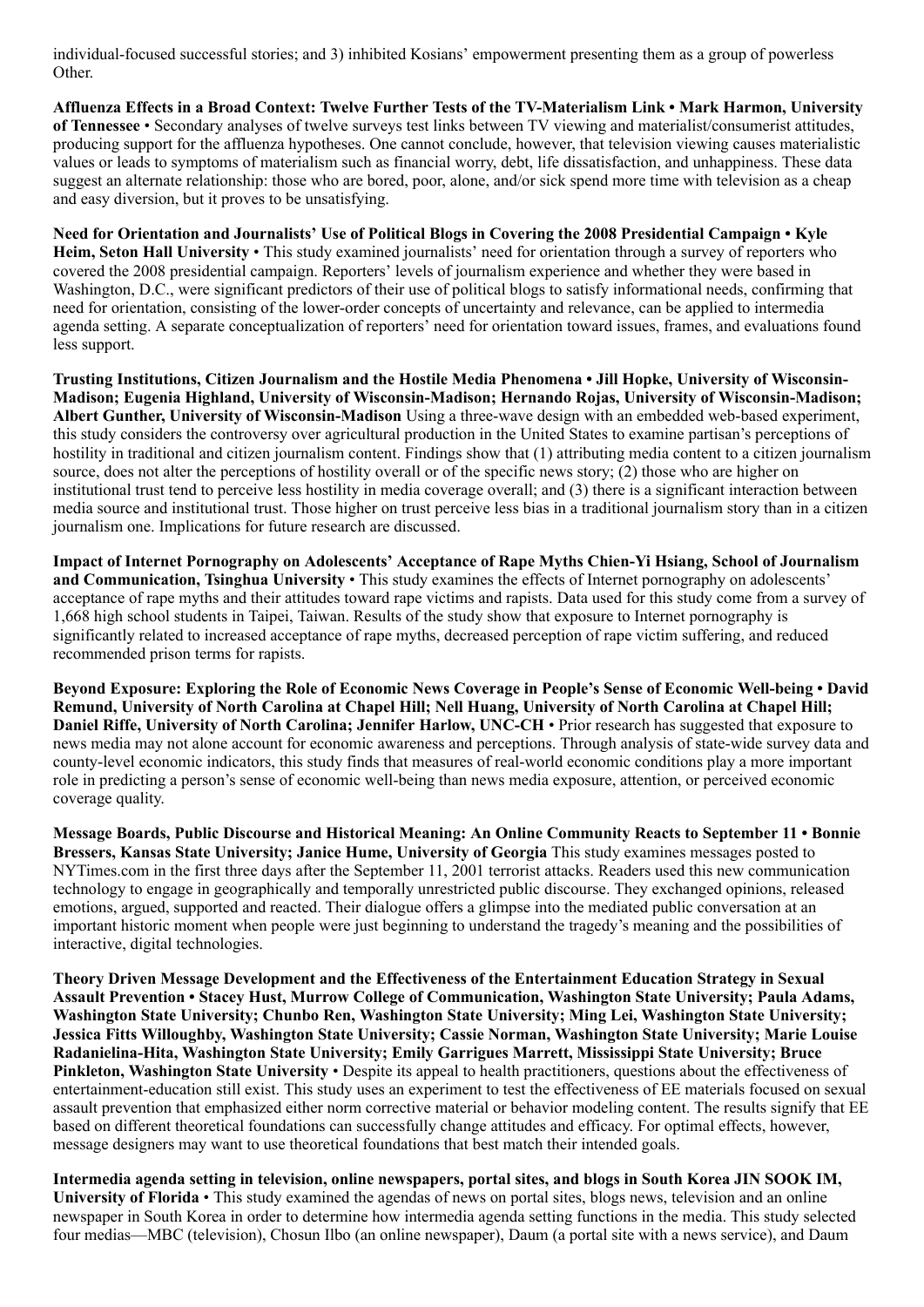Blogger News (blogs news). Based on the results, this study concluded that all media share the agenda. Portal sites news influence on the agenda of television, online newspaper, and blogs. The portal site news and blogs news are interactively connected. The online newspaper has a large influence on the portal site news rather than other media. Television and online newspapaper influenced each other, yet television has more influence on the online newspaper. Traditional media, television and online newspaper influence the agenda of blogs news. However the agenda of blogs news did not influence on the agenda of television and online newspaper but on portal site news.

Comparing Frames Analysis: The Influenza A (H1N1) Flu in U.S. and South Korea Newspapers JIN SOOK IM, University of Florida • This study revealed several frames in the coverage of H1N1: emergency frame, hope frame, attention frame, blame frame, statement frame, economic frame, and conflict frame. The most prominent frame in both newspapers was emergency, followed by hope, attention, blame and statement, economic, and conflict. After confirming the first death, the prominent frame in the U.S. media changed from an attention frame to an emergency frame. South Korean print media did not change their dominant frame. Both before and after the first Korean death in South Korea was confirmed, the preferred frame was emergency frame. Some journalists employed war words, and the use of a hope frame decreased after the first death was confirmed. The conflict frame did not appear in the South Korean coverage, whereas U.S. print media showed a conflict frame after the first death was confirmed.

Adolescent development of political efficacy and its mediating role in political socialization Mi Jahng, University of Missouri-Columbia; Hans Meyer, Ohio University; Esther Thorson, University of Missouri • Through a survey of more than 1,200 pairs of teenagers and their parents, this study examined what factors lead to political knowledge and political participation in young children. We also examined whether these factors changed as children aged. Tweens (12-14 years old) seemed to rely more on parental political involvement and family political discussion for their political knowledge, while teens (15-18) relied more on finding knowledge through school and the media. In diagramming how knowledge moved to participation however, political efficacy or the belief that their actions made a difference were the largest predictors for tweens and teens. The study suggests that programs designed to get children interested and participating in politics should focus on developing self-efficacy instead of simply imparting knowledge or political opinions.

Political Knowledge and Participation in Teens During Low and High Political Interest Periods Surrounding the U.S. 2008 Presidential Election • Esther Thorson, University of Missouri; Mi Jahng, University of Missouri-Columbia; Mitchell McKinney, University of Missouri-Columbia • The impact of family talk, school political education, parental political participation, youth news media exposure, and three cognitive/attitudinal variables on political knowledge and four measures of political participation were examined in a three-wave panel study of 11-17 year olds and their before, immediately after, and six months after the U.S. Presidential election. Patterns of impact of the predictor variables were consistent across time, but varied significantly across the knowledge and participation measures.

Talking about Poverty: News Framing of Who Is Responsible for Causing and Fixing the ProblemSei-Hill Kim, University of South Carolina; John Carvalho, Auburn University; Andrew Davis, Auburn University • We explore how American news media frame the poverty issue, looking at the way the media present the causes and solutions. We also examine the notion of frame building, exploring the factors that may influence the way an issue is framed. Findings indicate that the media's attributions of responsibility are largely societal, focusing on causes and solutions at the social level more than the personal level. Liberal newspapers, in particular, have made more references than conservative papers to social causes and solutions. We also report that television news is slightly less likely than newspapers to make social-level attributions.

Does the Internet Lead to Fragmentation? Relationships of Relative Entertainment Use and Incidental News Exposure with Political Knowledge and Participation Yonghwan Kim, University of Texas at Austin; Hsuan-Ting Chen, University of Texas at Austin; Homero Gil de Zuniga, University of Texas – Austin • This study tests the fragmentation thesis by examining how and whether relative entertainment use (REU) and incidental news exposure (INE) on the Internet are related to citizens' political knowledge and participation. In other words, the current study investigates how people's REU and INE influence the fragmentation process – expressed in terms of the public's political knowledge and political engagement – and how these independent variables interplay in that process. Using a national survey conducted online ( $N = 1,159$ ), we find that Internet use for entertainment may have less impact on the public's fragmentation process. On the other hand, the findings suggest that accidental news exposure on the Internet have an important role in informing citizens and facilitating their political participation. INE on the Internet was positively related to the respondents' political knowledge and online political participation. More importantly, we find consistent patterns indicating the interaction between REU and INE to the respondents' political knowledge and online forms of political participation. Those who were less likely to use the Internet for entertainment were more likely to be knowledgeable about politics and participate in online political activities when they were accidently exposed to news online. Findings suggest that whether the Internet leads to the fragmentation of a society and whether it promotes informed and active citizenship may depend on the level of REU and INE. Implications are discussed.

Exploring Effectiveness of Credibility in Usage of Political Blogs • June-yung Kim, University of Florida; Hanna Park, University of Florida • Although online blogs have become one of the most popular sources among people seeking information, there is a debate about the credibility of blogs. This study examined the effect of Web design and the quality of arguments on political blogs on internet users' perception of blogs using Petty and Cacioppo's Elaboration Likelihood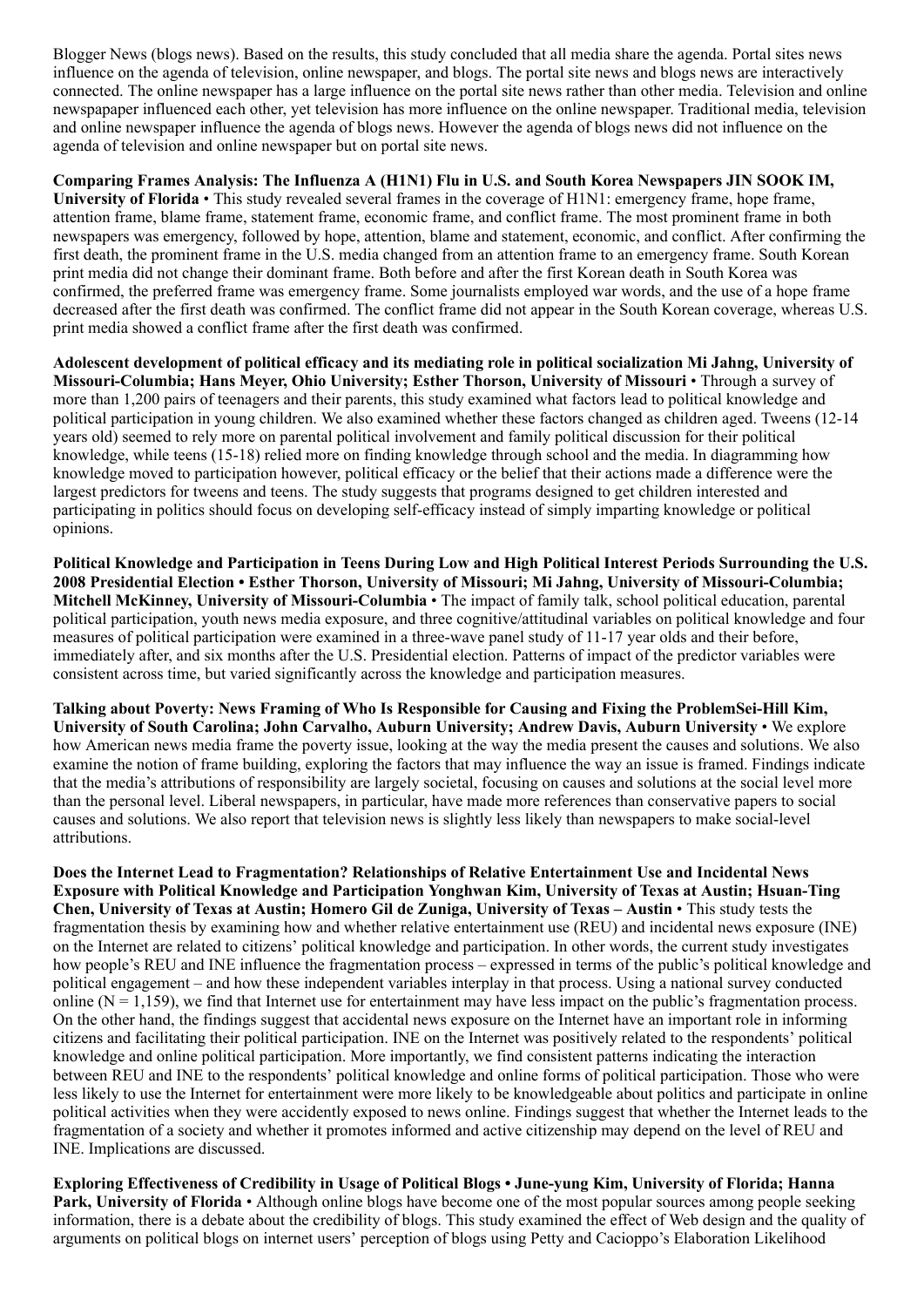Model (1983). The level of issue involvement was also investigated as a moderator. Statistical results are discussed in the result section.

Experiment examining poll disclosure effects on issue attitudes and perceived credibility • Ashley Kirzinger, Louisiana State University • Recently, pollsters have been pressuring media organizations to include more information when reporting polls. This experiment answers two parts of this debate: Are there differences in how levels of poll disclosure affect attitudes and are consumers able to distinguish differences in poll quality? Findings support that different levels of poll disclosure may have different effects on individual attitudes and that we are not good consumers or evaluators of polling data.

Entertainment versus Hard News: Does Entertainment News have more of an Influence on the Priming Effect than Hard News? • Jennifer Kowalewski, Texas Christian University • The Pew Research Center for People & the Press (Kohut, 2004, 2007) has reported that more young people are turning to nontraditional news programs for political information such as Saturday Night Live and The Daily Show. Entertainment programs often have political information but present that information in a more humorous context than news programs. This experiment tests how the presentation style, entertainment versus hard news, influences the priming effects, taking into account existing attitudes. The findings suggest that for certain issues traditional news programs do not have a monopoly on informing individuals about the current political environment. For other issues, journalists may need to convey the importance of those issues to their audience by eliminating the humor. Overall, though, the experiment showed promising results. As entertainment news programs grow in popularity, more research is needed to investigate more fully how these programs may influence public opinion.

Mediated struggle in bill-making: How sources shaped news coverage about health care reform Denis Wu, Boston University; Cheryl Ann Lambert, Boston University • This research study analyzed sources used in news coverage of President Obama's health care reform from January-November 2009 when the House of Representatives passed the health care reform bill. The media access model and agenda-building were applied to the sources including administration, pharmaceutical companies, physicians, and special interest groups. Findings indicated that health industry sources were cited more than citizens and government sources were cited more frequently than health industry sources.

Death in the American Family: Framing of Health Care Reform after Senator Edward Kennedy's Death • ben lapoe, Louisiana State University This paper presents a textual analysis of newspaper articles that focused on health care reform a week before and a week after Senator Edward Kennedy's death; health care reform was one of Senator Kennedy's passions. Carolyn Ringer Lepre, Kim Walsh-Childers, and Jean Carver Chance (2003) analyzed health care reform coverage in 1996 and found that health care consumers were relatively voiceless. Unlike their findings, this paper found that in 2009, the public boasted a loud voice in newspaper coverage of health care reform. However, these voices were not framed as victims, but as extreme, confused, and angry antagonists.

The Effects of Cosmetic Surgery Reality Shows on the Cognitions of Beauty and Desire for Cosmetic Enhancements • Shu-Yueh Lee, University of Wisconsin Oshkosh • The priming effects of cosmetic surgery reality shows were supported by this study. After exposure to cosmetic surgery reality shows, viewers' beliefs about beauty and stereotypes about physically unattractive people were reinforced. Priming with cosmetic surgery reality shows also increased the desire for cosmetic enhancements. Gender and body anxiety play important roles in affecting the perceived privileges of beauty and the intent to undergo cosmetic enhancements. Women were more likely to have the desire for cosmetic enhancements; however, men were more likely to endorse the power of beauty. Additionally, the habitual viewing of makeover shows appeared to have a more profound effect on the stereotypical perceptions of physically unattractive people.

Ideology-Motivated Selective Exposure on the Internet and Its Impact on Political Judgment ByungGu Lee, University of Wisconsin-Madison; JungHwan Yang, University of Wisconsin-Madison In the context of a partisan dispute over a major policy in South Korea, we examined the notion that people prefer ideologically congruent content in the new media environment and the selectively consumed information mediates the indirect impact of political ideology on political evaluations. We tested these ideas by analyzing data from a sample of Internet users in Seoul, Korea and neighboring regions ( $N = 275$ ). The results demonstrate that political ideology significantly predicted the kind of online information people preferred to consume. The emerged partisan selectivity in turn influenced political evaluations in a way that the direction of political opinion corresponded to the prevailing valence of selectively consumed content. Moreover, the impact of ideology on political evaluations remained significant when controlling for online partisan selectivity. However, no significant influence of ideology extremity on the degree of selectivity was found. Implications for selective exposure and future research are discussed.

What are Americans seeing? Examining the Gain and Loss frames of Local Health News Stories Hyunmin Lee, University of Missouri-Columbia; YoungAh Lee, Missouri School of Journalism; Sun-A Park, University of Missouri; Erin Willis, University of Missouri School of Journalism • While local television news is the number one source among Americans for health information seeking, relatively little attention has been given to what viewers are actually watching in these news. Guided by framing theory and prospect theory, this study conducted a comparative content analysis of how local television health news stories (N=416) utilized gain or loss frames. The type of frame of the health news story showed differences across health news topics, tone of the news, length and prominence, and mentions of efficacy or conflict.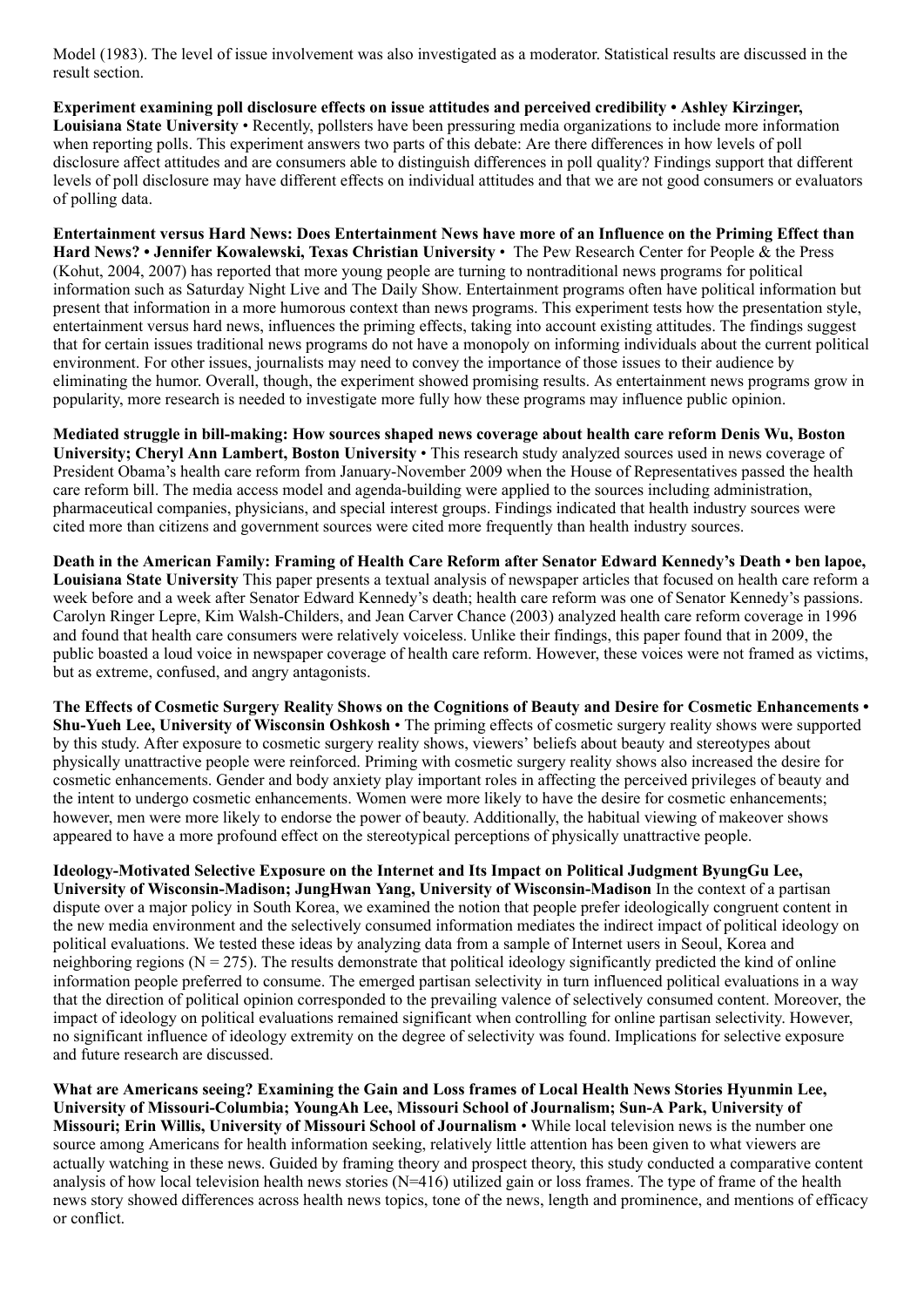The World According to Beck: An Economic Exchange of Abstract Symbolism Between Subjects Christina Lefevre-Gonzalez, The University of Colorado, Boulder • Fox News host Glenn Beck has become an object of derision and intrigue for political analysts and media critics alike. Because his rhetoric appears to be disconnected from empirical reality, critics have focused on psychological discussions of both him and his viewers. As an alternative, this paper explores this relationship as a two-way ideological and economic exchange between subjects, seated in political economy, rhetorical theory, and phenomenology, producing a deeper understanding of Beck and his audience.

Conceptualizing the Role of Gender in Journalistic Practice: A Pilot Study Examining Leverage Maria Len-Rios, U. of Missouri; Amanda Hinnant, U. of Missouri; JiYeon Jeong, Missouri School of Journalism • This study theorizes about the role journalist gender plays in sourcing decisions that ultimately affect gender representation in news content. An analysis of the literature is presented and then a pilot study is introduced to examine these ideas among a specific subset of journalists: health journalists  $(N = 598)$ . The data reveal no gender gap regarding knowledge and journalistic training. Differences were found by story topic and attitudes toward writing about gender-specific health stories. The concept of leverage and journalistic experience is discussed in relation to women journalists and journalist roles.

Advertisers' Use of Model Distinctiveness: Main Model Characteristics in Cosmopolitan and Latina Magazines • Maria Len-Rios, U. of Missouri; JiYeon Jeong, Missouri School of Journalism; Elizabeth Gardner, University of Missouri; YoungAh Lee, Missouri School of Journalism Distinctiveness theory is applied to examine if ads in Hispanic women's magazines are culturally targeted. Analysis of Cosmopolitan (N=739) and Latina (N=428) reveals that Latina ads contain models that are more racially (Cramer's V= .15) and ethnically (V=.41) diverse, have darker skin (V=.12), and larger body sizes (V=.12). Sociocultural cues such as racial pride (V=.20), collectivism (V=.28) and cultural application (V=.25) appear more often in Latina ads. Implications for culturally targeting ads are discussed.

Online Parenting Information Seeking: Attitude and Usage of Chinese Parents with 0-to-6-year-old Children Yan Cui, The Chinese University of Hong Kong; Wan Chi Leung, The Chinese University of Hong Kong • This research examines how Internet connectedness, expectancy value and needs are related to attitude and usage of the Internet in seeking parenting information by Internet users with children aged 0 to 6 in China. This study empirically extends previous research from health information to more general parenting information. It also enriches the research regarding the Internet and parenting information seeking.

Media exposure, self, collective and proxy efficacy: Predicting preventative behaviors in a public health emergency • Xigen Li, City University of Hong Kong; Xudong Liu, Southern Illinois University Carbondale • This study explored the factors that predict the preventive behaviors in a long-lasting and worldwide public health emergency, H1N1 influenza pandemic. The study found that proximity of media exposure to H1N1 influenza pandemic had a positive effect on fear arousal and perceived threat. Besides self-efficacy, the study explored the impact of the belief in the ability of others in fulfilling a collectively beneficial goal. Both collective efficacy and proxy efficacy positively predicted preventive behaviors towards H1N1 influenza. While self-efficacy had a positive effect on preventive behavior, the hypothesis about the effect of self-efficacy on preventive behaviors moderated by proxy efficacy was not supported.

Influence of Value Predispositions, Interpersonal Contact, and Mediated Exposure on Public Attitudes toward Homosexuals in Singapore • Benjamin Detenber, Nanyang Technological University; Shirley Ho, Nanyang Technological University; Rachel Lijie Neo, Nanyang Technological University; Shelly Malik, Nanyang Technological University; Mark Cenite, Nanyang Technological University • As a follow up to an earlier study (Detenber et al., 2007), this national survey tracks changes in Singaporeans' attitudes toward lesbians and gay men (ATLG) and examines value predispositions, interpersonal contact and mediated exposure as predictors of ATLG and acceptance of homosexuals. Findings indicate that there was no significant change in ATLG from 2005 to 2010. Intrinsic religiosity was the best predictor of ATLG while interpersonal contact had the strongest association with acceptance of homosexuals.

Social Media Activism as a Behavioral Consequence of the Third-Person Effect: Assessing the Influence of Negative Political Parody Videos on YouTube • Joon Soo Lim, MTSU; Guy Golan, NA • In this study, we investigated the perceived influence of negative political parody videos on viewers' perceptual judgment and on their behavioral reactions. The current study attempted to advance knowledge of the third-person effect by providing one of the first empirical examinations of social media activism as a behavioral consequence of third person perceptions. The results of our experiment lend support to both the perceptual and the behavioral components of the third-person effect. Consistent with findings in previous studies, we found that participants in a professionally produced video condition of our study perceived more negative impact of negative political spoof on others than on themselves. The results of our regression analysis provide evidence of a significant correlation between users' perceived negative impact on others and an increase in the likelihood to engage in social media activism.

Curated creativity: Motivations and agendas influencing the relationship between Twitter use and blog productivity • Jeremy Littau, Lehigh University; Carrie Brown, University of Memphis; Elizabeth Hendrickson, University of Tennessee; tayo oyedeji, University of Georgia • In this study we examine the impact use of Twitter has on blogging habits and introduce the concept curated creativity to describe the process by which the information exchanged on social networks can influence a user's blog production. Users report more diversity of blog posts and frequency in blogging as a result of Twitter activity and that motivations for use (the desire to connect with others) play a key role in the process. Our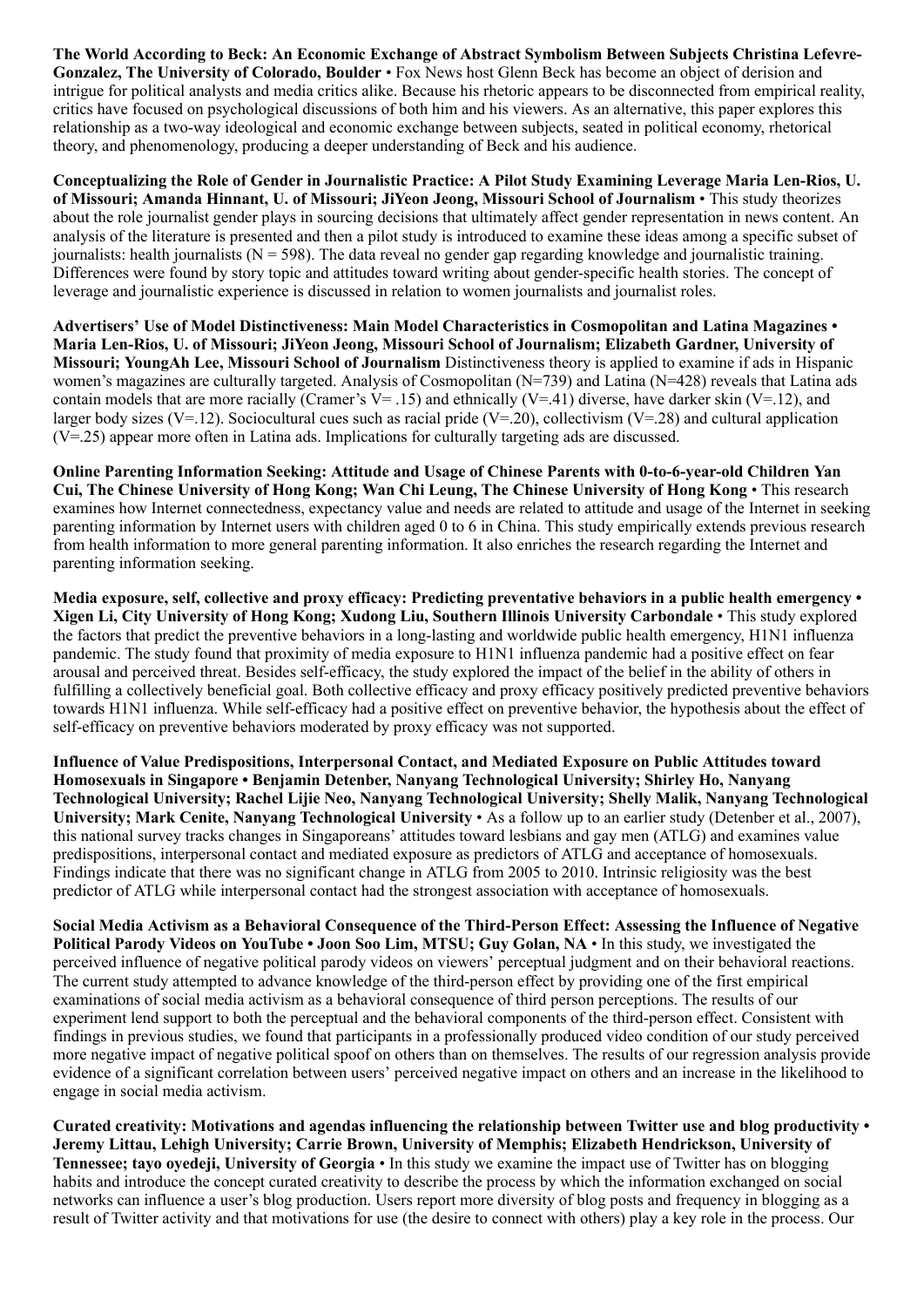model suggests curated creativity is a fusion of agenda-setting and media use theories, in this case via a self-selected audience that filters the Web and brings the most important news and information to their followers' attention.

Is She Man Enough?: News Coverage of Male and Females Candidates at Different Levels of Office Lindsey Meeks, University of Washington • This study analyzes print news coverage of eight U.S. mixed-gender elections from 1999 to 2008 in order to examine: (a) whether female candidates receive different coverage than male candidates, and (b) if coverage differs as the level of office moves from lower, more local offices to higher, more national office. Results indicate that women do receive more coverage regarding issues and character traits than men, and more coverage regarding gender as they ascend in office.

Connecting to One Another, Communities, and Newspapers • Rachel Davis Mersey, Northwestern University • This paper has four main purposes. First, it reviews the current state of the journalism business. Second, it evaluates the primary theoretical model of the relationship between journalism and communities. Third, it identifies the limitations of that model, based on the relevant evolutions in the practice of journalism and the construct of community. Finally, this paper presents a framework for studying communities and journalism based on the construct of identity.

Sources without a name: An analysis of the source interaction between elite traditional news media and filter blogs • Marcus Messner, Virginia Commonwealth University; Bruce Garrison, University of Miami • Political blogs have emerged as a new journalistic format that has gained influence on the political discourse in the United States. Previous research has shown that this influence stems mainly from attention given to blogs by traditional news media. Based on the concepts of intermedia agenda setting and agenda building, this study explored the source interaction between 10 elite traditional news media and 10 political filter blogs during a two-month period through an analysis of 2102 blog references and 4794 traditional news media sources and found that while traditional news media frequently cite blogs in their coverage, the source attributions to the blogs are vague. Blogs on the other hand heavily cite traditional news media, but the analysis revealed that conservative blogs cite elite traditional news media less than liberal blogs. Conservative blogs relied more on conservative media outlets in their election coverage. The findings raise questions about changes in the standard journalistic research and attribution procedures as both media formats often rely on each other as sources rather than on original reporting.

Portrayals of the Insanity Defense in News/Interview Programs • Michael Murrie, Pepperdine University; Rachel Friedman, Pepperdine University • Scholars interested in law and mental health have blamed media for perpetrating common myths about the insanity defense: 1) it is overused; 2) only in murder cases; 3) there is no risk to the defendant who pleads insanity; 4) those acquitted not guilty by reason of insanity are released quickly; 5) those acquitted not guilty by reason of insanity spend less time in custody; 6) defendants who raise an insanity defense are usually faking; 7) insanity trials often feature battles of experts, and 8) defense attorneys use the defense only to help clients beat the rap. A census of most relevant television network and NPR transcripts from 1994-2008 shows that in-depth news and interview coverage tends to reinforce most myths rather than contradict them, especially the broadcast networks and Fox. NPR coverage tends to contradict the myths.

Background Television and Toddlers' and Preschoolers' Emergent Literacy • Amy Nathanson, The Ohio State University; Eric Rasmussen, The Ohio State University • 73 mother-child pairs were surveyed and interviewed to understand the relationship between background television and the emergent literacy of young children, and to identify explanations for any observed relationships. The study found that the frequency of background television exposure had a detrimental effect on young children's emergent literacy, possibly because the type of material that is persistently on TV may interfere with young children's ability to benefit from other forms of stimulation in the home.

Wise Latina: The Framing of Sonia Sotomayor in the New York Times and El Diario La Prensa Carolyn Nielsen, Western Washington University The nomination of Sonia Sotomayor to the U.S. Supreme Court was an iconic event in American history and a test of the news media's ability to tell a story that crossed several levels of intersectionality. This framing study of the New York Times and El Diario La Prensa integrates Critical Race Theory and intersectionality in critiquing the narratives in a national, general-market newspaper and in its Spanish-language counterpart. Blending traditional political frames with new diversity frames, it shows how the Times emphasizes the burden of diversity frame and how El Diario emphasizes the benefit of diversity frame.

Exemplars, metaphors, and catchphrases, most notably the now-famous phrase wise Latina, are emblematic not only of the coverage, but of the differences between the two newspapers. Triggering Body Dissatisfaction: The Role of Familiarity on Subsequent Evaluations of the Self Temple Northup, The University of North Carolina, Chapel Hill • Past research examining the content of media programming has clearly demonstrated that women in the media tend to have to conform to certain beauty and body standards in order to succeed. Because this thin ideal is so well-documented, there has been an incredible interest in examining the effects of those portrayals on media consumers. Results from many experimental studies suggest that the media can in fact play an important role in causing body dissatisfaction among women. This present research looks to build upon prior research by exploring the role of familiarity with the mediated image in causing body dissatisfaction. Specifically, a 2 (thin is good, overweight is good) x 2 (concrete image, abstract image) experiment was conducted using a manipulated health website. Results suggest that in line with prior research, abstract (unfamiliar) images of skinny women and moderately overweight women influenced women so that they felt worse about themselves. A similar result was obtained with concrete (familiar) images of skinny celebrities. Concrete images of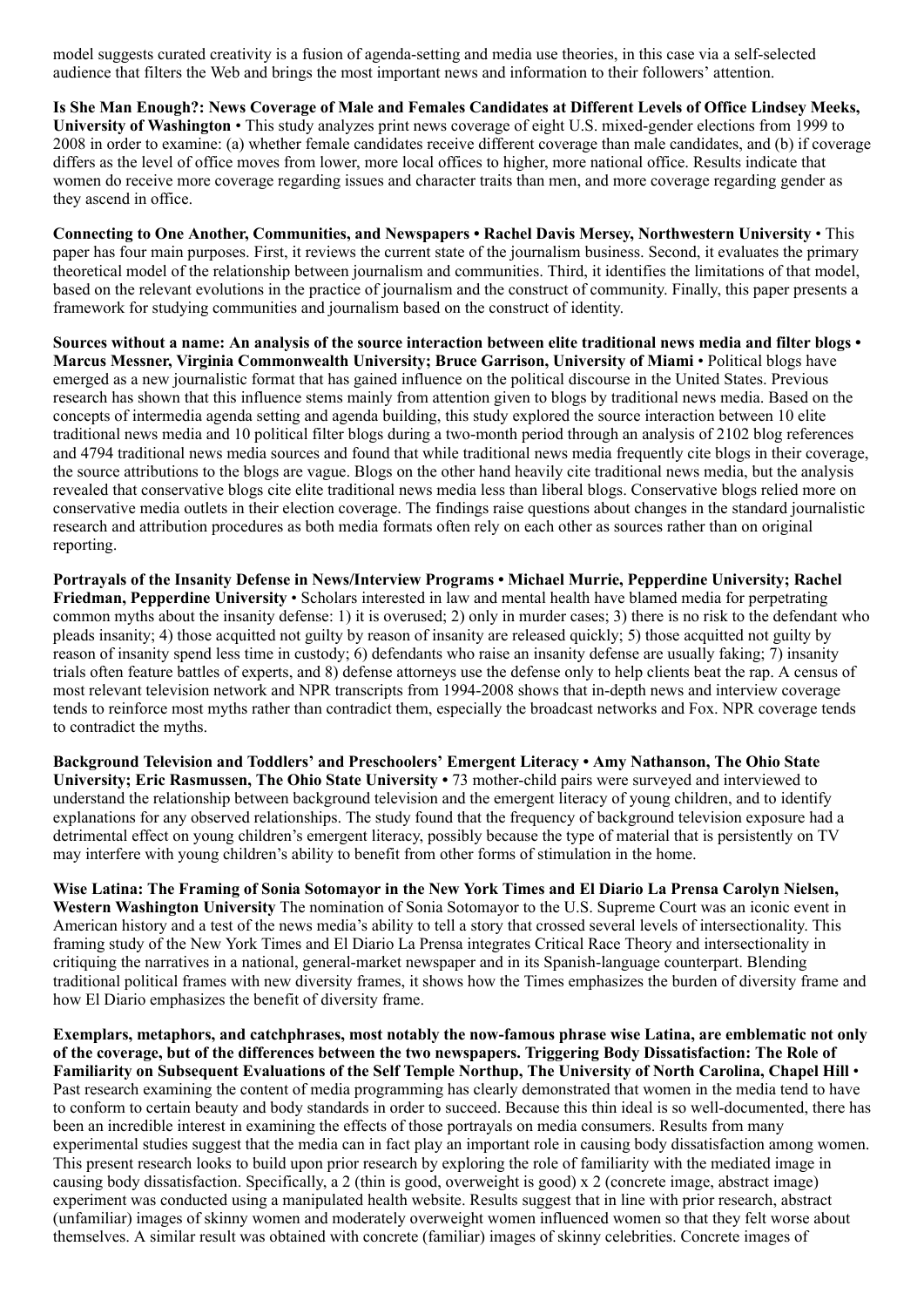overweight celebrities, though, did not cause body dissatisfaction. Implications from these results are discussed.

Issue Attention Cycles and the H1N1 Pandemic: A Cross-National Study of U.S. and Korean Newspaper Coverage • Hyun Jung Oh, Michigan State University; Thomas Hove, Michigan State University; Hye-Jin Paek, Michigan State University; Byoungkwan Lee, Hanyang University; Sun Kyu Song, Incross Inc. • This study analyzes U.S. and South Korean news coverage of the H1N1 pandemic to examine cross-national differences in attention cycle patterns, cited sources, and news frames. A content analysis was conducted with 630 stories from U.S. and Korean newspapers during the period of April to October, 2009. Attention cycle patterns, news frames, and sources varied across the two countries according to triggering events, professional norms, cultural values, and social ideologies.

Exiting with Dignified Rhapsody: A Lexical Study of U.S. Presidential Concession Speeches • Uche Onyebadi, Southern Illinois University Carbondale • U.S. presidential concession speeches are not legally mandated; they are part of a political culture that stresses system continuity after hard-fought and divisive electoral battles. This study uniquely used Diction 5.0, a computer-based content analysis software, to analyze presidential concession speeches from 1952 to 2008. Findings show that while concession speeches structurally appear the same, they qualitatively vary. Unlike Democrats, Republican Party contenders show more reluctance to concede in their concession speeches.

The Effects of Interest Group Campaigns on Candidate Evaluations: Agenda-Setting, Partisan Stereotypes, and Information Processing in Televised Political Advertising David Painter, University of Florida; Maridith Miles-Dunton, University of Florida; Juliana Fernandes, University of Florida • This study employs an experimental design with 141 participants to test the effects of ballot initiative advertisements on candidate evaluations. Specifically, the interaction of the initiative's agenda setting and partisan stereotype effects were tested to draw conclusions about the impact of ballot initiative advertising. The results indicate ballot initiative advertising has a significant agenda setting effect and partisan stereotyping of candidate's issue position on the ballot initiative leads to polarization of candidate evaluations.

Booms, Bailouts and Blame: News Framing of the 2008 Economic Collapse Anthony Palmer, University of South Carolina; Andrea Tanner, University of South Carolina This study examines the framing of economic news in the three major broadcast networks during the height of the economic crisis of 2008. Frames examining which agents were reported as causing the economic news being reported and which agents were attributed with providing an economic solution were studied. Agents responsible for causing or solving an economic problem include government, businesses, individuals, and foreign entities. Other variables studied include the volume and scope of economic news coverage and source attribution. A content analysis of 357 broadcast news transcripts revealed that corporations were most commonly framed as causing the economic news being reported while government was most commonly framed as able to provide a solution to the economic news being reported. Implications of these findings in the context of the media's tapping into public outrage towards corporations are discussed.

Selective Moderating and Selective Responding of User Comments on Online Social Media: A field experiment • Sung-Yeon Park, Bowling Green State University; Gi Woong Yun, Bowling Green State University; Kisung Yoon, Bowling Green State University; Kyle J. Holody, Bowling Green State University; Shuang Xie, Bowling Green State University; Anca Birzescu, Bowling Green State University • This study explored selective moderating and selective responding to user comments on blogs as two potential threats to the integrity and openness of online public discourse. However, the data demonstrated that selective moderating was only rarely employed by bloggers and Website managers to silence opposing views. Selective responding by other users, on the other hand, was more common. Disagreeable comments were often ignored and more likely to be refuted by users on blogs.

Common Acceptance Rate Calculation Practices in Communication Journals: Developing Best Practices Stephen Perry, Illinois State University; Lindsey Michalski, Illinois State University One controversial issue for journals in many fields including communication is that of acceptance rates calculation method. While there are some standards for how acceptance rates are reported, even within the standard formulas variation can arise. At best it is an inexact science when variation exists in how such rates are calculated. But how wide is that variation? To answer that question and point to some best practices, this study examines how various journal editors have calculated acceptance rates. Survey results are from a sample of 49 respondents. While the sample is small, so is the population of journal editors. Still, we believe the analysis to be valuable for the field in helping determine the value of acceptance rate reporting for determining both article quality and faculty merit related to acceptance rates. Results show that there are some standard practices regarding acceptance rate calculation and some common elements of the calculation surfaced. Most interestingly, however, was that characteristics of the editor – not the specific journal – were leading indicators that moderate acceptance rate calculation method. Additionally, this article proposes two formulas for acceptance rate calculation. The Submission Acceptance Rate formula is mostly commonly used and results in lower acceptance rates compared to the second, while the Final Decision Acceptance Rate formula can be more accurately structured and boasts several proponents.

Media Literacy as a Catalyst for Changing Adolescents' Attitudes and Behaviors Toward Sexual Media Messages • Bruce Pinkleton, Washington State University; Erica Austin, Washington State University, Murrow Center for Media and Health Promotion; Yvonnes Chen, Virginia Tech; Marilyn Cohen, University of Washington • Researchers used a pretest-posttest quasi-experiment with control groups (n=178) to evaluate the effectiveness of a media literacy-based sex education curriculum. Treatment-group participants better understood that media influence teens' decision making and were more likely to report that mediated portrayals of sex are inaccurate than control-group participants. Treatment-group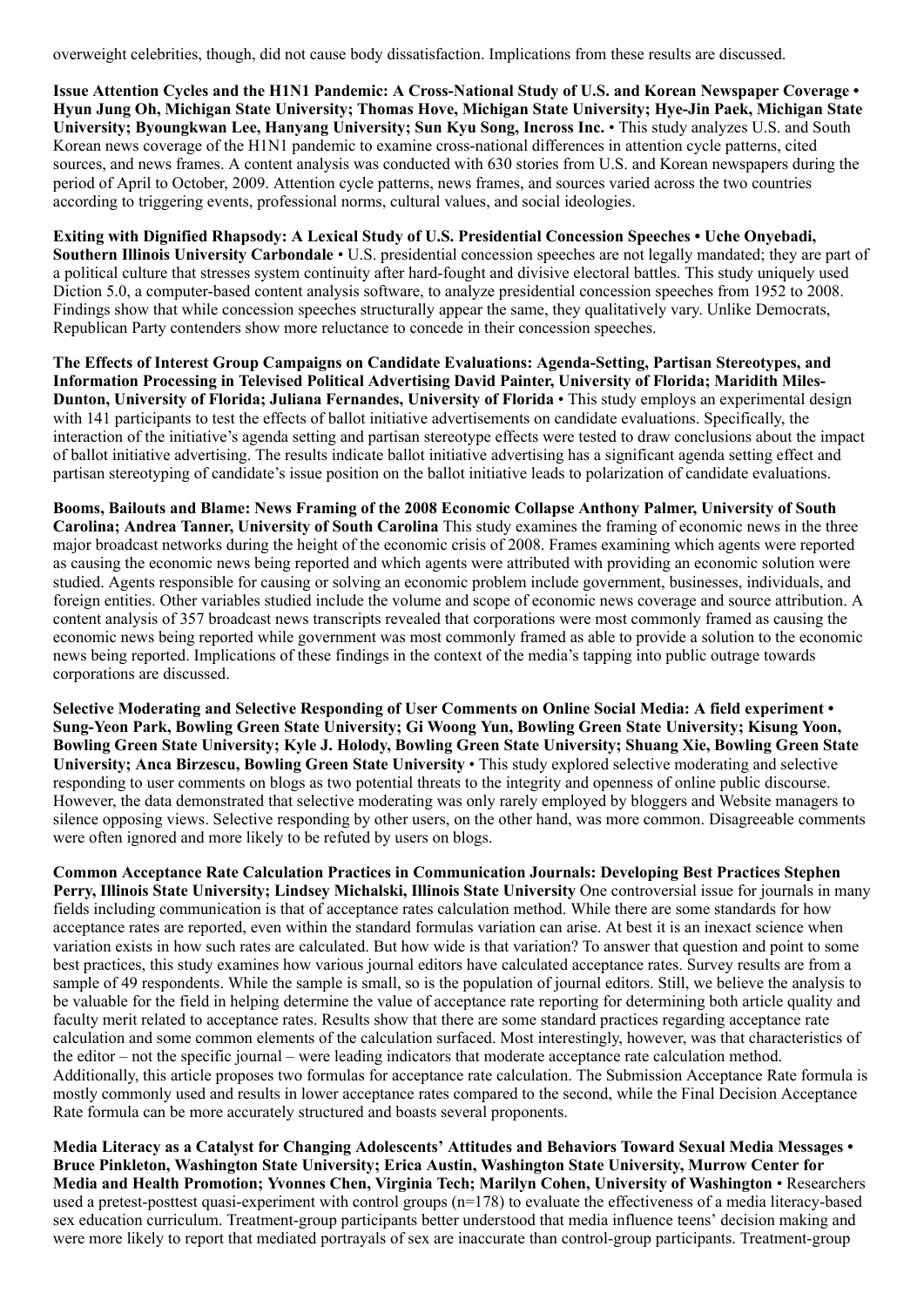participants also reported more knowledge and a greater ability to resist peer pressure to engage in sex than control-group participants.

Nationwide Coverage of Public ResponsibilityToward the Socially and Economically Disadvantaged:A Community Structure Approach • Jacqueline Webb, The College of New Jersey; Flora Novick, The College of New Jersey; Hannah Pagan, The College of New Jersey; Marisa Villanueva, The College of New Jersey; John C. Pollock, The College of New Jersey Using a community structure approach, a nationwide survey compared the relationship between city characteristics and city newspaper coverage of government versus societal aid towards the homeless. A database search of articles in a national cross-section of 28 newspapers over a two year period, 09/15/07 to 09/15/08 ( the fall of Lehman Brothers) to 09/15/09 (one year after the fall) yielded a total of 748 articles. To explore changes in media coverage between the two sampled years, articles were coded for prominence and one of two measures of frame direction, (government responsibility, social responsibility ,or balanced/neutral), then combined into a single Media Vector score for each newspaper. Pearson correlations revealed that cities with higher populations of stakeholder characteristics yielded significant results. Higher proportions of African Americans in cities were linked with news coverage emphasizing social (rather than government) responsibility for the homeless in both first ( $r = -.637$ ,  $p = .000$ ) and second ( $r = -.604$ ,  $p = .000$ ) years. By contrast, higher populations of Hispanics correlated with coverage emphasizing governmental responsibility in both first (r= .382, p= .025) and second (r=.460, p=.008) years. After a factor analysis for both years, there was a significant shift in the regression of city-level factors from belief system (almost 20% of variance) to vulnerability (about 35% of variance), most likely in response to the economic downturn the nation faced after the collapse of Lehman Brothers in 2008. Coverage of homelessness in the media shifted to represent the larger proportion of society left in vulnerable circumstances, illustrating the impact of social conditions on media coverage, and contradicting the guard dog theory of media as automatically reflecting elite interests.

The Digital Boneyard: An Exploration of Death, Simulacra, and Social Networking Sites • Andi Prewitt, Portland State University With the development of new modes of communication like the Internet, society has seen a shift in public expression—and grief is no exception. Social networking sites have become an increasingly popular outlet for exploring a variety of emotions, and there is still work to be done on the topic of death as experienced online. When members of social networking sites die, their profiles are often turned into memorials. People continue to post messages, photographs, and videos on these pages—talking directly to the deceased as if they could still see the communication. This action allows the profile to live on, signifying a definite disconnection between symbol and reality that is best explored through social critic Jean Baudrillard's development of the concepts of simulacra and simulation. By reproducing a version of one's self on a social networking site, users create an environment that values signs more than real experience, thereby elevating an individual's profile over the flesh-and-blood human being. The result is that no one ever really dies in cyberspace because images and profiles live on and the online grieving process only helps propel this detachment. The flood of comments posted online tends to get further from the source that sparked them in the first place: the individual's death. As these copies replicate, it becomes apparent that the original never existed.

Examining Influence During a Public Health Crisis: An Analysis of the H1N1 Outbreak Jinsoo Kim, University of Florida; Matthew Ragas, University of Florida; Young Eun Park, University of Florida; Kyung-Gook Park, University of Florida; Yoo Jin Chung, University of Florida; Hyunsang Son, University of Florida • This study revealed evidence of second-level agenda-building and agenda-setting relationships regarding a set of macro-attributes used to frame the H1N1 flu outbreak. Cross-lagged correlation analyses suggest that government communication efforts influenced the macro-attributes emphasized in media coverage at the start of the outbreak, only to see this path of influence reverse as the issue matured. On the other hand, influence in the exchange of attribute priorities among coverage and online public discussion appeared fairly balanced.

Transnational Regional Community through Global Culture: the Case of East Asia and the Korean mass mediated culture • Woongjae Ryoo, Gyeonggi Research Institute • The Korean mass mediated culture has been successful in Asia, and it signifies a regionalization of transnational cultural flows as it entails Asian countries' increasing acceptance of cultural production and consumption from neighboring countries that share similar historical and cultural backgrounds rather than from politically and economically powerful others. Hence this paper will explore this global cultural phenomenon and how a country considered 'in-between' can find a niche and reposition itself as a cultural mediator in the midst of global cultural transformation. The diverse attributes of this mass mediated global culture suggest the possibility that this venue might be understood as a potential node of communicative practice for building a peaceful regional community among many Asian countries that have experienced the harsh memory of war, colonialism and exploitation.

Debunking Sarah Palin: Mainstream News Coverage of Death Panels • Regina Lawrence, Manship School, Louisiana State University; Matt Schafer, Louisiana State University In August 2009 Sarah Palin popularized two words that would profoundly shape the healthcare reform debate. This content analysis examines how journalists covered the death panels claim. The data show that journalists stepped outside the bounds of ritualized objectivity to label the claim false, often without attribution. The authors explain news patterns by examining news analysis and interviewing prominent journalists, and offer advice on dealing with false information in the future.

Filling the credibility gap with news use: College students' news habits, preferences, and credibility perceptions • Matt Schafer, Louisiana State University • This article examines the relationships between news habits and credibility of the Internet, television, and newspapers. Specifically, the survey explores perceptions of credibility as related to news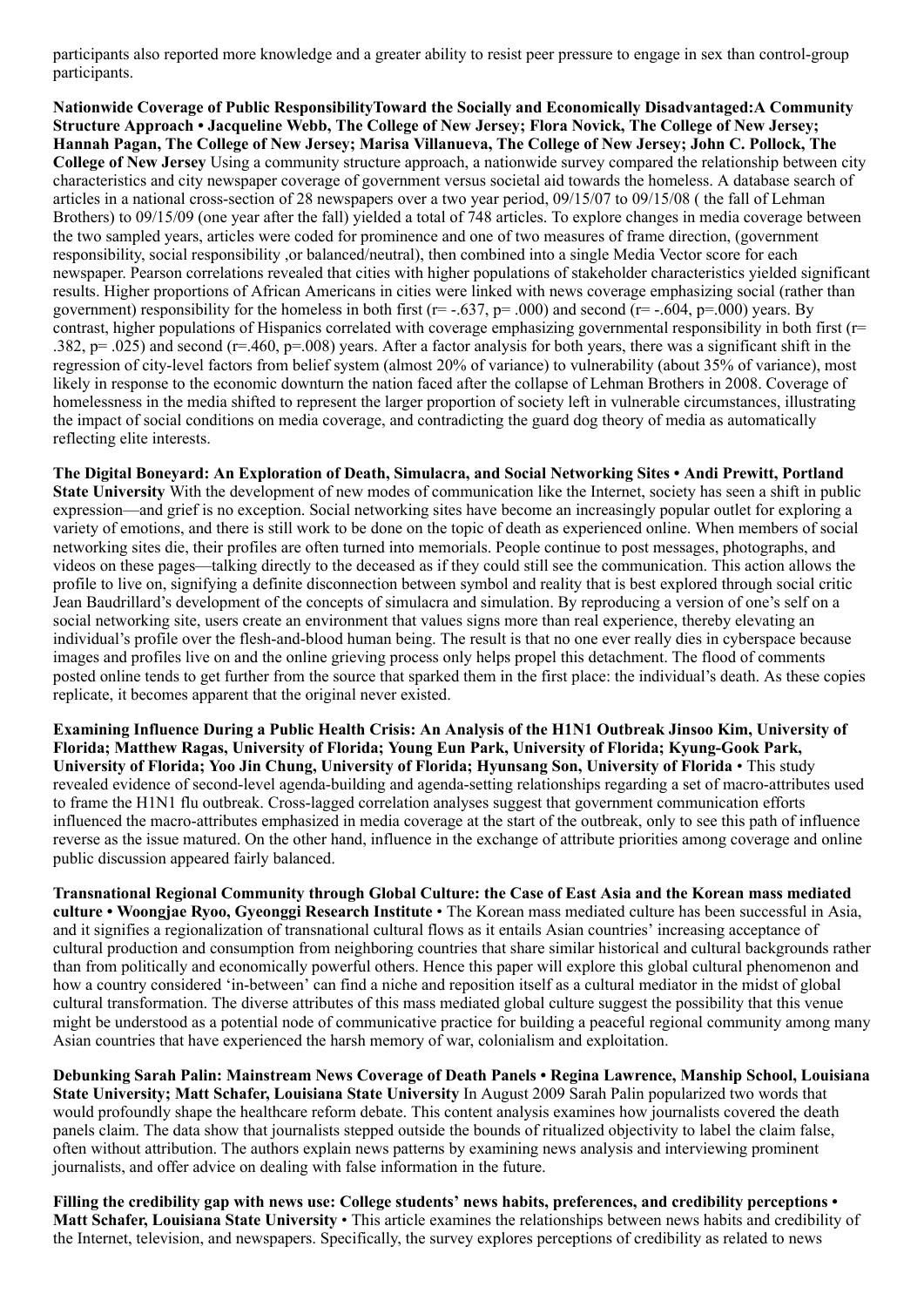preferences and amount of news consumption. Results show that students use the Internet and television for news significantly more than newspapers. Despite this, students believe newspapers are most credible. The author, then, explains the nostalgic credibility of newspaper and the relationship between Internet news consumption and perceived credibility.

Images of injury, desensitization, and support for war: An experiment • Erica Scharrer, University of Massachusetts Amherst; Gamze Onut, University of Massachusetts Amherst; Lisa Wortman, University of Massachusetts Amherst • Results from a 3 (within subjects: time 1, time 2, time 3) x 2 (between subjects: more sanitized group, less sanitized group) repeated measures design with 67 participants show that repeated exposure to news about war over time can lead to changes in viewers' emotional sensitivity, issue priority and concern about war, and support for war, indicating desensitization and re-sensitization effects. Gender, trait empathy, and political ideology also played an important role in these processes.

A little bird told me, so I didn't believe it: Twitter, credibility, and issue perceptions • Mike Schmierbach, Penn State University; Anne Oeldorf-Hirsch, Pennsylvania State University • We investigate how media use of the microblogging tool Twitter affects perhaps of the issue covered and the credibility of the information. In contrast to prior studies showing that ordinary blogs are often judged credible, especially by their users, data from two experiments show that Twitter is considered less credible than various forms of stories posted on a newspaper Web site or even on an anonymous blog.

Partisan Segmentation, Branding and Television News: Where Is It Leading the Public Debate? Dan Shaver, Jonkoping International Business School/Media Management & Transformation Centre; Mary Alice Shaver, Jonkoping International Business School/Media Management & Transformation Centre • This study examines the relationship between partisan segmentation strategies for branding of cable and broadcast news networks in competition audience ratings and political and social polarization. It concludes that partisan segmentation strategies work more effectively with audience members at the extreme poles of the political spectrum but may, through selective exposure and nonrational exposure effects, contribute to a fragmentation of the flow of information required for efficient democratic decision-making.

Measuring the Dynamics of Perceptual Gaps: A Survey of Public Relations Practitioners and Journalists in U.S. and South Korea • Jae-Hwa Shin, Univ. of Southern Mississippi • This study suggests the professional and social distance characterizing the source-reporter relationship and provides an opportunity for developing a theoretical and methodological model integrating coorientation measures with third-person perceptions. A Web survey of 624 public relations practitioners and journalists in U.S. and South Korea showed both false dissensus and social distance among public relations practitioners and journalists enacted through the source-reporter relationship. Coorientational analysis simultaneously demonstrated that members of each profession disagreed with and inaccurately predicted responses of the other. Their inaccurate projection of the views of the other profession was greater than their disagreement, resulting in false dissensus, on two dimensions of conflict and strategy. This study also reveals the third person perception of each professional, insofar as journalists and public relations professionals see more similarity with the general public than with the other professionals. Journalists displayed slightly greater similarities with the third person than their counterpart in the source-reporter relationship.

Ecopedagogical Potential in Pixar's Wall\*E • Alexandra Smith, Penn State University, College of Communications • Environmental themes are increasingly prevalent in popular media. Teaching about environmental issues is not always the goal of such texts. Furthermore, capitalist production techniques frequently undermine pedagogical value. Scholars interested in evaluating environmental messages in media texts may find a useful analytic tool in the developing framework of ecopedagogy. This paper uses critical discourse analysis to consider whether Pixar's Wall-E retains any ecopedagogical validity when textual messages are considered alongside the film's capitalist production model.

Female Characters and Financial Performance in 100 Top-Grossing Films in 2007 • Stacy Smith, USC; Rene Weber, University of California Santa Barbara; Marc Choueiti, Annenberg School for Communication & Journalism • The aim of this study was to estimate an exploratory model testing relationships between content creators' gender, the gender composition of lead characters and casts, production costs, distribution/exhibition factors, and domestic/international box office performance and DVD sales of 100 top-grossing films from 2007. Results reveal that female leads have a positive and significant small direct effect on foreign box office receipts, with controls. Domestically (ticket and DVD sales), the paths are non significant and negative.

The Rumoring of SARS and the SARS of Rumoring at Times of Uncertainty and Information Scarcity: A Study of the 2003 Epidemic in China • Zixue Tai, International Communication Division; Tao Sun, University of Vermont • By analyzing, both quantitatively and qualitatively, rumor content as covered by major Chinese newspapers, this study explores the multiple dimensions of SARS-related rumor mongering throughout China during the 2003 epidemic. Findings indicate a strong correlation between the scale of SARS infections and level of rumoring across regions. As for channels of dissemination, rumor mongering still found a natural habitat in word of mouth, while Internet-based platforms and cell phone text messaging emerged as viable grapevines. Our particular typology of SARS-incurred rumors leads us to identify four distinct kinds of rumors: legendary rumors, etiological narratives, proto-memorates, and bogies. The four types of rumors are discussed against the background of superstitious beliefs, folklore practices, popular mentalities, and China's particular information environment.

The fury of the storm: A framing analysis of the climate change discussion and Hurricane Katrina Melissa Thompson, University of Minnesota • Hurricane Katrina is often pointed to as an event that altered the discussion about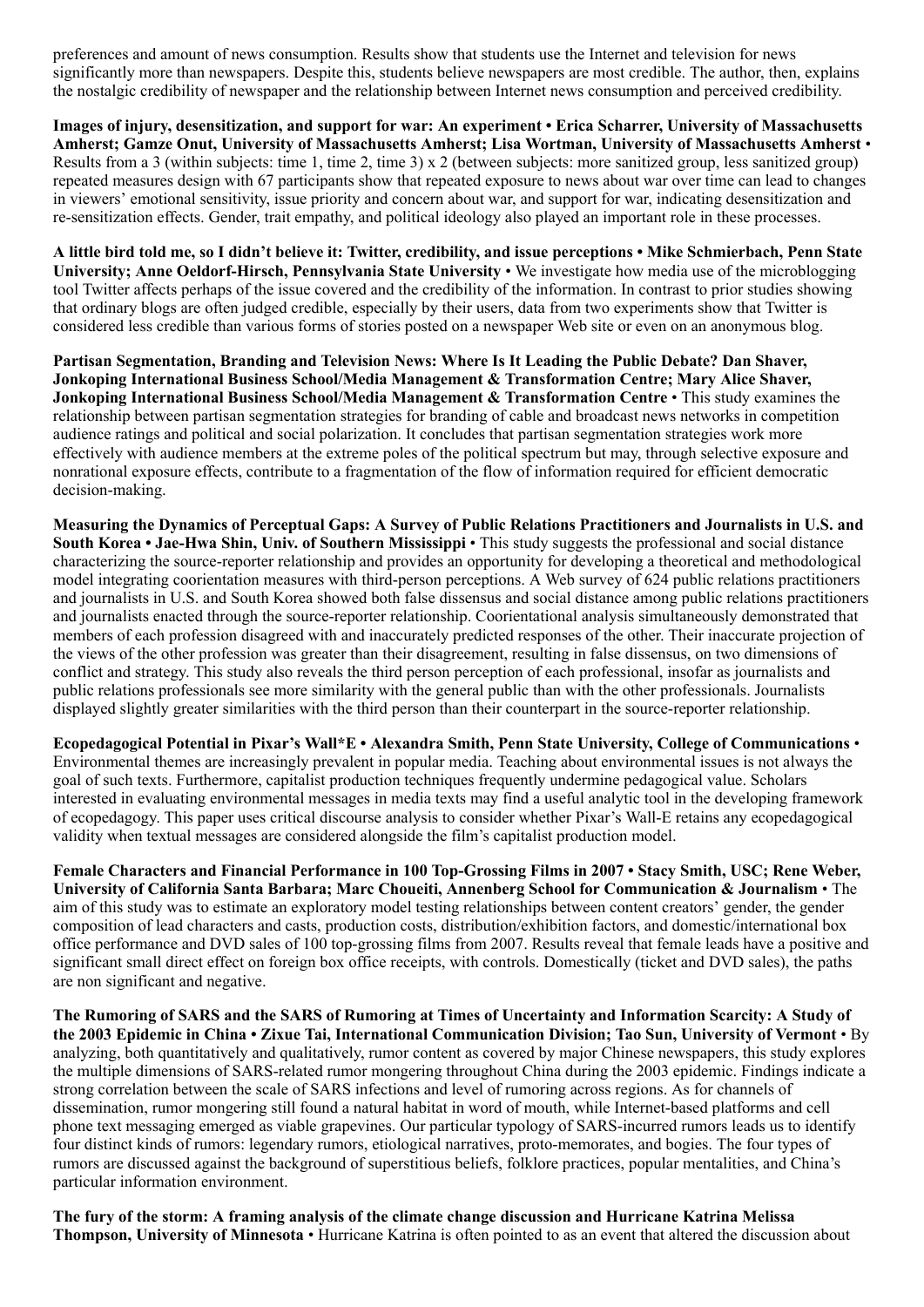climate change in the U.S. With this assumption in mind, this study examines the coverage in four newsweekly magazines the year before and the year after Hurricane Katrina. Frames were grouped to pinpoint themes in the coverage. This analysis reveals that Katrina was not the catalyst for change in the discussion of climate change as has been previously assumed.

Filling the Knowledge Gap: A SEM Analysis of the Moderating Role of Media Use (Online vs. Traditional News) • Hai Tran, DePaul University • This study utilized a media consumption survey, sponsored by the PEW Research Center, to gauge causal relations among socioeconomic status, online news use, traditional news use, and knowledge of public affairs. The analysis examined whether technological change could add to knowledge differences between social segments. A SEM procedure was conducted to examine more closely the assumptions of causality in knowledge-gap research. Theoretical and methodological implications of the study were also discussed.

Keeping up with Current Affairs: New(s) Sources and Their Users • Damian Trilling, The Amsterdam School of Communication Research; Klaus Schoenbach, Amsterdam School of Communication Research & University of Vienna Does a high-choice media environment really produce information hermits who avoid exposure to general publicaffairs information? In contrast to widespread fears, the results of a large-scale survey, representative for the Dutch population, suggest that most citizens still get an overview of current affairs. Television news still is the most popular source for overview information. The Internet even reaches those who want to be entertained instead of informed.

Man-child in the White House: The discursive construction of Barack Obama in reader comments at foxnews.com • Fred Vultee, Wayne State University • This study uses fantasy theme analysis to examine reader comments left on news articles at foxnews.com in an attempt to unravel the rhetorical vision that Fox readers construct to help them make sense of Barack Obama's presidency. Results describe the dramatic forms that readers envision and re-enact when articles about the president – favorable, unfavorable, or tangential – are presented.

Family Harmony: How Campaign Information Environment Affected Evaluations of Obama Among Parents and Kids • Ming Wang, University of Wisconsin-Madison; Itay Gabay, University of Wisconsin – Madison; porismita borah, University of Wisconsin-Madison; Dhavan Shah, University of Wisconsin-Madison • This study examines how changes in campaign information environment brought about shifts in parent-child evaluations of Barack Obama. Results from a two-wave parent-child panel study during the 2008 campaign indicate that increasing use of TV and newspapers narrowed the evaluation gap whereas school deliberation, online media, and total volume of ads increased it. Additionally, we also found an interactive effect between increasing family discussions and proportion of Democratic ads.

Framing Deng Yujiao:How online public opinion impacts offline media reports • Haiyan Wang, The Chinese University of Hong Kong • This paper examines how the frame of a news event in traditional print media and online public forum influence each other. The focus is on the Deng Yujiao Case that stirred a heated and sensational row in China in 2009. Results based on content analyses show bidirectional relationship between traditional media reports and online public opinion, and thus suggest that the influence of online media should be taken as a new variable in framing research.

Effects of Media Use on Athletes' Self-Perceptions • Cynthia Frisby, University of Missouri; Wayne Wanta, Oklahoma State University • A survey of university athletes examined whether uses of four media (newspapers, television, radio or the Internet) for sports information were related to self-perceptions of control, commitment, confidence and concentration. The results suggest that newspaper and Internet use reduced feelings of stress among the athletes, perhaps due to athletes' use of the two media as diversions from the pressures of competitive athletics. Television use was not related to any of the measures of athletes' self-perceptions.

Perceived Hostile Media Bias, Presumed Media Influence, and Opinions about Immigrants and Immigration • Brooke Weberling, University of North Carolina at Chapel Hill; Daniel Riffe, University of North Carolina; Francesca Dillman Carpentier, UNC-Chapel Hill • Using data (N=529) from North Carolina, where the Latino population grew 400% in two decades, this study explores the hostile media bias and third-person effect. As hypothesized, antiimmigrant sentiment (AIS) was significantly related to perception of hostile (pro-immigrant) news coverage. However, AIS was not directly related to belief in coverage effects on others. Analysis revealed two paths for relationships among AIS, exposure and attention to media coverage, and perceived media bias and third-person effects.

Behavioral Consequences of Conflict-Oriented News Coverage: The 2009 Mammography Guideline Controversy and Online Search Trends • Brian Weeks, University of Minnesota-Twin Cities; Laura Friedenberg, University of Minnesota-Twin Cities; Brian Southwell, University of Minnesota-Twin Cities; Jonathan Slater, Minnesota Department of Health • This study explores the impact of conflict-oriented news coverage of health issues on the public's information seeking behavior. Using Google search data as a behavioral measure, we demonstrate that controversial television and newspaper coverage of the U.S. Preventive Services Task Force's November 2009 recommendations for changes in breast cancer screening guidelines strongly predicted the volume of same-day online searches for information about mammograms. The implications of news coverage of health-related behaviors are discussed.

Involvement with celebrities in media: The role of parasocial interaction, identification, affinity, and capture • Nainan Wen, Nanyang Technological University; Stella Chia, City University of Hong Kong; Xiaoming Hao, Nanyang Technological University • This study examines college students' involvement with celebrities in Singapore. Results of four focus group discussions, comprising 26 college students in a Singaporean university, showed that celebrity involvement was a multi-dimensional construct, consisted of four distinct components—parasocial interaction,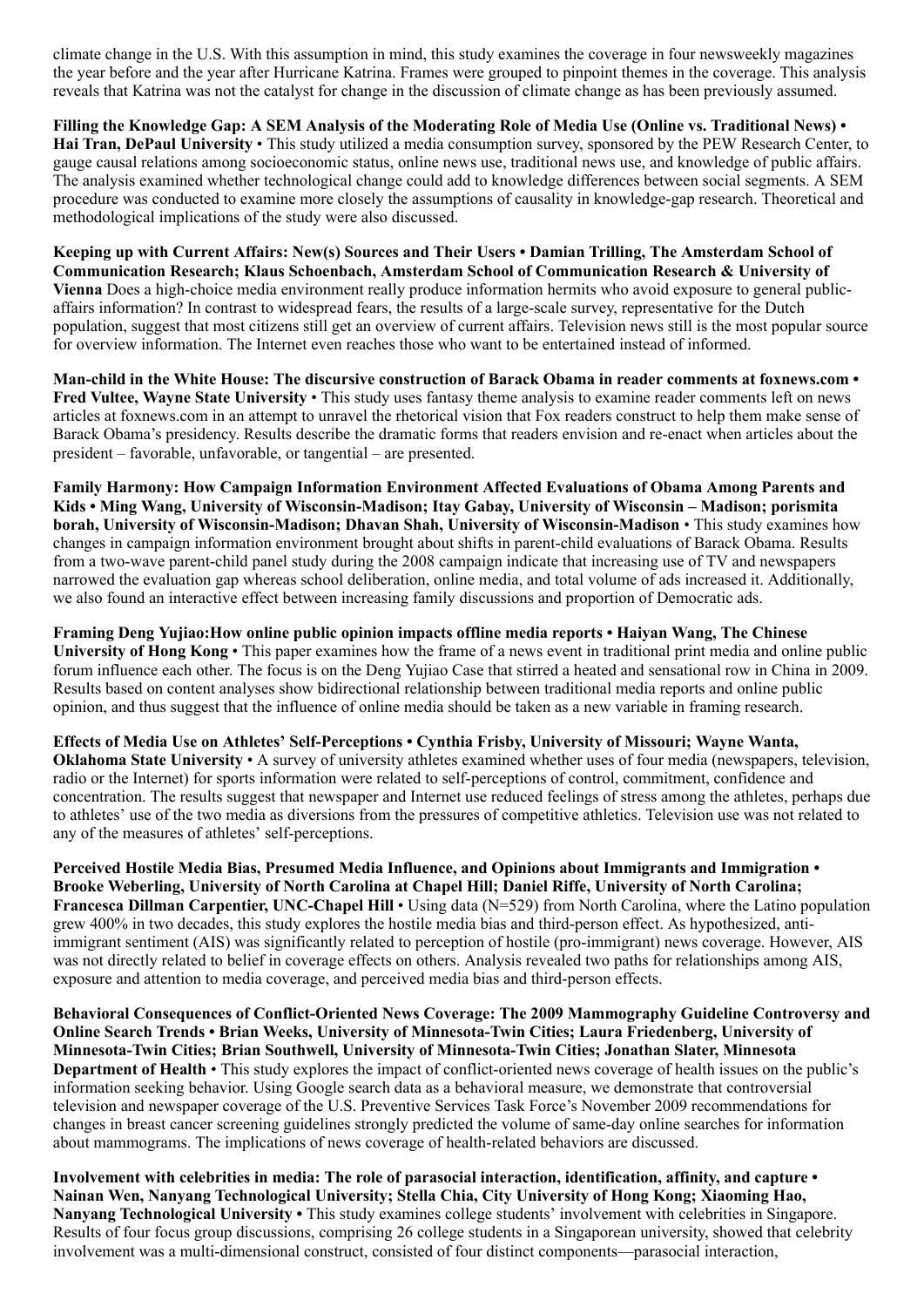identification, affinity, and capture. Media consumption was closely intertwined with each of the four components. Through media consumption, involvement with celebrities directly or indirectly influenced college students' emotion, cognition, and behavior.

The Effects of Video Game Controls on Hostility, Identification, Involvement, and Presence Kevin Williams, Mississippi State University • One hundred and nine male college undergraduates at a large Southeastern university played a video game in one of three conditions: using a traditional handheld controller, using hand motion-based controls, or using hand motion-based controls with the addition of a balance board. Results showed that using motion-based controls significantly increased measures of hostility, identification with the avatar, involvement with the game, and feelings of presence with the game. Results regarding presence indicate motion-based controls, while creating interactivity with the game, do not necessarily create a feeling of immersion into the game environment.

The 2008 Presidential Election, 2.0: A Content Analysis of User-Generated Political Facebook Groups • Julia Woolley, The Pennsylvania State University; Anthony Limperos, The Pennsylvania State University; Mary Beth Oliver, The Pennsylvania State University • This study uses quantitative content analysis to assess how John McCain and Barack Obama were portrayed across political Facebook groups prior to the 2008 presidential election. Results indicate that group membership and activity levels were higher for Obama than for McCain. Overall, Obama was portrayed more positively across Facebook groups than McCain. In addition, profanity, racial, religious and age-related language varied with regard to how each candidate was portrayed. Theoretical and practical implications are discussed.

The Effects of Government Censorship of Negative News Coverage on Public Opinions • Boya Xu, West Virginia University • This study examines press function under government regulation and explores the impact that the censorship may have on public psychological responses. In contrast to previous research on phenomena in times of crisis that relied mostly on descriptive work, this research interprets the effects of the news coverage related to the recent economic depression based on basic models of media effects, such as news framing of different media forms, and its potential to shape perceptions of the events. Using data collected from a survey of 218 residents in Morgantown area, it is found that the receiving of negative news coverage was negatively related to the building of mass confidence towards the economic situation. A comparison of the different mass reactions from television and newspaper viewing was also examined through the survey, and research findings show consistencies between the results and predictions derived from reactance and balance theories that are recognized. This study will hopefully draw attention to the influence of the mass media as a political institution in shaping public responses to the continuing threat of economic crisis in the United States, and thereby guiding media action.

The external side of the story: An examination of the effect of hyperlink network structure on the impact level of NGO web sites • Aimei Yang, University of Oklahoma • Previous web site analysis has tended to focus on the internal features of web sites. The current study shifts the attention to external factors, and posits that characteristics of a web site's hyperlink network can significantly influence the level of Web impact the web site can achieve. A group of Chinese environmental NGOs' hyperlink network is analyzed. Results suggest organizational web sites with central network position and connect with web sites that are operated by commercial and network organizations tend to exert greater web impact. Implications and suggestions for future research are also presented.

Bonding and Bridging Social Capital:The Impact of Homogeneous and Heterogeneous News Content • Guang YANG, Hong Kong Baptist University • This paper explores the effect of individuals' cognitive capacity underlying the process of media exposure on social capital in terms of the structure of social network, particularly focusing on news reading process. Selective exposure actually is functioned as a capacity for individuals that determine quantitatively and qualitatively different news content that are exposed to, thus influencing the forms of social interactions with others. The implications are also discussed.

User-generated Content on the Internet: Implications for Democratization, Nationalism, and Political Empowerment in China • lin zhang, Chinese University of Hong Kong; Jiang Zhao, The Chinese university of Hong Kong; He Nan, The Chinese university of Hong Kong • As related to user-generated content on the Internet, nationalism, pro-democracy orientation and civic engagement have received significant interest in recent years. Set in the particular political and social context of China, the current study challenges the technological determinist view by exploring quantitatively the relationships among nationalism, netizen's pro-democracy orientation, offline civic engagement and the practice of producing content on the Internet. It also tries to investigate into the implications of a user-generated Internet model for political empowerment in the transitional Chinese society. The study finds that pro-democracy orientation and civic engagement are more salient predictors of online content generation than thelevel of nationalism. It also reasserts that civic engagement and nationalism are positively linked to individual's degree of political empowerment. Therefore, it has added to our understanding of the motivations behind content generation on the Internet with the rise of Web 2.0, and has proffered an empirical examination of the important issue of Internet-induced democratization in China.

Multivariate Testing of the Dark Side of Social Capital • Weiwu Zhang, Texas Tech University; Jerod Foster, Texas Tech University • The purpose of this study is to empirically investigate the potential negative influences of social capital on tolerance and effects of media use on tolerance using Howard, Gibson, and Stolle's (2005) US Citizenship, Involvement, and Democracy Survey of 1,001 respondents. Results show that community trust increases three types of tolerance and bonding social capital decreases social tolerance.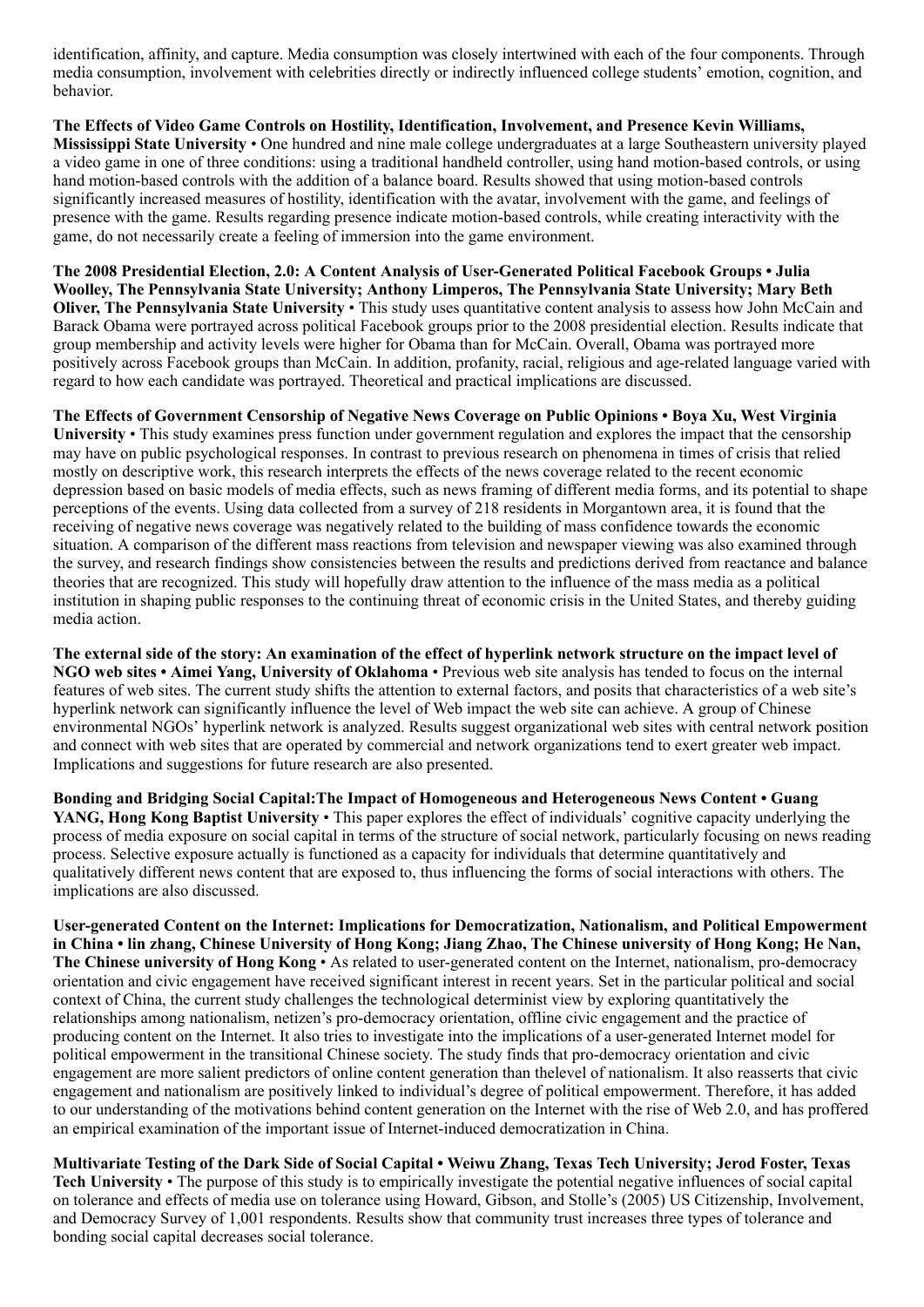Damsel in Distress? Sensationalism in News Coverage of Amber Alert Victims • Shuhua Zhou, University of Alabama; Skye Cooley, University of Alabama; Jon Ezell, University of Alabama; Jefrey Naidoo, University of Alabama • The so-called Missing White Women Syndrome in the media was largely a popular belief that has not been systematically investigated. This study used victimization theories in narratives to guide an investigation into coverage of the Amber Alert victims. Results indicated that the story behind the syndrome was multilayered. Findings also helped inform discussions on its possible conceptualization.

Narrative Persuasion in Fantastical Films • Lara Zwarun, University of Missouri St Louis; Alice Hall, University of Missouri – St. Louis • To examine the possibility that fantastical narratives can shape real-world beliefs and attitudes, participants  $(N = 138)$  used a personal computer to watch one of two short films that dealt with a contemporary social issue (privacy or the environment) set in an imaginary future. Viewers of one film were not significantly more likely than viewers of the other to hold story-consistent beliefs, agree that the issue in their film was serious, or intend to take action to address the issue. However, interaction effects show that those who saw the film about privacy and who experienced higher levels of transportation, reported greater perceived social realism in the film, or had a higher need for cognition were most likely to possess story-consistent privacy beliefs. The study extends what is known about narrative persuasion by applying it to unrealistic fiction as well as to a relatively new type of media usage, the viewing of films on a computer.

#### [<< 2010 Abstracts](http://www.aejmc.com/?p=1208)

Filed under **Uncategorized** · Tagged with

# [Religion and Media 2017 Abstracts](http://www.aejmc.org/home/2017/06/rmig-2017-abstracts/)

#### Posted by  $kvsh$  on June 2, 2017  $\cdot$  [Leave a Comment](http://www.aejmc.org/home/2017/06/rmig-2017-abstracts/#respond)

Digital Media Disruption and Islamic Religious Authority: Case Study of Online Contestations Over the Mawlid • Ibrahim Abusharif, Northwestern University in Qatar • This paper explores the relationship between digital media and religious authority in Islam, particularly how it relates juridical nodes of authority. The paper suggest a framework that centers on the notion (or theory) of "disruption" as a function of "mediatization," principally as it relates to digital media and its challenge to traditional means of knowledge acquisition and conveyance. The case study presented here concerns the "Mawlid," the controversial practice of celebrating the birthday of the Prophet Muhammad as an act of veneration and piety and how online contestations demonstrate a breach in traditional religious authority and speak to the qualification threshold common to the question of religious authority, sacred law, and media. The paper helps to explain, in part, how media disruption and its relationship with religion have affected the idea of authority. Research question: How has religious authority in Islam been affected by digital disruption at a basic level? And what interdisciplinary framework bests describes the phenomenon? And the choice of the case study that symbolizes this question pivots on the celebration of the Mawlid, as explicated below.

#Hijab or #Haram? Revealing Visuals and Semantics Associated with Muslim (Self-)Representation Online • Thomas Frissen, KU Leuven; Elke Ichau, KU Leuven; Kristof Boghe, KU Leuven; Leen d'Haenens, KU Leuven • The proliferation of social media has fed the rapid expansion of what some have called a 'virtual umma' (El-Nawawy and Khamis 2010), or a transnational Islamic public sphere (Allievi 2003; Anderson 2003). Blurring the lines between representation, participation and reception, social media have provided Muslims worldwide with spaces and tools for self-definition and community building (Eckert and Chadha 2013; Harris and Roose 2014, Kavakci and Kraeplin 2016; Mosemghvdlishvili and Jansz 2013). The purpose of this paper is to explore visual (self-)representations of Islam and Muslim religiosity in online social networks, with a focus on the leading image-sharing platform Instagram. This was done by means of an innovative multidimensional and quantitative content analysis method, that enabled us to study both visual representations as well as semantic associations, using a dataset consisting of  $n=1357$  unique Instagram posts marked with the hashtags #Islam, #Muslim and #Allah. Our findings are threefold. First, despite the fact that Instagram is an image-sharing platform, the most prominent visual is text, i.e. quotes or inspirational texts. Second, even though very 'general' search queries (#Islam, #Muslim and #Allah) were used to compose our corpus, the vast majority of occurring visuals and semantics were strongly related to female religious identity, e.g. hijabs or #Muslimah. Third, and maybe most significant, based on the analysis of both visuals and semantics, we observe a field of tension between the representation of religious experience on the one hand, and religion itself on the other.

Interfaith Monologue: A study of UK-based interfaith work on Twitter • Sofi Hersher, King's College London • This paper explores the relationship of social media and religion by examining the use of Twitter by interfaith organizations and professionals in the UK. It introduces the concept of 'interfaith monologue,' whereby interfaith practitioners use Twitter to disseminate ideas, distribute relevant information, identify with the ideals of interfaith cooperation and encourage contribution to the interfaith movement via one-to-many communication that specifically does not directly encourage conversation or dialogue.

God on our side: Presidential Religious Rhetoric, Issue Ownership and Competing Gospels • Ceri Hughes, University of Wisconsin-Madison • The US, despite official separation of church and state, is a country dominated by the Christian religion. This is evident in the unbroken ranks of Christians (and also white males) to be elected to the top political office in the land. Previous research illustrates how frequently Jefferson's "wall" is breached in presidential discourse. This research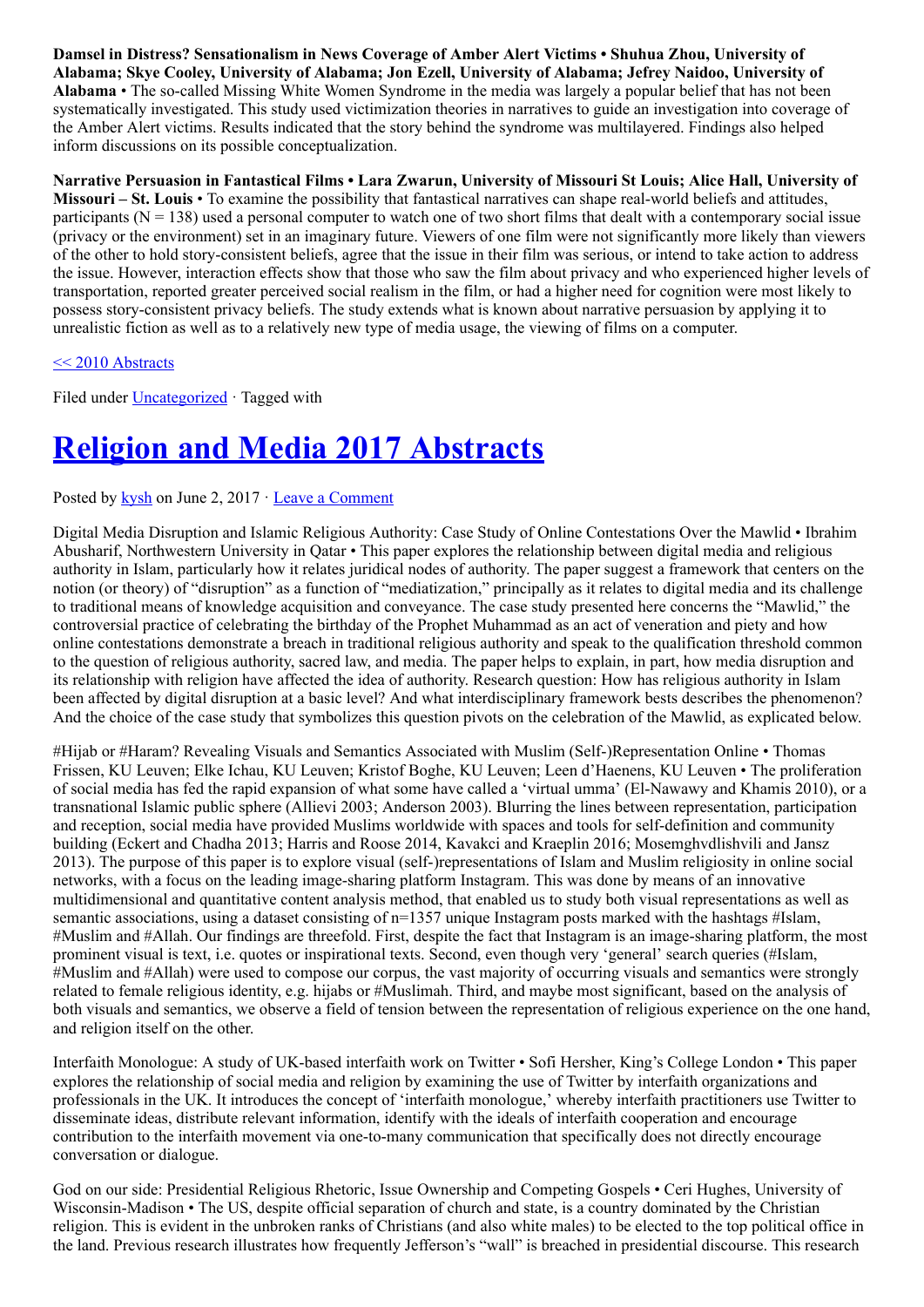adds to this evidence and investigates whether presidents appear to adopt religious language systematically in public addresses in a manner consistent with differing biblical interpretations – the Gospel of Wealth and the Social Gospel. The research also looks at whether religious discourse use in speeches conforms to expectations from issue-ownership theory. Content analysis of speeches from Reagan to Obama shows how presidents may use God to bolster support for issues of strength, in overarching political philosophy and also to trespass into opposition issues. This research provides further illustration as to how religion may be being employed at the very highest level of the US political realm.

Power and Politics: State Baptist Newspaper Coverage of Civil Rights, 1963-1965 • Vicki Knasel Brown, University of Missouri • This study explores how Southern Baptist media covered and responded to four civil rights events from 1963 to 1965 and the relationship between the Southern Baptist Convention's news service, Baptist Press, and three selected state Baptist newspapers. Each approached news coverage and editorial response differently. The study contributes to understanding the role the editors, most of whom were also pastors, played in shaping a religious understanding of race relations among their Baptist readers

Visual media, radicalization and Islamic youth: Socially constructed meaning in Indonesia • Michael Longinow; Tamara Welter; Naniek Setijadi, faculty • This paper examines media, radicalization, and the changing role of Islam among young audiences within Indonesia's multicultural society, as viewed through the lens of socially constructed reality and visual theory. It suggests connections between the digital visual media that young Muslims consume, the angst of their lives, and the choice of some to pursue violence—in their own country and in the Middle East—as an outworking of rage, frustration or connection to a cause that becomes a new identity.

The Islamic State in the News: Journalistic Differentiation between Terrorism and Islam, Terror News Proximity, and Islamophobic Attitudes • Christian von Sikorski; Jörg Matthes, University of Vienna; Desirée Schmuck • The present research examined the role of journalistic differentiation (between Muslims/Muslim terrorists) and proximity (place of terroristic act near/far away) for the effects of Islamic State (IS) terrorism news on islamophobic attitudes. Two experimental studies uniformly revealed that undifferentiated (compared to differentiated) IS coverage not clearly distinguishing between Muslim terrorists and Muslims in general activated negative Muslim stereotypes, thereby increasing islamophobic attitudes. However, proximity showed no effects on fear reactions, negative stereotypes, and islamophobic attitudes.

Whose "Boogie-man" is Given Flesh and Blood?: The Role of the Press in Realizing "Christianophobia" • Rick Moore • Is there really such a thing as "Christianophobia"? Given the fact that mass communication messages are typically thought to play a key role in the construction of reality, one would expect that if Christianophobia does exist, the mass media would include evidence of such. In this study, I use Critical Discourse Analysis to investigate coverage of Christianophobia in papers from around the world. In spite of the fact that many powerful people and agencies have attempted to bring the word into the common vocabulary, media usage remains low, and persistently so. The implications of this would seem to be very important for those interested in understanding the media and their power.

"Praised Be" Praised: Religious And Secular Magazine Coverage Of Pope Francis' Climate Encyclical • Alejandro Morales; Ryan Thomas, University of Missouri • There is a paradox challenging our understanding of the interplay between media, religion, and secularization: decreasing commitment to organized religion alongside religion's increased visibility. In view of this paradox, this study compared how secular and religiously affiliated publications expressed commitment toward religion. We implemented a discourse analysis of secular and Catholic magazine coverage of "Praised Be," Pope Francis's 2015 climate encyclical. Commitment toward Catholicism involved commitment toward Pope Francis, "Praised Be," and the Catholic Church as an institution. Secular and Catholic magazines expressed commitment toward Pope Francis and "Praised Be," but they differed in their commitment toward the Catholic Church. The role of tradition in understanding media, religion, and secularization is also discussed.

No Love for the Enemy: American Evangelicals and the Hostile Media Phenomenon • Brian Watson • As Election Day approached during the 2016 Presidential contest, the members of then candidate Donald J. Trump's coalition of support became clearer. One group in particular, Evangelical Christians, transitioned from being largely skeptical of Mr. Trump's candidacy during the Republican Primaries, to turning out at record rates in November. This study examines one factor that possibly laid the groundwork of Evangelical support for the Republican nominee in 2016: the Hostile Media Effect. Using survey data collected in 2010, I argue that Evangelicals were unique among American religious groups in taking offence from news television. Indeed, the probability of perceiving hostility from news television among Evangelicals rivals the independent effects of partisanship. I conclude by recommending a more contemporary replication of this study using the survey items available in 2010, as well as speculating about the implications of treating religiosity, among Evangelicals in particular, as a core identity as influential as partisanship.

### [2017 ABSTRACTS](http://www.aejmc.org/home/2017/06/2017-abstracts/)

Filed under [Uncategorized](http://www.aejmc.org/home/category/uncategorized/) · Tagged with [2017 Abstracts](http://www.aejmc.org/home/tag/2017-abstracts/)

# [Media Management, Economics, and Entrepreneurship](http://www.aejmc.org/home/2017/06/mmee-2017-abstracts/) 2017 Abstracts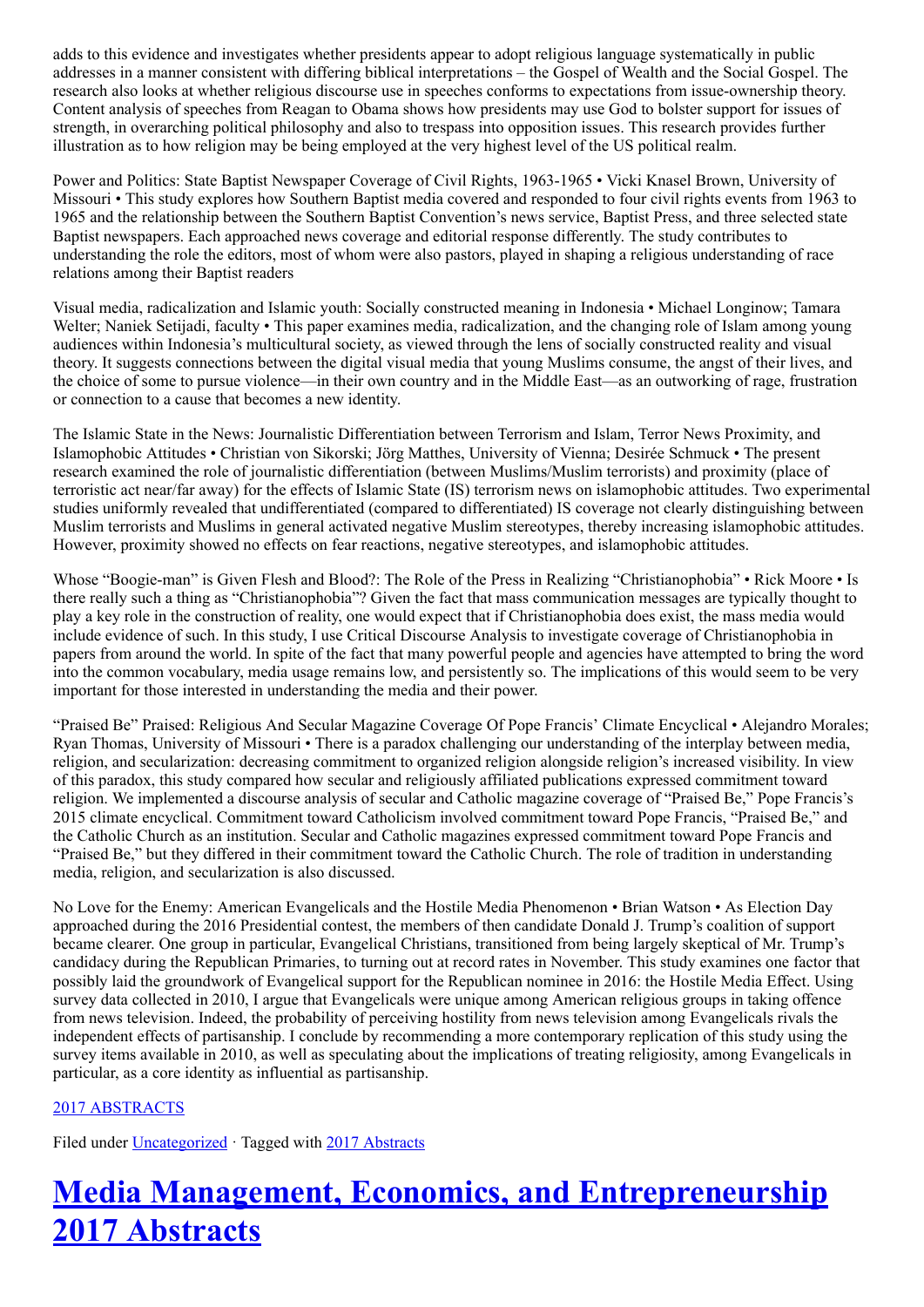#### Posted by [kysh](http://www.aejmc.org/home/author/kyshiab/) on June 2, 2017 · [Leave a Comment](http://www.aejmc.org/home/2017/06/mmee-2017-abstracts/#respond)

Do Similar Brands 'Like' Each Other? An Investigation of Homophily Among Brands' Social Networks on Facebook • Mohammad Abuljadail, Bowling Green State University; Gi Woong Yun, University of Nevada, Reno • The advent of internet and communication technologies enabled marketers of brands to have more ways to communicate with their audience; one of which is connecting with other brands. One of the most popular outlets that allows brands to connect with other brands online is Facebook. Brands on Facebook can establish an official fan page where they can interact with their fans as well as network with other brands' official Facebook pages through "liking" them. This paper seeks to investigate the "liking" behavior among local and global brands (brand to brand) on Facebook in Saudi Arabia and whether these brands' "liking" network is based on homophilous relationships. The results showed that both status, (e.g., geography and gender), and value (e.g., family ties and religion) homophilous relationships are in play. However, value homophily was a strong factor in brands' network in Saudi Arabia for some brands in the absence of status homophily network. Although status homophily in general played a role, geographical proximity was not a strong factor compared to previous reports on social network analysis. The data for this study was obtained from 40 brands marketed in Saudi Arabia. Using Netvizz and Gephi, network structures were mapped to explore the relationships among the brand's' Facebook pages.

Predictors of Success in Entering The Journalism And Mass Communication Labor Market • Lee Becker, University of Georgia; Tudor Vlad, University of Georgia; C. Ann Hollifield, University of Georgia • As a talent industry, media industries are highly dependent on the quality of the labor force available to be hired. The entry-level journalism and mass communication labor market has been the subject of analysis over the years, leading to the general conclusion that the characteristics of the students who graduates as well as what they did while at the university help to predict success in the media labor market. The research has been based on limited measures of job market success and small samples, sometimes of students only at one point in time. This study revisits the question of what predicts success in the media labor market with a data set spanning 27 years and with multiple measures of job market success. The findings indicate that what the students bring to the educational environment influences what they do while at the university but also continues to have impact after graduation. The decisions students make at the university also matter. Specifically, women have more success in the media labor market than men, but they get paid less. Minorities have more difficulty in the market than nonminorities, but they get paid better if they find work. Selecting public relations as a major is an advantage, as is completing an internship. These relationships hold even after controlling for other factors, including the performance of the labor market for all persons 20 to 24 years old. The findings suggest that media industries still have critical labor management issues to address.

Facebook and newspapers online: Competing beings or complimentary entities? • Victoria Chen, The University of Texas at Austin; Paromita Pain, The University of Texas at Austin • In an attempt to engage more readers online, newspapers, today are adopting Facebook as a distribution platform. Focused on understanding the value of Facebook as a distribution platform for newspapers, this study shows that news engagement, where news that attracts and holds readers' attention, on Facebook, increases the brand loyalty of newspapers and Faebook. Brand wise both Facebook and newspapers benefit when news is distributed through Facebook. The study challenges popular beliefs about the influence of Facebook on the business of journalism and shows that Facebook and newspapers are mutually beneficial in helping build the brand loyalty of both. It also shows that tie strength and not homophily encourages the sharing of news on Facebook. While these results may seem optimistic, the study further suggests that leveraging Facebook as a news distribution platform to engage audiences should be treated more cautiously.

Management of Journalism Transparency: Journalists' perceptions of organizational leaders' management of an emerging professional norm • Peter Gade; Shugofa Dastgeer; Christina Childs DeWalt; Emmanuel-Lugard Nduka; Seunghyun Kim; Desiree Hill; Kevin Curran • This national survey of 524 journalists explores how journalists perceive transparency, a recent addition to the ethics codes of the Society of Professional Journalists and the Radio Television Digital News Association, has been managed as a normative innovation, and the impact of management on its adoption in journalism practices. Results indicate journalists perceive transparency as not been well managed, and that how it is managed has a significant effect on the extent it is practiced.

Brand Extension Strategies in the Film Industry: Factors behind Financial Performance of Adaptations and Sequels • Dam Hee Kim • In the film industry, which is notoriously high risk, sequels and adaptations stand out as successful films. Focusing on adaptations and sequels as extended brands, this paper analyzed 2,488 films released from 2010 to 2013 in the U.S. to investigate films' box office performance. Results suggested that adaptations from comic books and toy lines were successful, and those produced in sequels were even more successful. Industry factors behind brand extension strategies are also examined.

Rapid Organizational Legitimacy: The Case of Mobile News Apps • Allie Kosterich, Rutgers University; Matthew Weber, Rutgers University • This article examines the importance of legitimacy for the performance of new ventures in the emerging space of mobile news apps, which consists of players from both traditional news and technology. This creates a distinct challenge for survival and performance, further compounded by the short timeframe deemed acceptable for apps to succeed. A multi-faceted model of legitimacy is proposed and tested; findings underscore the vital role of communicationbased legitimacy in the struggle for rapid success.

Transformation of the Professional Newsroom Workforce: An Analysis of Newsworker Roles and Skill Sets, 2010-2015 • Allie Kosterich, Rutgers University; Matthew Weber, Rutgers University • Transformation continues to impact news media;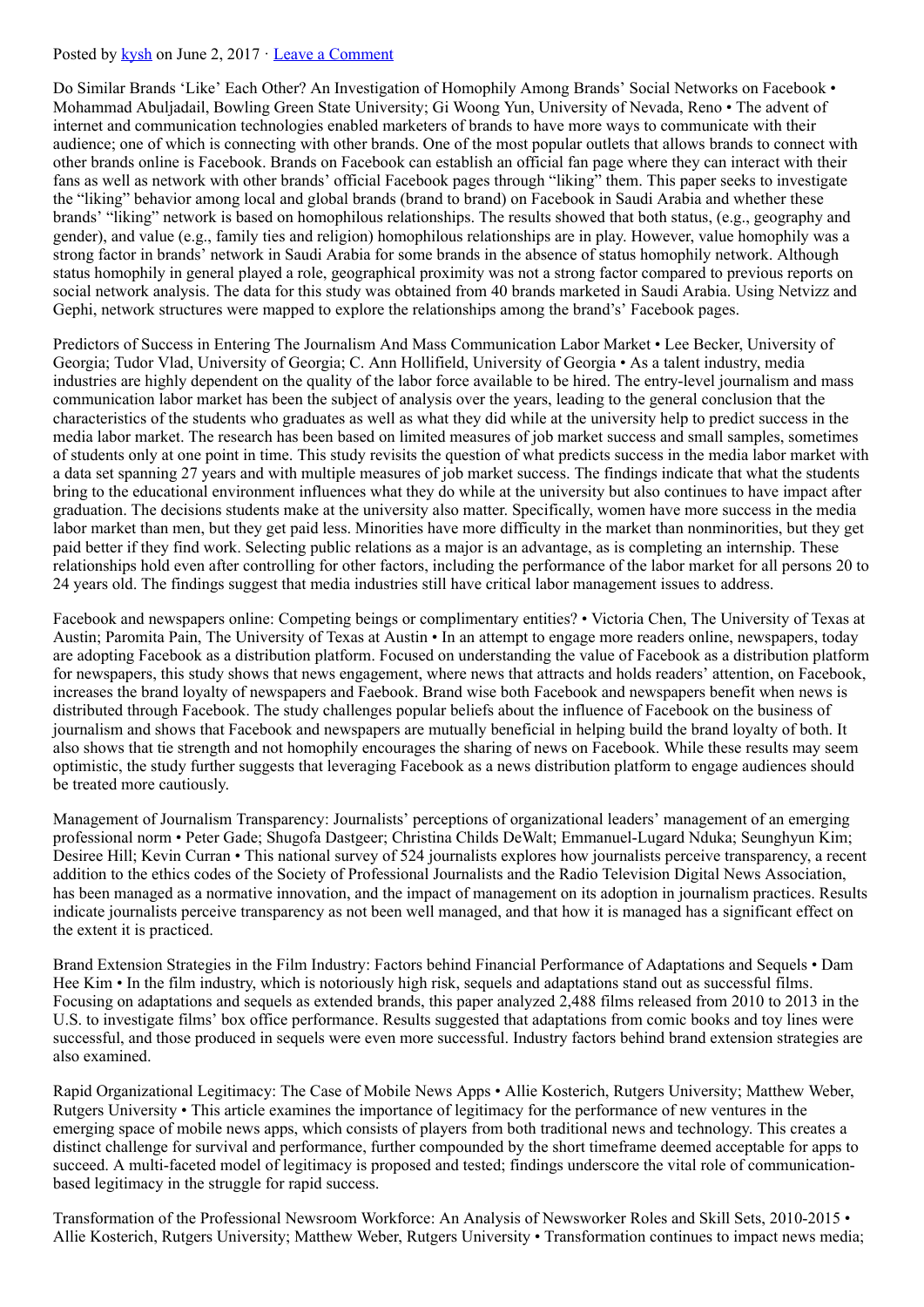news organizations are adapting accordingly through shifts in required skills and prescribed roles of newsworkers. This research uses online public databases to trace employment histories of NYC-area newsworkers and explore processes of institutional change related to the professional newsworker. This case study highlights the applicability of quantitative research methods in furthering understanding of professional media dynamics and management challenges related to the emergence of new job roles and skills.

The effects of a TV network strike on channel brand equity • Shin-Hye Kwon, Sungkyunkwan University; Lu Li, Sungkyunkwan University; Byeng Hee Chang, Sungkyunkwan University • This article has attempted to outline the effects of a television channel strike from both the user and the company sides. In the direct effect of strike analysis, viewer ratings(MBC) were higher before the strike than during it. In the indirect effect of strike analysis, strike awareness had a negative influence on brand image for news, entertainment, and information, with especially high influence for information and news. Brand image also had a meaningful influence of brand loyalty mediated by brand satisfaction and awareness of brand quality. Thus, loyalty to MBC decreased as viewers learned about the strike. This study has several implications that a specific channel's brand equity does not decrease until viewers become aware of a strike at the channel. In addition, we suggest different possible effects of a media strike on the brand image of a channel or network. Third, we infer the changes in viewer ratings to be a direct effect of media strikes. Another theoretical implication of this study is its explanation of how a strike at a specific company strike can affect competing companies using the concept of media deprivation and dependency theory. Lastly, This study's results offer practical information for media companies' strike management.

Consumer choice of mobile service bundles: An application of the Technological Readiness Index • Miao Miao; Xi Zhu; Krishna Jayakar • This paper asks whether consumers are rational in choosing the most appropriate mobile service bundle (combining voice, text and data), given their actual levels of usage. It also investigates whether psychological or demographic factors can predict the likelihood that a user will choose optimally. Using the Technological Readiness Index as a theoretical framework, this study finds that customers who are optimistic about technology are more likely to choose the optimum bundle, while those who are insecure about technology are significantly less likely.

Assessing News Media Infrastructure: A State-Level Analysis • Philip Napoli; Ian Dunham; Jessica Mahone, Sanford School of Public Policy, Duke University • This paper develops and applies an approach to evaluating the robustness of the news media infrastructure of individual states. Drawing upon the Cision Media Database, and employing a detailed filtering methodology, this analysis provides indicators that facilitate comparative analysis across states, and that could be employed to facilitate analyses over time within and across individual states. This assessment approach is derived from multivariate analyses of the key geographic and demographic determinants of the robustness of the news media infrastructure in individual states.

High Brand Loyalty Video Game Play and Achieving Relationships with Virtual Worlds and Its Elements Through Presence • Anthony Palomba • Based on a uses and gratifications and presence conceptual framework, this study considers high brand loyalty video game players' levels of presence, and evaluates how virtual relationships and perceptions of brand personalities may moderate the relationship between high brand loyalty video game players' gratifications sought and media consumption experiences. A national survey of 25-year-old to 35-year-old high brand loyalty video game players (N=902)was conducted. Theoretical contributions surrounding the importance of presence during video game play to reach desired gratifications as well as industry implications are discussed.

Content Marketing Strategy on Branded YouTube Channels • Rang Wang, University of Florida; Sylvia Chan-Olmsted, University of Florida • As YouTube becomes a viable competitor in the media ecosystem, this study assessed top brands' content marketing strategy on branded YouTube channels via content analysis. Using a consumer engagement conceptual framework, the study examined brand strategies addressing the interactivity, attention, emotion, and cognition aspects of engagement and explored the role of firm characteristics, including YouTube capability, financial resources, ownership, and product category, in strategy differentiation. Implications of utilizing YouTube in branding and engaging were provided.

Exploring Cross-Platform Engagement in an Online-Offline Video Market • Lisa-Charlotte Wolter, Hamburg Media School; Sylvia Chan-Olmsted, University of Florida • In an ever-increasing fragmented media environment, the need for comparable metrics across online and offline platforms is intensifying. This study introduces the concept of engagement in an audience setting; discusses its role in today's video consumption process, and elaborates on the rationale and approach of assessing engagement in online-offline environments. We will present results from a qualitative study of globally conducted in-depth interviews with 73 experts. Research implications and a cross-platform engagement framework are presented.

### [2017 ABSTRACTS](http://www.aejmc.org/home/2017/06/2017-abstracts/)

Filed under [Uncategorized](http://www.aejmc.org/home/category/uncategorized/) · Tagged with [2017 Abstracts](http://www.aejmc.org/home/tag/2017-abstracts/)

# [Communication Theory and Methodology 2016 Abstracts](http://www.aejmc.org/home/2016/06/ctm-2016-abstracts/)

Posted by [kysh](http://www.aejmc.org/home/author/kyshiab/) on June 13, 2016 · [Leave a Comment](http://www.aejmc.org/home/2016/06/ctm-2016-abstracts/#respond)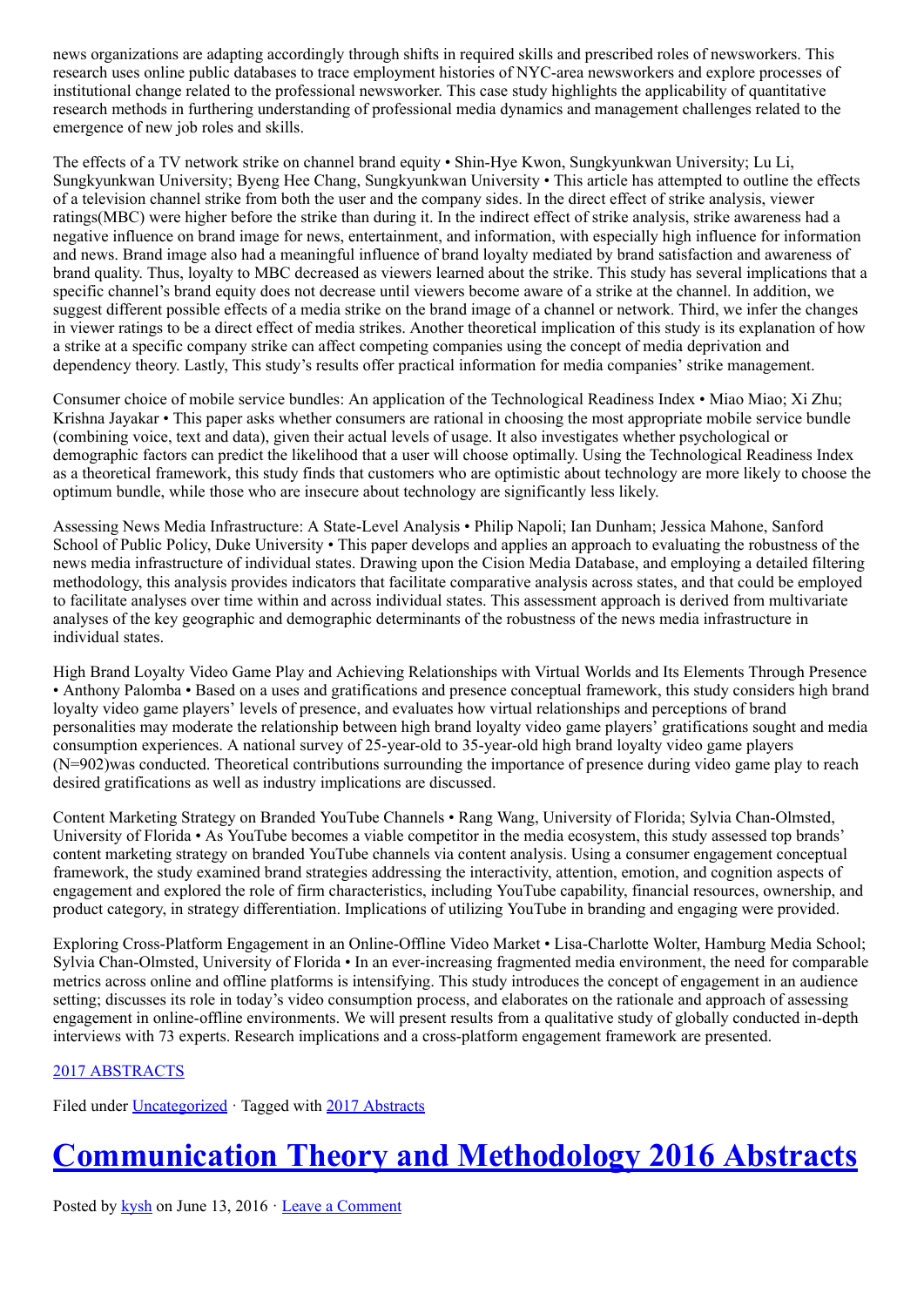### Open Call Competition

What is a shared interest?: How ex parte can be used to reveal the overlap of public and corporate interests in FCC policy making • Amy Sindik, Central Michigan University; Brian Creech, Temple University • Additional theoretical and methodological development is needed to consider the FCC's role overseeing public and corporate interests. This study uses ex parte contacts to examine the FCC policy process in order to discern the interests it considers when crafting policy. This article introduces a term to be used when neither a discussion of public or private interests is sufficient: the shared interest. The shared interest is used to define the areas where the public good may overlap with industry profit motive and gives a scholar a particular concept to search for when parsing the complications of communication policy.

Attention Ecology of the Web • Anegla Xiao Wu, Chinese University of Hong Kong; Harsh Taneja, University of Missouri • Taking an ecological approach, our study conceptualizes and empirically demonstrates the associations between websitelevel media structures and global patterns of online attention. We develop (1) a typology of website formats along the curatorial and the productive dimensions, and (2) two measures to capture distinct aspects of attention that complement the typical aspect of popularity. We implement these methodological innovations on world's 850 most popular sites and their shared usage data at three recent time points.

Affect, Risk and Online Political Criticism in Restricted Information Environments Aysenur Dal Although political outcomes of using information and communication technologies in restricted information settings have attracted scholarly attention from various disciplines, some important questions remain unanswered. Why do the measures taken against citizens' online political activities in authoritarian settings often fail for great enough crowds? What is the explanation for the psychological processes of those who engage in "risky" political expression in settings where there may be direct consequences of anti-government online behavior? In this study, we suggest a model that explains how individuals living in restricted information environments perceive and react to risks of online political expression. The main theoretical contribution is to draw links between literatures of perceiving risk and political communication so that our knowledge on government responses to expanding political role of ICTs incorporates citizen behaviors' underlying judgment and decision making mechanisms as well. Using an original web survey, we study the underlying processes that individuals go through in evaluating and responding to the risk of engaging in expressive behaviors in an increasingly restricted information environment, Turkey.

New Directions in Selective Exposure: Measurement and Mitigation • Benjamin Lyons, Southern Illinois University Carbondale • Individuals often seek out agreeable information, increasing polarization and impairing knowledge. This study contributes new ways to measure and potentially mitigate this bias. First, contextually-activated discussion networks are examined alongside traditional media choice as dependent variables. Next, self-affirmation and social identity complexity primes are investigated as interventions. Results ( $\overline{N}$  = 600) show social identity complexity marginally reduced selective exposure to media, and significantly reduced activated network density. Neither intervention impacted network homogeneity.

The Effect of Collaborative Filtering on Online News Processing • Christina DeVoss, University of Connecticut; Anne Oeldorf-Hirsch, University of Connecticut • "Online news consumption is increasing, which can produce different effects on agenda setting and learning compared to offline news consumption. Using an experimental design (N=178), this study tests how collaborative filtering of online news affects information processing, based on the cognitive mediation model. Results indicate that bandwagon cues indicated by collaborative filtering positively influence cognitive elaboration about the news, and that both surveillance and interpersonal utility motivations are related to news attention and elaboration.

How Can Media Users Feel Presence by Fictional Media Content? • Euijin Ahn, Yeungnam University; Hwiman Chung, New Mexico State University • Few studies have explained why media users experience presence by fictitious media objects or events. The most challenging problem is that media users implicitly know they are just visual fabrications. Here, we try to solve this paradoxical phenomenon of presence. We propose cognitive models of presence that are independent from a belief system. The proposed models are based on a perceptual experience of stereopsis which is related to the perception of egocentric distance.

Data Analysis with Topic Models for Communications Researchers • Frederick Boehm • We present a non-technical introduction to data analysis with topic models for communications researchers. We motivate the discussion with a research question from social media communications research. We then discuss statistical aspects of topic models as we illustrate these methods with data from Twitter and from The New York Times. We complement our discussion with computer code (in the R computing language) that implements our methods. We close with ideas about the future value of topic modeling to communications researchers.

Perusing Pages and Skimming Screens: Selective Exposure to News Articles in Online vs Offline Contexts • George Pearson, The Ohio State University; Silvia Knobloch-Westerwick • The rise of soft and user-generated news cause fundamental changes for recipients' news selections. A carefully designed  $2x2x2$  experiment had participants (n = 197) sample from the same soft and hard news in an online or offline context, while presenting amateur or professional source cues. Soft news was generally preferred, unexpectedly more so in the offline setting and more so among habitual print news consumers. Amateur vs. professional sources did not affect selections.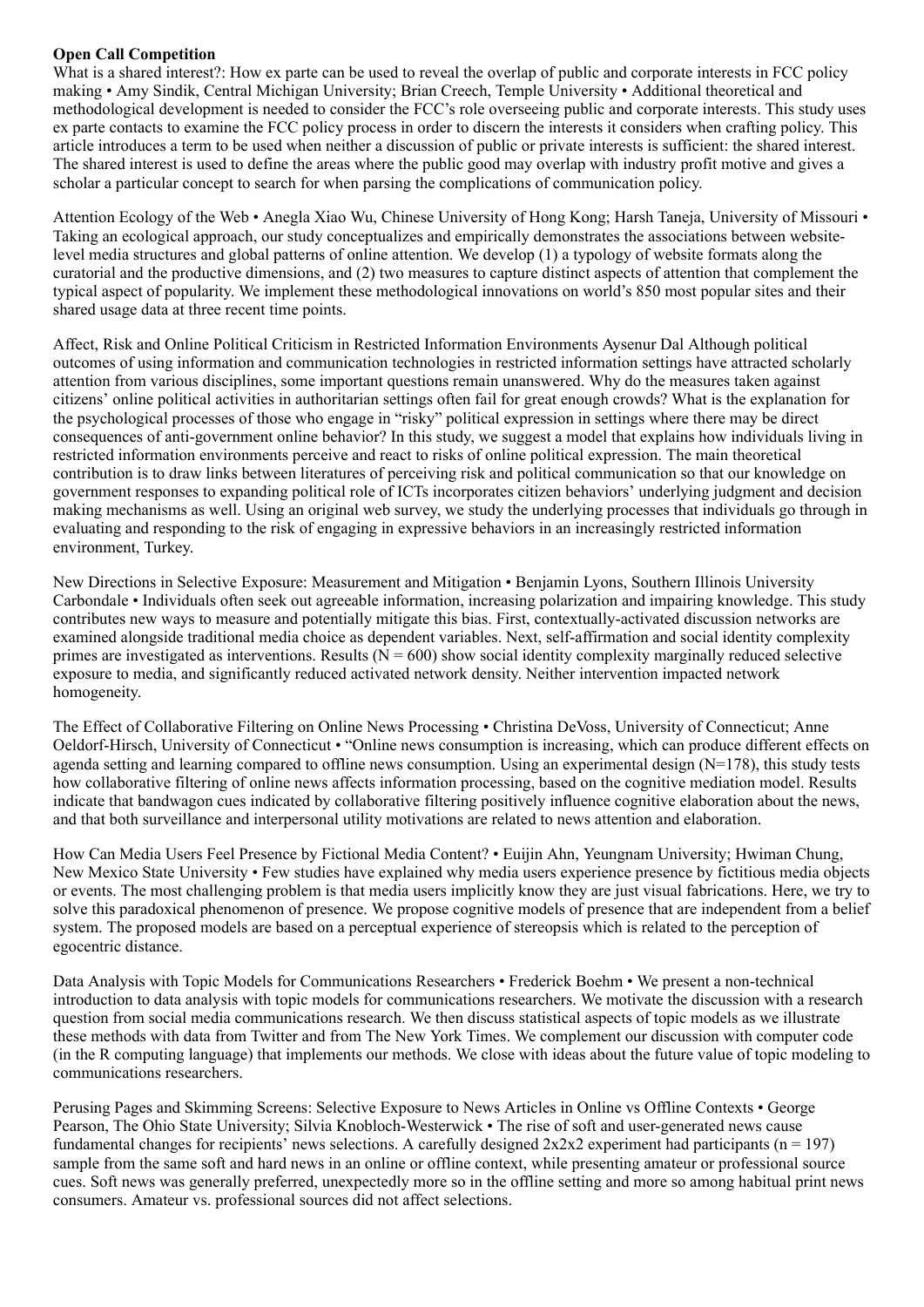Defying censorship: A framework for reactance and learning in the face of media controls • Golnoosh Behrouzian; Emma Fete; Aysenur Dal • Media censorship is a significant issue plaguing over 80 percent of the world's population. This suppression of information can have damaging consequences for the public's knowledge base and negatively impact the capability of citizens to make well-informed decisions, by withholding information or creating misperceptions, amongst other things. While most research addresses the implications of censorship from a more normative institutional level, we propose a novel theoretical framework looking at the individual-level effects of perceived censorship on political knowledge. Through the integration of psychological reactance as a mediating variable, we use data from a two-wave longitudinal survey, taken by Turkish citizens before the June 2015 general election, to conduct an exploratory study of the underlying psychological and communication processes that may motivate increased political learning. We find that those citizens who perceive a threat to their media freedom are more likely to experience psychological reactance, which heightens their level of political learning. Our results both challenge and expand on previous findings that suggest censorship broadly dampens political knowledge, since the boundary condition provided by psychological reactance suggests that higher levels of perceived censorship may, in fact, motivate higher achievement in knowledge. We discuss the implication of these findings as it relates to information-seeking strategies that may further clarify how individuals in repressed media environments manage their media freedom.

Evaluating Sampling Methods for Content Analysis of Social Media Data • Hwalbin Kim, University of South Carolina; Seung Mo Jang, University of South Carolina; Sei-Hill Kim; Anan Wan, University of South Carolina • Despite the existing evaluation of the sampling options for periodical media content, little is known about whether the traditional sampling methods are applicable to social media content. This paper tests the efficiency of simple random sampling and constructed week sampling, varying the sample size of media content in the context of the 2014 South Carolina gubernatorial election. This study also provides initial evidence that each day can be better used as a unit of analysis.

Agreement between Humans and Machines? — A Reliability Check among Computational Content Analysis Programs • Jacob Rohde, Boston University; Denis Wu • As data generated from social networking sites become larger, so does the need for computer aids in content analysis research. This paper outlines the growing methodology of supervised machine learning in respect to document topics classification and sentiment analysis. A series of tweets were collected, coded by humans, and subsequently fed into a selection of six different popular computer applications: Aylien, DiscoverText, MeaningCloud, Semantria, Sentiment 140, and SentiStrength. Reliability results between the human and machine coders are presented in a matrix in terms of Krippendorff's Alpha and percentage agreement. Ultimately, this paper illuminates that, while computer-aided coding may lessen the burden and accelerate for researchers in coding social media content, the results of utilizing these programs indicate low reliability for analyzing political content.

Establishing an EMA-style Collection Method for Intervention Message Testing • Jared Brickman; Jessica Willoughby • Evaluating messages is important for message creation. Previous research has often used long-form surveys to test messaging. This study asks whether real-time sampling on a mobile phone could serve as a message-testing alternative. Participants evaluated messages over a week using mobile phones. More than 90 percent of messages were evaluated, and a majority of participants preferred this methodology. This approach, while not without limitations, is a viable and important tool for diversifying message testing.

The social media mourning model: Examining tie strength and "acceptable loss" in Facebook mourning posts • Jensen Moore, University of Oklahoma; Sara Magee, Loyola University Maryland; Jennifer Kowalewski, Georgia Southern University; Ellada Gamreklidze, Louisiana State University • Social media allows people to grieve. However, not all deaths are equal. In a 2 (death type: acceptable vs. non-acceptable) x 2 (Tie strength: strong vs. weak) experiment, we found individuals felt more positive toward those who died in an acceptable manner, and who had a stronger relationship with the deceased. However, the strength of relationship appears to be more influential in its effect on the views toward grieving than how a person died.

Explicating the Meaning of Social Media Literacy • Jeremy Ong; Edson Tandoc, Nanyang Technological University • This paper explicates the concept of social media literacy, arguing that the increasing digitization of social life on social media confronts users with novel problems, such as misinformation, identity theft, privacy concerns, and matters of taste and decency. By engaging in the process of meaning analysis, this paper identifies four domains of social media literacy: technical, privacy, credibility, and social domains. The paper also argues for the theoretical and practical utility of this proposed typology.

Evaluating a sexual health text message service using short message service (SMS) surveys with adolescents • Jessica Willoughby; Kelly L'Engle, University of San Francisco; Kennon Jackson; Jared Brickman • Two-way mHealth interventions allow for feedback solicitation from participants. This study explores the use of a text-message survey to assess demographics and program feedback from users of an adolescent sexual health text message question-and-answer service. The text message survey achieved a 43.9% response rate. When compared to respondents who used the service and completed an online in-school questionnaire, text survey respondents were more likely to be female and older. They also reported higher service satisfaction.

"The First Decision for My Child": Mechanisms through which Parents of Children with and without Autism Decide on Their Children's Vaccination • Juwon Hwang, University of Wisconsin – Madison • Based on O1-S-O2-R model, this study explores the mechanisms through which parents decide on their children's vaccination. Analyzing nationally representative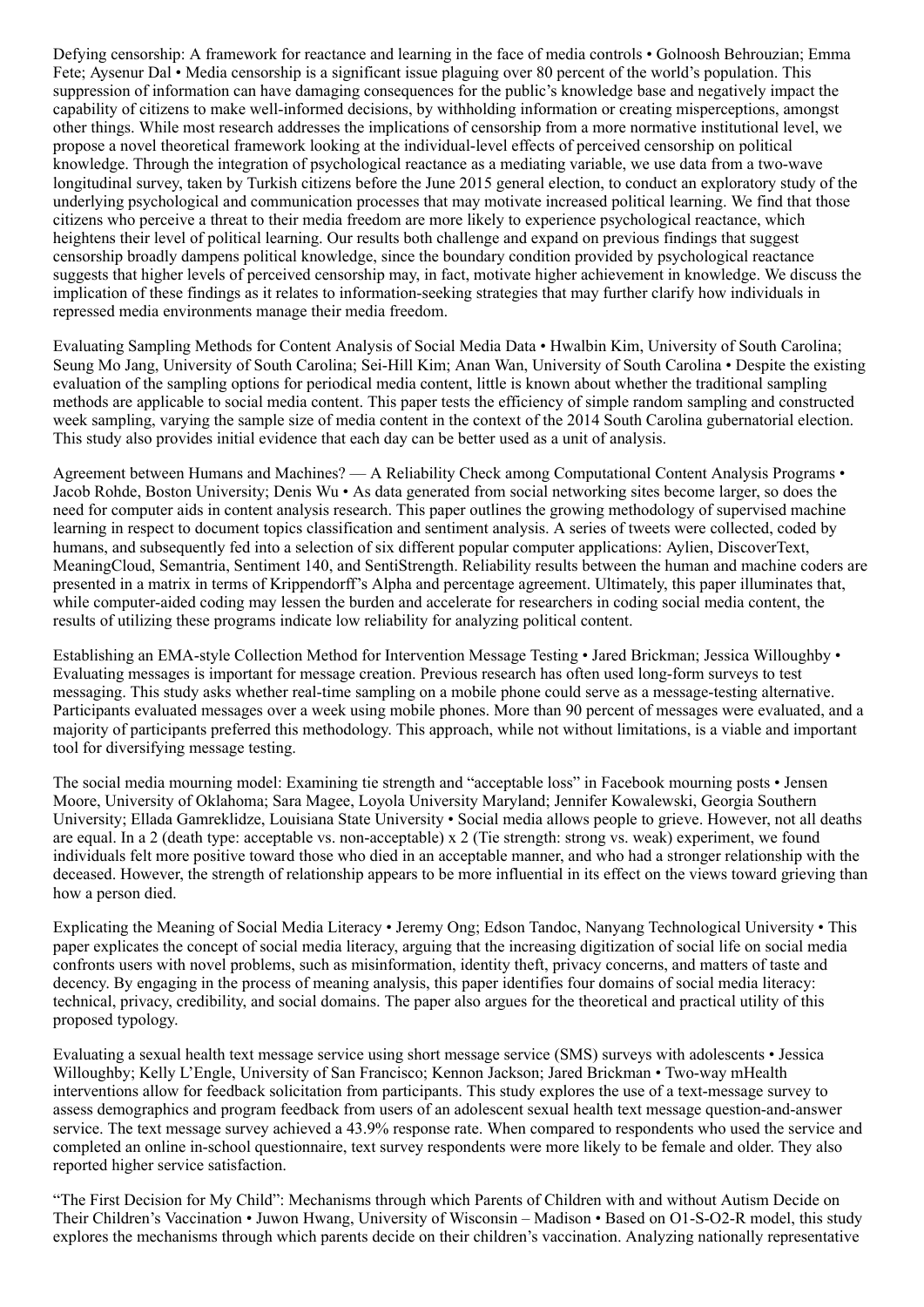survey data, this study assumes that the evaluation of health information sources plays a critical role in parents' benefit perception and decisions on their children's vaccination. This study finds that print and interpersonal communication as stimuli are positively associated with parents' benefit perception of their children's vaccination whereas social media is negatively associated with it. In turn, benefit perception is significantly related to parents' decisions on their children's vaccination. However, there is no interaction effect of parents of children with autism (PCA) and the evaluation of health information sources on parents' benefit perception and decisions on their children's vaccination. The results seem to suggest that targeted messages addressing PCA's concerns and to mitigate mistrust are needed.

Global Network Agenda Setting: Visualizing the South China Sea Dispute • Lei Guo, Boston University; Kate Mays, Boston University; Jianing Wang, Boston University • This study theoretically and methodologically advances the Network Agenda Setting Model, a third level of agenda setting, through a media analysis of the South China Sea dispute. Combining a sophisticated semantic network analysis approach and the Granger causality test, the study examined the interplay between three involved countries' media coverage and the global public opinion as reflected on the Twittersphere. Network visualization techniques were also used to graphically represent the media network agendas.

Sampling Strategy for Conducting Content Analysis of Digital Native Sites • Lu Wu, UNC-Chapel Hill; Joe Bob Hester • This study investigates sampling strategies for efficiently creating representative samples of digital native sites. Using 90,117 stories from BuzzFeed, the authors compare simple random, consecutive day, and constructed week samples. Similar to previous research, the study concludes that constructed week sampling is the most efficient technique. For variables with low variability (coefficient of variation < 0.30), 3 to 5 constructed weeks may be sufficient. For situations with a greater degree of variability, 6 to 12 constructed weeks may be required in order to create a representative sample.

When gaps become huuuuge: Donald Trump and beliefs about immigration • Magdalena Saldana; Lourdes Miri Cueva Chacon, University of Texas at Austin; Victor Garcia-Perdomo, University of Texas at Austin/Universidad de La Sabana, Colombia • The belief gap argues that ideology and partisanship—instead of education—explain people's beliefs about politically contested issues. Relying on nationally representative panel data, this study explores how ideology and education work together to predict belief gaps about immigration. In addition, we test if support for Donald Trump increases negative beliefs about immigrants. Findings suggest that ideology and education interact to predict attitudes (but not beliefs), and Trump's supporters exhibit significantly negative beliefs about immigration.

Perceived Hostile Media Agenda in the 2016 Democratic Primary • Mallory Perryman, University of Wisconsin – Madison • This survey of young voters  $(n=187)$  explored perceived bias in news coverage of the 2016 Democratic presidential primary race. We introduce the idea of the hostile media agenda, where, in addition to sensing hostile bias in the valence of a candidate's news coverage, the audience also senses a hostile bias in the volume of a candidate's coverage. Indeed, voters felt media had slighted their candidate in both valence and volume of coverage.

Communication Activities as a Source of Perceived Collective Efficacy • Masahiro Yamamoto, University at Albany – SUNY • This study examines two communication-based sources of neighborhood collective efficacy, communication ties with neighbors and local media use. Data from a Web survey of Chicago residents show that communicative relationships characterized by weak ties are associated with increases in perceived collective efficacy. Data also indicate a positive link between attention to neighborhood social news and perceived collective efficacy. Both weak communication ties and attention to neighborhood social news also have indirect associations with perceived violence in the neighborhood through perceived collective efficacy. Implications are discussed for the role of interpersonal and mediated communication in neighborhood safety.

Understanding information encountering: A case of newspaper reporting behavior at Midwestern metropolitan-area newspapers • Matt Bird-Meyer, University of Missouri • This study considers how journalists embrace the unexpected as part of their reporting routine using Erdelez' framework of information encountering. Five journalists from metropolitanarea newspapers participated in the study. The study began with a semi-structured interview. The participants were asked to keep a diary to record their reporting behavior. The researcher followed up with a debriefing. By embracing the unexpected, it was clear that these journalists routinize encountering and make themselves open to encountering.

Party or Peers: Where is the loyalty? Corrective action effects on opinion and expression in the context of intergroup political conflict • Megan Duncan, University of Wisconsin-Madison; David Coppini • This study extends the corrective action hypothesis, addressing three important gaps in the literature. First, we directly test corrective action hypothesis in controlled opinion climates within the American partisan context and we pit this hypothesis against a competing hypothesis, support-based engagement. While most research on corrective action used cross-sectional data, this study attempts a causal explanation by manipulating comments about a fictitious candidate. Second, we measure the change in opinion caused by peer comments while accounting for the effect of party identification. Third, we pit party loyalty and peer influence against each other to find which has the larger effect on predicting the change in opinion about a candidate and the likelihood of expressing that opinion. Specifically, this study uses a 2 (political party) X 3 (comment opinion climate) experiment embedded in a survey of the adult American population  $(N=350)$ . The study purported to be a beta-test for an election mobile application to test the effects of party cues and opinion climate on support for a candidate and individuals' expression. Our design built three distinct political climates, allowing us to test directly how partisans and non-partisans act in each environment. The results show a corrective action effect in opinion change about the candidate.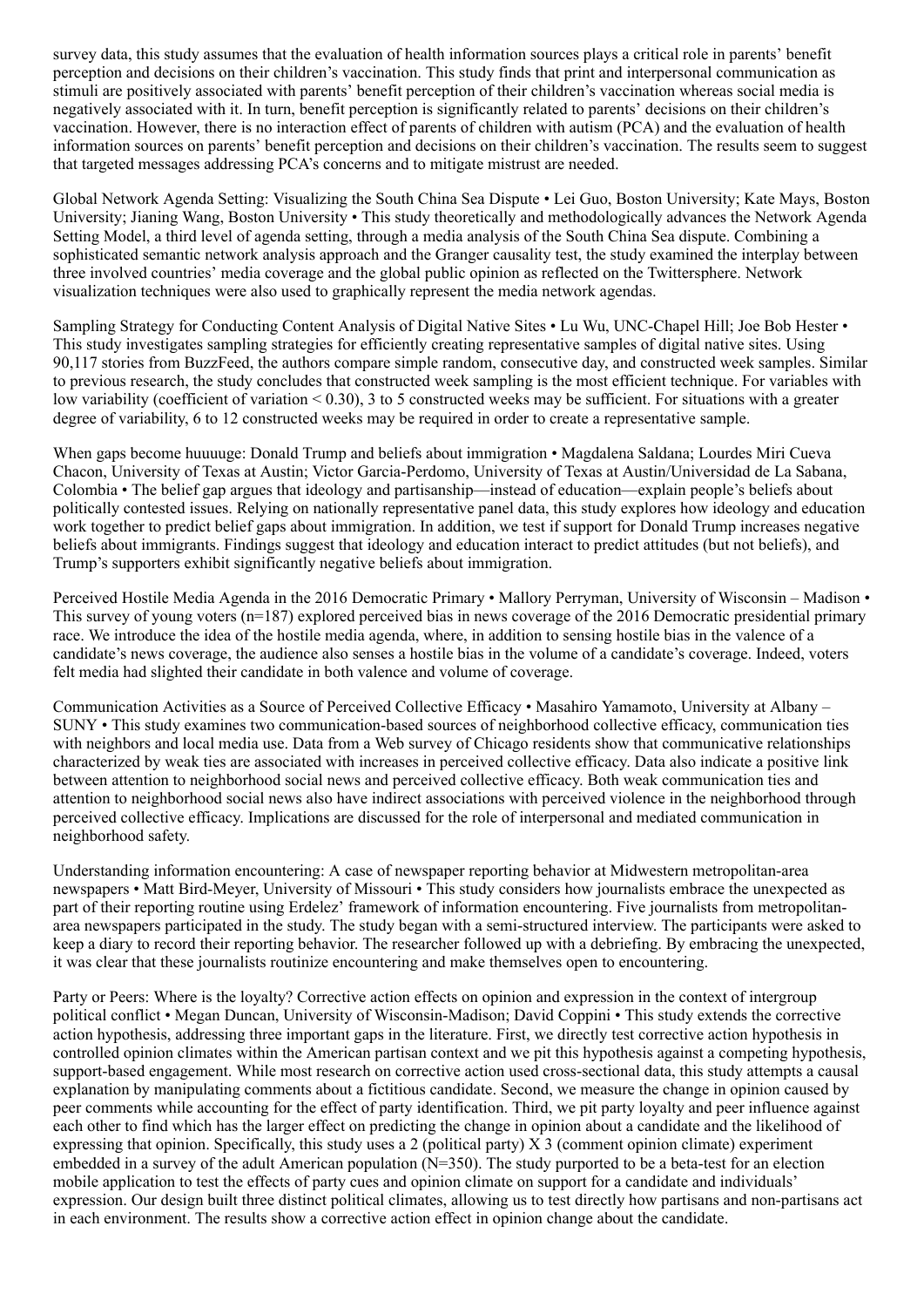Comment is free, but biased: Spiral of silence and corrective action in news comment sections • Megan Duncan, University of Wisconsin-Madison; David Wise, UW-Madison; Ayellet Pelled, University of Wisconsin; Shreenita Ghosh, University of Wisconsin Madison; Yuanliang Shan, University of Wisconsin-Madison; Mengdian (Mandy) Zheng; Douglas McLeod, University of Wisconsin–Madison • Our online experiment provides evidence that the opinion climate of news comments have an effect on the formation of news audience opinions about news issues. Through the lens of spiral of silence theory, corrective action hypothesis, and peer influence research, we see differences in the reactions to varying opinion climates on the news audience. The study adds to the literature by manipulating the perception of opinion climate on an issue by using a fictitious current event, it measures changes in opinion instead of merely resulting opinion, and it adds nuance to the discussion of opinion climate by reflecting five conditions. The experiment allowed participants to reply, comment, do both, or do nothing and so comes closer to measuring real-world expression behavior. Results suggest the interaction between opinion climate and personal opinion can predict who will engage with a news comment section through the mechanism of spiral of silence, and the expressed opinions in a news comment section influence the direction of opinion change about the issue.

Reluctance to talk face-to-face and post on Facebook about politics: Examining the roles of fear of isolation, willingness to self-censor, and network structure • Michael Chan • Based on concepts from spiral of silence theory, this study examines Hong Kong citizen's willingness to publically express support for a political party or candidate face-to-face and on Facebook during the 2015 District Council elections. Findings from a national survey showed that fear of social isolation (FSI) exhibited an indirect effect on public expression of support through willingness to self-censor (WTSC) for both offline and Facebook contexts. Moreover, there was evidence of moderated mediation for the Facebook condition, such that the indirect effect was stronger for those with more homogeneous Facebook networks. This particular finding is framed in terms of the technological affordances of Facebook (e.g. persistence and scalability of posted messages vis-à-vis spoken communications) as well as increased identifiability and decreased anonymity of Facebook interactions, which accentuate the publicness of political expression and individuals' fear of social isolation and sensitivity to the opinion climate.

Testing Intergenerational Transmission of News Content Preference: A South Korean Case • Minchul Kim, Indiana University • Understanding of how adolescents develop news preference is closely associated with understanding of how a democratic society works. This study tested the intergenerational transmission of news content preference between parents and adolescents. Specifically, our findings suggest that mothers' news content preference, but not that of fathers', had independent and lasting influences on adolescents' news content preference. This implies that mothers may play a more direct role in the intergenerational transmission of news content preference than do fathers.

Racial Diversity in News: How Journalist, Officeholder, and Audience Intersect to Affect Racialized Issue Coverage • Mingxiao Sui; Newly Paul; Paru Shah, University of Wisconsin-Milwaukee, Political Science Department; Johanna Dunaway, Department of Communication, Texas A&M University; Brook Spurlock • This study examines whether and how the presence of minority journalists affects media coverage of racialized issues. We focus our analysis on data from more than 1,500 state legislative elections in 2012 and content analysis data from local news coverage of 3,400 candidates in these elections. Our finding indicates that minority journalists in newsrooms may not help increase the coverage of racialized issues. However, in states with a larger minority population, minority journalists are more likely to cover race-related issues.

Does News Still Serve as a Public Forum? Broadcast News and the Public Agenda, 1968-2010 • Patrick Meirick, University of Oklahoma; Jill Edy • An analysis of quarterly public opinion and broadcast news coverage from 1968 through 2010 shows the news agenda is as strongly related with the public agenda as ever. However, it does not function as has been assumed. The agenda-setting relationship appears to diversify the public agenda rather than winnowing it to a narrow list of action items. That is, broadcast news may foster consensus by making us aware of each other's concerns.

Who Sets the News Agenda on "Chinese Twitter"? The Interaction between the Media and Opinion Leaders on Weibo • Qian Wang • Within the theoretical framework of agenda setting, this study applied granger causality analysis to examine the relationships between the news agendas of the media outlets and opinion leaders on one Chinese social network platform —Weibo. The study not only applied agenda setting to Chinese social media, but it also approached the agenda-setting effects of social media from a completely different perspective, recognizing and differentiating the segmented agendas on social media platforms. It examined more nuanced agenda-setting effects among the most influential groups on social media platforms, determining and comparing the news agendas of these groups. The results showed agenda-setting effects exist only between the opinion leaders and commercial media outlets rather than the official media in China. Although journalists and celebrities tended to the most influential ones on Twitter, business elites were the most influential opinion leader on Weibo.

Cultural Cognition, Psychological Sense of Community, and Offshore Oil Risk Perceptions in Ghana: A Scale Development and Adaptation Study • S. Senyo Ofori-Parku, The University of Alabama • The cultural cognition thesis observes that individuals' worldviews or cultural biases orient how they think about environmental health issues, messages, and policy prescriptions. However, the cultural cognition worldview scale, which has been extensively validated in the United States, has not been validated in African contexts. Since environmental hazards have asymmetric impacts on developing countries and the poor in general, this study uses Ghana's burgeoning offshore oil production industry as a context, to test and systematically develop a cultural cognition worldview measure that is sensitive to the local Ghanaian context. The psychological sense of community and Schwartz' universal values scale were also tested. Initial assessments of the ability of these scales to predict offshore oil risk perceptions are reported.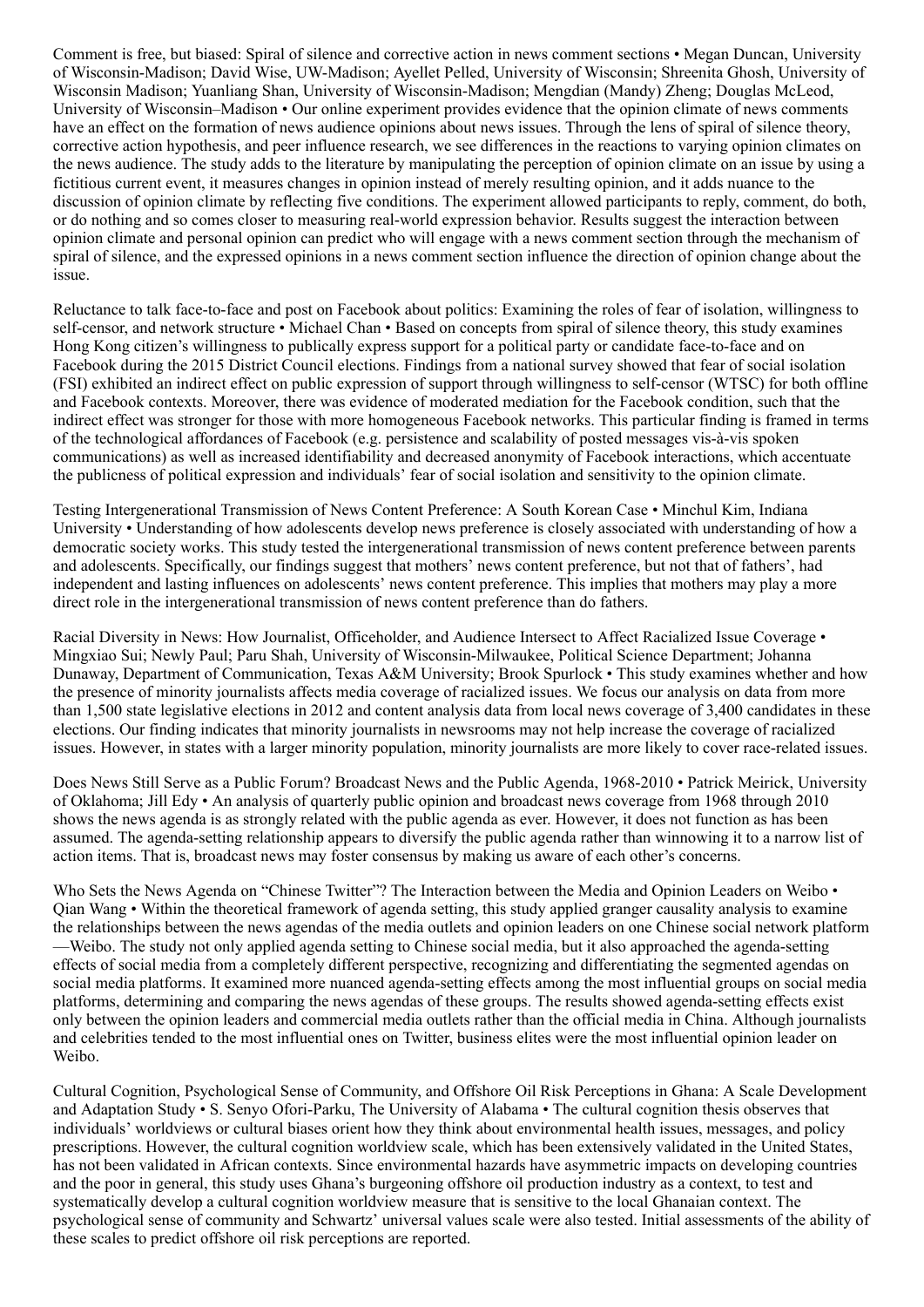I Am In A Relationship With Harry Potter: Evaluation of Parasocial Interactions and Textual Poaching in Harry Potter Fandom Forums • Sara Erlichman • Author J.K. Rowling is notorious for producing fandom content in order to keep the Harry Potter alive. The objective of this study seeks to identify parasocial interaction and textual poaching themes such as interpretations, constructed fan content, and identification with the community in online Harry Potter fandom forums. This pilot study analyzed 100 posts from MuggleNet.com's discussion forums to measure the prevalence and relationship of textual poaching and parasocial processes within these posts.

The link between crime news and guilty verdicts: An examination of the largest jury summons in US history • Sarah Staggs, University of Arizona; Kristen Landreville • The trial for Colorado theater shooter James Holmes summoned a record 9,000 potential jurors to serve. As media continue to publicize and sensationalize high-profile crime stories, it becomes more difficult to find individuals and potential jurors with little to no exposure to pretrial publicity. This study explores the association between interest and exposure in a case, as well as subsequent knowledge of the case and judgments of a criminal offender's guilt. Agenda setting, framing, and predecisional distortion are the theoretical foundations used to explore this relationship between media and cognition. A national survey  $(N = 236)$  was distributed to measure exposure to pretrial publicity to the Colorado theater shooter case, recalled knowledge about the crime, and views of the offender's guilt. Results show that perceptions of the criminal offender's guilt were influenced by increased exposure to pretrial publicity, interest in the case, media credibility beliefs, and knowledge of the crime event. Evidence was found supporting the link between exposure to pretrial publicity and predecisional distortion favoring the offender's guilt.

Rethinking Communication Infrastructure and Civic Participation: Interaction Effects between Integrated Connection to a Storytelling Network (ICSN) and Internet and Mobile Uses on Civic Participation • Seungahn Nah; Masahiro Yamamoto, University at Albany – SUNY • This study draws on communication infrastructure theory (CIT) to examine the extent to which Internet and mobile devices may drive integrated connection to a storytelling network (ICSN) on civic participation. Data were collected through a nationwide online panel (N=1201) to test conditional effects of ICSN on civic participation in physical and virtual settings by Internet and mobile uses. Results indicate that the relationships between ICSN and civic participation in offline and online contexts were moderated by expressive uses of Internet and mobile media concerning local politics or community issues. In other words, these relationships were stronger for those who more frequently engaged in locality-oriented expressive activities such as expressing opinions and passing along information encountered online on local politics or community issues. This study reveals locality-based expressive uses of Internet and mobile media as driving and mobilizing mechanisms that may help citizens to engage in place-based civic and community life. This study also discusses theoretical insight, policy implication, and practical application to advance the communication infrastructure theory (CIT).

Selecting Serious or Satirical, Supporting or Stirring News? Selective Exposure to Traditional versus Mockery News Online Videos • Silvia Knobloch-Westerwick; Simon Lavis, The Ohio State University • Selective exposure to satirical and traditional news was examined with online clips to test cognitive dissonance and entertainment-education hypotheses. An experiment  $(n = 146)$  presented news choices, varied in stance (conservative, liberal) and format (traditional vs. satirical news). Results show political interest fosters traditional news selection. Clips with partisan alignment were more frequently selected. Selecting satire news affected internal political efficacy, and selecting online news clips induced attitude shifts according to message stance.

Millennials vs. Boomers: Using Behavioral Data to Compare the Digital News Networks of Two Cohorts • Stephanie Edgerly; Harsh Taneja, University of Missouri; Anegla Xiao Wu, Chinese University of Hong Kong • This study takes a macro "audience-centric" approach to studying the online news habits of two age cohorts. While surveys suggest that millennials and boomers differ in online news exposure, we use metered data from comScore to analyze shared usage between the 789 most popular news (and social networking) websites for both cohorts. We compare the resulting two "digital news usage networks" to determine how prominent both social media and legacy media are for each cohort.

Examining the Interaction Effect between Media Favorability and Media Visibility of Business News on Corporate Reputation • XIAOQUN ZHANG, University of North Texas • This study showed the significant interaction effect between media favorability and media visibility of business news on corporate reputation, indicating that the first-level agendasetting effect and the affective dimension of the second-level agenda setting effect take place simultaneously when the public use media messages to form corporate reputation. It also suggested that the composite measure of media favorability and media visibility is superior to the measure of favorability, and a threshold of media visibility is a necessity to create a valid measure of media coverage to predict corporate reputation. This study was based on the content analysis of 2,817 news articles from both elite newspapers and local newspapers.

Social media, political disagreement, political participation, and self-censorship • Yangsun Hong, University of Wisconsin-Madison • The purpose of this study is to examine the specific mechanisms of the relationship between social media use for politics and engagement in participatory activities. This study argues that exposure to political disagreement will be an important mechanism explaining the association between the social media use and engagement in participatory activities, especially for expressive type of participatory activities. In this regard, this study expects a moderating role of selfcensorship in the proposed mediation pathway. The result confirms political disagreement as a mediator of the relationship between social media use and expressive type of political activities. It also shows while self-censorship has a suppressing effect on individuals' willingness to speak out which is a strong antecedent of expressive activities, the greater experience of political disagreement cancels out the suppressing effect of self-censorship on expressive activities.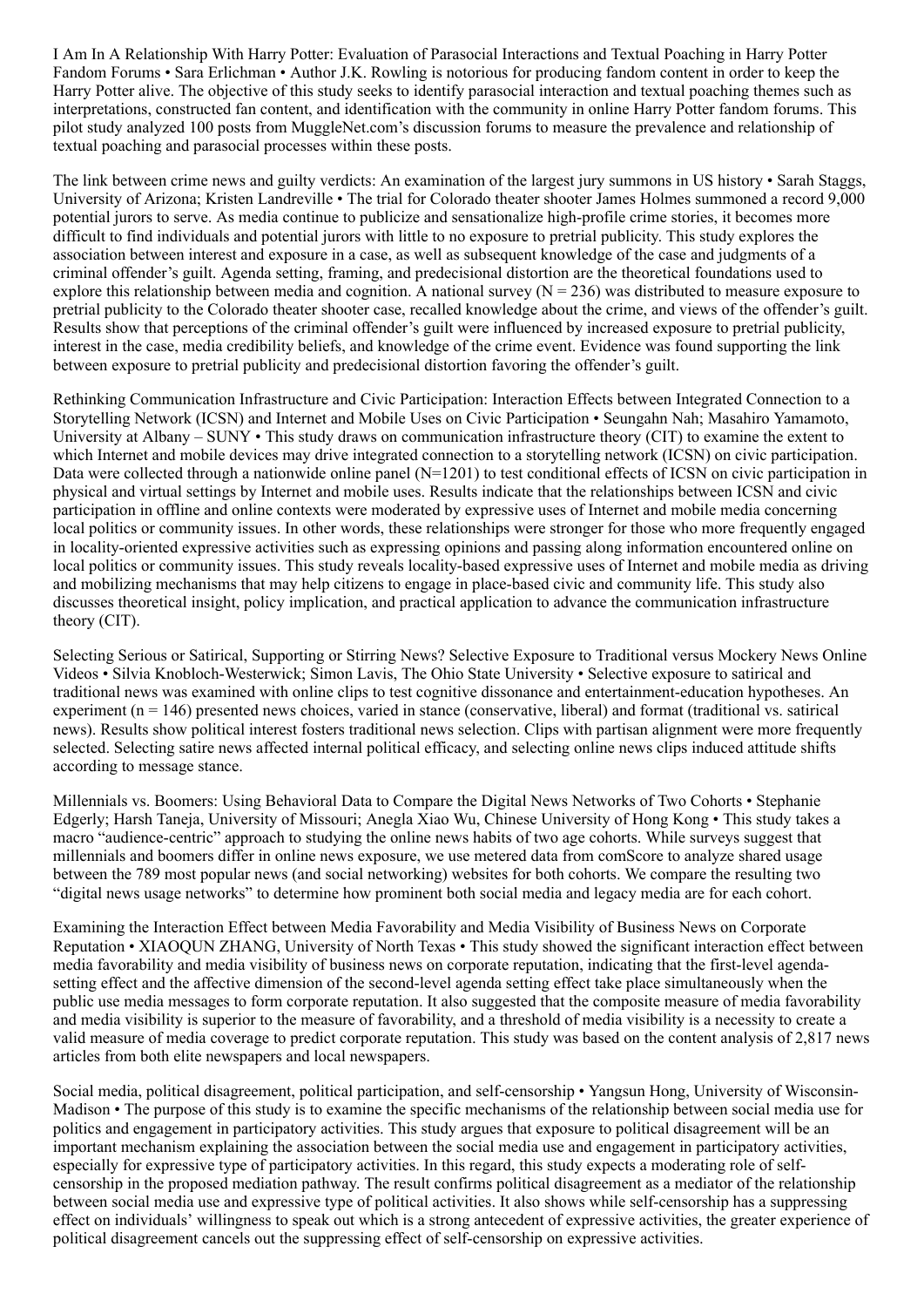A Meta-Analysis of News Media's Agenda-Setting Effects, 1972-2015 • Yunjuan Luo; Hansel Burley, Texas Tech University; Alexander Moe, Texas Tech University; Mingxiao Sui • This project involved exploring the agenda-setting hypothesis across a range of studies using rigorous meta-analytic approaches. The researchers drew upon empirical agendasetting studies published from 1972 to 2015, and 67 studies that met the inclusion criteria for analysis produced a moderate grand mean effect size of .487. A multiple regression analysis revealed significant predictors, most notably was the predictor that classified the basis for the study correlation as either the number of content categories or the number of participants. A multiple regression of a subgroup using text analysis produced homogeneity (non-significance). The mean for these studies was .51. This is an indication of consistency in findings across agenda setting studies. Study limitations and suggestions for future research are also discussed in the article.

The Communication Research Matrix: An Alternative Approach to Kuhn's Conception of Paradigms • Zachary Sapienza; Aaron Veenstra, Southern Illinois University Carbondale • Utilizing an implicit general semantics framework, this article explicates Thomas Kuhn's conceptions of paradigms with specific attention paid to their context and application within the field of mass communication. In doing so, this paper will highlight three potential problems with the concept of paradigms ranging from multiple and diverse definitions to Kuhn's insistence that it was not applicable to the social sciences. Building off the work of Rosengren (1983) and Renckstorf & McQuail (1996), this paper will examine the potential of research quandrants as an alternative to paradigms and make a case for their use in the field of mass communication.

#### [2016 Abstracts](http://www.aejmc.org/home/2016/06/2016-abstracts/)

Filed under [Uncategorized](http://www.aejmc.org/home/category/uncategorized/) · Tagged with [2016 Abstracts](http://www.aejmc.org/home/tag/2016-abstracts/)

# [Political Communication 2015 Abstracts](http://www.aejmc.org/home/2015/06/pcig-2015-abstracts/)

Posted by [kysh](http://www.aejmc.org/home/author/kyshiab/) on June 27, 2015 · [Leave a Comment](http://www.aejmc.org/home/2015/06/pcig-2015-abstracts/#respond)

Incivility or Sarcasm? Expanding the Concept of Attacks in Online Social Media • Ashley A. Anderson, Colorado State University; Heidi E. Huntington, Colorado State University; Kim Kandra, Colorado State University • This study expands the definition of incivility, an oft-cited concern of computer-mediated communication. We propose sarcasm – a subtler form of provocation – as a concept related to incivility – which involves more explicit attacks. Using a content analysis of Twitter posts about climate change, we find the two concepts are not used simultaneously in the same posts but are employed in similar patterns. This indicates sarcasm is an important and distinct concept in online discussions.

Antecedents of Internal Political Efficacy. Incidental News Exposure Online and the Role of Political Discussion • Alberto Ardèvol-Abreu, University of Vienna; Trevor Diehl, University of Vienna; Homero Gil de Zúñiga, University of Vienna • Internal political efficacy has become a key concept in political science, since it has long been considered a predictor of a variety of pro-democratic behaviors. However, the effect of incidental news exposure online is underdeveloped in the literature. This study argues that both general news media use and incidental news exposure online lead to political efficacy through discussion. The paper also tests whether discussion with weak versus strong ties yield different results predicting efficacy.

Attitudes toward Illegal Immigration and Exposure to Public Service and Commercial Broadcasting in France, Norway, and the United States • Audun Beyer, Department of media and communication, University of Oslo; Joerg Matthes, U of Vienna • This paper investigates the relationship between news exposure and attitudes toward illegal immigration. Based on comparative survey data from three countries (U.S.; France; Norway), findings suggest that political orientation is the strongest predictor of attitudes toward illegal immigration and that exposure to commercial news is positively related to negative attitudes toward illegal immigration in all countries. Public service broadcasting, in contrast, leads to more positive attitudes toward illegal immigration only in the U.S.

Television vs. YouTube: Political Advertising in the 2012 Presidential Elections • porismita borah, Washington State University; Erika Fowler; travis ridout • We employ a unique data set to compare both online political ads and televised political ads from the 2012 presidential campaign, relying upon data from the Wesleyan Media Project and YouTube. Primary findings show negative ads are mostly sponsored by political groups and not candidates in both TV and online. Online ads are less negative and less policy driven, consistent with the theory that they are designed for a different audience than television.

Online media and the Social Identity Model of Collective Action: Examining the roles of online alternative news and social media news • Michael Chan • This study integrates the literature on the mobilizing potential of online news media to engender protest participation with recent theoretical syntheses from socio-psychological perspectives of collective action. More specifically, it examines the potential for alternative media and social media to stimulate the core antecedents of collective action (identity, efficacy and anger) in the context of a pro-democracy movement. Findings from a representative sample using structural equation modeling supported the social identity model of collective action (SIMCA) framework, such that all three antecedents predicted protest participation and that higher levels of identity were positively relate to anger and efficacy. Moreover, the same antecedents mediated the relationship between online media use and protest participation.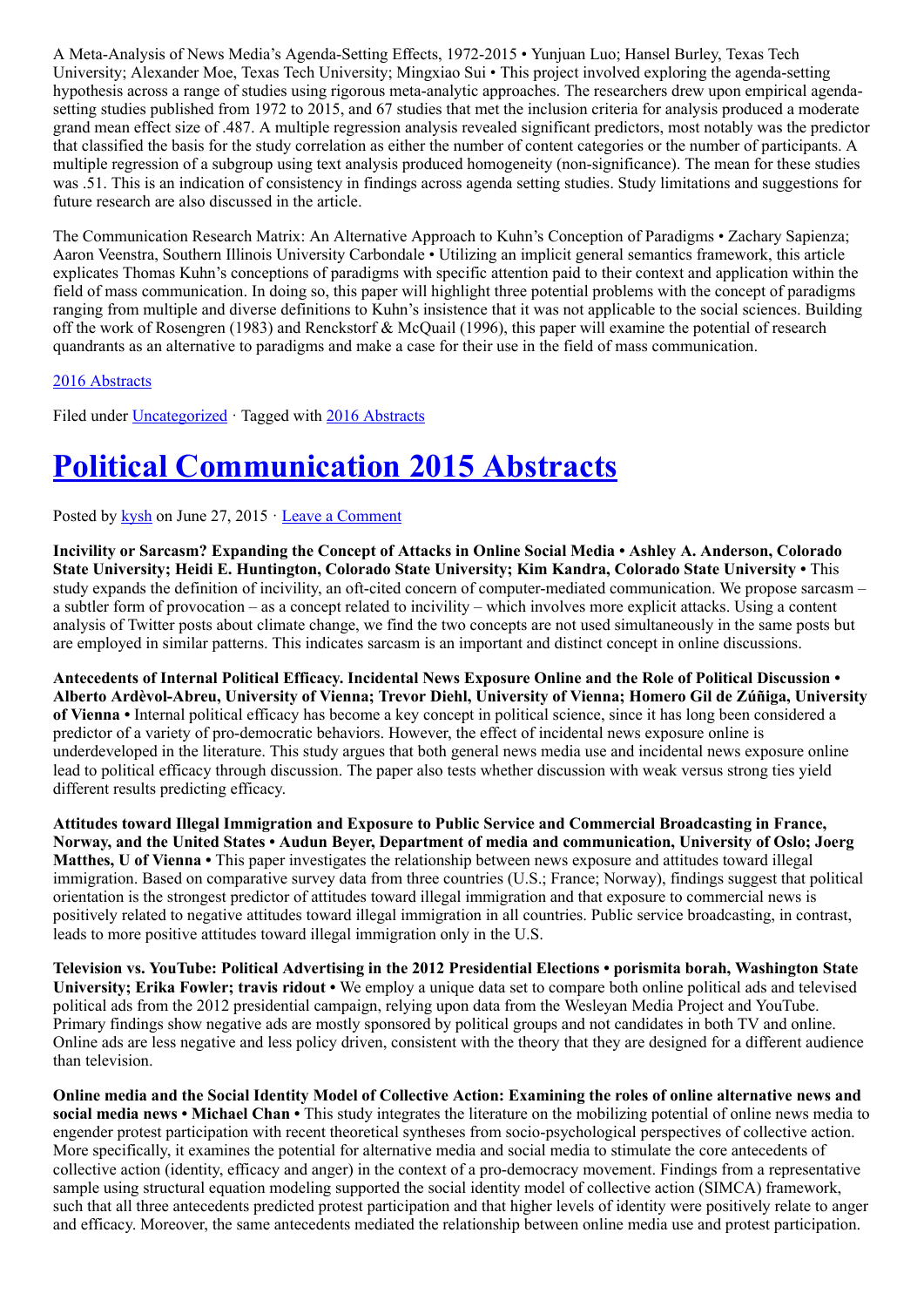The findings demonstrate the benefits of theoretical integration from related disciplines so as to better understand the dynamics of collective action at the individual level.

The Effect of Self-Expression on Political Opinion • Saifuddin Ahmed, California, Davis; Heejo Keum, Sungkyunkwan University; Yeo Jeong Kim, Sungkyunkwan University; Jaeho Cho, California, Davis • The political impact of social media has drawn considerable attention, however, the scientific understanding of how engaging in expressive behavior via social media influences the way the expresser makes political decisions remains limited, if not unknown. An analysis of 1,209 survey responses revealed consistent results across six issues where the effects of party identification on opinions about political issues became stronger as political expression on social media increased. Implications of the findings are discussed.

Herbert Gans Revisited: Proposing a Network Analytic Approach to Source Use • Bethany Conway, University of Arizona • This study investigates the information resources journalists attained from sources in midterm election coverage. Moving beyond past research, it investigates resource fulfillment while incorporating concepts of source interdependence through the application of social network analysis. Results of a nationwide survey of journalists suggest that source centrality within the network is heavily based on the information resource being provided. At the same time, certain sources are also seen as structurally equivalent, and may even be complementary.

The 2014 Midterm Elections on Local Television: Frames, Sources and Valence • Daniela Dimitrova; Sisi Hu • Local television remains the main information source for the average American, yet studies of local television content are rare. This study investigates the coverage of the 2014 midterm election on two local televisions stations in Iowa, KCCI-TV and WOI-TV. Using a content analysis approach the study shows that local election news reporting is more likely to focus on the horse race rather than political issues, and tends to be more episodic rather than thematic in nature. The coverage relies primarily on elite sources such as politicians and government officials rather than experts and ordinary citizens. Local election news reporting remains mostly neutral in tone. Human-interest coverage is not uncommon while pieces about the role of media in elections are quite rare.

Income Inequality and the Media: Perceptions, Evaluations, and the Role of the Government • Itay Gabay, Bowling Green State University • The study takes the first step in examining the effect of media use and political talk on perceptions of income inequality and the role of the government to reduce it. Using ANES 2012 Time Series Study we show that while radio listeners tend to support income inequality, individuals who receive their information from the Internet, were more likely to think that income inequality has risen in the last twenty years, and TV viewers support government action to reduce it. Political talk tens to echo political predisposing.

Motivations for Political Discussion: Antecedents and Consequences on Civic Participation • Homero Gil de Zúñiga, University of Vienna; Sebastian Valenzuela; Brian Weeks, University of Vienna, Department of Communication • To date, most scholarship on informal discussion of politics and current events has mainly focused on its cognitive, attitudinal, and behavioral effects. In comparison, few studies have addressed the antecedents of political talk. We seek to fill in this gap by using two-wave U.S. panel survey data (W<sup>1</sup>=1,816; W2=1,024) to study two sets of motivations people may have for engaging in political conversation: civic-oriented and social-oriented goals. Furthermore, we examine if these motivations matter by analyzing their relationship with civic participation. Using structural equation modeling, our results suggest that both civic and social motivations are strong predictors of frequency of political discussion and, consequently, are indirectly associated with levels of civic engagement. From a theoretical perspective, these findings cast political talk as a more complex phenomenon than what deliberative theory suggests, and point to social motivations as an additional path to civic life.

From Consumer to Producer: Relating Orientations, Internet Use, and Lifestyle and Contentious Political Consumerism • Melissa R. Gotlieb, Texas Tech University; Sadia Cheema, Texas Tech University • This study uses national survey data collected from U.S. adults to explore the relationships among individual and collective orientations to political consumerism, Internet use, and participation in lifestyle and contentious political consumerism among Generation Y. Results demonstrate although both orientations motivate online content consumption, only holding a collective orientation motivates content production. Moreover, although both uses of Internet facilitate socially-conscious consumption practices, only content production mobilizes more active participation in organized boycotts and "buycotts."

Image, Issues and Advocacy in White House E-mail Newsletters • Joseph Graf, American University • The Obama administration is the first to send an e-mail newsletter, allowing it to control the president's image and advocate for his agenda. We analyze four years of newsletters  $(N = 701)$ . The administration portrays the president formally, impersonally, and rarely with the military or business. It projects the administration as the government, with few mentions of the other branches or political opposition; and the administration is increasingly using the newsletter and social media for political advocacy.

Newspaper Coverage of 2012 U.S. Presidential Candidates' Digital Campaign Communication • Charles Watkins, University of Alabama; Jennifer Greer, University of Alabama • To examine how journalists cover campaign websites, social media, and mobile applications, U.S. newspaper coverage of Obama's and Romney's 2012 digital communication was analyzed. Only 1.4% of all campaign articles mentioned digital campaigning, and prominence of these 292 articles was low.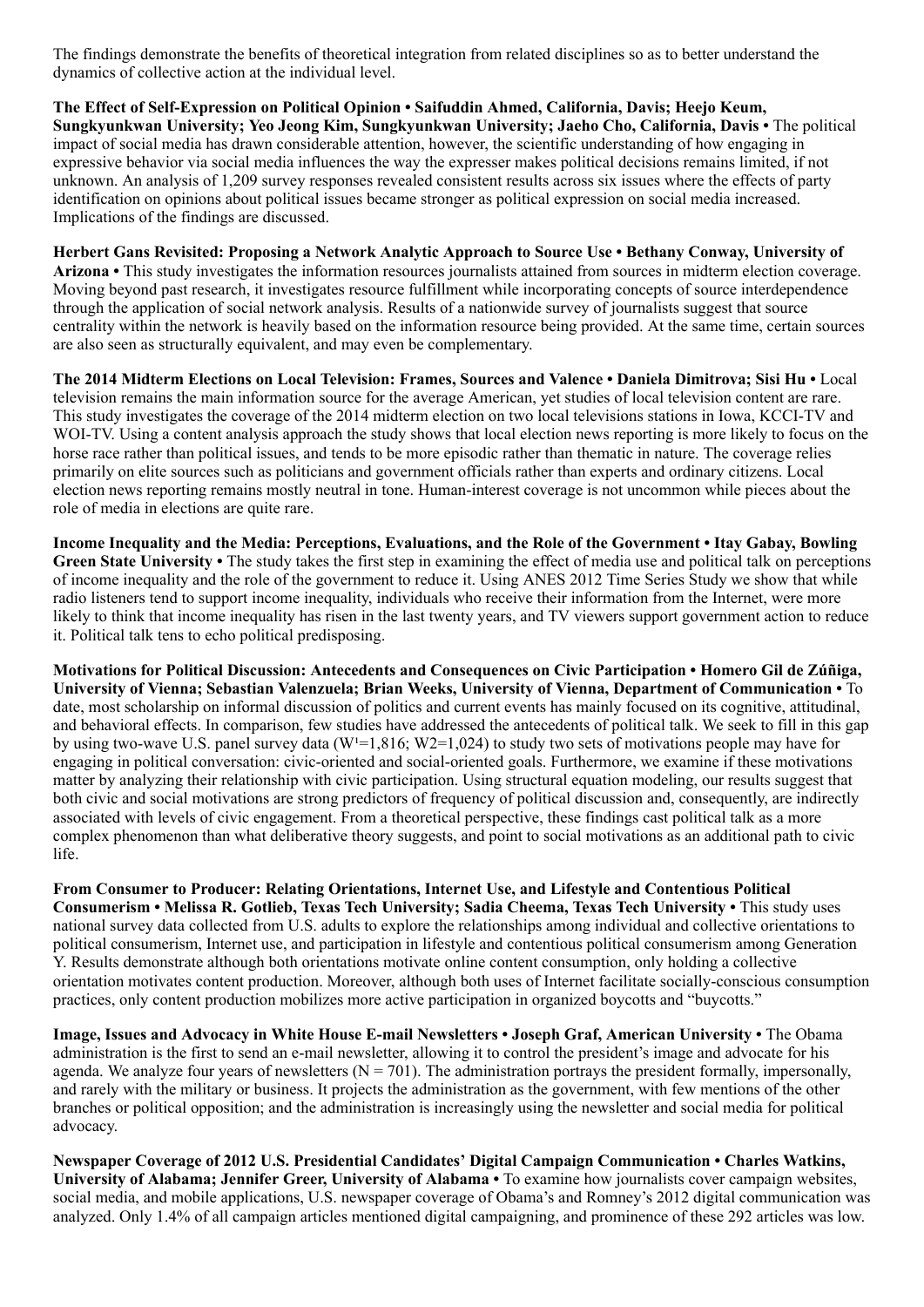Mentions focused on message content and political strategy. Fact-checking was rare, and half of the mentions had no tone or analysis. Obama's digital communication was covered more frequently and more positively than was Romney's.

Partisan Conflict Framing Effects on Political Polarization • Jiyoung Han, University of Minnesota; Marco Yzer, The University of Minnesota School of Journalism and Mass Communication • Consistent with self-categorization theory, we test whether exposure to partisan conflict- framed news produces group polarization between Democrats and Republicans. A set of analyses of variance showed persistent patterns of increased partisan identity salience, extremitization, conformity, and political polarization as a result of news exposure. Using structural equation modeling, we integrated all the hypothesized cognitive paths toward political polarization into a single model and found supporting evidence of the indirect effect of partisan conflict framing.

Partisan Provocation: The Role of Partisan News Use and Emotional Responses in Motivating Information Sharing • Ariel Hasell, University of California Santa Barbara; Brian Weeks, University of Vienna, Department of Communication • Citizens increasingly rely on social media to consume and disseminate news and information about politics. This study focuses on how partisan news use influences information sharing in part because of the negative emotions it arouses in its audience. Using panel survey data, we find that use of partisan news is associated with increased anger and anxiety directed at the opposing party's presidential candidate and indirectly facilitates information sharing about the election on social media.

State legislative candidate evaluation of campaign news quality • James Hertog, University of Kentucky; Matthew Pavelek, University of Kentucky • Political candidates' evaluation of the news coverage their campaigns received was studied using an online survey of candidates who sought state legislative offices during 2012. A sample of 515 former candidates was gathered and asked a series of questions concerning interactions with journalists during their campaigns and their evaluations of the coverage their contests received. Candidates indicated amicable relations with journalists, extensive attempts to gain news coverage and a significant level of outreach efforts and responsiveness to candidate efforts on the part of newspersons. Candidates did express a significant level of critique of overall press performance, though, and we found some indication that those who had a cooler relationship with journalists were also more critical of news coverage of their election campaigns.

Communication and Democracy: Effects of Agreement and Disagreement on Democratic Ideals Through Information Processing Strategies • Myiah Hutchens, Washington State University; Chan Chen, Washington State University; Jay Hmielowski, Washington State University; Michael Beam, Kent State University • Grounded in the ideals of deliberative democracy, this study examines the relationship between exposure to counter-attitudinal and attitude consistent political communication and the belief that discussion leads to better decision-making. Using data collected in the week prior to the US midterm election, we examine both the direct effects, and indirect effects mediated by systematic and heuristic processing. We determined that exposure to disagreement is associated with beliefs that discussion leads to good decisions both directly and indirectly through increased systematic processing and reduced heuristic processing. Exposure to agreement has positive indirect effects via increased systematic processing, and negative effects via increased heuristic processing.

Are Voting Rights Newsworthy? How Sources Depicted Electoral Participation in 1965 and 2013 • Sharon Jarvis, University of Texas at Austin • This study examines how sources in coverage of the 1965 Voting Rights Act and the 2013 Shelby County v. Holder Supreme Court Decision discussed electoral participation in The New York Times and Birmingham News. In 1965, sources in both outlets treated voting as a cherished and contested right. In 2013, voices in the Birmingham News continued to do so whereas those in the New York Times had shifted attention to gay rights and depicted elections as controlled by partisan elites.

Overcoming Hard Times: Televised U.S. and Russian Presidential Rhetoric in Times of Crisis • Tatsiana Karaliova, Missouri School of Journalism • The purpose of this study is to provide a better understanding of how televised presidential rhetoric is used by the leaders of the United States and Russia in times of domestic and foreign affairs crises. The analysis revealed both similarities and differences in presidential crisis rhetoric in the United States and Russia. The presidents showed differences in how they construct their identities, what frames they use to define crises, interpret them, and provide moral evaluation and treatment recommendation. The rhetorical quality of the addresses in terms of tone, structure, and strategies also differed. This study showed that presidential crisis rhetoric combined characteristics of national eulogies and deliberative rhetoric and has different purposes at different stages of a crisis. Timing appeared to be more important for crisis rhetoric than for any other genre of presidential rhetoric, especially in the case of immediate threats and human losses. Presenting a strong argument, applying a strong and decisive frame that is rooted in history and cultural perceptions of the audience, as well as identifying the guilty in a polarized foreign affairs crisis could be particularly effective in the "cold war of frames" as it helps build rhetorical capital for presidents as world leaders.

Gender, stereotypes, and attitudes toward female political leaders: The moderating roles of news media use • Heejo Keum; Jaeho Cho, University of California, Davis; Yeo Jeong Kim; choi eunyoung, SungKyunKwan university • This study examines the complex relationships between gender, stereotypes, media, and attitudes toward female political leaders. Our analyses of 2012 ANES data reveal that women voters and individuals who have lower levels of traditional gender role stereotypes and modern sexism show positive attitudes toward the prospect of a woman becoming president and positive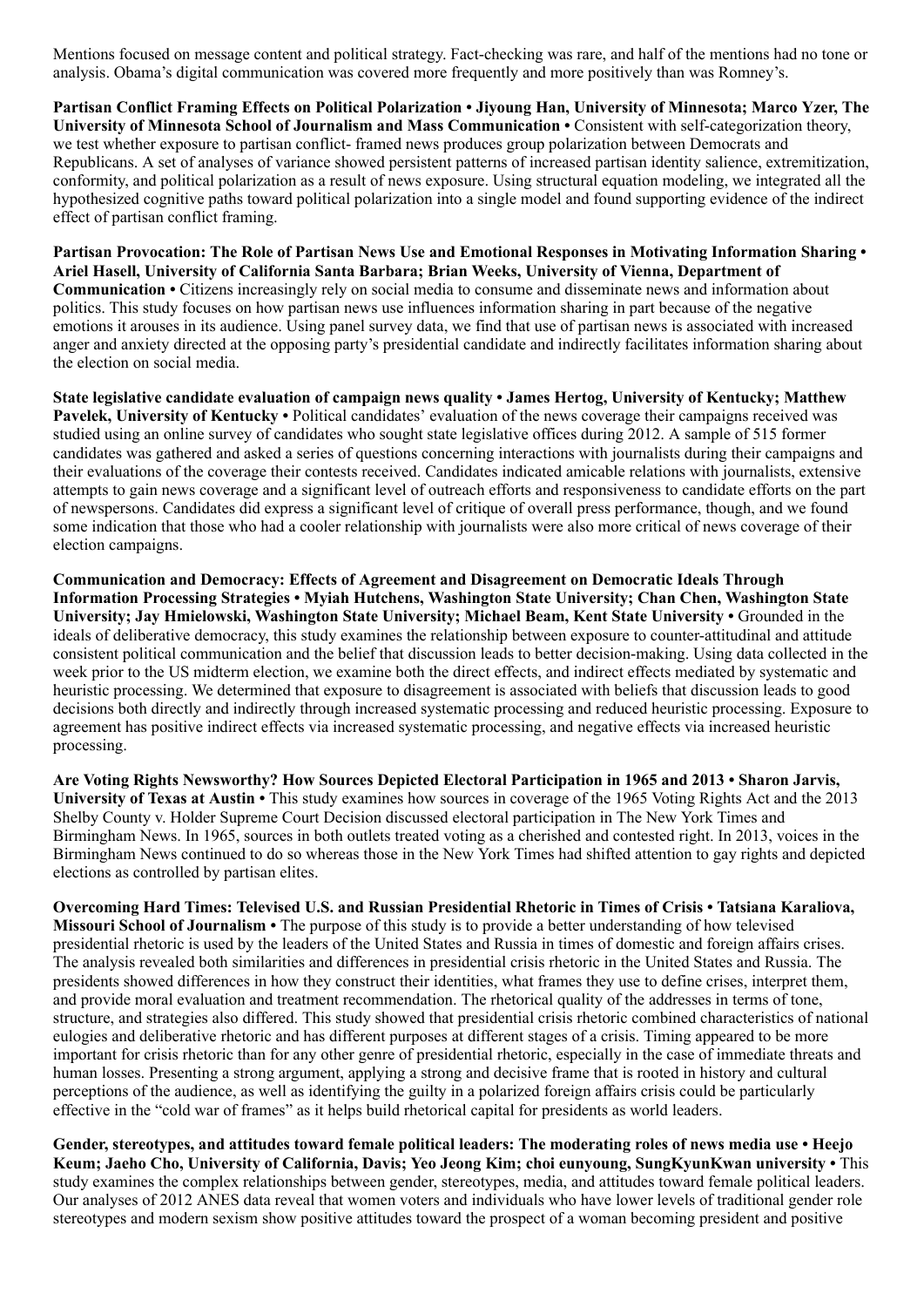feelings toward Hillary Clinton. Furthermore, the effects of gender stereotypes and sexism on attitudes toward female political leaders become stronger when individuals' news media use increases.

The Interaction Effect of Political Identity Salience and Culture on the Third-Person Perception of Polling News • Hyunjung Kim, Sungkyunkwan University • This study examines the interaction effect of political identity salience and culture on the third-person perception of election polling news in the U.S. and South Korea. A web-based experiment was conducted prior to the 2012 presidential election in the two countries. Results demonstrate that the differential between inand out- groups is greater in the identity salience group than in the control group only for South Korean participants.

Media and Party Communication Effects on Intra-Campaign Vote Switching • David Johann; Katharina Kleinenvon Königslöw, University of Zurich; Sylvia Kritzinger; Kathrin Thomas • This paper examines why voters change their vote intention during an electoral campaign. In particular, we explore the impact of media and party communication on voters' likelihood to switch their party preference. During an election campaign, voters are exposed to news media reporting that provides the information necessary for their voting decisions and that raises awareness of salient issues. Voters are also exposed to campaign communication by political parties: politicians and party members approach them in rallies, on the street and at home to persuade them to vote for them at the polls. Following an integrative approach, this paper links data from a media content analysis of six main news outlets ( $N = 4,265$ ) to public opinion data based on a rolling cross-sectional panel design (n = 2,607) to jointly investigate the relative impact of exposure to media and party communication on vote switching. Using logistic regressions based on a stacked dataset, our study reveals that both individual exposure to positive media reporting about a party as well as interpersonal contact to this party increased the likelihood of vote switching in favour of that party. Impersonal campaign contacts, by contrast, were unable to convince voters to switch.

Persuasive Political Docu-Dramas: Examining Motivation, Elaboration, and Counter-Argumentation in Strategic Political Narrative Processing • Heather LaMarre, Temple University • Recent work within political and policy communication has begun examining the concept of narrative strategy wherein persuasive messages are thought to be intentionally embedded within entertaining narratives as a means of influencing political or policy outcomes (e.g., Jones & McBeth, 2010). As opposed to the unintentional effects often observed in entertainment media, strategic narratives are purposive, aiming to achieve specific attitudinal, opinion, or policy outcomes (Shanahan, et al., 2011; Jones & McBeth, 2010). The present study builds on this growing research area, focusing on the role of cognitive elaboration within strategic political entertainment and policy narratives. Using healthcare policy as a context of study, a random assignment 2 (motivation: high, low) x 2 (media stimuli: healthcare policy docu-drama, satirical healthcare policy docu-drama) post-test only experiment was conducted to examine individual-level cognitive elaboration and subsequent attitudes concerning U.S. healthcare policy. Results suggest that motivation plays a significant role in policy-relevant cognitive elaboration. Additionally, satirical narrative viewers were less able to counter-argue the policy issue than dramatic narrative viewers, which is discussed in terms of the political satire elaboration paradox. Both types of policy narratives led to more narrativeconsistent healthcare attitudes.

Social Movement as Political Education: Communication Activities and Understanding of Civil Disobedience in the Umbrella Movement • Francis L. F. Lee, Chinese University of Hong Kong • Occupy Central, which would later evolve into the Umbrella Movement, was conceived as a civil disobedience campaign when it was first proposed in early 2013. Although civil disobedience arguably has a history of decades in Hong Kong, the concept was seldom discussed in the public arena, and the practice was not well established in the society's repertoire of contentious actions. Year 2013 and 2014 thus constituted a critical discourse moment in which the concept of civil disobedience was intensively discussed and debated. This study examines if the Occupy campaign and the Umbrella Movement had an educational function leading to higher levels of public understanding of civil disobedience. Analysis of two surveys conducted in September 2013 and October 2014 respectively shows that public understanding of civil disobedience did increase substantially over the year. After the Umbrella Movement started, attitudinal support for and actual participation in the movement, political use of social media, and discussion with disagreeing others significantly predict understanding of civil disobedience. Theoretical and social implications of the findings are discussed.

Except if He's Black: How Race Conditions The Effect of Religious Cues on Candidate Evaluation • Bryan McLaughlin, Texas Tech University; Bailey Thompson, Texas Tech University • The relationship between religion and politics is contingent upon race, but work examining the effect of religious cues on political outcomes has focused exclusively on White politicians. We employ an experimental design where White and Black participants were introduced to a congressional candidate. We manipulated whether the politician was White or Black and whether or not they used religious cues. Results demonstrate that religious and racial cues interact, but in more nuanced ways than expected.

Catalyzing Events: Exploring the Intersection of Electoral Campaigns and Social Movements • Laura Meadows, Indiana University Bloomington • Through an ethnographic study of North Carolina's LGBT movement, this study proposes the conceptualization of a catalyzing event, defined as a political happening that fundamentally alters the trajectory of a social movement to provide a distinct perspective through which to examine the trajectory of a social movement and the experiences, interactions, and events that alter its course.

Michael Brown as a News Icon: Event-driven news and its impact on protest paradigm • Rachel Mourao, The University of Texas at Austin; Danielle Kilgo; George Sylvie, University of Texas at Austin • The shooting of Michael Brown by a police officer cued an intense reaction from citizens, officials, and activists. Through a content analysis of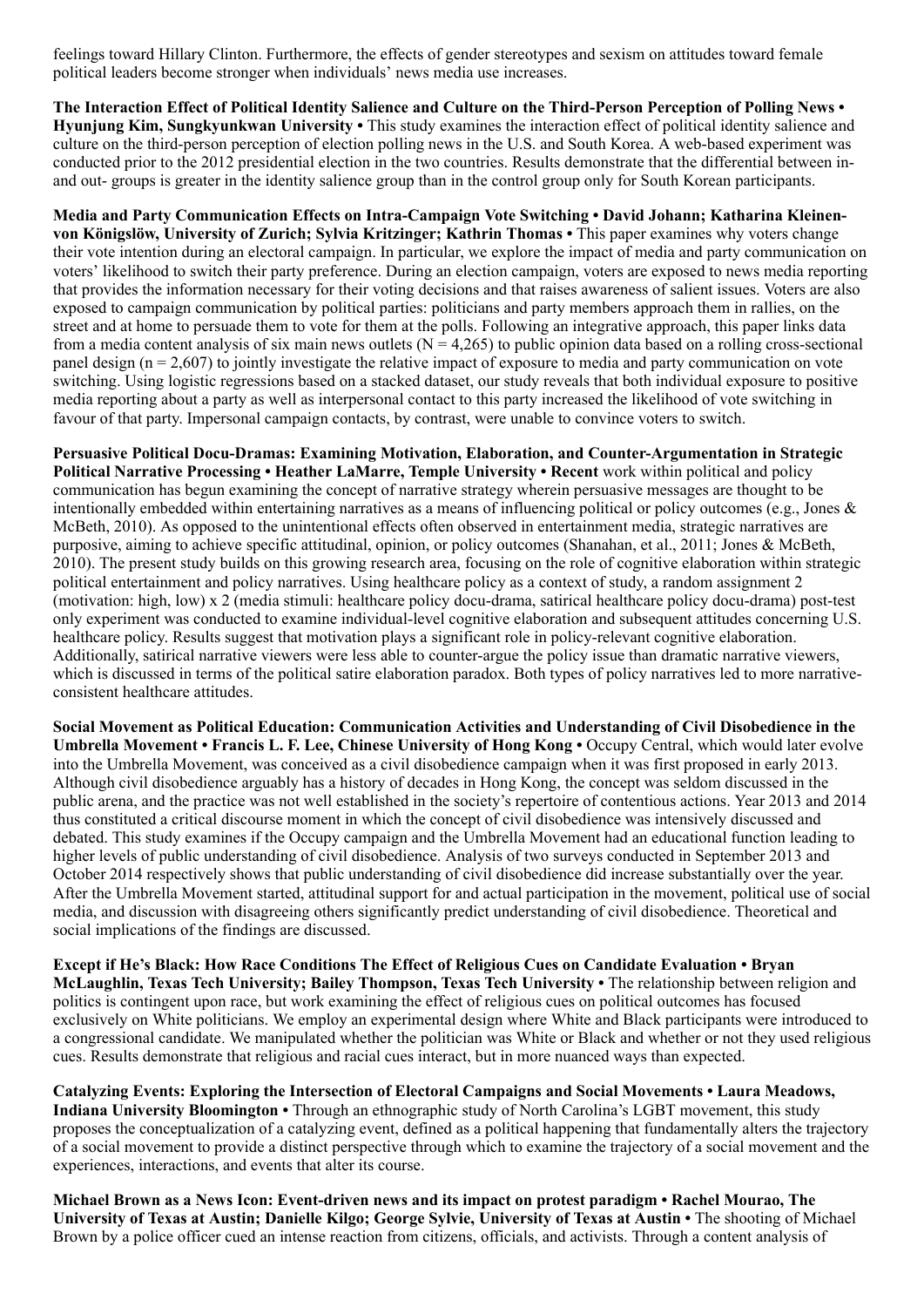newspaper stories and guided by the theory of indexing during event-driven news, this study converges sourcing with adherence to the protest paradigm, a pattern that emphasizes violence and deviant behavior. Findings reveal that while nonofficial sources dominate coverage about Ferguson, they do not provide critical viewpoints that challenge the protest paradigm.

#That'sFunny: Second-Screen Use during Comedy TV News Viewing as a Predictor of Online Political Activism • Rebecca Nee, San Diego State University • Using national survey data ( $n = 645$ ), this study explores political activism as an outcome of complementary simultaneous media use. Framed by the theoretical concepts of participatory culture and active audiences, this study provides tangible evidence of newer forms of political participation among TV viewers who use digital platforms to interact socially and seek information. Findings show a relationship between online political activism and second-screen use during TV news watching, particularly among comedy news audiences.

Dispelling the Myth of Ideological Polarization in News Consumption: A Network Analysis of Political News Websites • Jacob Nelson; James Webster • Political polarization is increasing in this country, and its effects are many and far-reaching. Many assume that a primary cause of political polarization is the increasing availability of ideologically tinged political news. Other scholars who have examined political polarization in news consumption have found that news audiences predominantly consume centrist or moderate news and for the most part ignore ideological news sources altogether. Yet the myth of ideologically driven news consumption doggedly persists. This paper finally dispels that myth. Using social network analysis of comScore web analytic data, we argue that audience duplication among the fifty most popular political news sites in the month leading up to the November 2014 election occurs at a rate greater than chance. We find that political news sites share more audiences than many realize, and that this holds true regardless of the political ideologies of either the audience or the outlet. We conclude that a site's popularity, rather than its ideology, is what drives political news consumption.

How Political Talk and Political Efficacy Jointly Mediate the Impact of News Consumption on Political Participation? • Chang Sup Park, Bloomsburg University of Pennsylvania • This study suggests a two-step mediation model, which highlights the role of political talk and political efficacy in political communication. Based on two crosssectional analyses and one auto-regressive analysis from the dataset of a two-wave panel survey during the 2012 presidential campaign in South Korea, this study finds that political discussion and political efficacy jointly mediate the impact of news consumption on political participation. Through involvement in the discussion with others, individual news consumers make more sense of the information obtained from the media and such sense-making are more likely to result in political participation through political efficacy. The result suggests that political talk and political efficacy jointly play a pivotal role in connecting citizens' information-seeking behaviors to political participation. Additionally, this study finds that news consumption via online media and social media is significantly influential in triggering citizen engagement in political processes.

Offline Talk, Online Talk, and News Reflection in Political Learning • Chang Sup Park, Bloomsburg University of Pennsylvania • This study assesses how different types of political reasoning – offline political talk, online political talk, and news reflection – play a role in political learning. Drawing on online survey data collected during the 2012 presidential election in South Korea, this study finds that online political talk is more closely related to political knowledge than offline political talk and new reflection. News reflection was positively associated with political knowledge, yet the strength of the relationship was weaker than that of political talk. This outcome indicates that interpersonal reasoning (political talk) is more closely related to the essence of deliberation than intrapersonal reasoning (news reflection).

Antecedents of Strategic Game Framing in Political News Coverage • Desiree Schmuck, University of Vienna; Raffael Heiss, University of Vienna; Joerg Matthes, U of Vienna • "The use of strategic game framing is predominant in mainstream news reporting of politics. Nevertheless, systematic research on the specific antecedents of strategic game framing is scarce. In this study, we employ a quantitative content analysis to investigate different media- and content-related antecedents of strategic game framing. Findings reveal that both media- and content-related variables predict higher strategic game framing. However, content-related variables, such as story type or issue exert the strongest impact."

Using Media to Prepare for Understanding or Persuading: Partisan Selective Exposure and Future Discussion Expectations • Mingxiao Sui; Raymond J. Pingree • Despite widespread concern about partisans selecting attitude consistent media, only a few experiments have used media selection as an outcome. Such experiments are important to isolate the causal factors that lead to partisan selective exposure and may help suggest conditions under which this phenomenon could be reduced. This experiment tested the effects of two factors that seem highly relevant in new media contexts: expectations of future discussion and the presence or absence of entertainment options. Participants were led to expect a discussion oriented toward either persuasion or understanding, and were given a choice of media clips from different sources that either included or did not include an entertainment option. Entertainment options reduced time spent watching both own-party media and other-party media. Among Democrats but not Republicans, entertainment options appeared to be used as a substitute for time spent watching other party media. Republicans responded to expectations of understanding-oriented discussion by watching more own-party media, whereas Democrats responded by watching less own-party media. Implications and future research directions are discussed.

The fictitious 'Newsroom': The influence of entertainment media on attitudes of news trust • Jason Turcotte, Cal Poly Pomona • Polls show that people increasingly harbor unfavorable views of the press, as the public grows more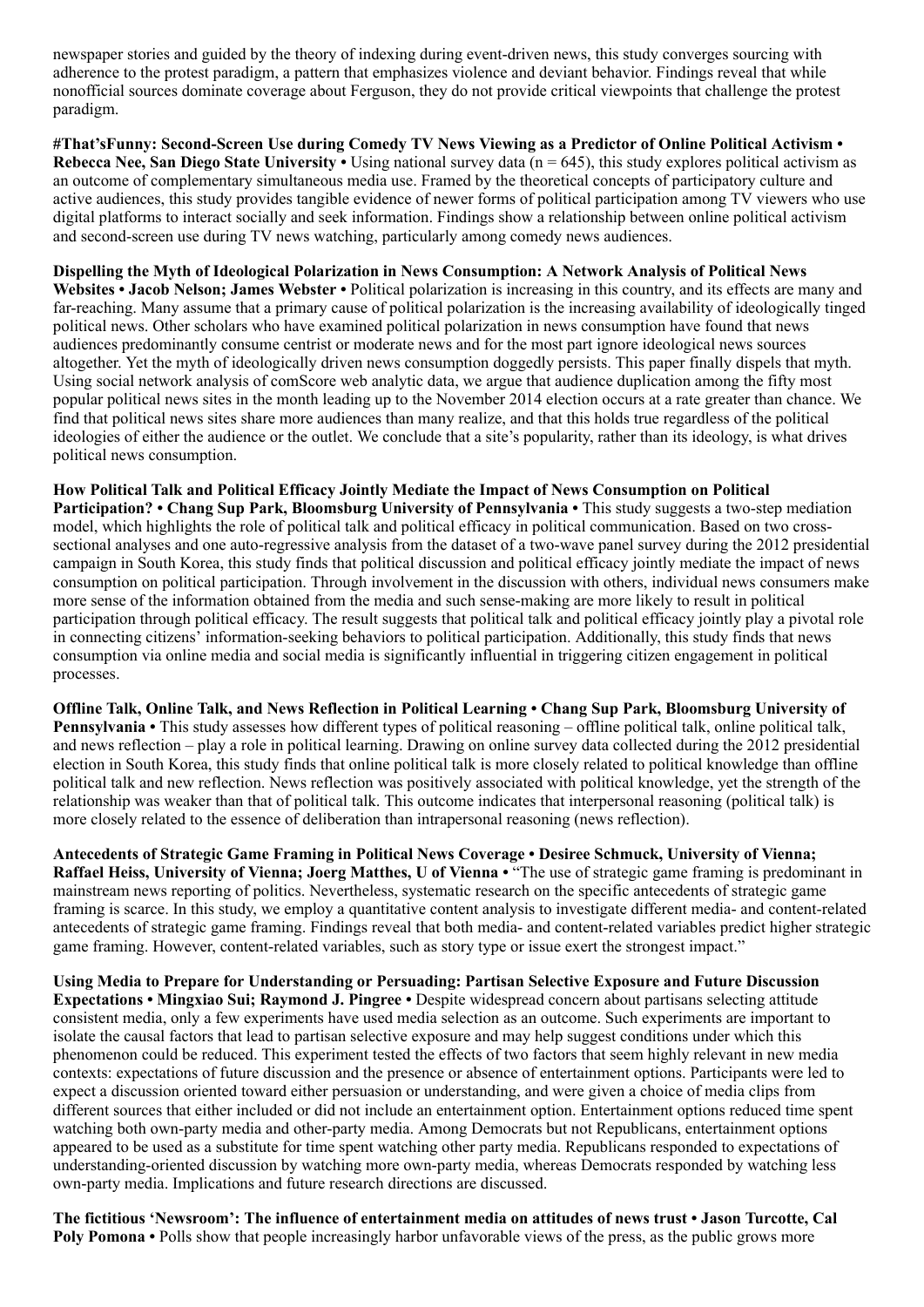attentive to fictional programs over news. Using HBO's The Newsroom as stimuli, this study tests whether entertainment media can restore public trust in the news. I find that exposure has no effect on general news trust; however, a negative relationship with gatekeeping trust is observed. In short, exposure to the program reduces confidence in news professionals as effective gatekeepers.

Investigating Social Capital in the New Media Environment: SNS, Internal Efficacy, and Civic Engagement • Zachary Vaughn, Indiana University • This paper explores the role that social networking sites have on social capital. Using secondary data from Pew Research Internet Project: Civic Engagement in the Digital Age this paper finds that use of social networking sites and the internet for news and information gathering is positively correlated to civic engagement. This paper also introduces the variable of internal efficacy, and it finds that internal efficacy is positively related to civic engagement.

Social Identities and the Illinois Pension Problem: Constructing a "Just-in-Time" Model of Belief Development • Aaron S. Veenstra, Southern Illinois University Carbondale; Benjamin Lyons, Southern Illinois University Carbondale; Cheeyoun Stephanie Kang, Southern Illinois University Carbondale; Zachary Sapienza, Southern Illinois University Carbondale • For years, Illinois and Chicago have underfunded their employee pension systems, leading to significant recent controversy over the extent of the problem. This study proposes a "just-in-time" social identity influence model to identify salient social identities (union membership, political affiliations, region of residence) and test their influence on pension beliefs. Findings show that despite being strongly related, influences on beliefs about Illinois and Chicago differ based on demographics and media use.

Skip to the Comments: News Engagement, Discussion and Political Participation in Austria • Ramona Vonbun, University of Vienna; Trevor Diehl, University of Vienna • This study explores how engaging with political information online might lead to offline discussion and political participation in Austria. This study extends recent work on the mediating influence of discussion in connecting news engagement and political action, to include reading political comments attached to news and social media websites. Do political postings fuel further discussion offline, and in turn, political action? The analysis draws on data from the Austrian National Election Study.

How Journalists Experience the Hostile Media Effect • Mike Wagner • The hostile media effect, the systematic tendency for people to believe that news coverage is hostile to their views, is a robust finding. In this article I ask, do journalists perceive a hostile media too? A web-based survey experiment of television and print journalists in the top 150 media markets in the United States (N=631) varied whether the story was about an issue owned by the Republicans (tax relief) or the Democrats (health care) and whether the partisan senator of the party that owned the issue engaged in "cheap talk" or "costly talk." Ideological journalists were more likely to perceive a hostile media when a member of their preferred political party was reported to have engaged in costly talk—especially when costly talk came from a partisan source whose party owned the issue. Despite these attitudes, journalists across the ideological spectrum found each type of story to be equally newsworthy.

Charismatic rhetoric, integrative complexity and the U.S. Presidency: An analysis of the State of the Union Address (SOTU) from George Washington to Barack Obama. • ben wasike • This study adopted Thoemmes and Conway's seminal work on integrative complexity (IC) of U.S. presidents to examine the interaction between IC and charisma in the State of the Union address. The study examined a census of all the SOTU addresses given from George Washington to Barack Obama. The study found positive correlation between IC and charisma, inverse correlation between charisma and reelection and overall, congressional opposition elicited more charisma. Unlike IC, charisma forms an inverted U-shaped curve, conservatives displayed more of it and charisma could be immune to crisis effects.

Issue importance, perceived effects of protest news and political participation • Ran Wei, U. of South Carolina; Venhwei Lo, Chinese U of Hong Kong; Hung-Yi Lu, National Chongchung University • How do news coverage of a grassroot protest movement and perceived importance of the movement affect people's participation? And how do people infer the effect of the news on themselves differently than on others? Informed by the third-person effect hypothesis, we examine these questions in the context of the student-led Sunflower movement in Taiwan that rose in opposition to a trade pact with China. In the study, we advanced three propositions. First, that the perceived effects of the protest news on oneself would be a better predictor of political participation than would perceived effects of such news on others. Second, that the perceived effect on oneself, not on others, would enhance the impact of issue importance on participation in the movement. And third, how people processed protest news would be another intermediate mechanism on subsequent participation activities. We found support for these propositions in data collected from a probability sample of 1,137 respondents. The contributions of the findings to the robust third-person effect research are discussed.

Linking Agenda Networks between Media and Voters: An Investigation of Taiwan's 2012 Presidential Election • Denis Wu; Lei Guo, Boston University • This study investigates the Network Agenda-Setting (NAS) model with original data gathered from 2012 presidential election in Taiwan. Networks of media coverage on the most important issues and candidate attributes and affects are compared with the counterparts generated from public opinion data. The overall correlations between media's networks and voters' networks are positive and significant, indicating a confirmation of NAS effect in a non-U.S. country. Partisan media and selective exposure in the media system are also incorporated into the investigation. Results show that partisan selective exposure did not lead to consistent conclusions about accentuated impact of like-minded media consumption.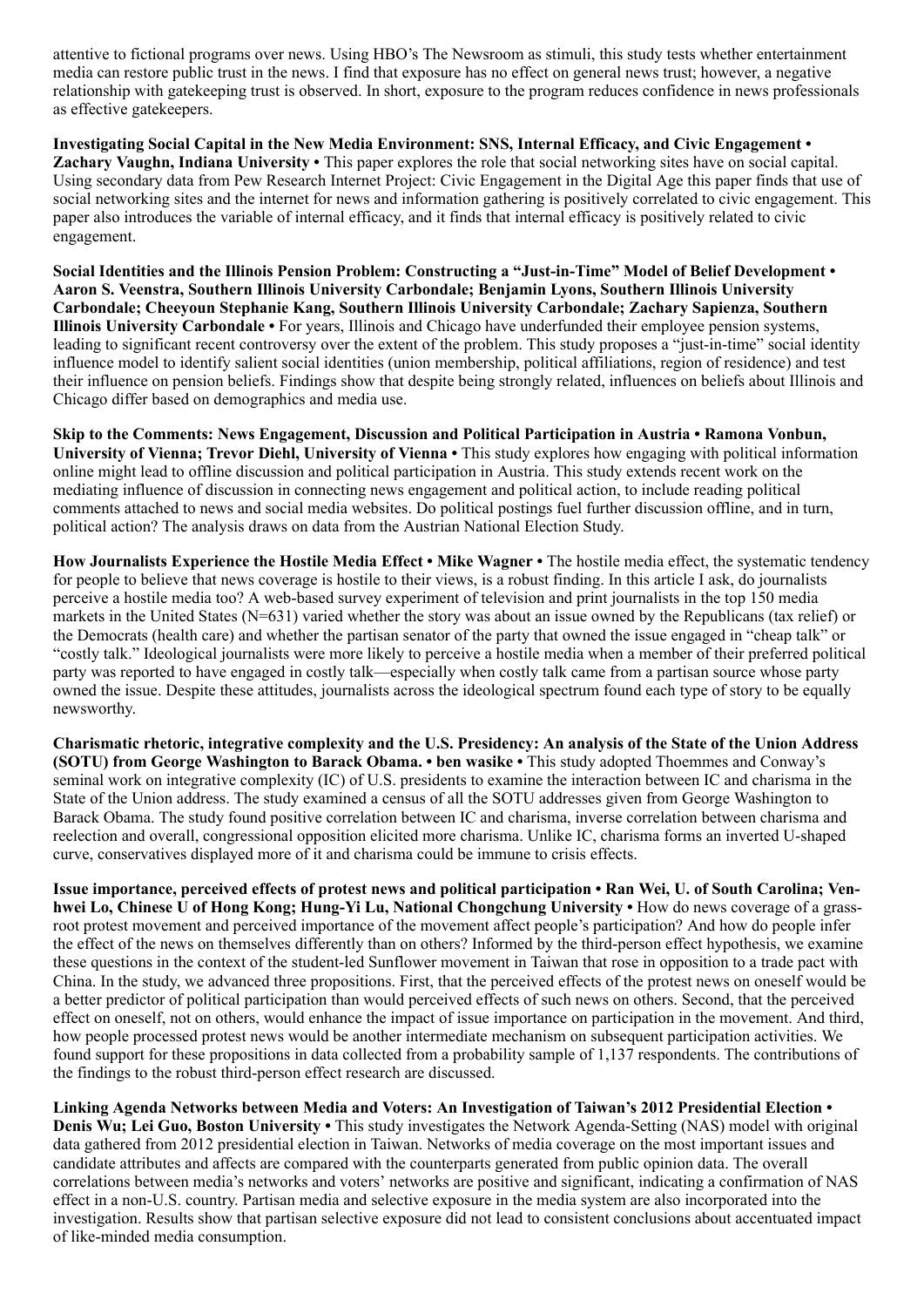The dual process of influence: Examining the hydraulic pattern hypothesis of media priming effects • Sung Woo Yoo, SUNY Cortland • This paper examined the hydraulic pattern of media-priming effects, an argument that increase in the importance of an issue is accompanied by decrease in importance of other issues. Granger causality between media coverage and the perceived importance of issues was examined using a content analysis and secondary survey data. In the findings, media coverage caused changes in the issue-weight of other issues. Also, the time-lag of the hydraulic pattern preceded the main priming effects.

The personal is political?: The relationship between passive and active non-political and political social media use  $\cdot$ Rebecca Yu, University of Michigan • Previous research indicates that social media use for news or political purposes increases political participation, but little is known about if and how political social media behavior might emerge out of everyday, non-political usage of such sites. Using two separate adult samples of Facebook and Twitter users, this study examines the extent to which and how non-political, passive (NPP, consuming content about entertainment interests and personal life) and non-political, active (NPA, producing content about entertainment interests and personal life) social media use relate to exposure to and expression of political voice on the sites. The overall findings are consistent across the two platforms, such that while both NPP and NPA use are positively associated with political information exposure on the sites, NPA use is positively related to political expression, and this relationship is partially explained by political efficacy. Together, these findings support the possibility that the "political" may be an extended terrain of "the personal," while drawing attention to the possible differential political outcomes resulting from NPP and NPA social media use.

### [2015 Abstracts](http://www.aejmc.org/home/2015/06/2015-abstracts/)

Filed under [Uncategorized](http://www.aejmc.org/home/category/uncategorized/) · Tagged with

# [Visual Communication 2015 Abstracts](http://www.aejmc.org/home/2015/06/viscom-2015-abstracts/)

Posted by  $kysh$  on June 27, 2015  $\cdot$  [Leave a Comment](http://www.aejmc.org/home/2015/06/viscom-2015-abstracts/#respond)

Appearance and Explanation: Advancements in the Evaluation of Information Graphics • Spencer Barnes, University of North Carolina at Chapel Hill; Laura Ruel, University of North Carolina at Chapel Hill • The research presented in this paper offers new approaches to evaluate the efficacy of information graphics by examining how appearance and explanation can be quantified and analyzed via three novel measures: aesthetic value, learning efficiency, and performance efficiency. Little research has been conducted to determine the implications of these qualities. Findings suggest that information processing predicates explanation and that explanation makes slightly more of a contribution to one's interaction with an information graphic than appearance.

Images of Arab Spring Conflict: A Content Analysis of Five pan-Arab TV News Networks • Michael Bruce, University of Alabama • Guided by framing theory a quantitative content analysis was conducted on news programming from five transnational satellite news channels that broadcast to/from the Arab world—Al Jazeera, Al Jazeera English, Al Arabiya, Alhurra, and BBC Arabic—to determine if differences exist between the networks, and between two dimensions of a network taxonomy—western and liberal commercial—in how Arab Spring conflict and violence was visually framed. Results show that the liberal commercial networks utilized more conflict visuals than western networks. Among the individual networks, Al Jazeera aired the most violent Arab Spring images. However, the majority of Arab Spring visuals from all the networks were conflict free, suggesting that Arab media is not as violent as anecdotal evidence suggests.

Place, space, and time: Elite media as visual gatekeepers in the formation of iconic imagery • Nicole Dahmen, University of Oregon; Daniel Morrison, University of Oregon • Media gatekeeping has been a critical component in the formation of iconic imagery. This research examines differences between identification of iconic imagery when comparing a prompt of commonly used elite media images to an unprompted response in effort to ascertain which images are, in fact, considered most iconic by audiences. Findings indicate that the democratization of the news via social media has had the unanticipated effect of rescinding the uniformity of collective visual consciousness and the traditional formation of iconic imagery.

Access Denied: Exploring the relationship between the Obama administration's access policies and visual journalists' ability to function as independent watchdogs • Nicole Dahmen, University of Oregon; Erin Coyle, Louisiana State University • The Obama administration has continued to restrict media access, specifically for visual journalists, to presidential events, instead offering White House captured photos, best described as visual news releases, which undermines the ability of the press to gather information and to report news. Through surveys and in-depth interviews with WHNPA members, findings provide evidence that visuals journalists understand their watchdog role and that White House practices interfere with visual journalists' ability to perform this critical function.

Image, Race, and Rhetoric: The Contention for Visual Space on Twitter • Michael DiBari, Hampton University; Edgar Simpson • This study examines photographs associated with the Twitter hashtag ifiweregunneddown through the lens of visual rhetoric, concluding that social media users engaged in a protest against mainstream media by using images of themselves to reassert their identity. Data was examined through the theory of the public sphere, suggesting that societal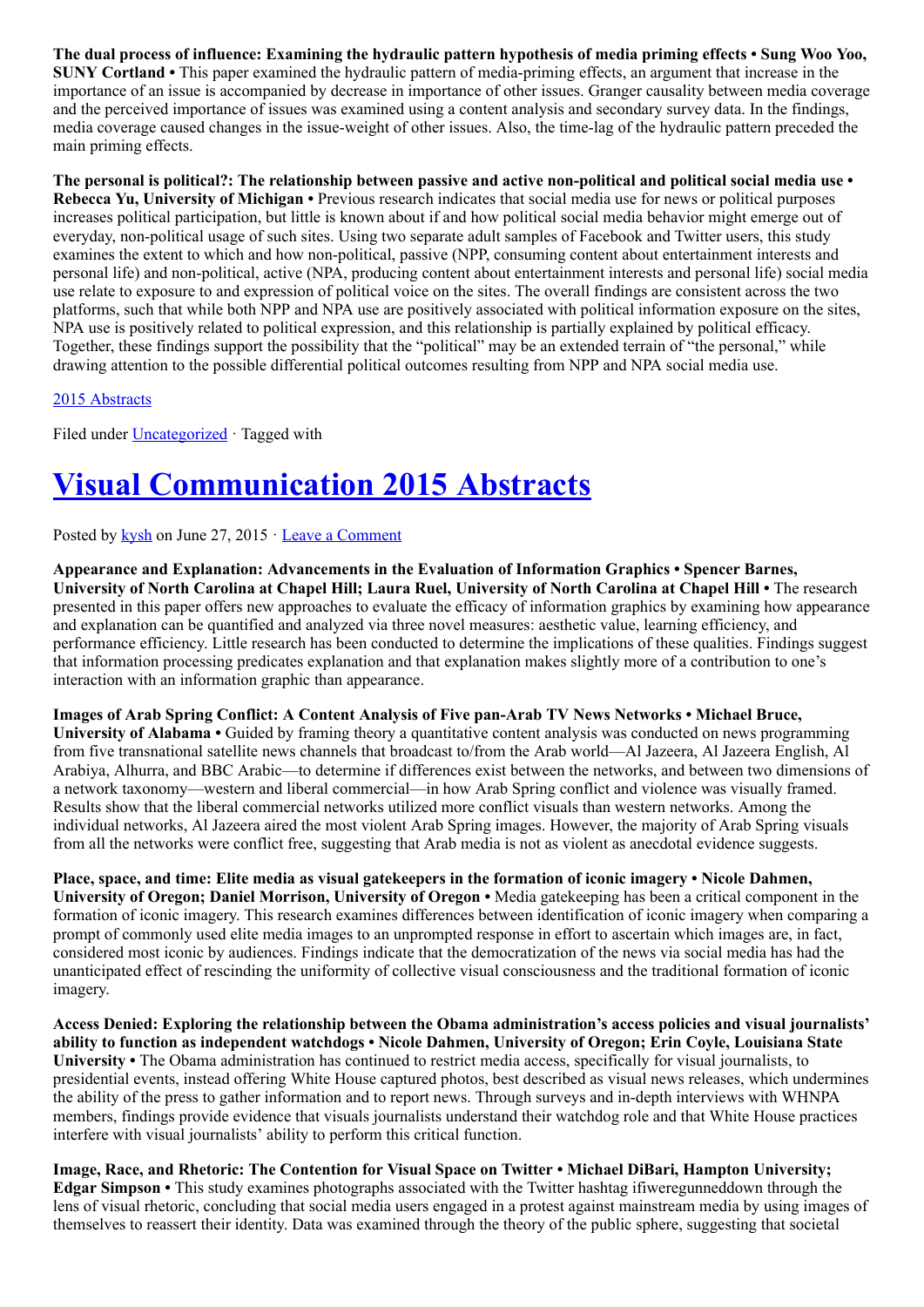members use information available to them to debate and determine meaning. This study also borrows theory from geography and the concept of contested space.

Finding Photojournalism: The Search for Photojournalism's Birth as a Term and Practice • Timothy Roy Gleason, University of Wisconsin Oshkosh • The history of photojournalism is wealthy in tales of glory but poor in the understanding of how photojournalism emerged as a term and set of practices. This paper tracks the language used to describe pre-photojournalism through the beginnings of photojournalism, roughly marked as during WWII. Pictorial journalism and press photography can be viewed as photojournalism's predecessors. Photojournalism, as a term, appeared as late as 1938, but it wouldn't come into popular usage for decades.

Visually framing press freedom and responsibility of a massacre: Photographic and graphic images in Charlie Hedbo's newspaper front pages around the world • Kristin Gustafson, University of Washington Bothell; Linda Jean Kenix • This research examines 441 front-page images published in 367 newspapers on the day following the shooting in Paris of twelve people at or near the satirical magazine to understand how mainstream media visually frame responsibility for the Charlie Hedbo massacre and how visual framing coalesced to represent collective narratives about press freedom. Through a collaborative visual analysis, this study attempts to understand how the selected visual frames worked to communicate the causes, effects, and responses to the massacre and also to press freedom—an ideological construct that that news media had a vested interest in advancing.

The State of the Scholarship: Exploring the theories and methods used in visual communication journals • Matthew Haught, University of Memphis; David Morris II, University of Memphis • As the field of visual communication continues to grow in academic program, its scholarship also has developed. Once rooted in communication, psychology, anthropology, and sociology, visual communication itself has emerged as an independent academic discipline. Yet, its research tends to draw on theories and methods from its roots. Using a content analysis of two leading visual communication journals, Visual Communication Quarterly and Visual Communication, this study compares the theoretical perspectives, research topics, methodologies, data collection and visual data used in visual communication research. It concludes that, overwhelmingly, photography and graphic design research dominate the visual communication landscape.

On their Own: Freelance Photojournalists in Conflict Zones • Pinar Istek • The recession increased media organizations' reliance on freelance photojournalists, while affecting the support they receive covering conflict zones. This study investigates freelance and staff photojournalists' perception of support they receive and whether that affects content produced. Grounded theory was used to analyze nine in-depth interviews with freelance and staff photojournalists. The research found that freelance photojournalists receive less than sufficient support. Both believe that support systems improve their coverage in conflict zones.

Visual Expressions of Black Identity: African American & African Museum Web sites • Melissa Johnson, NC State University; Keon Pettiway, NC State University • This qualitative and quantitative content analysis examines 46 African American museum Web sites. Described are images, sound, and visual dynamism. Merelman's Cultural Projection theory serves as a foundation to explain how the African- and African American-centric organizations express Black and organizational identities. The findings add to the literature on counter-stereotypes, provide suggestions regarding methodological challenges of digital content analysis, and offer ideas for Web designers and content providers.

What Does Moral Look Like? A Second-Level Agenda-Setting Study Linking Nonverbal Behavior to Character Traits in Politicians • Danielle Kilgo; Trent Boulter; Renita Coleman • The study explores which nonverbal behaviors – specific facial expressions, and gestures – lead viewers to attribute specific character traits to political figures, building on the substantive dimension of second-level agenda setting theory. Findings include direct eye contact, shaking hands, and smiling lead to inferences of caring, and crossed arms make people think the person is uncaring. Shaking hands and raised, open arms led to inferences of competence. Honesty was only linked to raised or open arms.

Child Survivors of Sandy Hook: An Analysis of Front-Page Photographs in U.S Newspapers • Eun Jeong Lee, The University of Texas at Austin • This study examined how U.S. newspapers visually framed images of child survivors on their newspaper front-page. A content analysis of 646 photographs from U.S newspapers suggests that human interest framing dominated the news coverage by emphasizing graphic images of human suffering of tragic incident. The results also showed that U.S. newspapers were more likely to feature negative emotional portrayals of child survivors during the news coverage.

Visual Frames of War Photojournalism, Empathy, and Information Seeking • Jennifer Midberry, Temple University • This between-subjects experiment examines how people respond affectively and behaviorally to images that depict the human cost of war compared to those of militarism. More specifically, this paper investigates whether photos with three types of human-cost-of-war visual frames and with one militarism visual frame evoke differing levels of empathy, distress, and information seeking behavior in participants. The findings help expand our understanding about the way audiences emotionally process and react to conflict photos and they have implications for how photojournalists and photo editors might present audiences with images of war that will engage individuals rather than overwhelm them.

Al-Sabeen Square suicide attack remediated: A visual analysis of propaganda of the deed in Yemeni Press • Natalia Mielczarek • This project engages iconographic tracking and visual rhetorical analysis to analyze the remediation and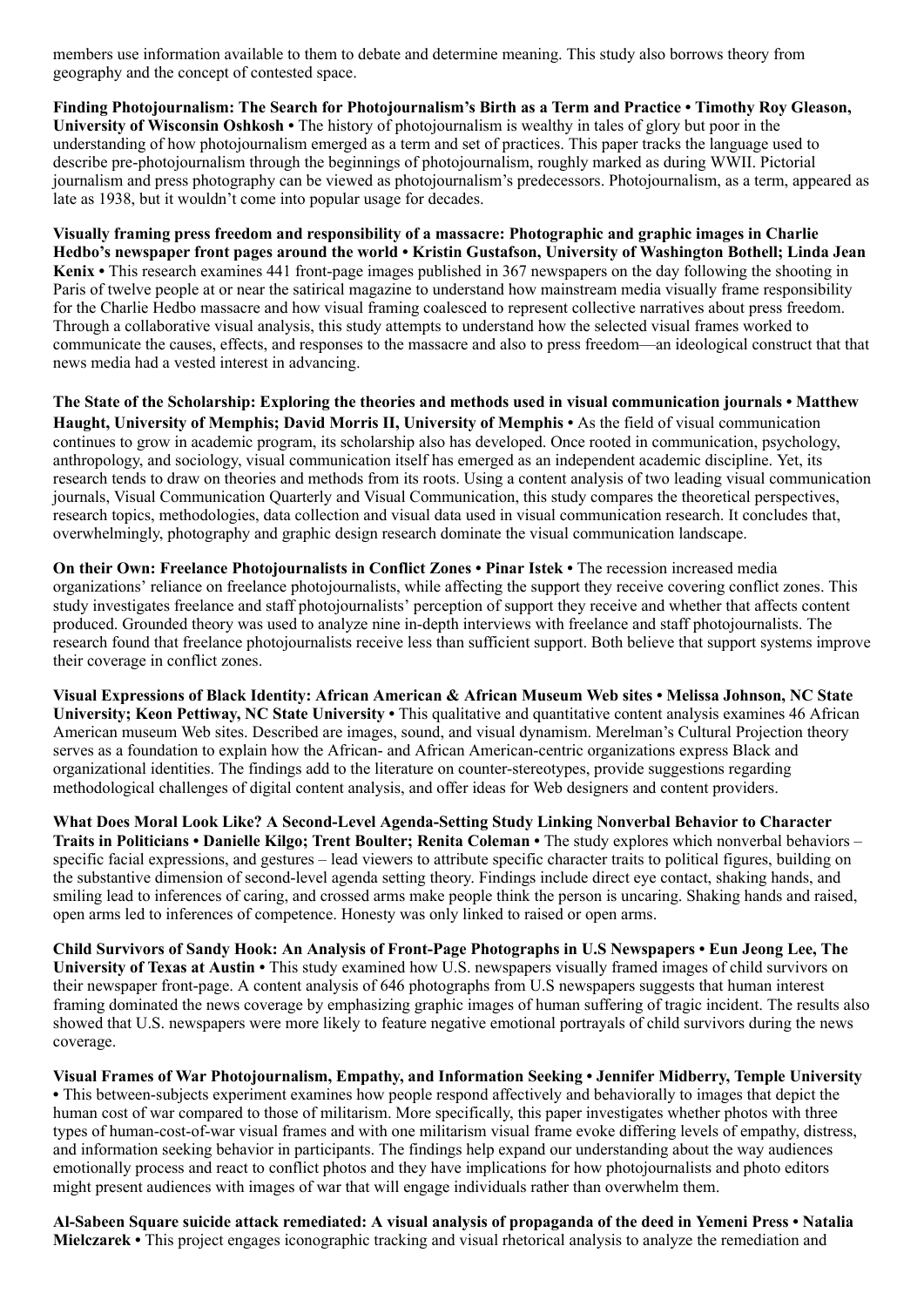recontextualization of terrorist-produced images in Yemeni press to cover one of the deadliest suicide bombings in recent history. The study offers the concept of participatory jihad, which explores the use of terrorist-produced photographs as usergenerated content in participatory culture and illuminates the ongoing symbiotic relationship between mainstream media and modern-day terrorists as communicators.

Citizen Framing of Ferguson in 2015: Visual Representations on Twitter and Tumblr • Ceeon Smith, Arizona State University; Mia Moody-Ramirez, Baylor University; LIllie Fears; Randle Brenda • This content analysis of the photos and text in Tumblr posts and tweets following Michael Brown's death in 2014 indicates the most salient themes characterized Ferguson as a war zone, Middle East-like and out of control. Citizens on both Twitter and Tumblr used similar photos and text to frame both Brown and Ferguson in a certain manner. Framing of Michael Brown, on the other hand, was dichotomous in nature, depicting him either as a hero or a villain. The most telling visual frames that emerged were the photos that included protestors engulfed in pillars of smoke, holding signs containing various messages or holding their arms in the air as a symbol of surrender. Comparing these two types of platforms provided the means for characterizing citizen framing of the Michael Brown killing in Ferguson, Mo.

Visual framing of global sporting events in world newspapers: A comparison study • David Morris II, University of Memphis • Newspapers have long covered worldwide sporting events; however, their coverage can reflect multiple viewpoints on the events. Using a content analysis of photography and design elements, this study considers the nationalist and global coverage frames used by newspapers worldwide for the 2014 Winter Olympics and FIFA World Cup. It found that newspapers use different visual tools to cover the sporting events, with photographs being the most prominent. Countries also tended to cover the events through a national perspective. Only Brazilian newspapers in the coverage of the FIFA World Cup provided extensive non-national coverage of the events. This study advances the understanding of newspapers as a means of building national identity, as sports and coverage of sports help to show pride in one's own nation.

Hashing out the normal and the deviant: A visual stereotyping study of the stigmatization of marijuana use before and after recreational legalization in Colorado • Tara Marie Mortensen; Aimei Yang, University of Southern California; Anan Wan, University of South Carolina • In a development that Goffman (1963) refers to as normification, marijuana use in the United States is becoming more mainstream. Despite moves toward normification, the lingering stereotype of the marijuana user in the United States for many is that of the lazy, often-minority, lethargic and unkempt unmotivated young person; the pleasure-seeking, rebellious and criminal bum (Haines-Saah, et al., 2014; Lee, 2012; Simmons, 1965). This study was interested in examining visual stereotypes of marijuana users in the news, and whether normification – as measured by legalization in Colorado – had an effect on the presence of stereotypes. A quantitative content analysis of 458 visuals in 10 different media outlets of different political persuasions both six months prior to and six months proceeding legalization in Colorado was undertaken. Results show that while normification had little effect on stereotyping, political disposition of the news outlets was associated with different levels of stereotyping.

How The New York Times Uses Infographics and Data Visualizations Across News Sections and to Foster Engagement • Yee Man (Margaret) Ng, The University of Texas at Austin School of Journalism • This study assessed the differences in the use of infographics and visualizations across news sections and examined what built-in features tend to use to foster audience engagement. Adopting Segel and Heer (2010) narrative visualization categories, a content analysis and two in-depth case studies were conducted to analyze common design components employed on infographics and visualizations across news sections at the New York Times' websites in 2012. It was found that the largest portion of the graphics produced was found in business and the economy sections. Graphs, such as line charts and bar charts, were the most popular design component. Author-driven and random access were the main approaches of narrative across all new sections. Three NYT editors were interviewed to provide a journalistic perspective on how infographics and visualizations could help audience engagement. They revealed that it was harder for editors and reporters to come up with unique features for hard news due to tighter deadlines. In contrast, visualizations for feature news were usually planned ahead of time and allowed sufficient time to experiment with interactive features. The main design principles included clear content, unique presentation and engaging exploration to readers. Also, interactive visualizations that offered readers an opportunity to figure out data related to them personally could improve audience engagement.

Anti-Smoking Ads and College Students • Sung Eun Park • College students account for a considerable number of smokers in the United States, and their consumption of cigarettes remains at high levels. Consequently, testing important ad components (i.e., image and message) is worthwhile. While the prevalence of celebrity spokespersons is salient in commercial product ads, celebrities received relatively little attention in the field of health communication. The study attempts to identify their influence on advertising effects: ad image likeability, ad helpfulness, and ad overall likeability.

Using Infographics in Television News: Effects of TV Graphics on Information Recall about Sexually Transmitted Diseases among Young Americans • Ivanka Pjesivac, University of Georgia; Nicholas Geidner, University of **Tennessee; Laura Miller, University of Tennessee •** This experimental study  $(N=113)$  examined the effects of the visual presentations of data in television news on young Americans' recall of information about sexually transmitted diseases, as well as the roles of individual characteristics in this process. The results show that individuals who saw either a tabular or graphical presentation of information about sexually transmitted diseases better remembered that information than those who only heard the anchor describe the numbers. Our study further found that participants high in quantitative media literacy recalled significantly more information than participants low in quantitative media literacy, but this individual characteristic did not moderate the relationship between style of information presentation and recall. Spatial thinking did not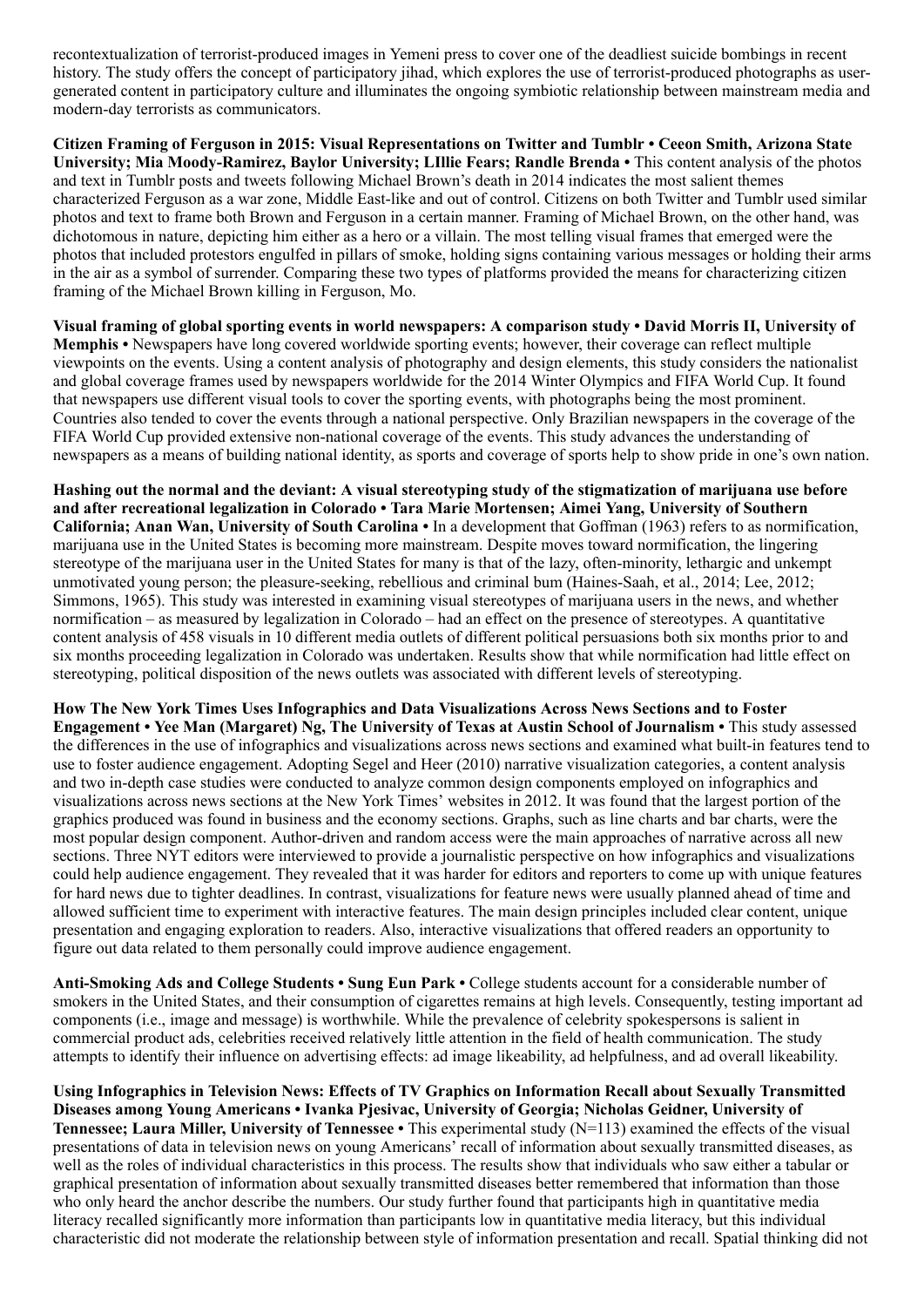significantly predict information recall, although the effect went into the right direction. The results support the assumptions of Dual-Coding theory of information processing and Limited Capacity Model of mediated message processing. It also represents the first step in linking individual differences to the processing of information from infographics from television news.

Twitter Images in Middle Eastern Higher Education: A Visual Content Analysis Approach • Husain Ebrahim, University of Kansas; Hyunjin Seo, University of Kansas • We conducted a content analysis of 537 Twitter images posted by Kuwait University, King Saud University of Saudi Arabia, and United Arab Emirates University to examine how public universities in the Middle East use social media to promote their agenda. Specifically, we analyzed prominent topics and democracy frames featured in the Twitter images as well as structural characteristics of those images. In terms of image type, most Twitter images posted by the three universities were still photos. Our analysis shows significant differences between the three universities in terms of the most prominent topic category and democracy frame. A significantly higher proportion of the Twitter images posted by Kuwait University featured educational and political topic categories. In comparison, the social topic category was the most prominent in the Twitter images posted by King Saud University and United Arab Emirates University. Our analysis of democracy frames shows that these public universities often used their social media channels to promote the respective government's political agenda. These and other findings are discussed in the context of the rising social media use in the Gulf Cooperation Council countries and the role of visuals in the society.

Feeling the disaster: An interpretive visual analysis of emotive television reportage following Typhoon Morakot in Taiwan • Chiaoning Su, Temple University • The televisual medium is particularly keyed into the emotional narratives of disaster. Using an interpretive visual analysis to examine the first week of broadcast news coverage of Typhoon Morakot one of the worst natural disasters in Taiwanese history, this article found a series of television techniques, such as interruption of commercials, live broadcasting, dramatization, and cinematic vignettes, have been used to convey and elicit the feelings of horror, grief, anger, pride, and compassion from the audience. While many media critics reduce such media construction to evidence of weepy journalism and therapy news, which exploits public emotions to boost ratings, this article explores the cultural function of emotive disaster coverage. In fact, such coverage united a traumatized society and allowed journalists to establish their cultural authority through emotional storytelling .

Putting pictures in our heads: Second-level agenda setting of news stories and photos • Carolyn Yaschur, Augustana College • Using an experimental design, this research explores the second-level agenda-setting effects of news stories and photographs independent of each other. The tone of both stories and photos influences public opinion on an affective level. Negative stories and photographs elicited negative opinions and attitudes about the issues presented, while positive responses resulted from both positive stories and photographs. Additionally, need for orientation was not found to be a predictor of second-level agenda-setting effects.

[2015 Abstracts](http://www.aejmc.org/home/2015/06/2015-abstracts/)

Filed under [Uncategorized](http://www.aejmc.org/home/category/uncategorized/) · Tagged with

# [Newspaper and Online News 2015 Abstracts](http://www.aejmc.org/home/2015/06/news-2015-abstracts/)

Posted by [kysh](http://www.aejmc.org/home/author/kyshiab/) on June 27, 2015 · [Leave a Comment](http://www.aejmc.org/home/2015/06/news-2015-abstracts/#respond)

### Open Competition

Framing Oil on the Media Agenda: A Model of Agenda Building • Mariam Alkazemi; Wayne Wanta, University of Florida • A path analysis tested an agenda-building model in which three real-world indicators – price of crude oil, U.S. production and U.S. consumption of oil) would lead to discussions of oil in Congress and media coverage of oil. The model showed the level of U.S. oil production produced the strongest path coefficients. Congress and the media formed a reciprocal relationship. The model worked better when oil was framed as an economic issue than as an environmental issue.

Error message: Creation and validation of a revised codebook for analyses of newspaper corrections • Alyssa Appelman, Northern Kentucky University; Kirstie Hettinga, California Lutheran University • This project seeks to create and validate a corrections codebook that accounts for modern-day content and technology. In Study 1, we qualitatively analyze applications of previous corrections codebooks and identify areas for revision. In Study 2, we apply our revised codebook to a new set of corrections  $(N = 104)$  and analyze its effectiveness. Based on these analyses, this study recommends its new typology for future analytical studies of corrections.

Who's Responsible for Our Children's Education? Framing a Controversial Consolidation of School Systems • Morgan Arant, University of Memphis; Jin Yang, University of Memphis • This content analysis found that newspaper coverage of a controversial consolidation of Memphis City Schools into Shelby County Schools was dominated by official government sources while the voices of ordinary citizens, students and teachers were absent in the coverage. Proconsolidation sources far exceeded anti-consolidation and neutral sources. In terms of news frames used, the responsibility frame was the most prevalent, followed by the conflict frame, the economic consequences frame and the human interest frame.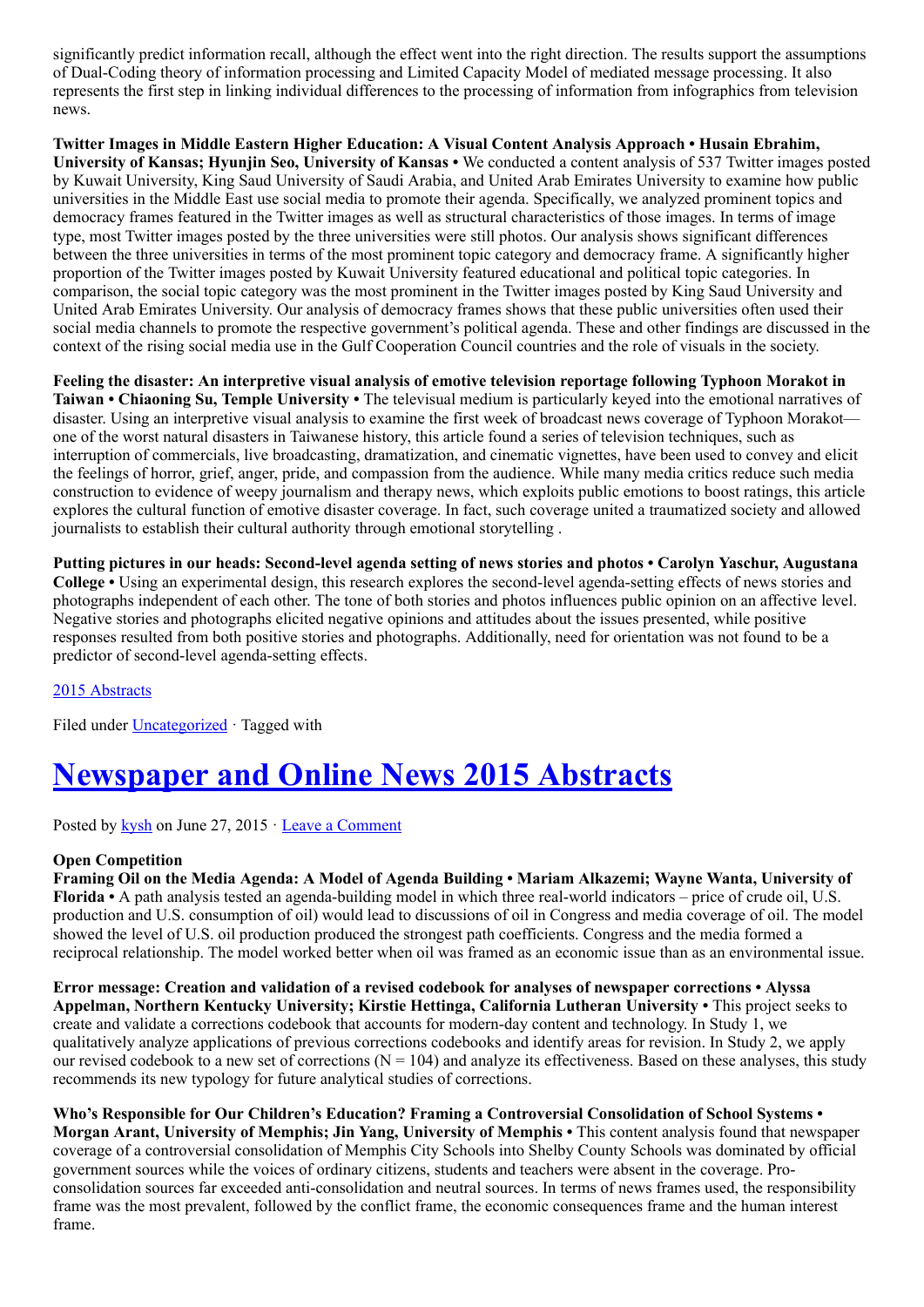Personalization without fragmentation: The Role of Web Portal and Social News Recommendations on News Exposure • Michael Beam, Kent State University; R. Kelly Garrett, The Ohio State University • This study investigates the over-time impact of receiving personalized news recommendations through web portals and social media on online and offline selective exposure. Some scholars have worried that the increased control given to users of online algorithmic and social news recommendation technologies might lead to increased fragmentation of news exposure and political polarization, while others have argued that digital technologies provide people a path to accessible and personally relevant news, which fosters increased news consumption. Nationally representative survey panel data collected over three-waves during the 2012 US Presidential election show that using news recommenders from web portals and social media is related to greater news exposure across the board, including pro-attitudinal & counter-attitudinal partisan news sources, and nonpartisan news. Using online news recommenders is positively related to offline news exposure. Furthermore, over-time analysis show that, while pro-attitudinal news exposure drives over-time engagement in news, people are not likely to turn away from news sources that challenge their perspectives. We discuss these findings and their implications for the ongoing debate about the democratic consequences of technological selective exposure.

Following the leader: An exploratory analysis of Twitter adoption and use among newspaper editors • Kris Boyle, Brigham Young University; Carol Zuegner, Creighton University • Some media critics say Twitter use by newsroom leaders sends a strong innovation message to the rest of the newsroom. This exploratory study examined Twitter use among 74 editors at top U.S. newspapers to evaluate their adoption and use of the social media tool. A content analysis of Twitter accounts revealed many of them were not frequent users. Those who do are primarily using it as a tool to promote content from their own publications.

Disrupted Lives, Disrupted Media: The Social Responsibility Role of Newsprint 10 Years after Hurricane Katrina • Jan Lauren Boyles, Iowa State University • This study profiles how The Times-Picayune has operated in the social responsibility tradition of newswork, after the destruction of Hurricane Katrina and the disruptions of the paper's digital shift to less-than-daily print publication. Through in-depth interviewing, fieldwork, content analysis and network mapping, this multi-method approach illustrates the extent to which New Orleans residents depend upon the circulation of civic information necessary to navigate urban life.

The Third-Person Effect of News Story Comments • Gina Masullo Chen, The University of Texas at Austin School of Journalism; Yee Man (Margaret) Ng, The University of Texas at Austin School of Journalism • Results of an experiment  $(N = 301)$  showed that people thought civil disagreement comments posted on a news story about abortion were more persuasive than uncivil disagreement comments. In addition, results showed a third-person effect (TPE) of the comments, whereby people felt comments had greater persuasive power over others compared with themselves. Findings also supported the TPE social distance corollary such that subjects perceived comments as having the largest TPE perceptual gap between the self and those who disagreed with them. Results are discussed in relation to TPE and face and politeness theories.

Getting Their Stories Short: News Aggregation and the Evolution of Journalistic Narrative • Mark Coddington, Washington and Lee University • With its emphasis on stripping out key facts and quotes from stories, news aggregation might seem to represent a breakdown of the narrative conventions that have undergirded professional journalism. Using participant observation and interviews with aggregators, this study explores the use of narrative in aggregation, conceptualizing news narrative as a three-tiered phenomenon extending beyond individual texts. It finds that narrative is a crucial part of aggregation, shaping news' trajectory more broadly than in traditional forms.

Who Makes (Front Page) News in Kenya? • Steve Collins • This content analysis of articles ( $n = 118$ ) in Kenya's three leading English language newspapers explored issues of balance and source diversity. Only slightly more than half of stories were balanced. About two-thirds of stories included a government source but those directly affected by government policies were seldom included. Front page articles were more balanced, more likely to include a government source and less likely to include an average citizen than were stories teased on the front page. Finally, stories from press conferences and other preplanned events were ubiquitous. The results are considered in the context of Gatekeeping Theory.

How is online news curated? A cross-sectional content analysis • Xi Cui, Dixie State University; Yu Liu, Florida International University • This paper examines journalists' curatorial practices on linked and embedded sources in various types of online news platforms. It aims to understand the curatorial practices in online journalism and explicate the continuity and changes in journalistic principles in the online environment. Differences in the prevalence of the curatorial treatments to linked sources as references, quotations or interpretations are found and can be attributed to the news platforms' institutional history, journalistic orientations, and technological features.

Imaginary Travelers: What do travel journalists think their readers want? • Andrew Duffy, Wee Kim Wee School of Communication and Information • Travel journalists cannot know each traveler who they work for, so they must imagine what a reader wants. Starting from an agenda-setting perspective, this paper uses a modernist/post-modernist framework to identify how they imagine readers' interests. It finds that the reader is more often imagined as modernist and adventurous than post-modernist and concerned with tourist sights. However, the latter were more common in Asia, which suggests that travel writers across the globe imagine readers differently.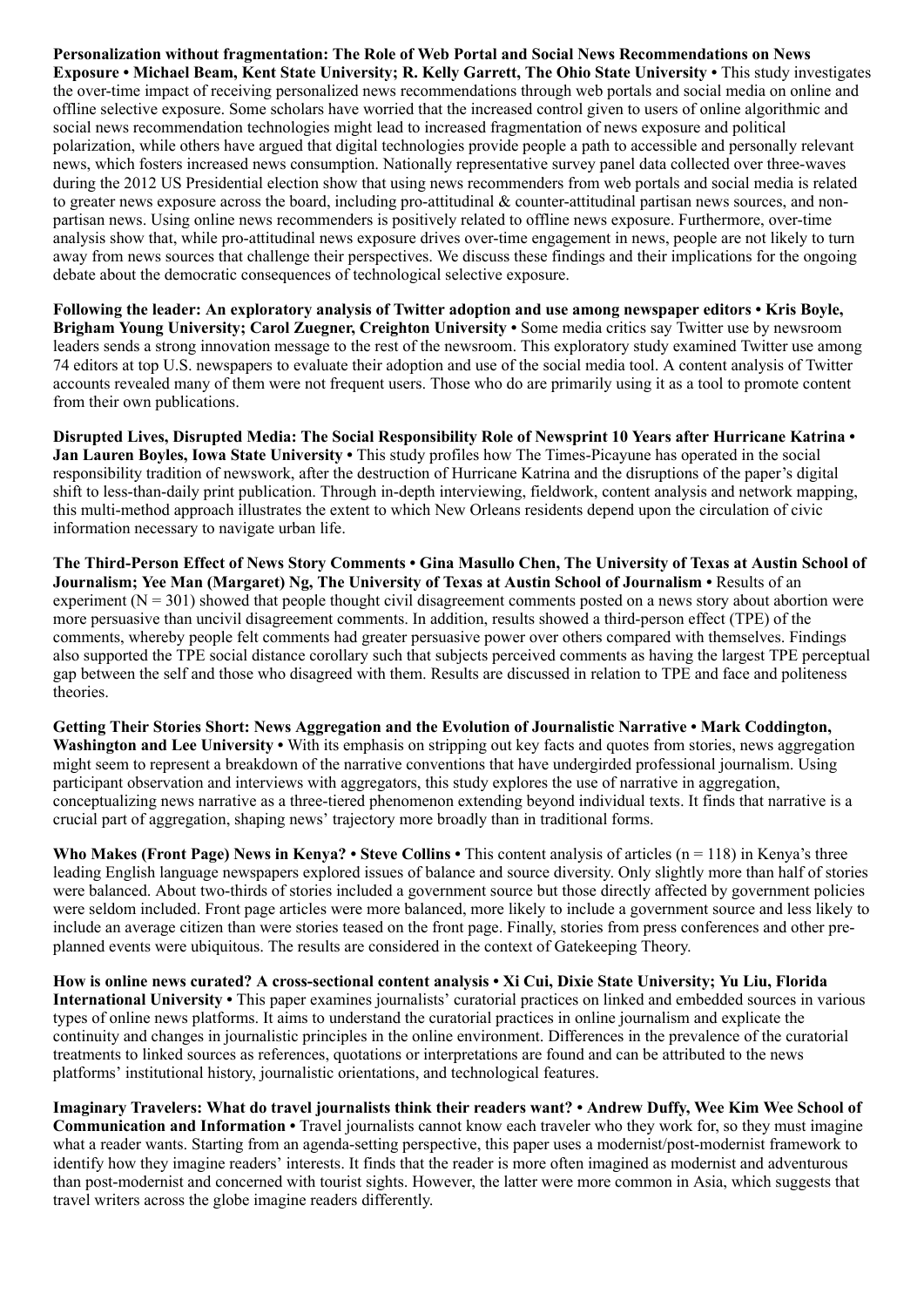Interactivity in Egyptian newspapers • Ahmed El Gody, Örebro University • The utilisation of information and communications technologies (ICTs) in Egypt has irrevocably changed the nature of the traditional Egyptian public sphere. One can see the Egyptian online society as a multiplicity of networks. These networks have developed, transformed and expanded over time, operating across all areas of life. Nonetheless, in essence they are sociopolitical and cultural in origin. This trend changed the way audiences consumed news, with traditional media –especially independent and opposition – started to utilise ICTs to access online information to develop their media content to escape government control. Several media organisations also started to expand their presence online so that, as well as providing news content, they also provided them with a space to interact amongst themselves and with media organisations. Audiences started to provide detailed descriptions of Egyptian street politics, posting multimedia material, generating public interest and reinforcing citizen power hence democratic capacity.

Strangers on a Theoretical Train: Inter-Media Agenda Setting, Community Structure, and Local News Coverage • Marcus Funk, Sam Houston State University; Maxwell McCombs, The University of Texas at Austin • Agenda setting and community structure theories are conceptual inverses of one another that are rarely considered in tandem. This study employs DICTION 6.0 and McCombs and Funk's (2011, 2013) research design to compare news coverage of immigration and abortion over a 10-year period in national, high demographic interest, and low demographic interest newspapers. Although only modest support is found for inter-media agenda-setting, considerable support is found for community structure effects.

Tailoring the Arab Spring to American Values and Interests A Framing Analysis of U.S. Elite Newspapers' Opinion Pieces • Jae Sik Ha, Univ Of Illinois-Springfield • This study investigated the portrayal of the Arab Spring by conducting a qualitative framing analysis of editorials and columns in two U.S. elite newspapers —The New York Times and The Washington Post. It found that the American papers filtered the unfolding events in the Middle East through a lens of national interest. Specifically, the democratic transformation of the Middle East was the most prominent ideological package in the American coverage. Overall, the American papers epitomized the viewpoints of American political elites, ex-officials, newspaper columnists and scholars. By contrast, they marginalized the viewpoints of guest columnists –such as activists and Arab scholars– who may be prone to highlight the faults and wrongdoings of successive U.S. administrations. Overall, the Arab Spring coverage in the American press strongly coincided with the worldviews of U.S. elites and government officials, with little mention of their country's immense economic interests in the region.

Hubs for innovation: Examining the effects of consolidated news design on quality • Matthew Haught, University of Memphis; David Morris II, University of Memphis • In an effort to cut costs, newspaper chains nationwide have consolidated design operations at a few sites. These design hubs have changed the newspaper production process and removed designers from newsrooms; yet, top designers are able to work with their peers in a major city to produce all titles for a chain. This study uses a quantitative analysis of front pages collected from 435 newspapers throughout the United States to examine the quality of newspaper designs at hub and non-hub designed newspapers. It concludes that hub designed newspapers are generally better designed than non-hub newspapers.

Picturing the Scientists: A Content Analysis of the Photographs of Scientists in The Science Times • Hwalbin Kim, University of South Carolina; Sei-Hill Kim; Christopher Frear, University of South Carolina; Sang-Hwa Oh, Appalachian State University • Analyzing photographs of scientists in The Science Times, this study examines how scientists have been portrayed visually in the newspaper. The results showed that the actual gender distribution among U.S. scientists was quite accurately represented in the newspaper. However, a race gap still existed at least in newspaper photographs, with non-white scientists being significantly underrepresented. The analysis of visual framing indicated that The Science Times portrayed scientists as expert professionals.

Exploring the influence of normative social cues in online communication: From the news consumers' perspective • Jiyoun Kim • This quantitative study investigates how the presented normative social cues influence people's cognitive processing. Findings of this research indicate a positive effect of normative social cues on news processing in the online space. The online content with a high numbers of likes and shares (i.e., normative social cues) show significant direct and interactive effects on respondents' news consumption intention, presumed different levels of others' engagement with news content, and perceived importance of the news story.

Social Media as a Catalyst for News Seeking: Implications for Online Political Expression and Political Participation • Yonghwan Kim, University of Alabama; Joon Yea Lee, University of Alabama; Bumsoo Kim, University of Alabama • Employing 2-wave national panel survey data, this article investigates whether and how individuals' general social media use is associated with their further news/information seeking behaviors. It further examines how such information seeking behaviors influence citizens' online political expression and political participation. The results show that the more individuals use social media, the more they tend to seek news and information through social media platforms. The findings also demonstrate that such further information seeking behaviors have a significant implication for political expression and political participation. In other words, general social media use positively influences news/information seeking behaviors via social media, which, in turn, influences online political expression, which consequently increases individuals' participation in politics.

Conceptualizing the Impact of Investigative Journalism: How a Prominent Journalistic Nonprofit Talks About Its Work • Magda Konieczna, Ursinus College; Elia Powers, Towson University • Journalists are typically wary of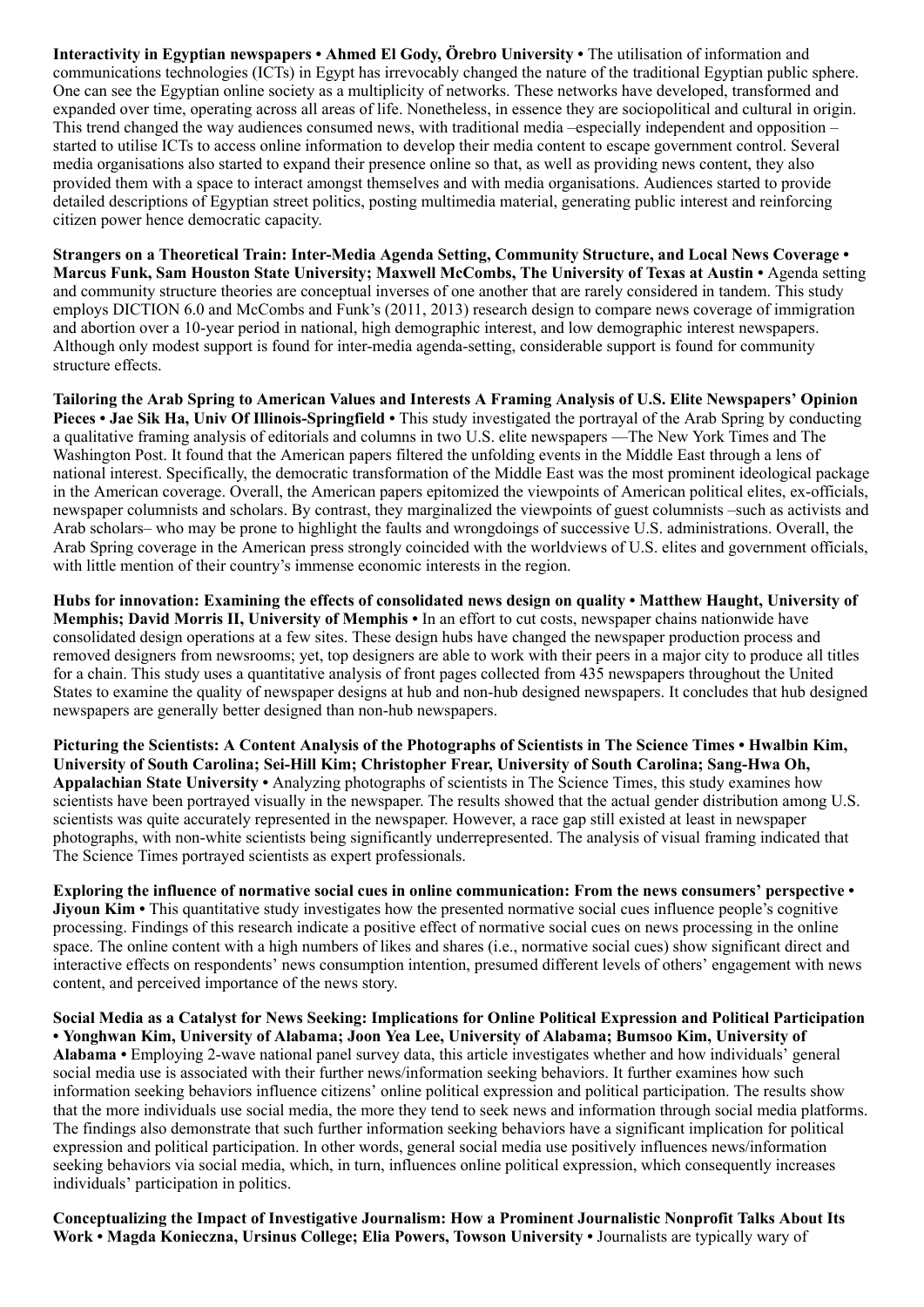discussing the impact of their work, often articulating perspectives that suggest their responsibility for what they do ends at getting the story right. Not only can this be disingenuous, some commentators argue that it could be costing journalists an opportunity to regain respect from the public and to be more deeply involved in democracy. This article focuses on a project by the International Consortium of Investigative Journalists, a collaborative, journalistic nonprofit. We conduct a discourse analysis of the organization's own language around one particularly high-profile project and discover that these journalists embrace discussing the impact of their own work, while stopping short of articulating particular goals. We posit that this could be a result of the consortium's nonprofit funding, as well as its desire to push journalism to perform better. Given that news organizations in 120 countries made use of the reporting in this project, we argue that mainstream journalists are already engaging with impact-oriented work. We suggest that investigative journalists be more forthcoming about their impact orientation.

The Role of Twitter in Speed-driven Journalism: From Journalists' Perspective • Angela Lee, University of Texas at Dallas • This study examines the effectiveness of Twitter as a social media tool connecting news workers and users. Through interviews with 11 journalists, this study revealed different ways in which Twitter is useful in journalists' pursuit for speed. However, most interviewees used Twitter to interact with other journalists while paying little attention to audiences. They also believed Twitter promotes news use but does not contribute to news organizations' bottom line. Theoretical and practical implications are discussed.

To the backburner during crisis reporting: Citizen journalists and their role during the Boston Marathon bombings • Josh Grimm; Jaime Loke, University of Oklahoma • This study examined the role of user-generated content during the coverage of the Boston marathon bombings. In-depth interviews were conducted with the interactive team at the Boston Globe who were in charge of the live blog during the week-long coverage. The study identified the perceptions journalists held of user-generated content during crisis reporting. The findings suggest that user-generated content is still perceived as fluff within the confines of a traditional newsroom.

Death Threats, Workplace Stress and the American Newspaper Journalist • Jenn B. Mackay, Virginia Tech • Workplace stress and journalistic death threats were studied using the Effort-Reward Imbalance Model. The model suggests that an imbalance of the efforts used on the job in comparison to the rewards is associated with poor health. A survey was administered to a random sample of American newspaper journalists (n=185). Women had higher effort-reward imbalances and overcommittment scores than men. Participants who had received a death threat (20.9%) described how the threat affected coverage.

The Affective Gap: Response to news of humanitarian crisis differs by gender and age • Scott Maier, University of Oregon; Marcus Mayorga, Decision Research; Paul Slovic, Decision Research • Using an online survey with embedded experimental conditions, the study examines gender and generational differences in reader reaction to news reports of mass violence in Africa. Affective response from women was found stronger than for men on 9 of 10 measures of emotion. Women also more strongly supported government intervention and charitable relief. Depending on story framing, older readers tended to express greater affective response than Millennials, and more strongly supported intervention and aid.

Likeable News: Three Experimental Tests of What Audiences Enjoy About Conversational Journalism • Doreen Marchionni, The Seattle Times • This exploratory study tested a new theoretical measurement model for online conversational journalism in terms of newspaper story likeability in a trio of controlled experiments. The conversation feature perceived similarity to a journalist, or coorientation, proved to be a powerful predictor of likeability across the studies. But a reader's sheer interest in the story topic, along with a sense that the journalist is a real person who is open to citizen interaction, also was key.

Small Town, Big Message Strategy: Media Hybridity at the Hyper-local Level • Laura Meadows, Indiana University Bloomington • This ethnographic study transports Chadwick's (2013) analytical approach of the hybrid media system into the study of social movements, viewing the movement activities of North Carolina's LGBT activists through the lens of a system of interactions between older and newer media in order to reveal the complex media strategies deployed by contemporary movement actors at the hyper-local level.

Employing Transparency in Live-blogs • Mirjana Pantic, University of Tennessee; Erin Whiteside; Ivana Cvetkovic • As news outlets strive to adapt to the changing economic landscape, many have engaged in an ongoing process of innovative news reporting and delivery strategies. Among these evolving practices is the live-blog – an ongoing stream of updated information that is a pointed shift from the inverted pyramid format. As a fairly recent journalistic innovation, live-blogs not only provide a logical format for presenting breaking news, but also facilitate a sense of transparency among readers. Transparency may be especially important for the health of news organizations, as it enhances the news outlet's credibility and trust among readers by drawing back the proverbial curtain that has traditionally masked the production of news (Karlsson, 2010). This research uses a content analysis to measure the quality of live-blogs incorporated by The (UK) Guardian, with a focus on examining how live-blog creators utilize various news elements that are available online. The researchers contextualize the findings within the broader concept of transparency, with a focus on the format's utility for producing quality journalism.

Examining Interactivity Between Florida Political Reporters and the Public on Twitter • John Parmelee, University of North Florida; David Deeley, University of North Florida • A content analysis of Florida political reporters' tweets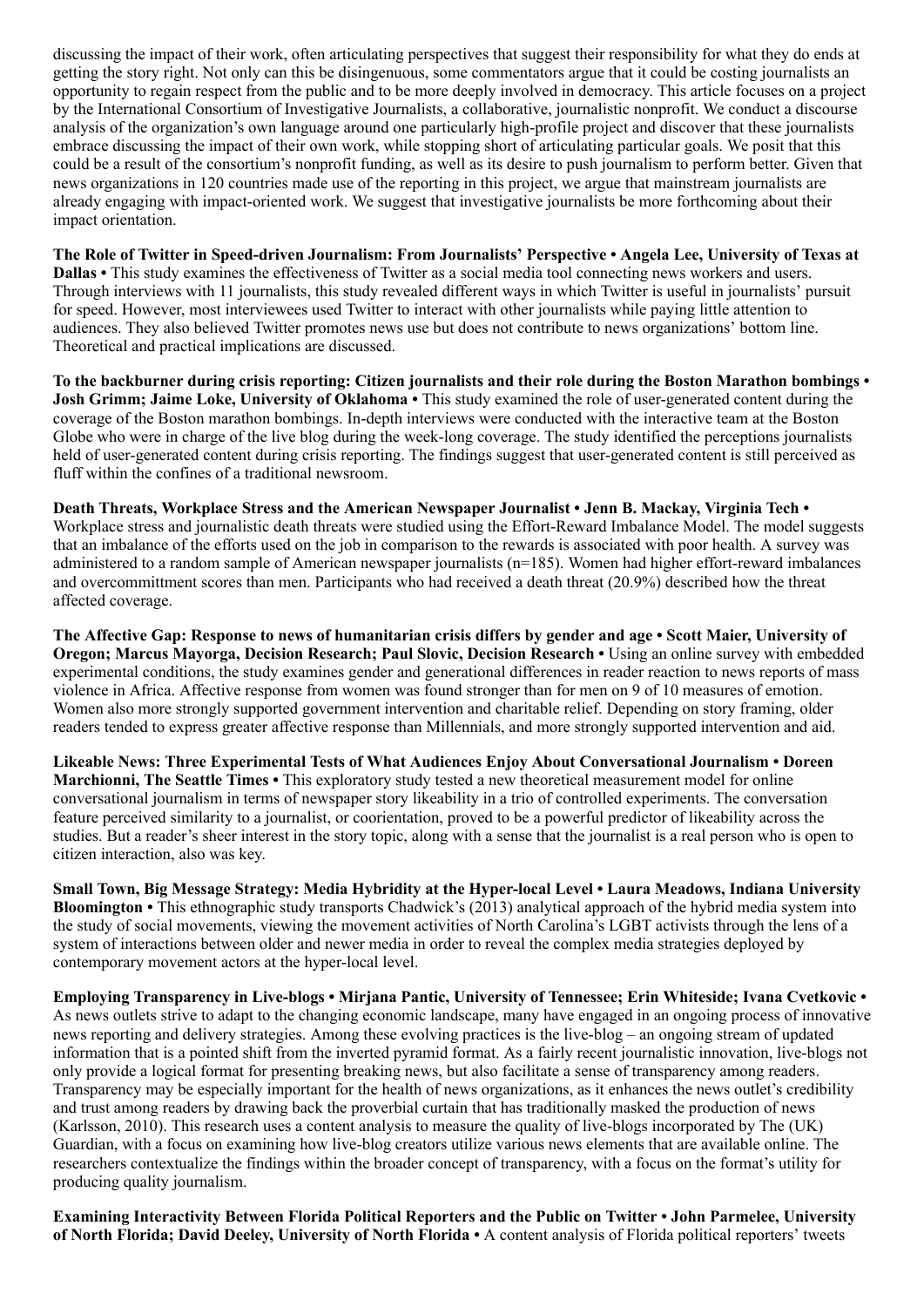examines the degree to which local and regional journalists interact with the public on Twitter. Interactivity was measured using a four-level model of cyber-interactivity (McMillan, 2002) that was adapted for this study. Findings indicate little of the most genuine form of interactivity between journalists and citizens but more of another type of engagement with fellow journalists.

Using time series to measure intermedia agenda setting in China • Kun Peng • This study sought to explore the intermedia agenda setting relationship between traditional newspapers and microblogs in China. Specifically, it aimed to examine a) whether intermedia agenda setting takes place between newspapers and Microblogs; b) who has the initiatives of the two media, the nature of the relationships; c) the time span needed to generate linkages between two media agendas. Four Chinese newspapers and two microblogs were content analyzed to test for the intermedia agenda-setting relationships. The MH370 event, a time-sensitive and event- driven news event, was used as a case study. This study worked within the traditional methodology of time series to conduct intermedia agenda-setting analysis. As a result, no significant correlation was found between the newspapers' and microblogs' agendas, however the intermedia agenda-setting effects vary depending on the type of the news stories. Overall, newspapers need more time to granger causes microblogs' agendas.

Radically objective: The role of the alternative media in covering Ferguson, Missouri • Mark Poepsel, Southern Illinois University in Edwardsville; Chad Painter, Eastern New Mexico University • This paper, based on in depth interviews with journalists at alternative and advocacy papers in St. Louis as well as interviews with live streaming protestors, a new breed of citizen journalist, applies six characteristics commonly associated with the alternative press to coverage of the protests and police crackdown in Ferguson, Missouri between August 9, 2014 and March of 2015. Journalists from the alternative newspaper in St. Louis focused on progressive or radical values less than the literature predicted, but by treating radical actions objectively they still presented readers with viewpoints that differed from the onslaught of mainstream media coverage. The African American newspaper in St. Louis found itself influencing the national and global agenda regarding Ferguson and the ongoing oppression of blacks in the city and surrounding municipalities while at the same time helping to hold St. Louis together behind the scenes against the most radical elements. Mobile media savvy protestors broadcast police actions from the front lines of dissent in nearly constant live streams day after day from August to November, altering the scope of counternarrative and providing distilled, detailed dissent. In this study, researchers take on a major news event that in some ways is not yet finished and provide a snapshot of the alternative/advocacy press as it rose to fill in gaps in coverage and to find untold stories in one of the most widely broadcast events of 2014.

Social responsibility a casualty of 21st century newspaper newsroom demands • Scott Reinardy, University of Kansas • For newspaper journalists, social responsibility is protected by the First Amendment, outlined in newsroom mission statements, and enforced by a culture entrusted to produce truthful, comprehensive and fair information. The purpose of this study was to examine the social responsibility mission of newspaper journalists following extensive newsroom downsizing, and the incorporation of new and different work demands. Results from a survey of more than 1,600 news workers and depth interviews with 86 indicate that while newspaper journalists continue to embrace the notions of social responsibility, fulfilling the mission has become far more complex amid internal (burnout, job satisfaction) and external (workload, resources) pressures. Additionally, journalists indicate that despite their efforts, the quality of work suffers, particularly among journalists experiencing burnout.

The Buzz on BuzzFeed: Can readers learn the news from lists? • Tara Burton, University of Alabama; Chris Roberts, University of Alabama • Among the Internet's new forms of news delivery is BuzzFeed.com, which mixes information with humor using text blocks and unrelated images. This storytelling technique raises questions about information retention and credibility compared to traditional news messages and messengers. An experimental study on college-age students, using Elaboration Likelihood Model and credibility theories, compared a BuzzFeed story treatment to a USA Today treatment. Most participants preferred BuzzFeed but retained less information than traditional treatment. Implications are discussed.

Assessing the Health of Local Journalism Ecosystems: Testing new metrics on three New Jersey communities • Sarah Stonbely, New York University; Philip M. Napoli, Rutgers University; Katie McCollough; Bryce Renninger • This research develops a set of scalable, reliable metrics for assessing the health of local journalism ecosystems. We first distinguish different levels of ecosystem analysis, allowing precision regarding the area of analytical focus. We then identify three layers of the journalism ecosystem by which its health may be assessed: infrastructure, output, and performance. We find marked differences in the journalism ecosystems studied here, suggesting further evidence for the digital divide and pathways for future research.

The Effects of Homepage Design on News Browsing and Knowledge Acquisition • Natalie Stroud; Alexander Curry; Cynthia Peacock; Arielle Cardona • Previous research shows that information seeking and knowledge acquisition differ depending on whether people use print or online news. Instead of contrasting online versus print news, we compare two different news homepage designs: a streamlined homepage design that resembles a tablet layout and a traditional homepage design that replicates a common layout for newspaper homepages. Scholarship on clutter and cognitive load suggested that the streamlined site would yield more page views and information recall compared to the traditional site. An experiment (n=874), fielded in February of 2015 using an online panel, found that the streamlined site did result in more page views and greater recall of the details from the articles compared to the traditional site. The results did not vary depending on the respondents' education or history of using different news formats.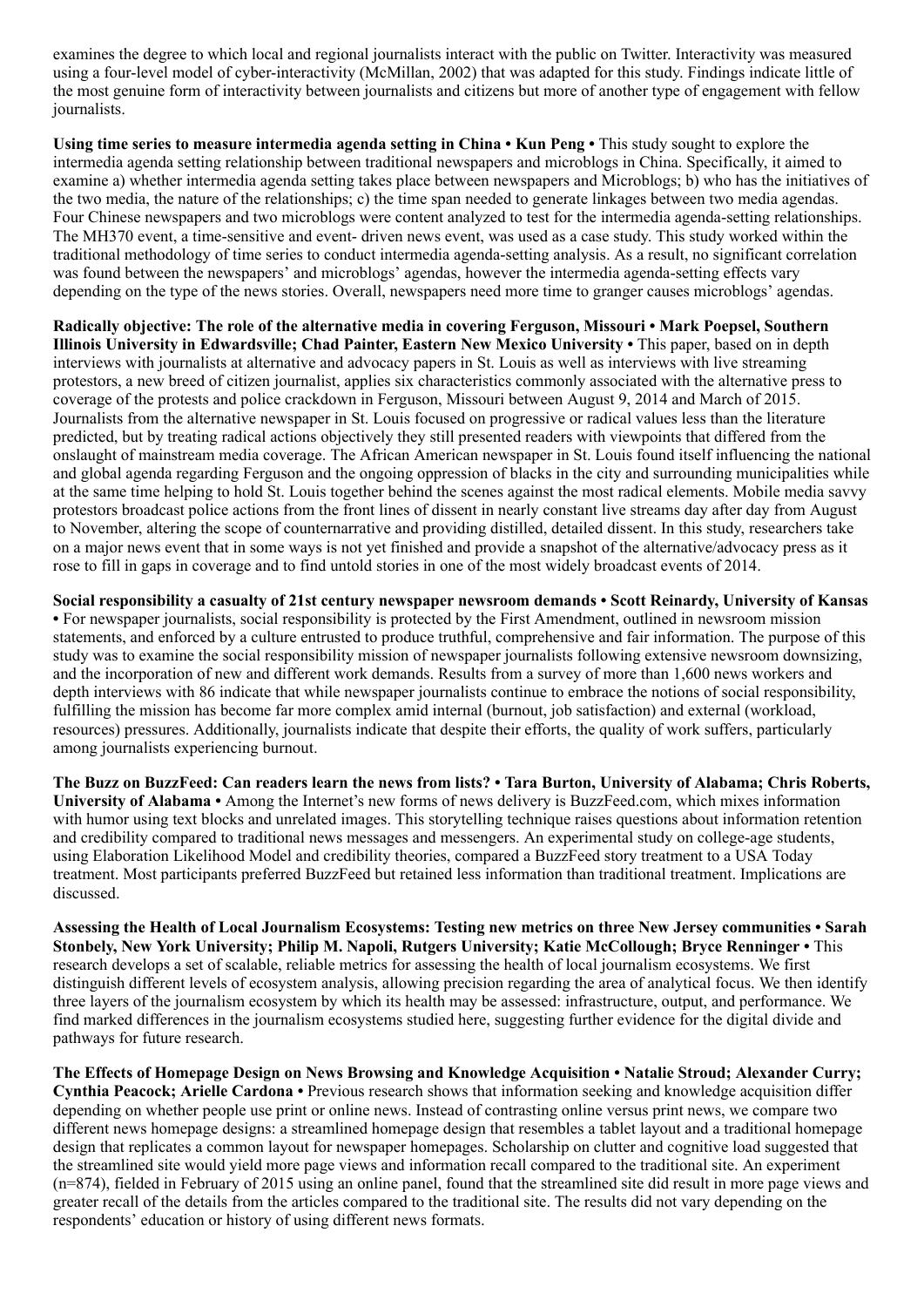A Little Birdie Told Me: Factors that influence the diffusion of Twitter in newsrooms. • Alecia Swasy, University of Illinois • Twitter has become a global, social media platform that is reshaping the way journalists communicate, gather information and disseminate news. This study builds on the relatively young field of research by using diffusion of innovation theory to gauge what factors influence the spread and adoption of Twitter. Case- study and in-depth interview methods were used in collecting data from 50 journalists at four metropolitan newspapers. Results show that the adoption and implementation of Twitter relies on peer pressure and coaching to get reluctant journalists to try Twitter. Adoption is then immediate because journalists see how Twitter is a gateway to new sources of information and story tips. Ultimately, journalists embrace Twitter because it provides instant gratification because it allows them to build a following and share their stories with a broader, global audience.

Variation in the Media Agenda: How newspapers in different states covered the 'Obamacare' ruling • Brandon Szuminsky, Waynesburg University; Chad Sherman, Waynesburg University • This 485-newspaper study investigated the substantive differences in the media agenda of the 2012 Supreme Court ruling on the Affordable Care Act (Obamacare), as represented by newspaper front page coverage, with emphasis on differences in coverage between red and blue states. This news event provided a rare opportunity to examine how newspapers from all over the country — representing readerships located in all parts of the red-blue spectrum — would present the media agenda on the topic. Attention was paid to framing decisions expressed through headline word choice and space allocation as examples of how the media agenda was portrayed in areas with differing political tendencies. While many agenda-setting studies treat the media agenda as a monolithic entity, the present study found that there were significant variation in the portrayal of a news event within the media agenda. The data showed statistically significant relationships between the political tendencies of a newspaper's state and county and its framing of the news event. This suggests that agenda-setting studies that treat the media agenda as a singular entity may be missing important nuance in the amount of variance within the media agenda in various parts of the country.

Credibility of Black and White Journalists and their News Reports on a Race-Coded Issue • Alexis Tan, Washington State University; Francis Dalisay, University of Hawaii at Manoa; Zhang Yunying, Austin Peay University; Lincoln James, Washington State University; Han Eun-Jeong, John Carroll University; Marie Louis Radanielina-Hita, McGill University; Mariyah Merchant • Two experiments examined the effects of a newspaper reporter's name on his perceived race and credibility. Results show that White readers of a newspaper article are able to identify a reporter's race based on his name alone. A reporter perceived to be Black and his news story on racial profiling were rated as more biased than a reporter perceived to be White and his news story. The White reporter also was rated as more rational and friendly than the Black reporter. Theoretical and practical implications are discussed.

What's the big deal with big data? Norms, values, and routines in big data journalism • Edson Tandoc, Nanyang Technological University; Soo-Kwang Oh, William Paterson University • Through a content analysis of data journalism stories from The Guardian (n=260), a pioneer in contemporary big data journalism, we sought to investigate how the practice of big data journalism compare with traditional news values, norms and routines. Findings suggest that big data journalism shows new trends in terms of how sources are used, but still generally adhere to traditional news values and formats such as objectivity and use of visuals.

Objective, opaque, and credible: The impact of objectivity and transparency on news credibility • Edson Tandoc, Nanyang Technological University; Ryan Thomas, University of Missouri-Columbia • This study compared the effects of objectivity, a dominant standard in journalism, and transparency, argued to be replacing objectivity, on perceived news credibility and newsworthiness. An online experiment (n=222) found that objective articles were rated more credible and more newsworthy than opinionated articles. Non-transparent stories were rated more credible than transparent stories. Objective articles were more credible when they appeared on blog sites while opinionated articles were more credible when they appeared on news sites.

Channel Characteristics and Issue Types in the Agenda-Building Process of Election Campaigns • Ramona Vonbun, University of Vienna; Joerg Matthes, U of Vienna • This study investigates the agenda-building process between newswire, television news, newspapers, online news-sites, and political parties during the 2013 Austrian national election campaign. A special focus is on the stability of the agendas, the role of online news-sites as media and policy agenda-setters, the channel characteristics, and types of issues. The findings indicate an important agenda-setting role of newswire and online news-sites challenging the role of newspapers as agenda-setters.

Gatekeeping and unpublishing: Making publishing and unpublishing decisions • Nina Pantic, University of Missouri; Tim Vos, University of Missouri • This paper uses in-depth interviews to study decision-making within newspaper newsrooms regarding the handling of unpublishing requests as well as the influences on editors' decision-making. The research addresses how editors deal with unpublishing and what factors, including the threat of legal action, influence decisions to publish or unpublish. The paper builds on gatekeeping theory, which catalogues multiple ways that editorial decisions are influenced by external factors.

Writing Ideology: Journalists' Letters to Editors • Wendy Weinhold, Coastal Carolina University • The word journalist, and the domain of producers and texts that inhabit its boundaries, often lacks a clear and agreed definition. This analysis builds on and extends the depth of definitions afforded the American print journalist offered in literature that dominates journalism studies. This analysis utilizes critical textual analysis to study journalists' letters to editors of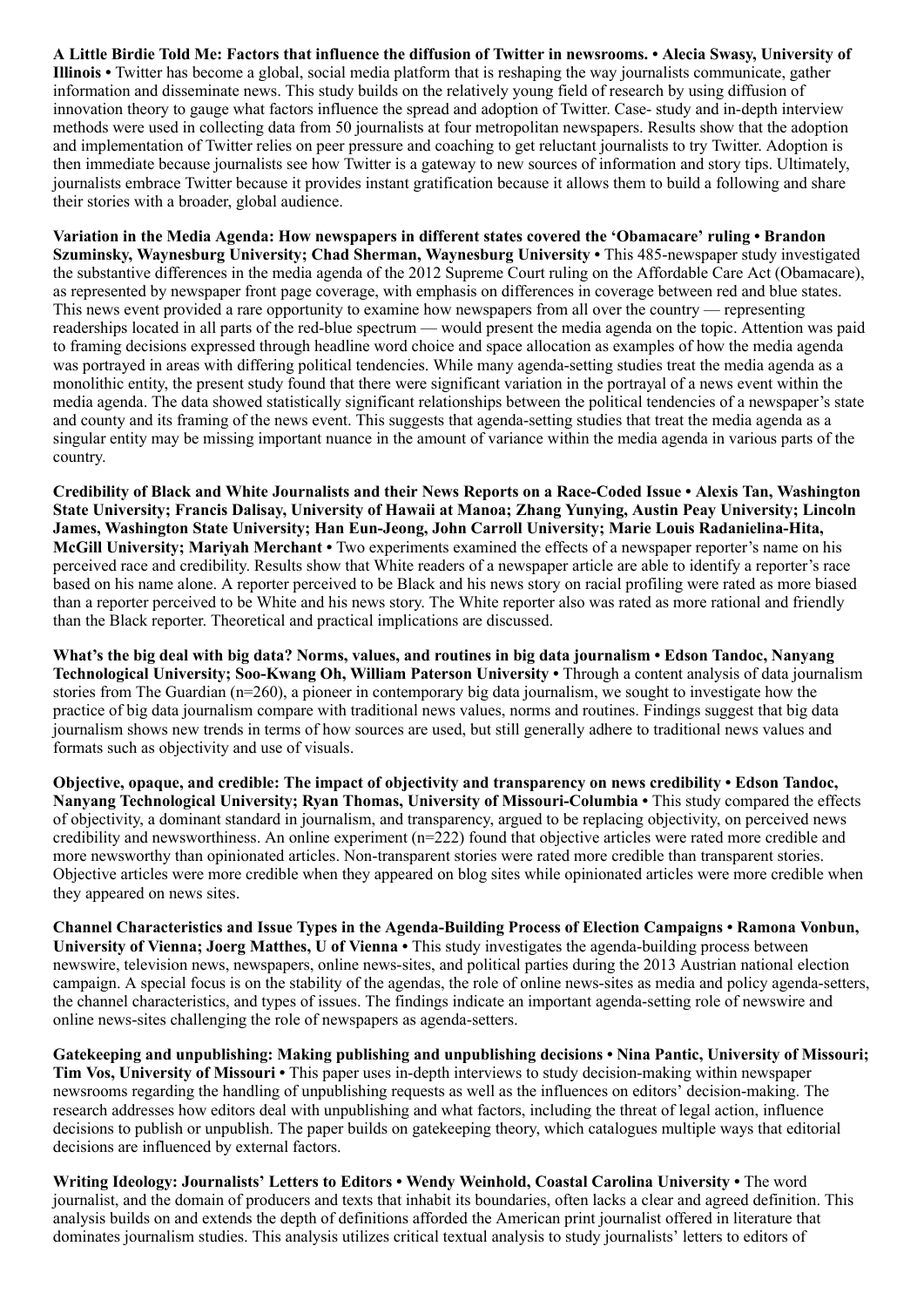journalism trade magazines published between 1998 and 2008. Deuze's (2005, 2007) theory of the ideological definitions of journalists provides a framework for the qualitative analysis that identifies the patterned ways journalists define journalists when they write to journalism trade magazines, which perform a special role as watchdogs of the press. Drawing from the corpus of 2,050 letters published in American Journalism Review, Columbia Journalism Review, and Editor and Publisher, critical textual analysis identifies how discourses in the letters reflect or reshape traditional print journalists' self definitions. The result is a catalog of information that shapes an understanding of the letters within the individual ideological framework of the community of people who volunteer their opinions for publication in these journals.

The Influence of Twitter Sources on Credibility in Online News • Taisik Hwang, University of Georgia; Camila Espina, University of Georgia; Bartosz Wojdynski, University of Georgia • This experimental study explores to what extent the use of Twitter as a news source affects the way audiences perceive the credibility of online news information regarding mass emergency events. A 3 (source format: interviewed sources, paraphrased tweets, embedded tweets) × 2 (source type: official, nonofficial)  $\times$  2 (number of retweets: few, many) between-subjects design is designed with 244 participants to implement the test. The results include that source type and system-generated cues do not have significant effect on perceived credibility of a news story about a natural disaster. The interaction between source type and number of retweets, however, occurs at the message level. The practical implications of these findings for journalists are discussed.

Framing E-Cigarettes: News Media Coverage of the Popularity and Regulation of Vaping • Lu Wu, University of North Carolina at Chapel Hill; Rhonda Gibson, University of North Carolina at Chapel Hill • This study used content analysis to explore how mainstream media frame e-cigarettes, a popular smoking device that has caused concern among public health advocates and raised questions for policy makers. The result showed that leading daily newspapers identified the most problematic issue with of e-cigarettes was underage smoking and their content is largely supportive of tobacco control policy initiatives on e-cigarettes.

Incivility, Source and Credibility: An Experimental Test of How University Students Process a News Story • Yanfang Wu; Esther Thorson, Missouri School of Journalism • Civility crisis has been a big concern of the Americans and transmitted worldwide since the 1990s. Uncivil attacks in political communication turned into a big threat to political trust. Administering a  $3\times 2$  mixed subjects experiment, the study seeks to find out whether source and uncivil commentary in a news story can predict the level of credibility of a news story. An online survey with a 3 (Source: newspaper, blog, student's class writing) x 2 (Incivility: civil and uncivil) mixed subjects design experiment embedded in was conducted in a large Midwestern University. 447 undergraduate students took part in the experiment. Factor analysis shows that news credibility can be divided into two dimensions–message credibility and news organization credibility. The study found that the gauging of news credibility, both message credibility and news organization credibility, is influenced by both source and the perceived incivility of the story. Party ID is not a significant predictor of neither message credibility nor news organization credibility of a news story. A TPE was found on perceived incivility and news organization credibility but not message credibility.

Newspaper Editors' Perceptions of Social Media as News Sources • Masahiro Yamamoto, University of Wisconsin-La crosse; Seungahn Nah; Deborah Chung, University of Kentucky • Social media platforms where billions of interlinked users post and share events and commentaries to the larger public can be a useful newsgathering tool for journalists. Based on data from a nationwide probability sample of newspaper editors in the United States, this study investigates the extent to which newspaper editors consider social media as an influential news source. Results indicate that variations in editors' perceptions of social media as a news source were associated with multiple levels of influence including professional experience as a journalist, organization size, community structural pluralism, and citizen journalism credibility. Implications are discussed for the role of social media in news production.

On Click-Driven Homepages: An analysis of the effect of popularity on the prominence of news • Rodrigo Zamith,

University of Massachusetts Amherst • The homepages of 14 news organizations were analyzed every 15 minutes over 61 days to assess the relationship between an item's popularity and its prominence. The results indicated a large divergence between popular and prominent items, and limited effects of popularity on subsequent prominence. The findings give pause to fears of a shift toward a turn toward an agenda of the audience and underscore the importance of journalism's occupational ideology and logic.

#### Student Papers

Inter-Media Agenda Setting Between Government and News Media: Directions and Issues MacDougall Student Paper Award • Abdullah Alriyami, Michigan State University • Intermedia agenda setting is the main focus of this study. This empirical study aimed at identifying the relationship between news media and institutional media through the method of content analysis. To determine how influential the US government's foreign policy decisions on the reporting of traditional news media, fifty two variables were coded on over 600 items obtained from the White House press briefings, Wall Street Journal, New York Times and USA Today during the first seven months of 2011. Cross lag correlation was used to correlate both types of media over two time periods. Results indicate an influence of institutional media over news media bringing an attention to the need to have specific language by the institutions to maintain and enhance such influence. Theoretically, the study adds to the existing literature on intermedia agenda setting research while at the same time applying Rozelle-Campbell Baseline to establish direction of correlation.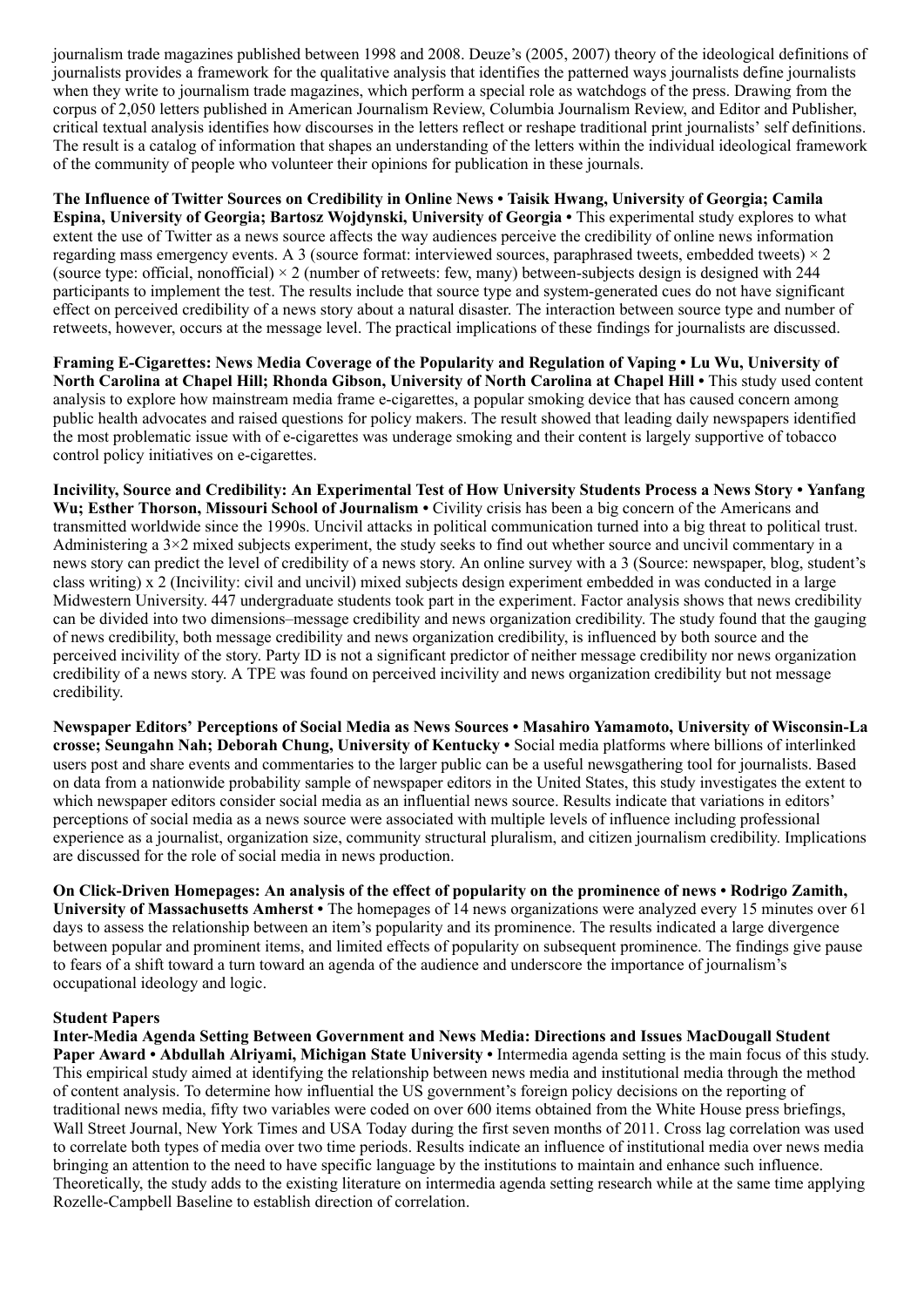Effect of Negative Online Reader Comments on News Perception: Role of Comment Type, Involvement and Comment Number • Manu Bhandari, University of Missouri; David Wolfgang, University of Missouri • Scholarly research on online reader comments (ORCs), a form of user-generated content on online news sites, is growing but still remains rudimentary. To contribute to this pool of literature, a two-part study was done using the Elaboration Likelihood Model as the main theoretical framework. Study 1 experimentally investigated subjects' perception of online news in the presence of negative ORCs of different types –– testimonial or informational –– and the moderating effect of involvement with the issue or topic of the news story. Since the first study used three ORCs for each ORC type, to disentangle the role of ORC number from that of ORC type, Study 2 examined the possible moderating influence of ORC number on the effect of testimonial vs. informational ORC type. Although results showed some variation, they generally indicated that informational ORC could be more persuasive than testimonial ORC in an online textual health news context, involvement at high levels could moderate the effects of ORC type, higher ORC number has stronger effects than lower numbers of ORC, and the advantage of negative informational ORC in impacting news credibility appears to be more at low (single) rather than high (three) ORC numbers.

The New Norm: Publicness and Self-Disclosure Among U.S. Journalists on Social Media • Justin Blankenship, University of North Carolina at Chapel Hill • Traditionally, journalists demonstrate their credibility and objectivity by creating a distance between their personal opinions and their professional work. This article examined the potential conflict between the traditional distance norms of journalism and the more author-centric nature of social media communication through a survey  $(N= 201)$  of local journalists. Results indicate that age and how integrated social media is in one's daily life lead to more favorable opinions of sharing personal information and reported sharing behavior.

An issue divided: How business and national news differ in Affordable Care Act coverage • Lauren Furey, University of Florida; Andrea Hall, University of Florida • This study seeks to understand how business news covers the Patient Protection and Affordable Care Act in comparison to national newspapers. Using second-level agenda setting and framing as a theoretical base, content analysis results revealed that business news coverage was highly critical of the ACA, as these publications often highlighted issues and frames related to the financial consequences of the law, while depicting ACAopposing sources and a negative tone in a majority of their coverage.

The Adoption of Technology and Innovation Among Colombian Online News Entrepreneurs • Victor Garcia, University of Texas at Austin • Media researchers have been interested in investigating how digital technology has shaped journalistic practices and content in online newsrooms. The purpose of this study is to contribute to that discussion by analyzing how native online newsrooms in Colombia are implementing technologies and innovation in their workspaces. This article uses the constructivist approach of the Actor Network Theory and Journalism Practices to investigate four relevant cases of study. In-depth interviews were used as a method. Results show online news entrepreneurs are flexible and creative in the adoption of technologies. They value the quality of content and their journalistic standards more than tools. The integration of users into their editorial process is still limited. The implications of these findings are discussed.

Determinants of issue salience • Catherine Huh, UC Davis • The current study attempted to explore the agenda-setting effects using data mining of publicly available search query data and its determinants. Consistent with the previous studies, transfer of salience between the media and search agendas was confirmed for the prominence of a foreign country in the news. Economic factors were the key determinants of both news coverage and online issue salience.

Taking it from the team: Assessments of bias and credibility in team-operated sports media • Michael Mirer, University of Wisconsin; Megan Duncan, University of Wisconsin-Madison • Team- and league-operated media play a growing role in the sports media system. Few have looked at how audiences perceive the credibility of in-house content, which often mimics traditional sports journalism. Using experimental methods this paper finds that even among fans, independent media content still is rated more credible than that produced in-house. Fans view stories accusing their team of wrongdoing as biased even as they find them credible.

Is the Internet portal an alternative news channel or another gatekeeper? • KYUNG-GOOK PARK, University of Pittsburgh; Eunju Kang, University of Florida • This study explored visual framing effects of online newspapers on readers and how candidates in the 2012 Korean presidential election were covered by the Internet portal as a news aggregator and provider. Three major portal websites (Naver, Daum, and Nate) were utilized as they are currently the primary online news channels. Furthermore, each online newspaper was categorized as conservative, neutral, or liberal/progressive. The data sample  $(N = 1024)$  focused on the visual coverage of Park Geun-hye, the candidate for the conservative ruling Saenuri Party, and the opposition Moon Jae-in, the candidate for the liberal Democratic United Party. The findings demonstrated that the news media aimed to generate a balance in their visual coverage of the presidential candidates in the 2012 campaign, whereas some bias also existed among each portal and online newspaper. More specifically, Naver as well as conservative and liberal/progressive online newspapers was not trying to balance the visual images used. These findings provide evidence that the Internet portal and online newspapers might in fact play a significant role in media agenda setting and visual framing.

Real Significance of Breaking News: Examining the Perception of Online Breaking News • Joseph Yoo, The University of Texas at Austin • With a plethora of online breaking news, there is a concern that the increase in the amount of breaking news could impoverish the quality of journalism. This study ascertained the perception of online breaking news by conducting a 2 (news with/without breaking label) x 2 (high and low news value) experiment. Neither breaking labels nor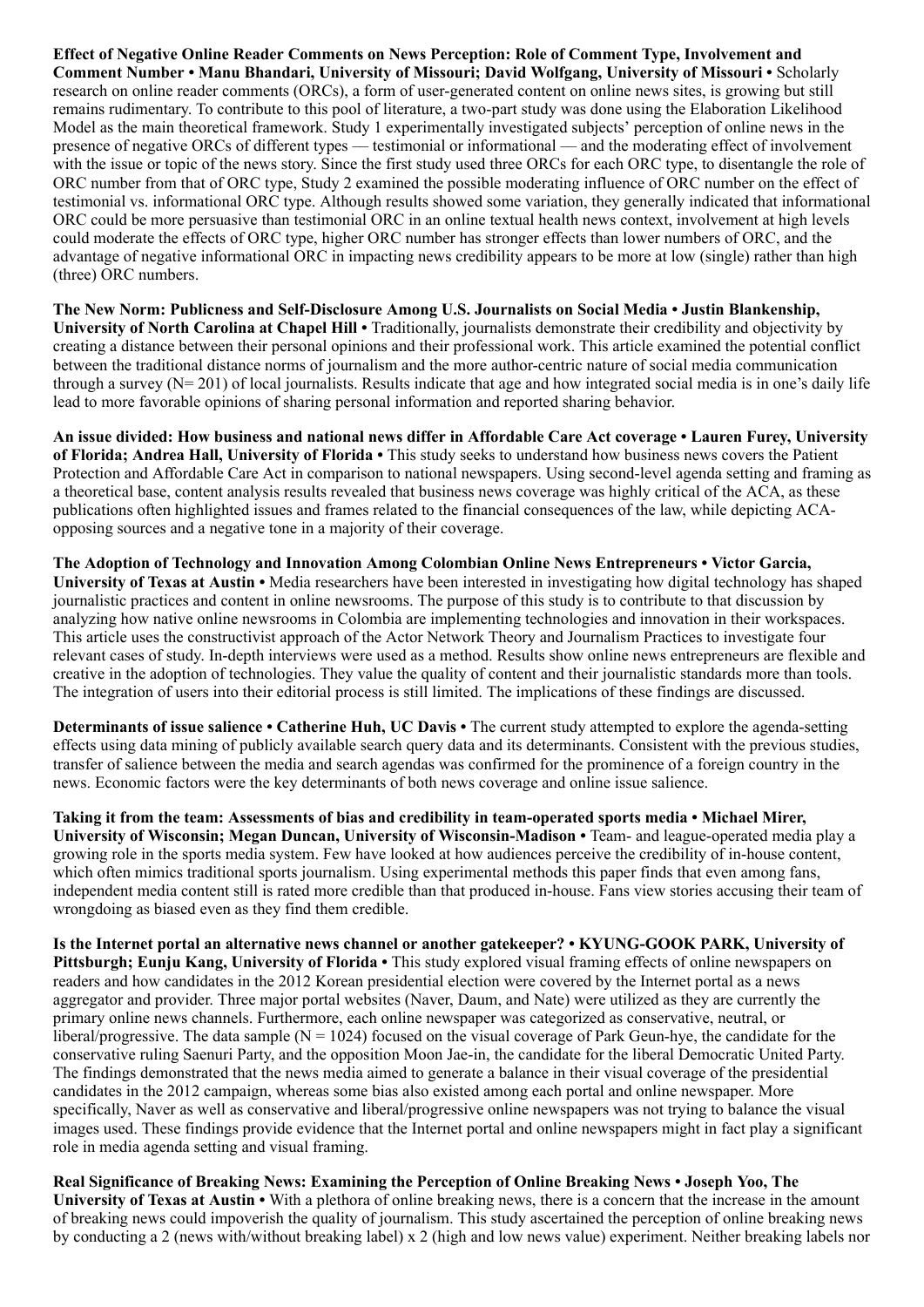newsworthiness altered the credibility rating scales. Journalists should keep in mind that calling something breaking news neither helps nor hurts.

### [2015 Abstracts](http://www.aejmc.org/home/2015/06/2015-abstracts/)

Filed under **Uncategorized** · Tagged with

# [Mass Communication and Society 2015 Abstracts](http://www.aejmc.org/home/2015/06/mcs-2015-abstracts/)

Posted by [kysh](http://www.aejmc.org/home/author/kyshiab/) on June 27, 2015 · [Leave a Comment](http://www.aejmc.org/home/2015/06/mcs-2015-abstracts/#respond)

### Open Competition

Building Social Capital. The Role of News and Political Discussion Tie Strength in Fostering Reciprocity • Alberto Ardèvol-Abreu, University of Vienna; Trevor Diehl, University of Vienna; Homero Gil de Zúñiga, University of Vienna • This study explores the role of news and discussion network tie strength in developing the social and civic norm of reciprocity. It argues that interactions of mutual benefit and exchange are an outcome of media use and political discussion, which in turn, directly leads to an increase in community connectedness and social capital. Informational uses of media directly predicted attitudes of reciprocity and social capital, though only conversation with weak ties led to reciprocity.

News Media Literacy and Political Engagement: What's the Connection? • Seth Ashley, Boise State University; Adam Maksl, Indiana University Southeast; Stephanie Craft, University of Illinois • Scholars and educators have long hoped and assumed that media education is positively related to pro-social goals such as political and civic engagement. Others worry about the possibility of alienation and disengagement. With a focus on news, this study surveyed 537 college students and found positive relationships between news media literacy and current events knowledge, political activity and internal political efficacy. News media education should be deployed widely to mitigate a news media literacy gap that limits democratic citizenship.

Reducing stigmatization associated with alpha-1 antitrypsin deficiency • Michelle Baker, Juniata College • Differences in response to three written narratives designed to reduce stigmatization associated with the genetic condition alpha-1 antitrypsin deficiency (AATD) were examined. Three protagonists were depicted: positive, transitional, and transformational. Positive protagonists, who did not stigmatize a person diagnosed with AATD, showed greater stigmatization reduction than transitional and transformational protagonists. Positive protagonists showed reduced advocacy for individuals to maintain secrecy about their diagnosis or withdraw from others and increased advocacy to educate others about AATD.

Beyond Empathy: The Role of Positive Character Appraisal in Narrative Messages Designed to Reduce Stigmatization • Michelle Baker, Juniata College • The psychological processes guiding the effect that protagonists in narrative health messages have on genetic stigmatization reduction has not been fully explored. This study ( $N = 170$ ) empirically tests these processes in relation to positive, transitional, and transformational protagonists in messages designed to reduce stigmatization associated with alpha-1 antitrypsin deficiency. Findings reveal that positive character appraisal rather than empathy with the protagonist led to greater self-efficacy, transportation, and decreased desire for social distance.

Let Go of My iPad: Testing the Effectiveness of New Media Technologies to Measure Children's Food Intake and Health Behaviors • Kim Bissell, University of Alabama; Lindsey Conlin, The University of Southern Mississippi; Bijie Bie; Xueying Zhang; Scott Parrott • This field experiment with just under 100 children at a school in the Southeast examined children's use of an iPad app as a means of improving the measurement of their food consumption. Secondarily, external factors related to children's food preferences and food consumption were also examined to determine how the iPad app could be further developed to help them become more aware of the foods they ate and also how they could become more proactive in their health and well-being. Results indicate that the app has enabled children to have more precision in recording the foods they ate, and children, across the board, expressed great appeal for the app. The foods reported in the app were compared to attitudes toward eating and nutritional knowledge; in both cases, more positive attitudes toward eating and stronger nutritional knowledge meant that a child was more likely to report eating healthy foods. Findings from this exploratory study contribute to knowledge in several areas because the findings represent the first of its kind in the discipline. No study, to our knowledge, has examined the usefulness of iPad app in recording children's food intake, and no study, to our knowledge, has compared the recording of food consumption using traditional measures and the newer measures found on the app. Additionally, we learned a good bit about external factors that could be related to low-income children's consumption of healthy or unhealthy foods.

Looking for the Truth in the Noise: Epistemic Political Efficacy, Cynicism and Support for Super PACs • Justin Blankenship, University of North Carolina at Chapel Hill; Daniel Riffe; Martin Kifer, High Point University • Using a statewide cell and landline telephone survey (N=594) this study examines relationships among political efficacy, epistemic political efficacy (EPE), cynicism and North Carolina voter attitudes toward super PACS that have emerged as key players in political campaigns since the Citizens United decision. While older, higher-income, conservative voters support allowing super PACs to play a role in political campaigning, results also indicate that cynicism and EPE are related to support for super PACs.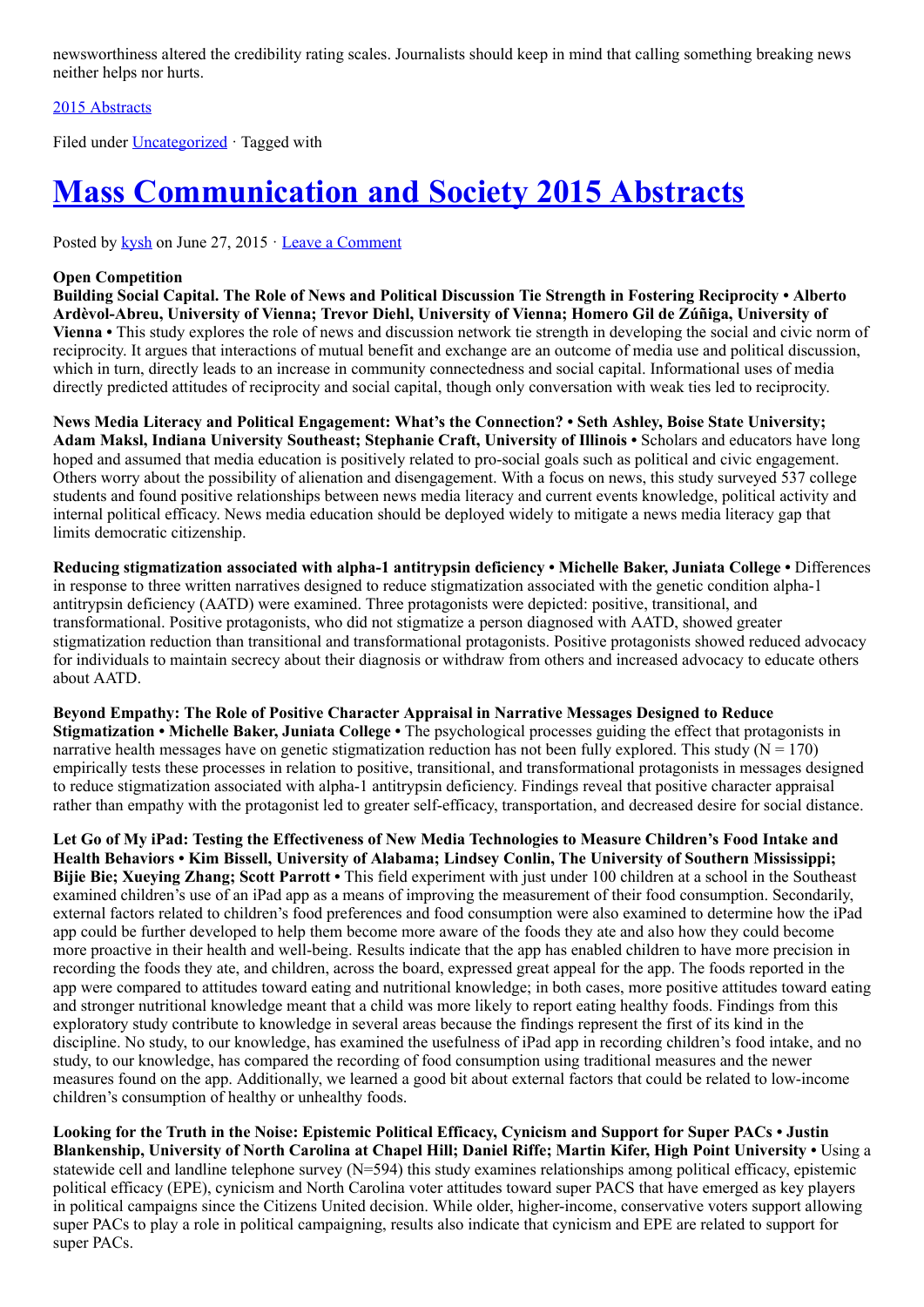Sensation Seeking, Motives, and Media Multitasking Behaviors • Yuhmiin Chang • This study examines the motives behind media multitasking, along with the relationships among sensation seeking, motives, onset timing behaviors, and frequency of media multitasking. An online survey recruited a total of 938 valid respondents across three regions and four universities. The results showed that the motives for media multitasking are different from other types of multitasking. The motives either perfectly or partially mediate the effect of sensation seeking on two types of media multitasking behaviors.

The effects of race cue and emotional content on processing news • Heesook Choi; Sungkyoung Lee, University of Missouri; Frank Michael Russell, University of Missouri School of Journalism • This experimental study with 2 (race cue) x 2 (emotional content) mixed design examined the effects of race and emotional content in news stories on discrete emotions, transportation, intention to share the story, and policy support. The results showed that stories with race cues elicited greater anger compared to those with no cues, and presence of emotional content led to greater anger and fear, and greater intention to share than those with no emotional content.

Underestimated Effect on Self but Overestimated Effect on Other: The Actual and Perceived Effects of Election Poll Coverage on Candidate Evaluations • Sungeun Chung, Sungkyunkwan University; Yu-Jin Heo, Sungkyunkwan University; Jung-Hyun Moon, Sungkyunkwan University • The present study investigated biases in the perceived effect of election polls by comparing it with the actual effect of election polls for those who experienced a bandwagon effect and those who experienced an underdog effect respectively. An online survey with a manipulated poll result ( $N = 308$ ) showed that voters tended to underestimate the level of change in their evaluation and voters tended to overestimate the level of change in others' evaluation.

The Effects of News Exposure, Amount of Knowledge, and Perceived Power of Large Corporations on Citizens' Self-Censorship in SNS • Sangho Byeon, Dankook University; Sungeun Chung, Sungkyunkwan University • The present study investigated whether self-censorship regarding large corporations in SNS is affected by media exposure, the amount of knowledge, and perceived power of large corporations. A nationwide survey was conducted in South Korea ( $N = 455$ ). As exposure to the news about large corporations increased, self-censorship regarding large corporations increased. The effect of media exposure was mediated by the amount of knowledge about large corporations and perceived power about large corporations.

There Goes the Weekend: Binge-Watching, Fear of Missing Out, Transportation, and Enjoyment of Television Content • Lindsey Conlin, The University of Southern Mississippi; Andrew Billings, University of Alabama • Bingewatching—the act of consuming multiple episodes of a TV show in a single sitting—has become increasingly popular among TV audiences. The current study sought to define and investigate binge-watching in terms of transportation theory and the outcomes associated with entertainment consumption (transportation and enjoyment). Additionally, the personality traits of transportability and fear-of-missing-out (FoMO) were analyzed. Results indicated that personality traits were strong predictors of the pace at which a person would choose to watch a TV show, while transportability and FoMO both predicted that a person would choose to binge-watch existing episodes of a TV show in order to catch up to live episodes. Theoretical and practical implications are discussed.

Romance and Sex on TV: A Content Analysis of Sexual and Romantic Cues on Television • Elise Stevens, University of North Carolina at Chapel Hill; Lu Wu, University of North Carolina at Chapel Hill; NATALEE SEELY, University of North Carolina at Chapel Hill; Francesca Dillman Dillman Carpentier, University of North Carolina at Chapel Hill • Content analyses of sexualized content have been done with television shows, movies, and music videos. However, little research has analyzed content in ways that specifically differentiate between sex and romance. Therefore, using a content analysis with popular television programs, we examine sexual and romantic depictions, as well as whether or how sexual risk and responsibility depictions appear alongside other depictions of sex and romance. Twelve programs were analyzed by a total of three coders. The most prevalent sexual or romantic talk dealt with harming/ending a romantic relationships and liking/loving a person romantically. The most prevalent sexual or romantic behavior was light romantic kissing or touching. The dominant category in risk and responsibility was a show of an unwanted pregnancy; mentions of STIs or contraceptives were notably absent. Interesting, most scenes depicting risk and responsibility involved sexual talk or behavior, whereas risk/responsibility was hardly mentioned within the context of romance.

Seeking out & avoiding the news media: Young adults' strategies for finding current events information • Stephanie Edgerly • This study uses in-depth interview data from 21 young adults to identify their strategies for locating current events information in the high-choice media age. During the interviews, participants responded to six hypothetical vignettes by articulating the steps they would take to find current events information. The data revealed two strategy patterns—one set of strategies that directly involved the news media, and another set that avoided the news media in favor of functional information alternatives.

NGOs, hybrid connective action, and the People's Climate March • Suzannah Evans; Daniel Riffe; Joe Bob Hester • Studies of civic engagement through social media have often focused on horizontal, leaderless, and spontaneous demonstrations. Formal NGOs, however, have also moved into this space and combined their knowledge of classic collective action with the affordances of digital media to create a hybrid approach to civic engagement. Using Twitter data from the 2014 People's Climate March, this study examines how successful NGOs were in penetrating the digital public sphere with their chosen messages.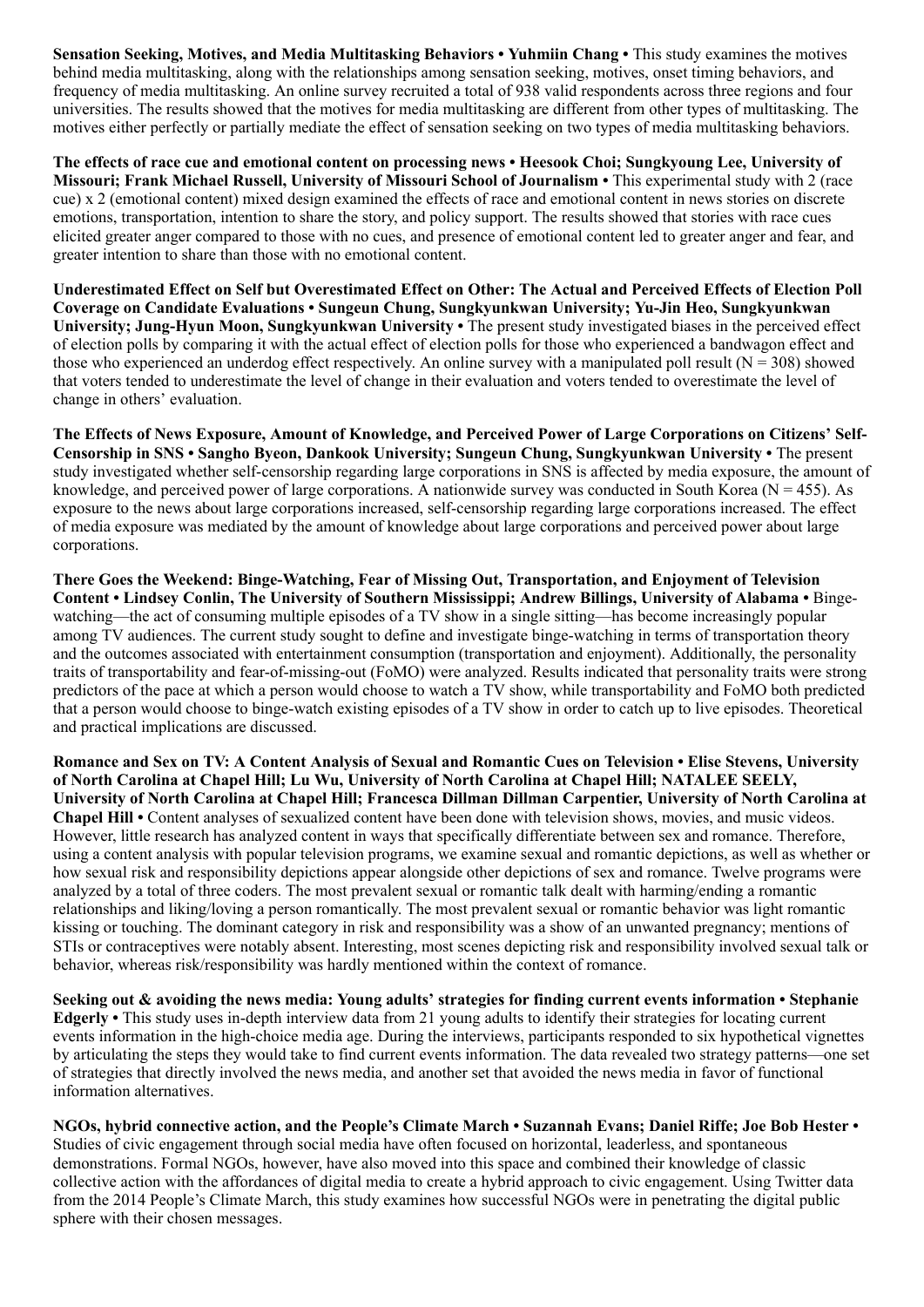Are You Connected? Evaluating Information Cascades in Online Discussion about the #RaceTogether Campaign • Yang Feng, The University of Virginia's College at Wise  $\cdot$  In the context of online discussion about the recent Starbucks' Race Together cup campaign, this study aims to explore the central users in the online discussion network on Twitter and the factors contributing to a user's central status in the network. A social network analysis of 18,000 unique tweets comprising 26,539 edges and 14,343 Twitter users indicated five types of central users: conversation starter, influencer, active engager, network builder, and information bridge. Moreover, path analysis revealed that the number of people a Twitter user follows, the number of followers a user has, and the number of tweets a user generates within a time period helped a user increase his/her in-degree connections in the network, which, together with one's out-degree connections in the network, propelled a user to become a central figure in the network.

### Expanding the RISP Model to Politics: Skepticism, Information Sufficiency, and News Use • Jay Hmielowski,

Washington State University; Michael Beam, Kent State University; Myiah Hutchens, Washington State University • This study extends the research on skepticism and information insufficiency in several ways. First, this study tests the assumption that skepticism correlates with needing additional information about an issue. Second, it examines the relationship between insufficiency and news use by looking at the relationships between insufficiency and use of four media variables. Third, it examines whether the relationship between information sufficiency and use of these four outlets varies by political ideology. Lastly, this study puts these variables into a mediated-moderated model to understand whether there is an indirect effect of skepticism through information sufficiency, and whether this indirect effect varies by political ideology. We test these models using survey data from a quota sample collected during the 2014 US midterm elections.

Ambivalence and Information Processing: Potential Ambivalence, Felt Ambivalence, and Information Sufficiency • Jay Hmielowski, Washington State University; Myiah Hutchens, Washington State University; Michael Beam, Kent State University • Using cross-sectional data from the 2014-midterm elections in the US, this paper proposes a serial mediation model looking at the relationship between ambivalence and information processing. Results show that ambivalence is associated with higher levels of systematic processing of information and lower levels of heuristic processing of information. However, the benefits of ambivalence only occur when people feel the psychological discomfort associated with ambivalence (i.e., felt ambivalence) and people perceiving that they do not have enough information to competently participate in the election. In essence, there is a positive relationship between potential ambivalence and systematic processing of information through felt ambivalence and information sufficiency. We found a negative relationship for potential ambivalence on heuristic processing through the same two intervening variables.

The Effect of Partisanship on Changes in Newspaper Consumption: A Longitudinal Study (2008 – 2012) • Toby Hopp; Chris Vargo, University of Alabama • This study used three waves of General Social Survey panel data and a latent change score modeling approach to explore the relationship between partisanship and newspaper consumption across time. The results suggested that prior levels of partisanship were negatively and significantly related to newspaper consumption. Further analyses failed to identify a relationship between changes in partisanship and changes in newspaper consumption.

Narratives and Exemplars: A Comparison of Their Effects in Health Promotions • Zhiyao Ye; Fuyuan Shen; Yan Huang, The Pennsylvania State University • The study aims to compare the effects of narrative and exemplars in health promotions. A between-subjects online experiment  $(N = 253)$  showed that although narratives were perceived as more convincing than exemplars, both message types had significant effects on issue attitude and behavioral intentions. However, the mechanisms underlying their persuasive effects were distinct. While identification and transportation mediated narrative effects, they did not mediate the influence of the exemplar message.

Diverting media attention at a time of national crisis: Examining the zero-sum issue competition in the emerging media environment • S. Mo Jang, University of South Carolina; Yong Jin Park, Howard University • Although scholars theorized that news topics compete against one another and are subject to the zero-sum dynamics in the traditional media, little research tested this with social media content. Analyzing datasets of Twitter, blogs, and online news, we found that media attention to the government related negatively to attention to another target for blame. This zero-sum principle prevailed in mainstream and social media. Time-series analyses hinted at the intermedia influence from mainstream to social media.

Erasing the scarlet letter: How media messages about sex can lead to better sexual health • Erika Johnson, University of Missouri; Heather Shoenberger, University of Oregon School of Journalism and Communication • This study explores how positive media messages about sex could lead to better sexual health in young adults. Participants were students at a large university ( $N = 228$ ). The research found that young women have higher stigma, lower sensation seeking, and higher condom embarrassment than young men and media exposure could lessen negative sexual behavior. The conclusion is that positive mediated messages could lead to better sexual health for young women in particular.

Life Satisfaction and Political Participation • Chang Won Jung; Hernando Rojas • This study examines people's happiness and satisfaction both as an individual assessment of one's own life and relates them to communication antecedents and political outcomes. Relying on a national representative sample of Colombia ( $N=1031$ ), our results suggest life satisfaction and quality of life are positively related to civic participation, but not to protest activities. Furthermore, only quality of life predicts voting and material satisfaction is negatively related to civic engagement.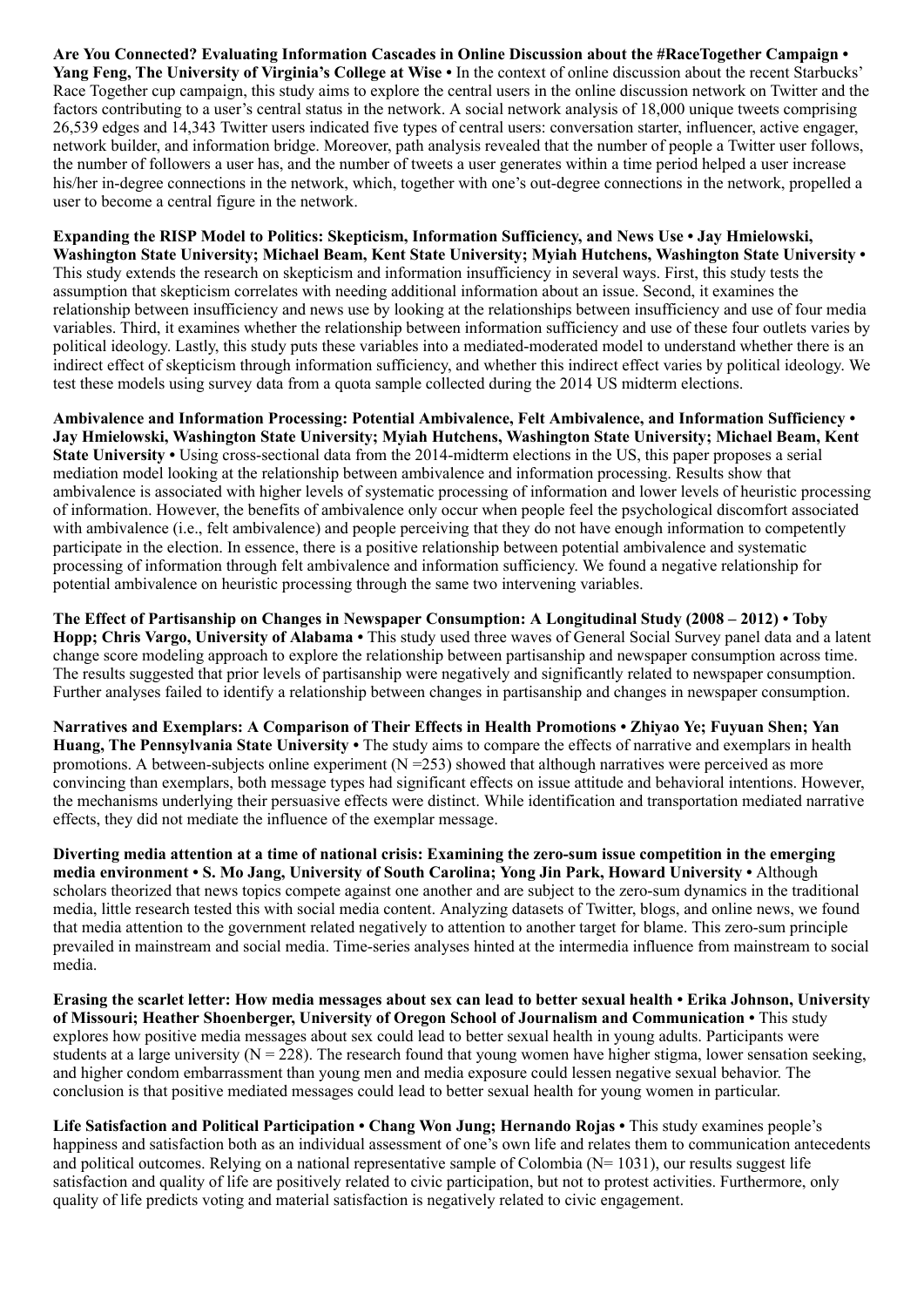Sexualizing Pop Music Videos, Self-Objectification, and Selective Exposure: A Moderated Mediation Model • Kathrin Karsay, University of Vienna, Department of Communication; Joerg Matthes, U of Vienna • This article presents an experimental study in which young women were either exposed to pop music videos high in sexualization or to pop music videos low in sexualization. Women's self-objectification and their subsequent media selection behavior was measured. The results indicate that exposure to sexually objectifying media content increased self-objectification, which in turn increased the preference for sexually objectifying media content. Self-esteem, the internalization of appearance ideals, and BMI did not influence these relationships.

The State of Sustainability Communication Research: Analysis of Published Studies in the Mass Communication Disciplines • Eyun-Jung Ki, The University of Alabama; Sumin Shin, University of Alabama; Jeyoung Oh • This study examined the state of organization sustainability communication research in the mass communication disciplines between 1975 and 2014. Several main findings evolve from this analysis: (1) exponential growth of sustainability studies in recent years (2) contributions of a wide range of scholars and institutions (3) prevalence of environmental issues as a topic of research (4) under-development of definitions, conceptualization, and theoretical foundations (5) the growth of the methodological and statistical rigors.

A Reliable and Valid Measure of Strategic Decision • Eyun-Jung Ki, The University of Alabama; Hanna Park; Jwa Kim, Middle Tennessee State University • The goal of this investigation was to construct a comprehensive instrument for measuring strategic decision. Based on a literature review, eight dimensions—decision quality, decision routines, procedural rationality, understanding, decision commitment, procedural justice, affective conflict, and cognitive conflict—were developed to measure strategic decision by applying the development of multiple-item measurement procedures suggested by Churchill (1979) and Spector (1992) as a guideline and philosophy. Confirmatory factor analysis (CFA) validated the constructed measures.

Predicting Time Spent With News Via Legacy and Digital Media • Esther Thorson, Missouri School of Journalism; Eunjin (Anna) Kim, University of Missouri; Roger Fidler, University of Missouri • A model of is proposed to help explain how much time people will spend with legacy and digital media for news, and mobile media for non-news use. The model is tested with a national U.S. telephone sample of more than 1000 adults. News Affinity predicts news use across the media. Incumbent Media Habit Strength, instead of influencing digital media negatively, increases it. The more digital devices people own, the more they use smartphones and tablets for news, but not Web news. A new variable, Professional Journalist Importance is correlated with news use, but when demographics are controlled, its effect disappears.

The Impact of Political Identity Salience on the Third-Person Perception and Political Participation Intention • Hyunjung Kim, Sungkyunkwan University • This study investigates the influence of political identity salience on the third-person perception of polling reports and political participation intention. Results of two studies demonstrate that partisans in the political identity salience condition show greater third-person perception differentials between the in- and out-groups than those in the control group. Findings also show that political identity salience is indirectly linked to voting intention through the third-person perception particularly for the supporters of a losing candidate.

Factors and Consequences of Perceived Impacts of Polling News • Hyunjung Kim, Sungkyunkwan University • This study investigates how third-person perception of polling news is linked to behavioral intention change directly and indirectly through emotions by employing a survey experiment. Findings demonstrate that the third-person perception of polling news is associated with behavioral intention in two opposite directions depending on participants' predisposition, and the association may be partially mediated by pride particularly for those who support the majority opinion. Implications of the findings are discussed.

Investigating Individuals' Perceptions of Anti-Binge Drinking Message Effects on Self versus on Others: The Theoretical Implications for the Third-Person Perceptions • Nam Young Kim, Sam Houston State University (SHSU); Masudul Biswas, Loyola University Maryland; Kiwon Seo, SHSU • What makes people undervalue the impact of health campaign messages that promote positive behavioral changes? In the context of anti-binge drinking Public Service Announcement (PSAs), this study explores what happens if people's prior alcohol consumption control beliefs and message attributes interactively cause dissonance, which make them feel uncomfortable and cognitively disagree with the PSAs. A 2 (Fear Appeal: High vs. Low) X 2 (Controlled-Drinking Belief: High vs. Low) experiment revealed that participants who experienced dissonance tended to estimate a greater PSA effect on others than on themselves (i.e., third-person effects) because of psychological defensiveness. The findings have partial and theoretical implications for future studies on thirdperson perceptions and persuasion.

Beauty or Business Queen– How Young Women Select Media to Reinforce Possible Future Selves • Silvia Knobloch-Westerwick, The Ohio State University; Melissa Kaminski, Ohio State University; Laura E. Willis; Kate T. Luong, The Ohio State University • Young women ( $N = 181$ , 18-25 years) completed a baseline session, four sessions with selective magazine browsing (beauty, parenting, business, and current affairs magazines), and three days later a follow-up online. Their possible future selves as romantic partner, parent, and professional at baseline affected the extent to which beauty, parenting, and business pages were viewed. In turn, possible future selves as romantic partner and professional were reinforced through selective exposure to beauty and business magazines.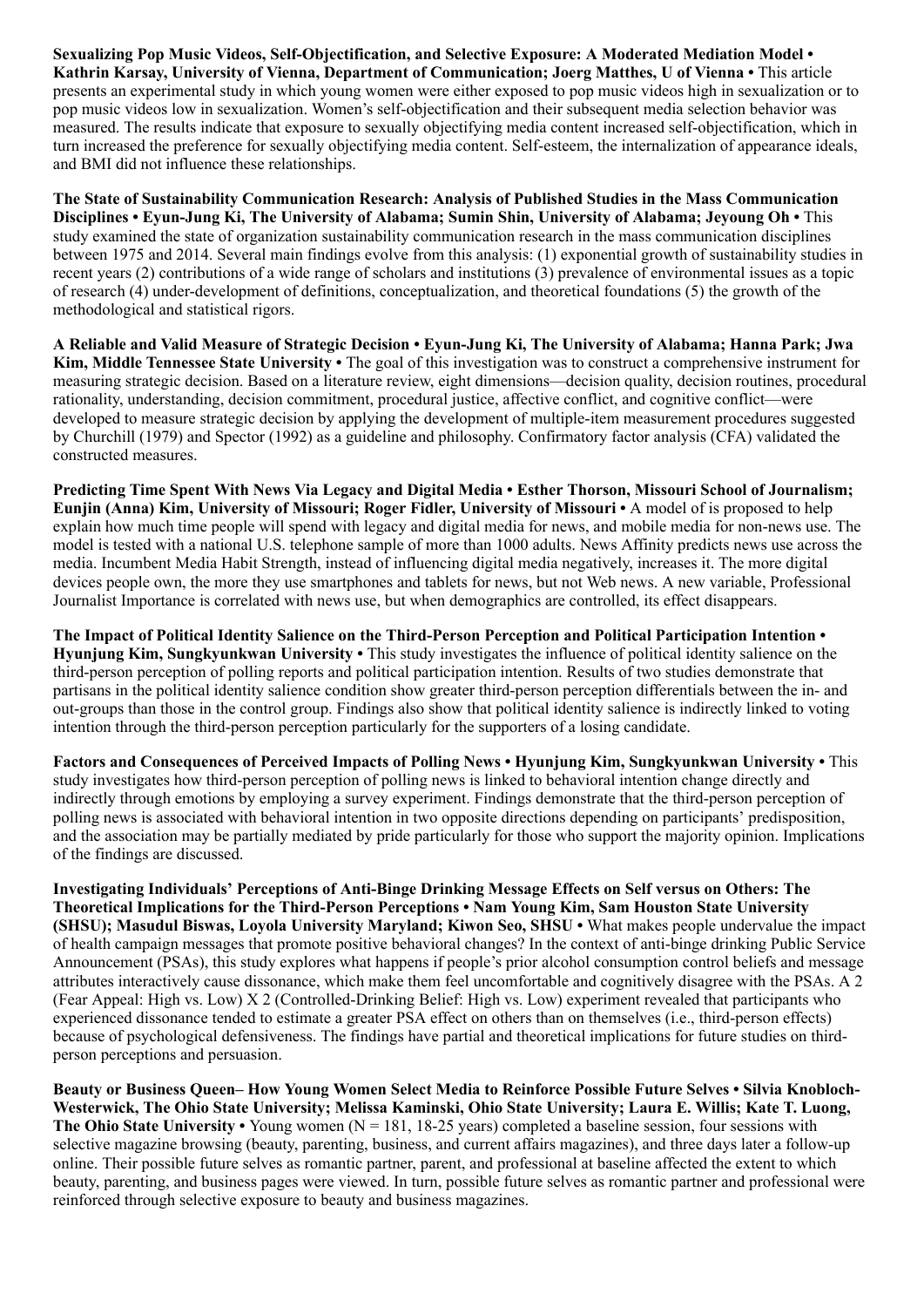Memory Mobilization and Communication Effects on Collective Memory About Tiananmen in Hong Kong • Francis L. F. Lee, Chinese University of Hong Kong; Joseph Chan • People in a society share collective memories about numerous historical events simultaneously, but not every historical event is equally salient in the minds of individuals, and social processes may influence the salience of specific historical events over time. This study examines the implications of memory mobilization, defined as the organized efforts to bring the collective memory about the past or specific past events to the fore for the purposes of social mobilization, on recall of historical events. Memory mobilization is treated as a process involving communication activities via a wide range of platforms, creating an atmosphere of remembering for the historical event. Focusing on the case of Hong Kong people's memory of the 1989 Tiananmen incident in Beijing, this study finds that more people indeed recall Tiananmen as an important historical event during the period of memory mobilization. Recall of Tiananmen is related to age cohorts and political attitudes. But during memory mobilization, communication activities, especially those involving interpersonal interactions, also significantly lead to recall of the event.

Predicting Tablet Use: A Study of Gratifications-sought, Leisure Boredom and Multitasking • Louis Leung, The Chinese University of Hong Kong; Renwen Zhang, The Chinese University of Hong Kong • Using a probability sample of 348 tablet users, this study found that relaxation, information seeking, fashion/status, and work management were instrumental reasons for tablet use, while social connection anytime/anywhere, large screen, and ease-of-use were intrinsic motives. Contrary to what was hypothesized, leisure boredom was not significantly linked to tablet use. Relaxation was the strongest motivation to predict multitasking with the tablet; however, people tend not to engage in cognitively unproductive multitasking.

What's in a Name? A Reexamination of Personalized Communication Effects • Cong Li, Univ. of Miami; Jiangmeng Liu, Univ. of Miami • Personalized information has become ubiquitous on the Internet. However, the conclusion on whether such information is more effective than standardized information looks somewhat confusing in the literature. Some prior studies showed that a personalized message could generate more favorable outcomes than a standardized one, but others did not (sometimes with an almost identical study design). To provide a possible explanation why there existed such conflicting findings and conclusions in the personalized communication literature, the current study tested the moderating effect of involvement on personalization in an advertising context. Through a  $2 \times 2 \times 2$  between-subjects experiment, it was found that the superiority of a personalized message over a standardized message was much more salient when the message recipient was highly involved with the focal subject of the message than lowly involved.

The Link Between Affect and Behavioral Intention: How Emotions Elicited by Social Marketing Messages of Antidrunk Driving on Social media Influence Cognition and Conation • Chen Lou, Michigan State University; Saleem Alhabash, Michigan State University • This study used a 3 (emotional tone: positive vs. negative vs. coactive) x 3 (message repetition) within-subject experimental design to investigate how affect elicited from persuasive messages may influence cognitive processing and behavioral intention. This study explicated the mechanism underneath the affect-attitudebehavioral intention relationship, and identified the process of how and in what circumstance emotional responses to persuasive messages could affect behavioral intentions via its effect on people's attitude. Specifically, this study showed that people's emotional responses elicited by negative emotional anti-drunk driving social marketing messages was effective in persuading them to refrain from driving while tipsy or drunk via affecting their attitude toward drunk driving.

The information exchangers: Social media motivations and news • Timothy Macafee • Individuals visit social media for a variety of reasons, and one motivation involves information exchange. The current study explores the relationship between individuals' demographics, their information exchange motivations on social media and the extent to which they attend to different news media. Using a United States representative survey sample, the results suggest a strong, positive relationship between information exchange motivations and attention to news.

Media and Policy Agenda Building in Investigative Reporting • Gerry Lanosga, Indiana University Media School; Jason Martin, DePaul University • This examination of American investigative journalism from 1979 to 2012 analyzes a random sample (N=757) of 22,163 questionnaires completed by journalists for annual investigative reporting contest entries. This novel data source uncovers aspects of journalistic process rather than static product, resulting in methodological and empirical advances that better explain journalist/source relationships, policy outcomes, and agenda-building interdependence. A model for predicting policy agenda-building results based on attributes of investigative reporting is proposed and tested.

News framing and moral panics: Blaming media for school shootings • Michael McCluskey, University of Tennessee-Chattanooga; Hayden Seay • School shootings have triggered moral panics responses that blame popular media for realworld violence. Analysis of news coverage following 11 school shootings identified five frames, of which four reflect a moral panics perspective identifying popular media as a threat to society. Frames of media affect society, media help us understand the shooter, media are full of odd material and media behaved irresponsibly fit a moral panics approach, while media behaved responsibly provided an alternative perspective.

Closing of the Journalism Mind: Anti-Intellectualism in the Professional Development of College Students • Michael McDevitt; Jesse Benn • This paper represents the first attempt to measure anti-intellectualism in journalistic attitudes, and the first to document developmental influences on student anti-intellectualism. We propose reflexivity as a conceptual foundation to anticipate how students evaluate intellect and intellectuals in relation to an imagined public. While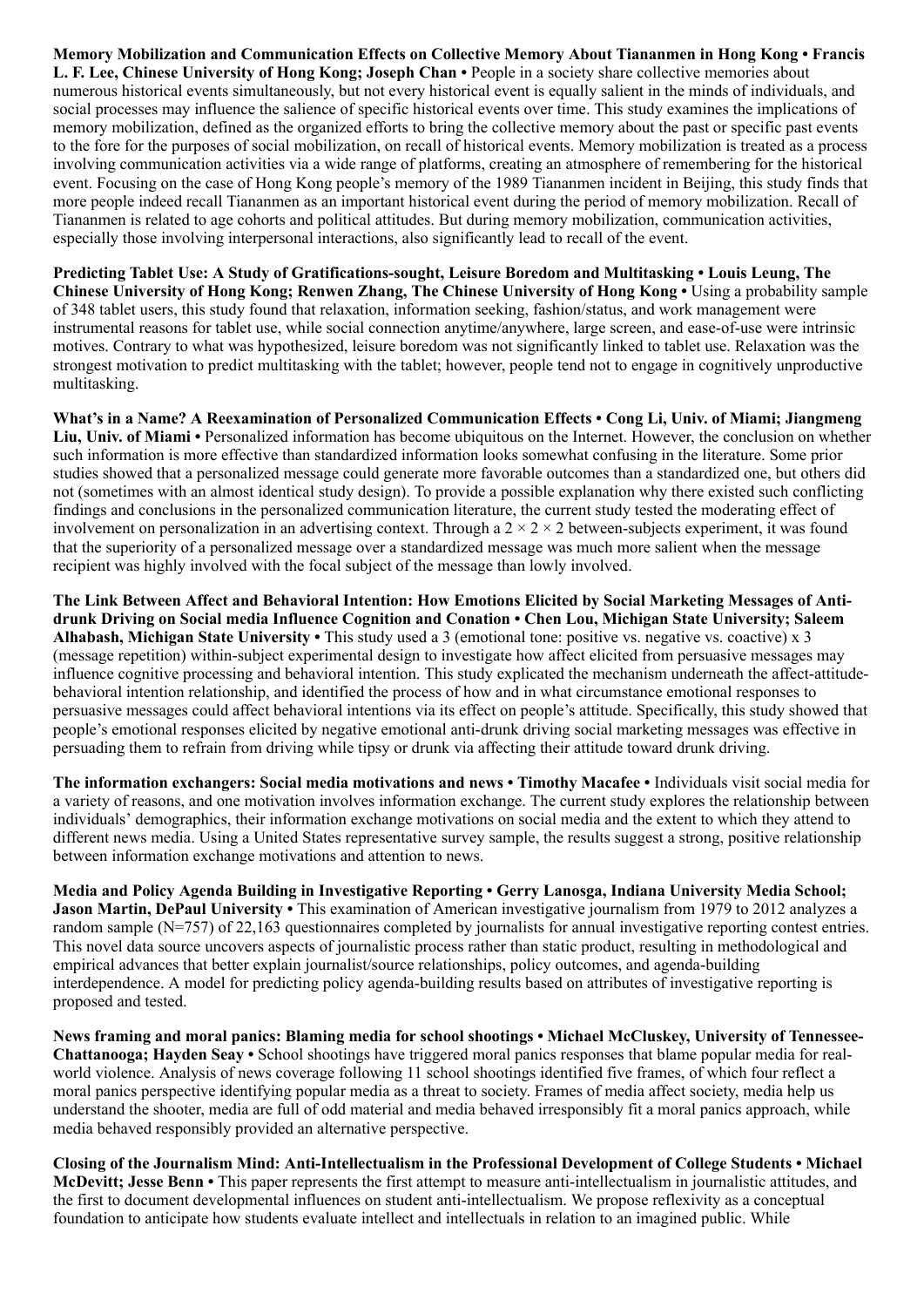transparency in public reflexivity appears to sanction anti-intellectualism, craft reflexivity offers a resistant orientation conducive to critical thinking.

Identifying with a Stereotype: The Divergent Effects of Exposure to Homosexual Television Characters • Bryan McLaughlin, Texas Tech University; Nathian Rodriguez, Texas Tech University • Scholars examining homosexual television characters have typically come to one of two conclusions, either exposure to homosexual characters leads to increased acceptance, or homosexual characters serve to reaffirm negative stereotypes. We resolve these differences by introducing the concept of stereotyped identification – the idea that cognitively identifying with fictional characters can increase acceptance of minorities, while reinforcing stereotypes about how they look, act, and talk. Results from our national survey provide support for this hypothesis.

Processing Entertainment vs. Hard News: Cognitive and Emotional Responses to Different News Formats • Sara Magee, Loyola University-Maryland; Jensen Moore, Manship School of Mass Communication, LSU • How millennials process news is crucial to determining the growth of future news audiences. This 2 (message content: entertainment news/hard news) X 12 (message replication) experimental study found millennials not only encode and store entertainment news better, it is also more arousing, credible, and positive than hard news. Results are interpreted using Lang's Limited Capacity Model of Mediated Motivated Message Processing. Our results suggest new ways of thinking about the Hardwired for News Hypothesis.

Effects of Embedding Social Causes in Programming • Pamela Nevar, Central Washington University; Jacqueline Hitchon, University of Illinois-Urbana Champaign • Cause placement is a recent extension of the advertising strategy, product placement. This research examined the roles of cause involvement and message sidedness on the persuasiveness of cause placement in primetime entertainment programming. Two experiments found that high cause involvement (vs. low) tended to produce more favorable attitudinal responses and behavioral intentions. When cause involvement was high, onesided messages triumphed over multi-sided messages; when cause involvement was low, multi-sided messages tended to be more persuasive.

The They in Cyberbullying: Examining Empathy and Third Person Effects in Cyberbullying of Young Adults • Cynthia Nichols, Oklahoma State University; Bobbi Kay Lewis, Oklahoma State University • The 21st century has seen rapid technological advances. Although these advances bring a multitude of benefits, there are also drawbacks from the technology that has become an integral part of daily life—such as cyberbullying. Although online bullying has becoming as common as in-person bullying, cyberbullying is not understood nearly as much as its counterpart. Due to its characteristics, it can be hard to recognize, prevent, or stop online bullying. Certain characteristics have emerged in cyberbullying research as indicators of bullies—lack of empathy toward cyberbullying, lack of parental mediation, high social media use, and third person effects toward the impact of media. The following paper looks to explore the relationships between these variables. Data (N=436) indicated that young adults believe other people are more susceptible to bullying than themselves, empathy influences attitudes toward cyberbullying, and athletes are more empathetic toward others being cyberbullied.

Commercialization of Medicine: An Analysis of Cosmetic Surgeons' Websites • Sung-Yeon Park, School of Media and Communication, Bowling Green State University; SangHee Park, Bowling Green State University • This study examined the homepages of 250 cosmetic surgeons' websites. Common elements on the webpages were pre-identified as indicators of medicalization or commercialization and their presence and salience were examined by focusing on the service provider, service recipients, and the practice. Overall, the providers were highly medicalized and moderately commercialized. The recipients were moderately medicalized and commercialized. The practice was moderately medicalized and highly commercialized. Implications for doctors, regulators, and consumer advocates were discussed.

Women with disability: Sex object and Supercrip stereotyping on reality television's Push Girls • Krystan Lenhard; Donnalyn Pompper, Temple University • We respond to critical neglect of disability representation across mass media by evaluating characterizations of women who use wheelchairs on the U.S.-based reality show, Push Girls. Content analysis and a hermeneutic phenomenological theme analysis revealed findings which suggest that Sex object and Supercrip stereotypes enable producers to create programming for audiences otherwise repelled by images of women using wheelchairs. Implications of stereotype use for audiences and the disabilities community are offered.

Disclosure or Deception?: Social Media Literacy, Use, and Identification of Native Advertising • Lance Porter; Kasey Windels, Louisiana State University; Jun Heo, Louisiana State University; Rui Wang, Louisiana State University; YONGICK JEONG, Louisiana State University; A-Reum Jung • The rise of native advertising presents a number of ethical issues for today's audiences. Do social media audiences recognize native advertising as paid messaging? Does media literacy make a difference in this ability to distinguish editorial and user generated from paid advertisements? An eyetracking experiment found that while most can identify native advertising, certain types of native advertising are more difficult than others to identify and that Facebook is not fully disclosing paid content.

Impact of Daniel Tiger's Neighborhood and active mediation on preschoolers' social and emotional development • Eric Rasmussen, Texas Tech University; Autumn Shafer, Texas Tech University; Malinda Colwell, Texas Tech University; Narissra Punyanunt-Carter, Texas Tech University; Shawna White, Texas Tech University; Rebecca Densley, Texas Tech University; Holly Wright, Texas Tech University • 127 children ages 2-6 either watched or did not watch 10 episodes of Daniel Tiger's Neighborhood over a two-week period. Those in the viewing condition exhibited higher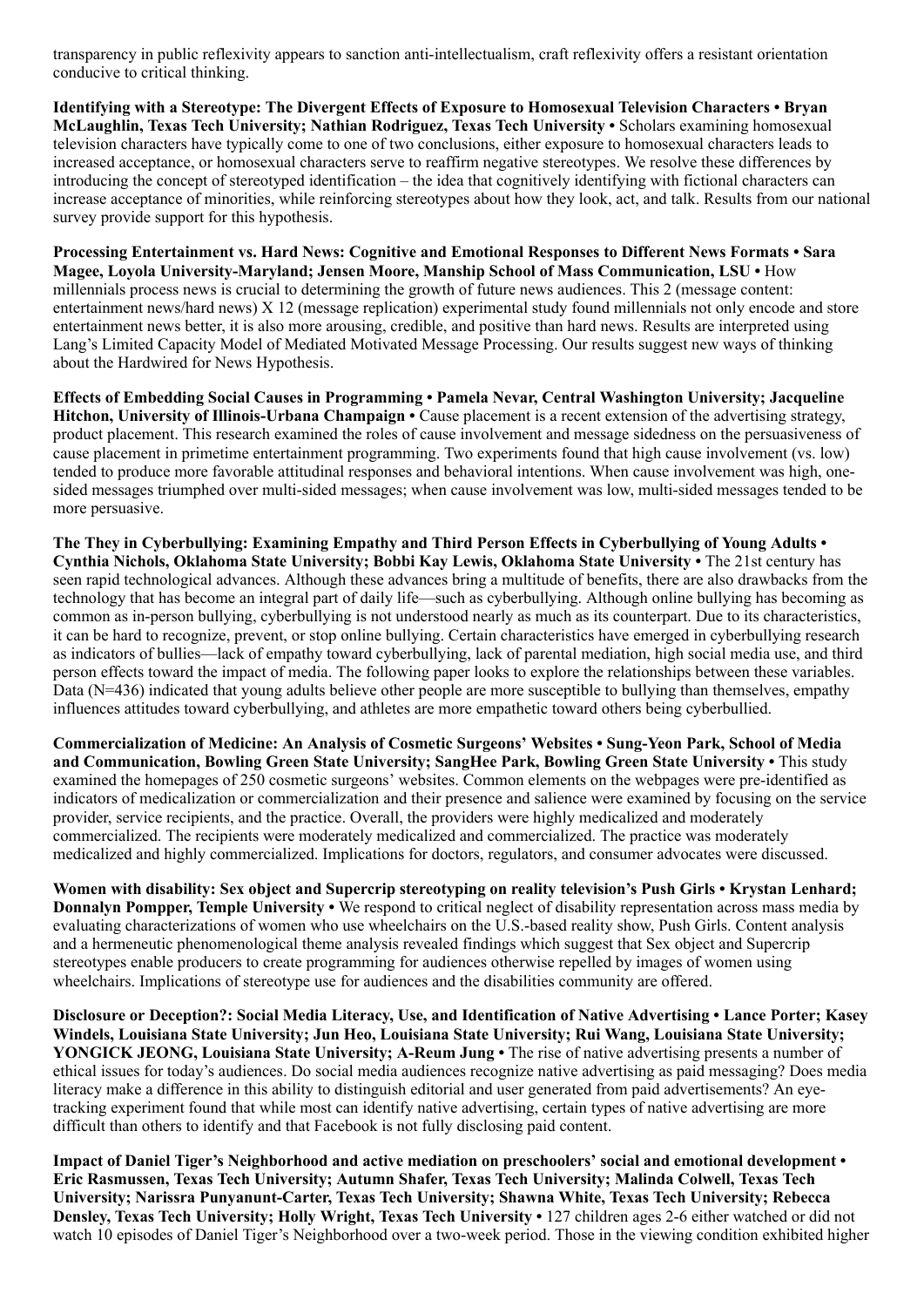levels of empathy, self-efficacy, and emotion recognition, under certain conditions. Without exception, children benefitted from watching the show only when their viewing experiences were frequently accompanied by active mediation. Preschoolers' age, income, and home media environment also influenced children's reactions to exposure to the show.

Probing the role of exemplars in third-person perceptions: Further evidence of a novel hypothesis • Mike Schmierbach, Pennsylvania State University; Michael Boyle • Despite strong evidence of its existence, the third-person perception remains incompletely understood. This paper expands previous research that added an important variable to models explaining perceived influence: availability of exemplars. Employing a 2 x 2 experiment and a diverse U.S. sample  $(N = 523)$ , the study confirms that this variable is a robust predictor regardless of thought-listing procedures or primes shown to reduce the heuristic reliance on media examples.

Portable Social Networks: Interactive Mobile Facebook Use Explaining Perceived Social Support and Loneliness Using Crawled and Self-Reported Data • mihye seo; Jinhee Kim, Pohang University of Science and Technology; Hyeseung Yang • The present study examines if Facebooking using mobile devices could generate gratifying social relationships and contribute psychological well-being. Matching crawling data with self-reported data from mobile Facebook users, this study found that more social interactions mobile Facebook users had with their friends and faster friends' reactions to users' postings increased mobile Facebook users' perceived social support and ultimately alleviate their loneliness. Implications of living in always on and connected mobile society are discussed.

Keeping up with the audiences: Journalistic role expectations in Singapore • Edson Tandoc, Nanyang Technological University; Andrew Duffy, Nanyang Technological University • Scholarly work on journalistic role conceptions is growing, but the assumption that what journalists conceive of as their roles depend in part on what they believe audiences expect from them remains underexplored. Through a nationally representative survey  $(N=1,200)$ , this study sought to understand journalistic role expectations in Singapore. The study found that Singaporeans, in general, expect their journalists to serve the public, the nation, and the government—and in that order.

What did you expect? What roles audiences expect from their journalists in Singapore • Edson Tandoc, Nanyang Technological University; Zse Yin How • This study seeks to understand the role expectations Singaporeans have for their journalists. Ten categories of role expectations emerged from the analysis of open-ended responses from a nationally representative survey of Singaporeans ( $N= 1,200$ ). Some role expectations, such as the disseminator and interpreter, were conceptually similar to earlier typologies of journalists' own role conceptions. But two new roles emerged: protector of the people, and being a good citizen. The role of cultural context is discussed.

And they lived happily ever after: Associations between watching Disney movies and Romantic beliefs of children • Merel van Ommen; Madelon Willems; Nikki Duijkers; Serena Daalmans, Radboud University; Rebecca de leeuw • Disney movies are popular among children and depict a world that is very romantic. The question is what role popular Disney movies play, as a cultivating resource. This survey study (N=315) aimed to explore if Disney's depictions of romance are related to children's romantic beliefs, as assessed by the Romantic Beliefs Scale. Findings fromregression analyses are the first to show that the more children watched Disney movies the stronger they endorsed the ideology of romanticism.

Issue publics, need for orientation, and obtrusiveness: A model on contingent conditions in agenda-setting • Ramona Vonbun, University of Vienna; Katharina Kleinen-von Königslöw, University of Zurich; Hajo Boomgaarden, University of Vienna • This study investigates the role of contingent conditions in the agenda-setting process introducing issue public membership as a mediating factor in opinion formation. The model is tested on five issues, based on a content analysis of 28 media outlets and a panel study in the context of a national election. The findings hint to a stable public agenda, NFO as an important antecedent in the agenda-setting process, and a mediating role of issue public membership.

Turned off by Media Violence: The Effect of Sanitized Violence Portrayals on Selective Exposure to Violent Media • T. Franklin Waddell, Penn State University; Erica Bailey; James D. Ivory, Virginia Tech University; Morgan Tear; Kevin Lee; Winston Wu; Sarah Franis; Bradi Heaberlin • The current study examined whether prior exposure to nonsanitized media violence affects viewers' subsequent preference for violent media. Exposure to traditional, sanitized media violence increased the likelihood of selecting a clip that featured the prevention of violence and decreased the likelihood of selecting a clip that featured retributive violence. Our study thus offers the novel finding that exposure to some forms of media violence can actually inhibit, rather than foster, additional exposure to violent media.

Minnie Mouse, Modern Women: Anthropomorphism and Gender in Children's Animated Television • Stephen Warren, Syracuse University; YUXI ZHOU, YUXI ZHOU; Dan Brown; Casby Bias, Syracuse University • This study examines the extent to which anthropomorphism influences gender representation of characters in children's television programs. Results revealed that anthropomorphic characters were presented more physically gender-neutral than humans, and observed female characters were underrepresented. No significant differences were found between anthropomorphic and human characters in terms of personalities and behavior. The researchers propose that because physical appearance is more ambiguous, anthropomorphic characters' personalities and behaviors may be overcompensated to make their gender clearer.

Social Media, Social Integration and Subjective Well-being among Urban Migrants in China • Lu Wei; Fangfang Gao, Zheijang Univesity • As Chinese urban migrants are increasingly dependent on new media, particularly social media for news, entertainment, and social interaction, it is important to know how social media use contributes to their social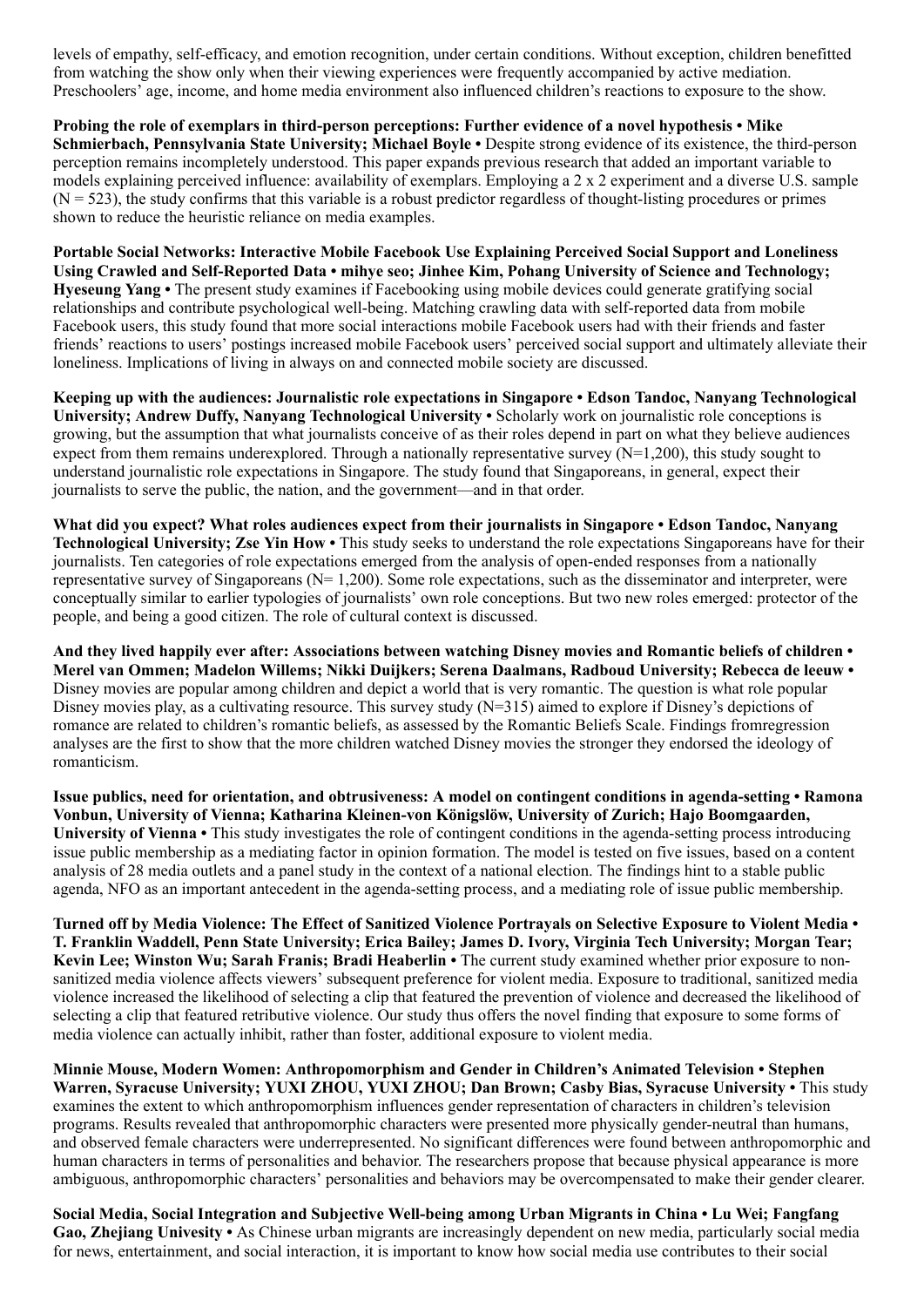integration and subjective well-being. Based on an online survey, this study revealed that social media use can indeed contribute to urban migrants' social integration, particularly their perceived social identity and weak social ties, but helps little with strong social support and real-world social participation. While social media use can indeed influence urban migrants' subjective well-being, different types of use may have different effects. Finally, urban migrants' social integration, particularly their level of social identity, is significantly associated with their subjective well-being.

Blogging the brand: Meaning transfer and the case of Weight Watchers • Erin Willis, University of Memphis; Ye Wang, University of Missouri – Kansas City • Brand communities are becoming increasingly more popular online. The current study examined the Weight Watchers online brand community to understand the role consumer engagement plays in shaping brand meaning and how brand meaning is transferred through consumer-generated content. Social and cultural meanings are discussed. Practical implications for online brand strategy are included and also how to engage consumers with content delivered through brand communities.

Exemplification in Online Slideshows: The Role of Visual Attention on Availability Effects • Bartosz Wojdynski, University of Georgia; Camila Espina, University of Georgia; Temple Northup, University of Houston; Hyejin Bang, University of Georgia; YEN-I LEE, University of Georgia; Nandita Sridhar, University of Georgia • Although research has shown that human examples in news stories wield a high level of influence on the way users perceive story content, the role of attention in these effects has not been tested. Furthermore, it is not clear if exemplification effects identified in traditional linear story forms extend to newer news formats that are more list-based. An eye-tracking experiment (N=87) examined the effects of content type (human exemplar/ no exemplar) and exemplar distribution (early / late / evenly distributed) in online health news slideshow stories on visual attention, exemplar availability, issue perceptions, and behavioral intent. Results showed that the presence of exemplars early in a slideshow significantly increased visual attention throughout the slideshow. Furthermore, availability of slide topic was highly significantly correlated with perceived persuasiveness of slide topic. Implications of the findings for the extension of exemplification theory and the production of list-based informational content are discussed.

Credibility Judgments of Health Social Q&A: Effects of Reputation, External Source, and Social Rating • Qian Xu, Elon university • Social Q&A websites have gained increasing popularity for health information seeking and sharing. This study employs a  $2 \times 2 \times 2$  between-participants experiment to explore the effects of three interface cues in health social Q&A – reputation, external source, and social rating – on credibility judgments of the answerer and the answer. The study discovered that different cues contributed to different dimensions of perceived answerer credibility. The three cues also complemented each other in influencing perceived answer credibility.

A Multilevel Analysis of Individual- and Community-Level Sources of Local Newspaper Credibility in the United States • Masahiro Yamamoto, University of Wisconsin-La crosse; Seungahn Nah • Existing research has identified salient individual- and community-level factors that systematically account for variations in audience credibility of news media, including an audience's political orientation, media use, social and political trust, community structural pluralism, and political heterogeneity. The purpose of this study is to test whether audiences' perceptions of local newspaper credibility are explained by these theoretical variables, using a multilevel framework. Data from a community survey in the United States show that structural pluralism is negatively related to local newspaper credibility. Data also reveal that conservative ideology, social trust, and political trust significantly predict local newspaper credibility. Implications are discussed for the production of news content.

The Need for Surveillance: A Scale to Assess Individual Differences in Attention to the Information Environment • Chance York, Kent State University • Individuals vary with regard to their need to psychologically attend to the information environment, including the information provided by immediate surroundings, interpersonal relationships, and news media. After I outline theoretical explanations—both biological and cultural—for individual differences in environmental attention, I develop a unidimensional scale called Need for Surveillance (NSF) to measure this construct. I show that NSF predicts news use and adhering to the correct news agenda. Implications for media effects are discussed.

#### Student Competition

Social Pressure for Social Good? Motivations for Completing the ALS Ice Bucket Challenge • Jared Brickman, Washington State University • The incredibly successful ALS Ice Bucket Challenge dominated social media in summer 2014. This study, guided by the ideas of diffusion, peer pressure, and concertive control systems, explores the motivations for participating in the challenge using interviews and a survey of more than 300 undergraduates. Logistic regression revealed that peer pressure, charitable intent, and a lack of perceptions of negativity surrounding the event were all significant predictors of participation.

A New Look at Agenda-Setting Effects: Exploring the Second- and Third-level Agenda Setting in Contemporary China • Yang Cheng, University of Missouri • Through two separate studies in a Chinese context, this research tests and compares the second- and third-level agenda setting effects, examines the differences between the explicit and implicit public agendas. A total of 1,667 news media coverage and 680 effective public surveys are collected and analyzed. Evidence from both studies shows strong attribute agenda setting effects at the second- and third-level, no matter the focus of issue is obtrusive or unobtrusive. Results also demonstrates that the media agenda is positively associated at a higher level with the implicit public agenda than the explicit one.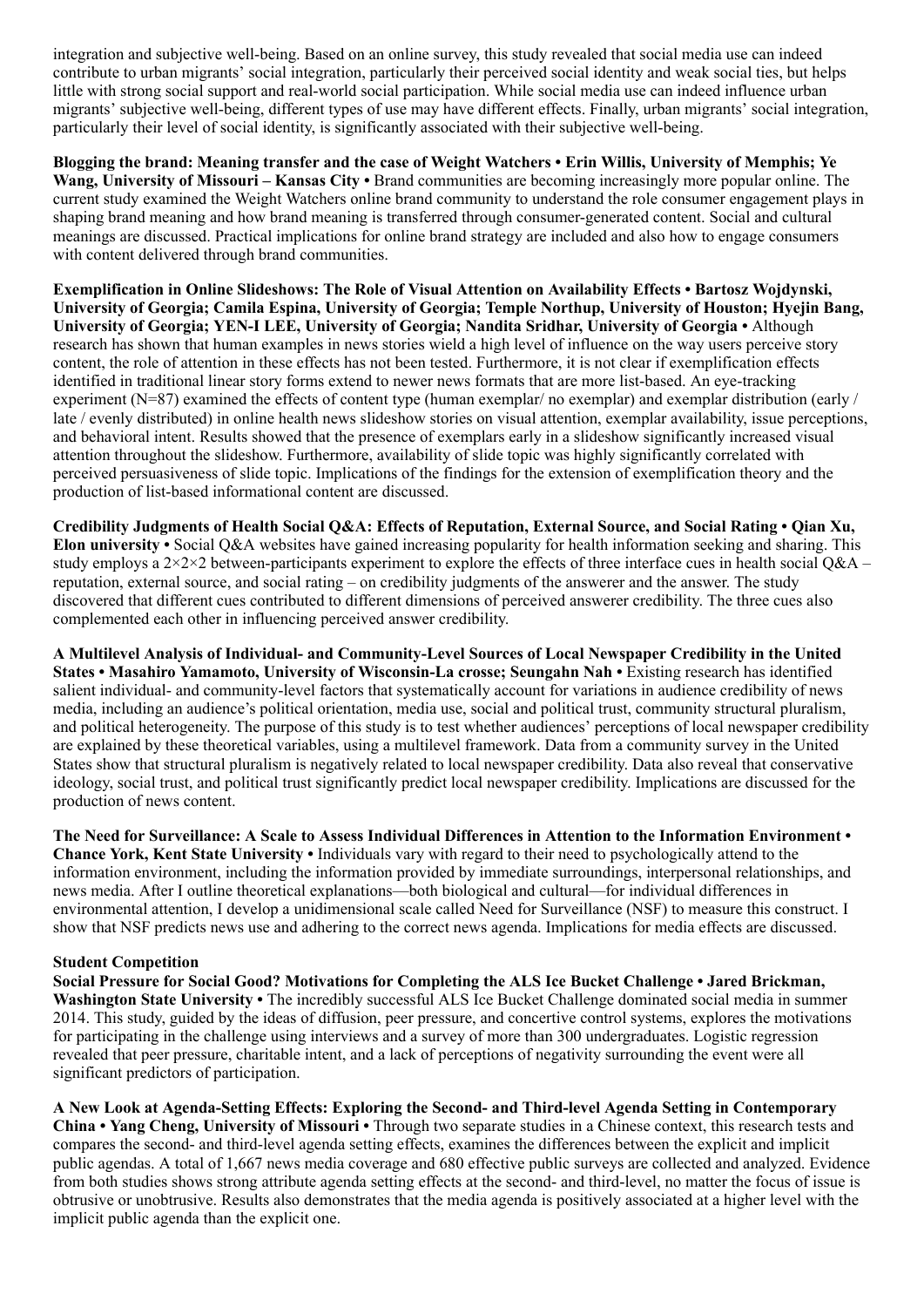The silencing of the watchdogs: newspaper decline in state politics • Juanita Clogston • This paper analyzes the pattern in newspaper closures in state capitals to help assess the impact on democracy from the declining watchdog role of the media over state politics. Findings reveal papers in state capitals are at 1.7 times greater risk of failure than papers not in state capitals from 1955 to 2010. Based on analysis of 46 failed papers, risk factors included PM circulation and being one of two papers in the capital.

Sourcing health care reform: Exploring network partisanship in coverage of Obamacare • Bethany Conway, University of Arizona; Jennifer Ervin • Social network analysis was used to examine source use in coverage of the health care reform by CNN, Fox News, and MSNBC. While 72% of sources were unique to a particular news organization, findings indicate that in the three months prior to the bill's passage similarities existed across networks. Further, MSNBC was much more varied in their source use. Correlations amongst sources and networks change in magnitude and significance over time.

Above the Scroll: Visual Hierarchy in Online News • Holly Cowart, University of Florida • This study considered the usefulness of hierarchical presentation of news content. It compared the news content presented as the top story on five major news website homepages three times a day for one month. Results indicate some level of agreement on what to present as the top story as well the use of conventional visual cues to identify those stories.

Outpouring of success: How the ALS Ice Bucket Challenge engaged Millennials' narcissism toward digital activism • Andrea Hall, University of Florida; Lauren Furey, University of Florida • Jumping off the popularity of the ALS Ice Bucket Challenge, a survey of 500 Milliennials explores how social media use could lead to narcissistically induced activism. Results revealed a strong correlation between social media use and narcissism, and motives for participating were supported by social comparison theory. Results also revealed that participating in the ALS campaign was perceived as activism, which suggests it behaved as a bridge between traditional and digital activism.

Visual gender stereotyping and political image perception • Tatsiana Karaliova, Missouri School of Journalism; Valerie Guglielmi; Sangeeta Shastry; Jennifer Travers; Nathan Hurst • This online experiment aimed to explore the impact of visual stereotypical and non-stereotypical representations of political candidates on young voters' political image perception and voting intention. It confirmed the existence of predispositions about male and female political candidates in the evaluation of their practical and emotional traits. Gender had a significant effect on how the candidates were evaluated for practical traits and type of representation had a significant effect on how they were evaluated for emotional traits.

#### Selfies: True self or Better Self?: A qualitative exploration of selfie uses on social media • Joon Kyoung Kim,

Syracuse University • Despite of increased popularity of selfies on social media, little is known about media users' uses of selfies. Understanding social media users' uses of selfies in terms of self-presentation is fundamental because use of individuals' own pictures on social media can be an important mode of self-expression. Use of selfies on social media can be useful for examining individuals' self-presentation because an individual's picture on his or her profile is most frequently exposed to other users on social media, it can be used to examine how individual users express themselves. The purpose of this research is to explore how social media users use selfies and perceive them. In-depth interviews were conducted to collect data from social media users in a university in the Northeastern United States. A snowball sampling strategy was used to recruit eleven participants because this study aimed to research certain users who post or share their selfies on social media. In addition, because most social media users who frequently use selfies belong to younger generation such as teenagers, this study focused on young college students who aged 19 to 22 from different majors. Four themes emerged from analysis of in-depth interview data. Selective exposure, frequency, extraversion/introversion, and feedback management emerged under the major theme of impression management. These themes explain how social media users use their selfies to give favorable impression to others and to avoid conveying unfavorable impression to others.

Cultivating gender stereotypes: Pinterest and the user-generated housewife? • Nicole Lee, Texas Tech University; Shawna White, Texas Tech University • Through a survey of 315 women, this study explored the relationship between Pinterest use, gender stereotypes and self-perceptions. Results indicate a link between Pinterest use and stereotyped views of gender roles in a relational context. The same link was not found between Pinterest use and self-esteem or body image. Open-ended questions explored cognitive and emotional effects of Pinterest use. A mix of motivation, inspiration, guilt and jealousy were reported. Directions for further research are discussed.

HPV Vaccination in US Media: Gender and regional differences • Wan Chi Leung, University of South Carolina • This study examines newspaper articles and television news transcripts about the HPV vaccine in the U.S. from 2006 to 2014. Findings reveals that media presented HPV vaccine as more beneficial to women's health instead of men. In the South of the U.S. where the vaccination rate was the lowest among all regions, newspapers tended to talk less about HPV vaccination, and presented less benefits of vaccination, and fewer positive direct quotes.

Putnam's Clarion Call: An Examination of Civic Engagement and the Internet • Lindsay McCluskey, Louisiana State University; Young Kim, Louisiana State University • The purpose of this research is to develop and test models of civic engagement. We examined various dimensions of civic engagement for antecedents and determinant factors related to the Internet, controlling for effects of a wide range of other variables. Using 2010 national survey data, this study found that significant and different factors (e.g., trust, satisfaction, the location of Internet use, and perceived Internet impact) for dimensions of civic engagement in full multivariate logit models.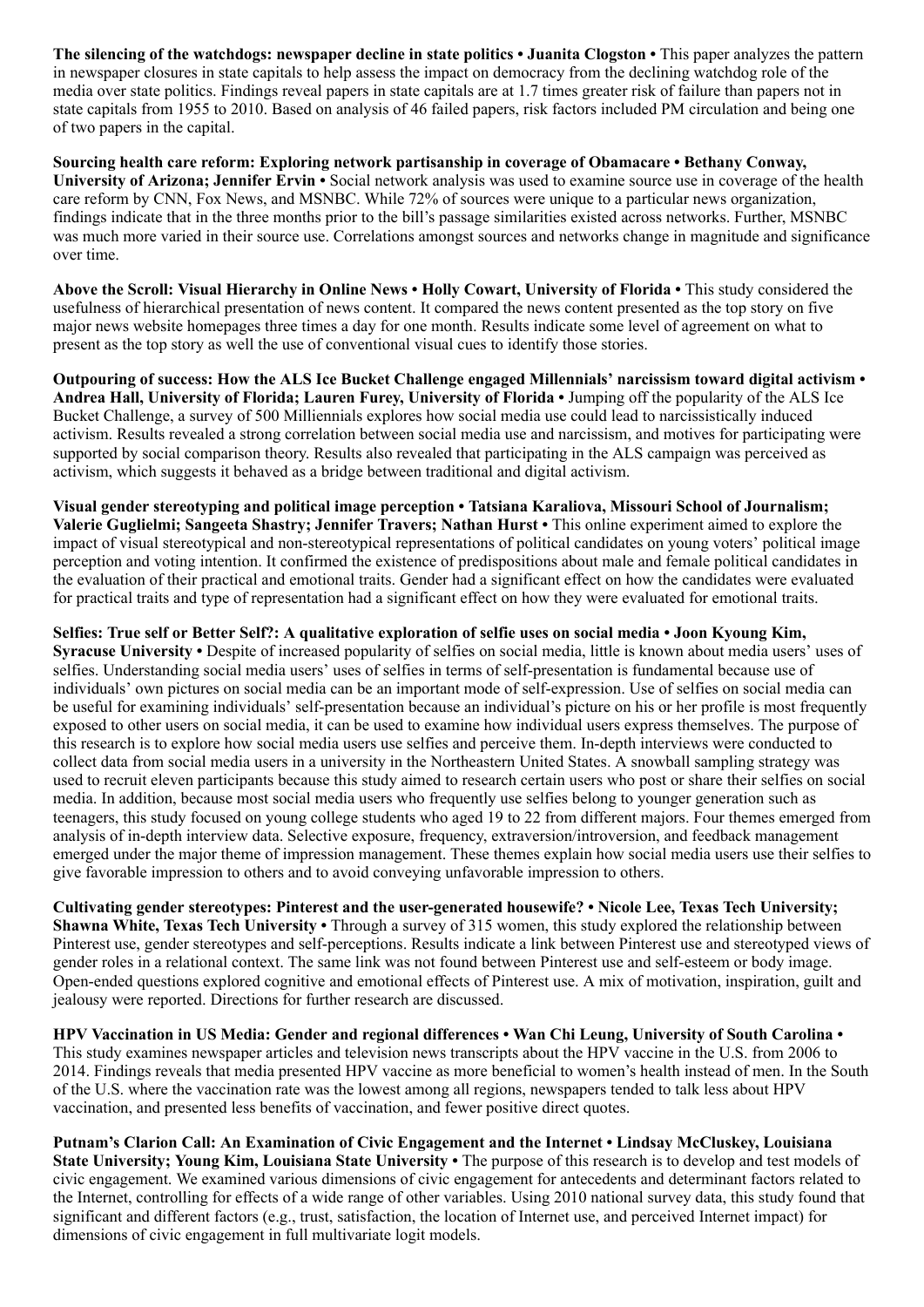The Audience Brand: The Clash Between Public Dialogue and Brand Preservation in News Comment Sections • Meredith Metzler • The tensions between news organizations operating in the public interest and as a business operation have not changed online, and, in fact have become more complicated. In this paper, I examine how comment sections architecture is modified to encourage a particular type of dialogue from the now visible audience. The findings in this paper indicate that the news organizations shape conversational environments occurring within the boundaries of its site.

Let's Keep This Quiet: Media Framing of Campus Sexual Assault, Its Causes, and Proposed Solutions • Jane O'Boyle, University of South Carolina; Jo-Yun Queenie Li • This study analyzes ten American newspapers across the country  $(N = 500)$  to examine how they present stories about sexual assault on college campuses. We explore attributions for causes and which entities are framed most responsible for creating solutions to the problem: individuals, universities, fraternities, sports teams, or society. Findings indicate media attribute causes to individuals such as victims and perpetrators, but solutions to universities. Liberal newspapers framed the victim as most responsible for causes, and were overall favorable toward universities.

The Discourse of Sacrifice in Natural Disaster: The Case Study of Thailand's 2011 Floods • Penchan Phoborisut, University of Utah • This paper investigates how the discourse of a natural disaster such as a flood is formed and featured in the Thai media. The paper adopts a textual analysis of news about the floods in 2011, reported in two major Thai mainstream newspapers during the three- month long floods. The emerging theme is sacrifice and repeated coverage on being good citizens. Meanwhile, the issues of environment and social justice were absent. I argue that the articulation of sacrifice can perpetuate social injustice imposed on the vulnerable population.

#JeSuisCharlie: Examining the Power of Hashtags to Frame Civic Discourse in the Twitterverse • Miles Sari, Washington State University; Chan Chen, Washington State University • Using the Charlie Hebdo shooting as a case study for exploratory analysis, this paper bridges the link between framing theory and the power of hashtags to frame civic discourse in the Twitterverse. Through an inductive qualitative content analysis and a critical discourse analysis, we argue that the hashtag Je Suis Charlie constructed a dichotomy of opposition that symbolically placed the massacre in the context of a rhetorical war between free expression and global terrorism.

The Third-Person Perception and Priming: The Case of Ideal Female Body Image • Jiyoun Suk • This paper explores how priming affects the third-person perception in the case of ideal female body image. Through a posttest-only control group experiment, this study reveals that after reading an article about media's effect on shaping women's view about their body, the third-person perception was weakened among women. This is because the perceived media effect on self has increased after the priming. It implies how the third-person effect can be easily manipulated through priming.

Is Social Viewing the New Laugh Track? Examining the Effect of Traditional and Digital Forms of Audience Response on Comedy Enjoyment • T. Franklin Waddell, Penn State University • Participants watched a comedy program that randomly varied the presence of social media comments (positive vs. negative vs. no comment control) and the sound of a laugh track (present vs. absent) during programming. Results find that negative social media comments lead to lower levels of program enjoyment through the mediating pathways of lower bandwagon perceptions and lower humor. Surprisingly, canned laughter also had an inhibitory effect on enjoyment via the mechanism of lower narrative involvement.

Heaven, Hell, and Physical Viral Media: An Analysis of the Work of Jack T. Chick • Philip Williams, Regent University • This paper advances the concept of physical viral media: that virality is not limited to digital media, and that examples of media virality predate the digital era. The work under analysis is that of Jack T. Chick, the controversial tract publisher. The paper uses media characteristics and behavior analysis to establish the viral nature of Chick's work and demonstrate the possibility of virality with the physical form.

The Effects of Media Consumption and Interpersonal Contacts on stereotypes towards Hong Kong people in China • Chuanli XIA, City University of Hong Kong • This study examines the effects of both media consumption and interpersonal contacts on Chinese mainlanders' stereotypes towards Hong Kong people. The framework was tested with a survey data of 314 mainlanders. Results reveal that media consumption is negatively associated with mainlanders' positive stereotypes about Hong Kong people, while interpersonal contacts with Hong Kong people result in positive stereotypes about Hong Kong people. Theoretical and practical implications are discussed.

### [2015 Abstracts](http://www.aejmc.org/home/2015/06/2015-abstracts/)

Filed under [Uncategorized](http://www.aejmc.org/home/category/uncategorized/) · Tagged with

# [International Communication 2015 Abstracts](http://www.aejmc.org/home/2015/06/intl-2015-abstracts/)

Posted by [kysh](http://www.aejmc.org/home/author/kyshiab/) on June 27, 2015 · [Leave a Comment](http://www.aejmc.org/home/2015/06/intl-2015-abstracts/#respond)

Robert L. Stevenson Open Paper Competition

The Promise to the Arab World: Attribute Agenda Setting and Diversity of Attributes about U.S. President Obama in Arabic-Language Tweets • Mariam Alkazemi; Shahira Fahmy; Wayne Wanta, University of Florida; Ahmedabad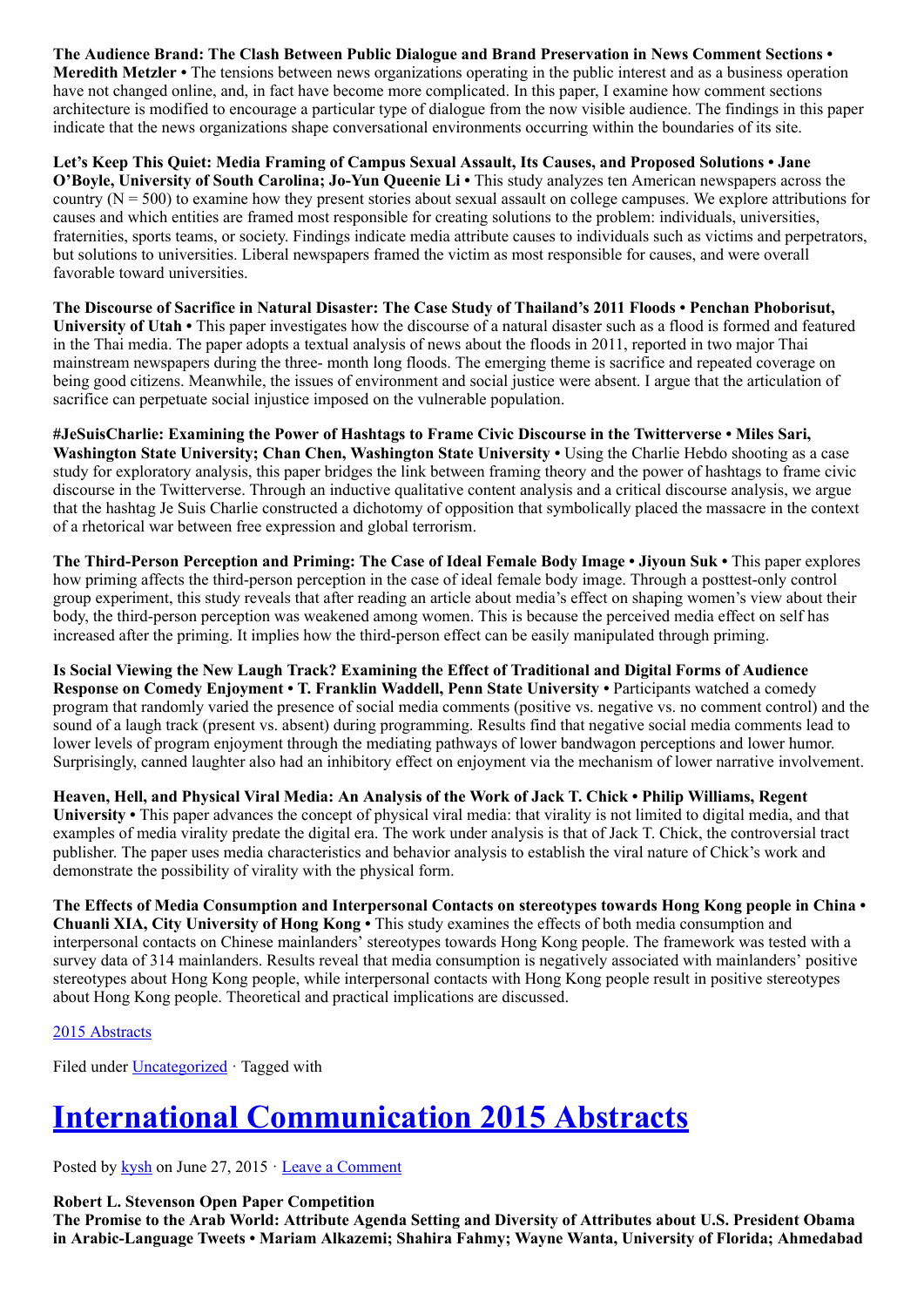Abdelzaheer Mahmoud Farghali, University of Arizona • In 2009 U.S. President Barak Obama travelled to Cairo promising a new beginning between the US government and the Arab world that has been angry about the two US led wars in two Muslim nations and its perceived favoritism toward Israel (Kuttab, 2013; Wilson, 2012). Five years later, we analyzed Arabic-language twitter messages involving President Obama to examine cognitive and affective attributes. Results show that tweets by members of the media differed greatly from tweets by members of the public. The public was much more negative towards the U.S. President. Members of the public also were more likely to link the President to a wider range of countries, suggesting a greater diversity of attributes. The location of the source of the tweets showed a wide range, though dominated by the Middle East.

The New York Times and Washington Post: Misleading the Public about U.S. Drone Strikes • Jeff Bachman, American University's School of International Service • This paper examines The New York Times' and Washington Post's coverage of U.S. drone strikes in Yemen and Pakistan to determine whether they have accurately reported on the number of civilians killed in drone strikes and the overall civilian impact, as well as whether they have placed drone strikes within their proper legal context. The author concludes that both newspapers have failed to accurately report the number of civilian casualties and have underemphasized the civilian impact of drone strikes, while also excluding international legal issues from their coverage.

Experiencing sexism: Responses by Indian women journalists to sexism and sexual harassment • Kalyani Chadha; Pallavi Guha; Linda Steiner, University of Maryland, College Park • This paper examines the everyday sexism and workplace sex discrimination experienced by women journalists in India. Nearly all attention to Indian women focuses on high profile cases of sexual assault. Our interviews with Indian women journalists, however, indicate that the problem is everyday sexism and workplace discrimination. Moreover, women say laws designed to protect women are ineffective and largely unenforced. We highlight the impact of the casualization of journalists labor, resulting from global market forces.

Integrating Self-Construal in Theory of Reasoned Action: Examining How Self-Construal, Social Norms, and Attitude Relate to Healthy Lifestyle Intention in Singapore • Soo Fei Chuah, Nanyang Technological University; Xiaodong Yang, Nanyang Technological University; Liang Chen, Nanyang Technological University; Shirley Ho, Nanyang Technological University • This study would like to investigate Singaporeans' intention to adopt healthy lifestyle by integrating the concept of self-construal into the Theory of Reasoned Action. The results revealed that attitudes toward healthy lifestyle and subjective norms are associated with healthy lifestyle behavioral intentions. Besides, interdependent self-construal is associated with individuals' attitude and subjective norm. The study also found that there is an indirect relationship between subjective norms and behavioral intention through individuals' attitude.

We Choose to Tweet: Twitter Users' Take on Rwanda Day 2014 • Sally Ann Cruikshank, Auburn University; Jeremy Saks, Ohio University • This study centers on the usage of Twitter related to Rwanda Day 2014 in Atlanta, Georgia. The event allowed Rwandan diaspora to gather to celebrate Rwandan culture and included a speech by President Paul Kagame. A content analysis of two hashtags related to the event, #RwandaDay and #Twahisemo, was performed. Utilizing social identity theory, the researchers explored how various groups tweeted about Rwanda Day 2014 and President Kagame. Findings and implications are discussed at length.

Testing the effect of message framing and valence on national image • Ming Dai, Southeastern Oklahoma State University • Using the episodic and thematic framing concepts, the study was designed to understand the influence of message format and its interaction with message valence in influencing perceptions of foreign countries, policy attitudes and policy choice. The experimental study examined young Americans' responses to news articles about the US's policy toward China to change the human rights conditions in the country. The findings indicated that episodically framed message was more interesting to read. The episodically framed positive article improved perceptions of China's human rights conditions, but it did not worsen the perceptions. The episodically framed negative article was not the most powerful influence on the perceptions, policy attitudes and policy choice. Thematic frame was more powerful than episodic frame on policy attitude in both positive and negative stories. Implications for national image promotion through media are discussed.

Fighting for recognition: online abuse of political women bloggers in Germany, Switzerland, the UK and US • Stine Eckert • This study finds that women in Germany, Switzerland, the United Kingdom, and the United States who blog about politics or are feminists face great risks of online abuse. In-depth interviews with 109 bloggers who write about women, family, and/or maternity politics revealed that 73.4 percent had negative experiences. Using theoretical approaches that emphasize how offline hierarchies migrate online, this study calls for more empirical work on and global recognition of online harassment as punishable crimes.

Ironic Encounters: Constructing Humanitarianism through Slum Tourist Media • Brian Ekdale, University of Iowa; David Tuwei, University of Iowa • Following Steeves (2008) and Chouliaraki (2013), we argue that slum tourist media signify an ironic encounter, one in which tourists construct a humanitarian Self in contrast to an impoverished Other. Our analysis focuses on three-high profile texts produced by tourists of Kibera, a densely populated low-income community in Nairobi, Kenya: the BBC's reality television special Famous, Rich and in the Slums, the book Megaslumming: A Journey Through sub-Saharan Africa's Largest Shantytown, and a White House slideshow about Jill Biden's tour of Kibera. In these ironic encounters, slum tourism is justified as necessary for coveted experiential knowledge, as a platform for tourists to share their newfound expertise on global poverty, and as a source of encouragement and enlightenment for slum residents.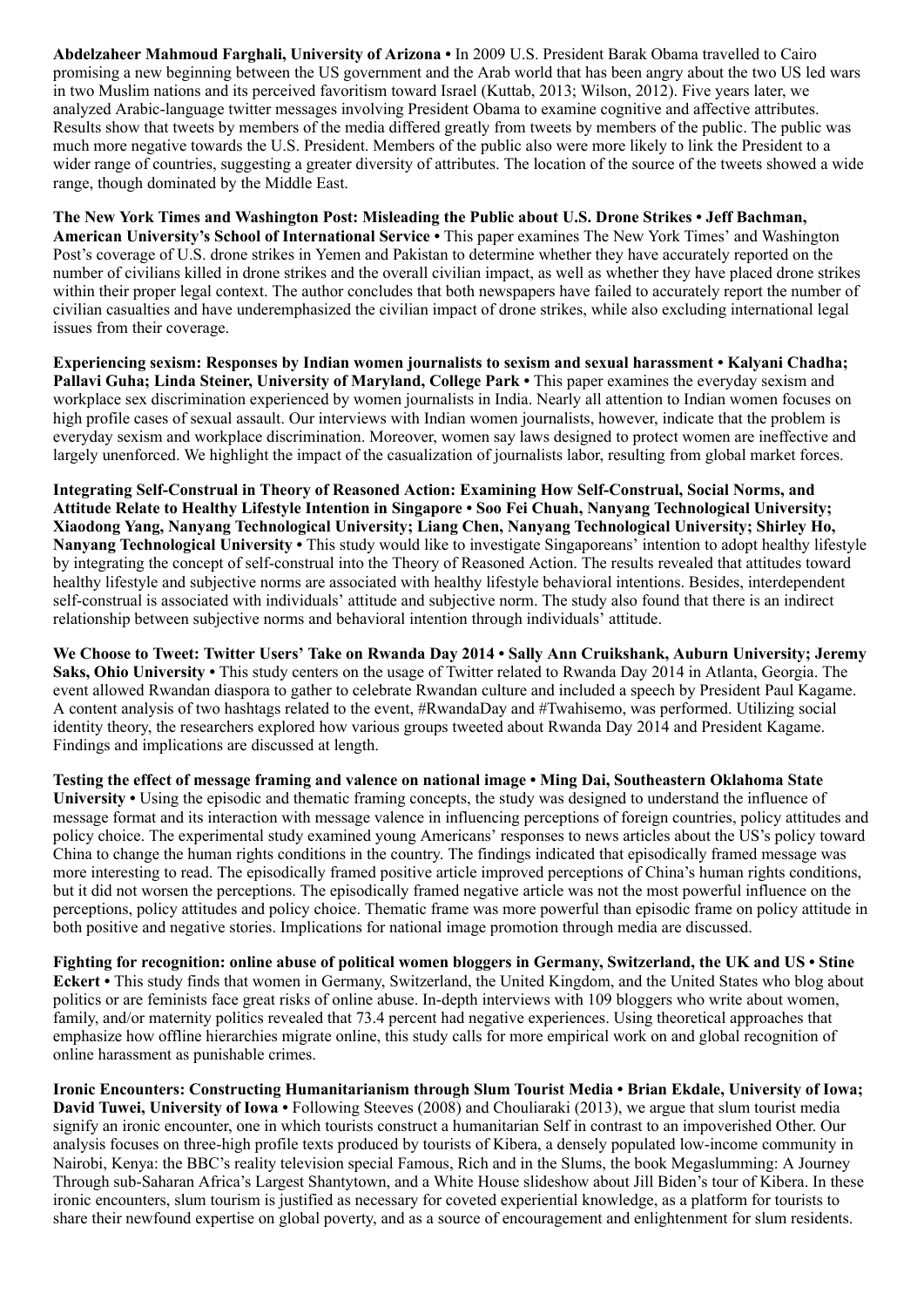The Signs of Sisi Mania: A Semiotic and Discourse Analysis of Abdelfattah Al-Sisi's Egyptian Presidential Campaign • Mohammed el-Nawawy; Mohamad Elmasry • This study employed semiotic analysis to examine the sign system in two of Abdelfattah Al-Sisi's 2014 Egyptian presidential campaign posters, and discourse analysis to uncover dominant discourses in Al-Sisi's most prominent campaign video. The semiotic analysis showed that the campaign presented Al-Sisi as a familiar, yet transcendent, figure, while the discourse analysis suggested that the video producers discursively constructed Al-Sisi as the ultimate patriot and a strongman with immense leadership abilities.

Exploring the relationship between Myanmar consumers' social identity, attitudes towards globalization, and consumer preferences • Alana Rudkin, American University; Joseph Erba, University of Kansas • Myanmar is transitioning to an open market economy, but very little is known about Myanmar consumers and their attitudes towards globalization. Using Hofstede's cultural dimensions and social identity theory, this exploratory study aimed to shed light on the role Myanmar consumers' cultural values and social identity play in consumer preferences. Results from a crosssectional survey of Myanmar consumers ( $N = 268$ ) provide insights into Myanmar culture and how to effectively communicate with Myanmar consumers.

Food and Society: A Cross-Cultural Comparison of Food Advertising Claims in the U.S. and China • Yang Feng, The University of Virginia's College at Wise; Lingda Li, Communication University of China • This study explored the socio-economic (food safety issues and regulations) and cultural factors affecting the use of advertising claims across two countries: the U.S. and China. Results from the content analyses of 324 U.S. and 81 Chinese food advertisements indicated that quality claims, health claims, nutrient content claims, and structure/function claims were more often used in Chinese food advertisements than in the U.S. food advertisements, whereas taste claims were more frequently adopted in the U.S. food advertisements than their Chinese counterparts. Moreover, while Chinese food advertisements tended to include more healthy foods than their U.S. counterparts, the U.S. food advertisements were inclined to contain more unhealthy foods than their Chinese counterparts. Overall, results suggested that the use of food advertising claims reflected the local market's socio-economic situations and cultural values. Implications and limitations were discussed.

To Share or Not to Share: The Influence of News Values and Topics on Popular Social Media Content in the U.S., Brazil, and Argentina • Victor Garcia, University of Texas at Austin; Ramón Salaverría, School of Communication, University of Navarra; Danielle Kilgo; Summer Harlow, Florida State University • As news organizations strive to create news for the digital environment, audiences play an increasingly important role in evaluating content. This comparative study of the U.S., Argentina, and Brazil explores values and topics present in news content and the variances in audience interaction on social media. Findings suggest values of timeliness and conflict/controversy and government/politics topics trigger more audience responses. Articles in the Brazilian media prompted more interactivity than those in the U.S. or Argentina.

Journalists in peril: In-depth interviews with Iraqi journalists covering everyday violence • Goran Ghafour, The university of Kansas; Barbara Barnett, The University of Kansas • After the overthrow of Saddam Hussein in 2003, Iraqi journalists enjoyed an unprecedented free press—albeit short-lived. With the emergence of ISIS, Iraqi journalists have witnessed a harsher wave of violence. Based on in-depth interviews with nine Iraqi journalists, this study found that journalists not only covered violence but perceived violence as a government tool used to control them. In spite of threats to their lives, journalists said they were committed to their jobs.

Advocating Social Stability and Territorial Integrity: The China Daily's Framing of the Arab Spring • Jae Sik Ha, Univ Of Illinois-Springfield; Dong-Hee Shin • This study examines how The China Daily, China's authoritative English newspaper, framed the Arab Spring, a social movement in the Middle East. Specifically, it compares news stories appearing in The China Daily from Chinese reporters with those obtained from Western wire services. The study found that the Chinese journalists attempted to accuse the West, including the U.S. government, of being responsible for the chaos and violence occurring in the Arab world. The Chinese journalists also stressed China's national interests and concerns (i.e. social stability, national unity, and territorial integrity) in their coverage. They relied on Chinese government officials and experts as news sources, whereas Western journalists quoted those involved in the protests more often. China's national interests primarily shaped the news within The China Daily; the paper has served as a useful tool for the Chinese government in its public diplomacy efforts, which seek to present China as a harmonious, stable, and reliable nation.

Depiction of Chinese in New Zealand journalism • Grant Hannis • Media depictions of Chinese in Western countries often rely on the Yellow Peril and model minority stereotypes. This paper considers the nature of coverage of Chinese in New Zealand print journalism to determine whether it uses these stereotypes. Although the rampant Yellow Peril hysteria of early 20th-century coverage had largely disappeared 100 years later, there continued to be a significant amount of negatively toned coverage – primarily crime – rather than use of the model minority stereotype.

Liberation Technology? Understanding a Community Radio Station's Social Media Use in El Salvador • Summer Harlow, Florida State University • This ethnographic study of the Salvadoran community station Radio Victoria explores how the radio used Facebook to encourage citizen participation and action, despite the digital divide. Analysis showed who participated and how they participated changed because of Facebook. This study contributes to scholarship by including technology as fundamental to the study of alternative media and by expanding our conceptualization of the digital divide to include whether social media are used in frivolous or liberating ways.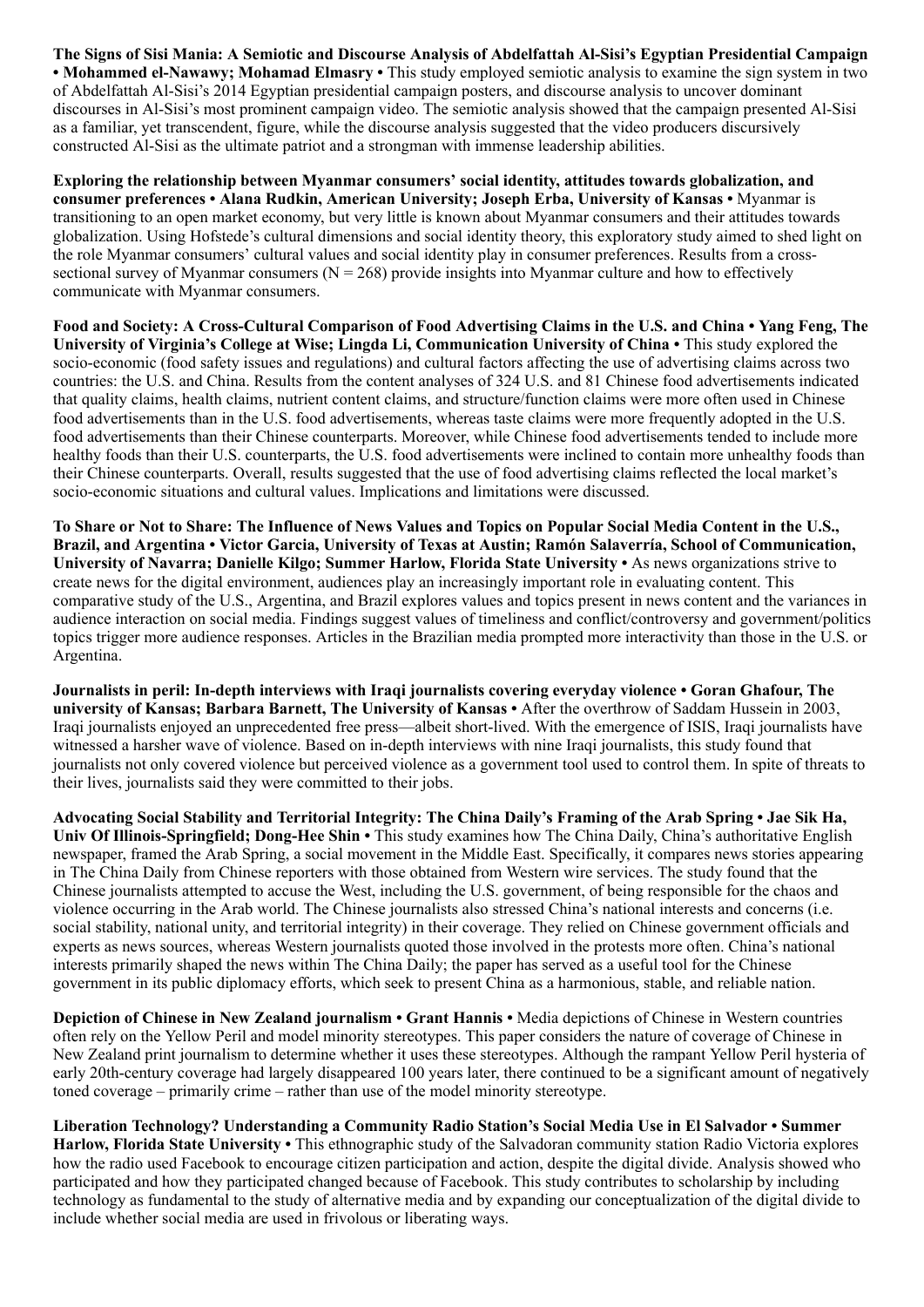Predicting international news flow from Reuters: Money makes the world go round • Beverly Horvit, University of Missouri; Peter Gade, University of Oklahoma; Yulia Medvedeva, University of Missouri; Anthony Roth, University of Missouri School of Journalism; Michael Phinney, University of Missouri • This content analysis surveyed more than 13,000 news stories to identify the factors that predict the amount of business and non-business coverage allocated to world countries by Reuters newswire in 2006 and 2014. Findings revealed that country's world-system status ratio suggested by Gunaratne serves as the most reliable predictor of the volume of coverage. U.S. firms' investments in a country and the number of significant events serve as additional reliable predictors of country's news visibility.

Learning how to do things right: Lessons from the digital transition in Bulgaria • Elza Ibroscheva, Southern Illinois University Edwardsville; Maria Raicheva-Stover, Washburn University • The paper examines the latest developments in the digital switchover in Bulgaria, focusing on the specific the challenges that this new EU member faces. Exploring the digitization efforts of a novice EU policy actor such as Bulgaria is critical as it demonstrates the complex processes that nations in transition undergo as they build a Western-type democracy and navigate the complexities of media policies attached to such transitional adjustments. By offering an in-depth media analysis of the current developments, the players in the process of digital conversion in Bulgaria and its political prominence, might reveal the obstacles and challenges that other transitional democracies might face when media developments are caught at a crossroad— at the international level, the EU call for a free market competition and transparency of capital, and at the local level, continuous attempts to obscure the source of capital and thus, protect powerful local players that wield enormous power and control over public opinion, thus, single-highhandedly steering the processes of democratization and media transformation they foster.

Determining the Factors Influencing the News Values of International Disasters in the U.S. News Media • YONGICK JEONG, Louisiana State University; Sun Young Lee, Texas Tech University • We explore various factors that influence the news value of international disasters in 10 representative U.S. news outlets over a four-week period. Our findings suggest that internal disaster factors are most consistent and significant in covering international disasters in the U.S. When disaster coverage is extended over a longer period, other external factors, such as trade relations with the U.S., distance from the U.S., GDP, military expenditure, and political rights, come into play as well.

Military Intervention or Not?: A Textual Analysis of the Coverage on Syria in Foreign Affairs and China Daily • Cristina Mislan; Haiyan Jia, The Pennsylvania State University • A growing public conversation about the United States' pivot toward the Asian continent has highlighted the tense relations between the United States and China. While convergence of each country's foreign policy interests has become of great concern for the United, US influence throughout the Middle East demonstrates the United States' inability to disengage from the Middle East. This paper contributes to historical conversations about the lifespan of foreign policy by comparing US and Chinese foreign policy through an analysis of both countries' national media coverage. The authors conducted a discourse analysis of the coverage on intervention in the Syrian civil war in Foreign Affairs and China Daily between April and September 2013. Findings illustrate three themes addressing the intervention strategies and underlying approaches adopted in each media source, their representations of the international structure, and the perceptions of each country regarding China's international presence in the twenty-first century.

Social Network Discussion, Life Satisfaction and Quality of life • Chang Won Jung; Hernando Rojas • The study explores the relationship between the cross-cutting discussion and two aspects of satisfaction: life satisfaction (individual) and quality of life (societal). This research suggests how individuals' media use, SNSs, social network discussion, heterogeneous discussion, and associational membership contribute to satisfaction based on a Colombia national sample, N=1031 (2012). The finding suggests that heterogeneous discussion negatively predicts life satisfaction, yet positively predicts quality of life. The use of SNSs only positively predicts quality of life.

Influence of Facebook on Body Image and Disordered Eating in Kazakhstan and USA • Karlyga N. Myssayeva, Al-Farabi Kazakh National University; Stephanie Smith, Ohio University; Yusuf Kalyango Jr., Ohio University; Ayupova Zaure Karimovna, Al-Farabi Kazakh National University • Women in the United States of America (USA) are ranked fourth heaviest in the world, while women in Kazakhstan are generally thin. This difference in average female weight leads to interesting questions regarding perceptions of beauty. Is there less negative body image in Kazakhstan given that, on average, Kazakh women are slimmer compared to American women? The thin ideal is pervasive in all genres of mass media and has been linked to negative body image, which in turn is a risk factor for eating disorders, and a significant predictor of low self-esteem, depression, and obesity. Young women spend an increasing amount of time with social media both in Kazakhstan and the USA, but the relationship between this growing exposure and body image is not fully understood. This study uses objectification to examine the relationship between time spent on Facebook and body image among Kazakh and American college women. Time on Facebook predicted BSQ and EAT-26© scores in Kazakhstan but did not in the USA, suggesting Facebook may have a more subtle effect in the USA. Time on Facebook predicted attention to appearance and negative feelings in both countries. Practical and theoretical implications are detailed.

Dirty Politics in New Zealand: How newspaper reporters and online bloggers constructed the professional values of journalism at a time of crisis • Linda Jean Kenix • This research explores how different facets of the New Zealand media system conceptualized journalism and their own perceived role within journalistic practice at a particular moment of crisis. This study found a recurrent reflexive protectionism displayed by journalists while bloggers readily explored the extent of journalism doxa, albeit through a politicized lens. If journalism is measured, in part, by the values on display in written text, then bloggers emerged from this controversy as professional journalists.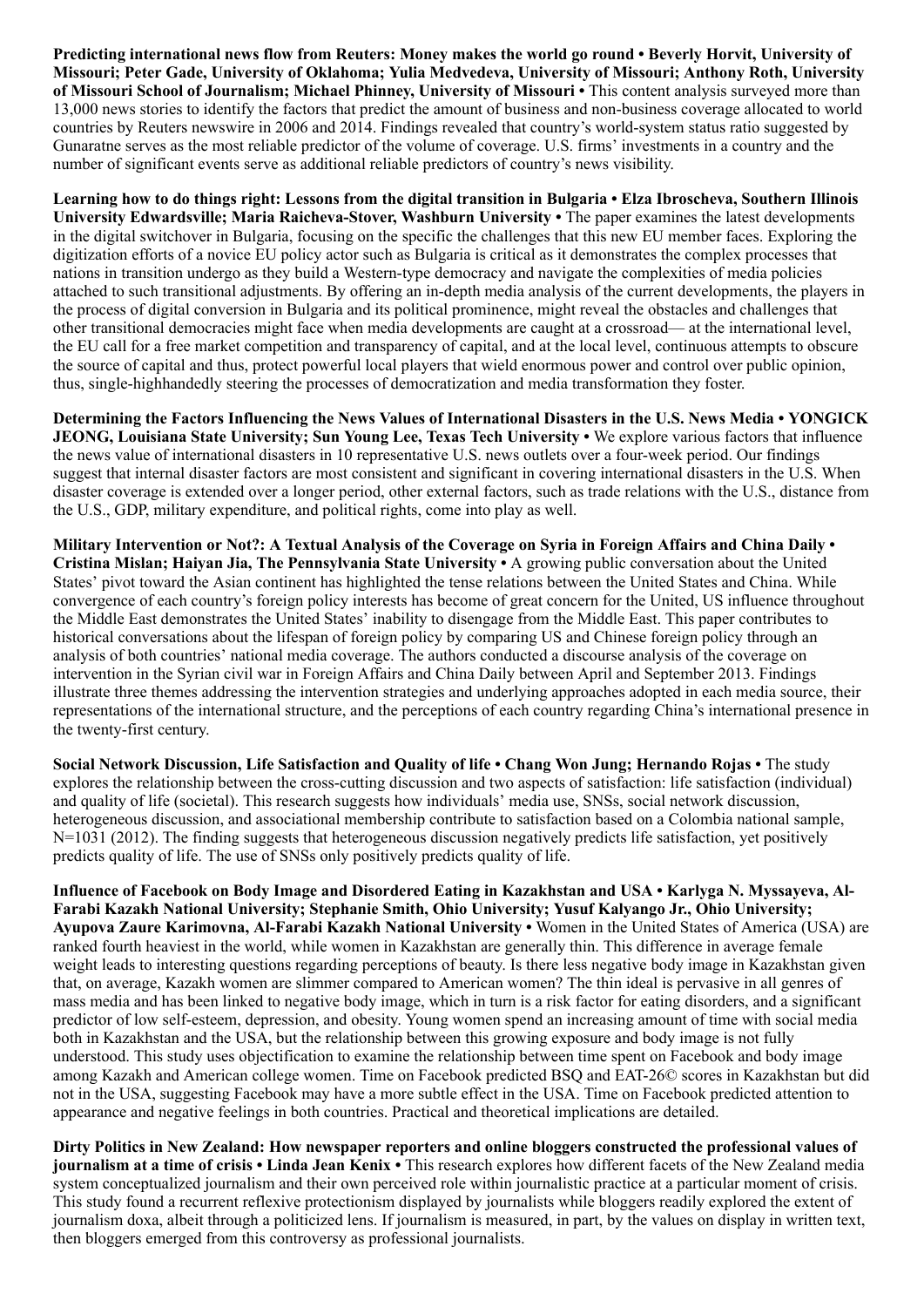A Theoretical Approach to Understanding China's Consumption of the Korean Wave • Sojung Kim, Chinese University of Hong Kong; Qijun He, the Chinese University of Hong Kong • This study investigates how globalism, proximity, and modernity influence China's motivation to consume the Korean wave and its subsequent consumption of Korean TV programs. The findings suggest that the motivation to consume the Korean wave is positively related to globalism and proximity. Modernity, however, is found to have a negative influence on the motivation. The study also finds that the motivation to consume the Korean wave has a significant impact on the consumption of Korean TV programs. In the revised model, the study suggests that proximity, followed by globalism, has the strongest positive relationship with the motivation. Such a finding suggests that proximity approach could serve as a better theoretical perspective to explain the phenomenon of the Korean wave in China.

Soft Power and Development Efforts: An Analysis of Foreign Development Efforts As Covered in 28 Senegalese Dailies • Jeslyn Lemke, University of Oregon, School of Journalism and Communication • This study is a quantitative content analysis that explores the connection between foreign development initiatives in Senegal and the rate of coverage these foreign initiatives receive, using a sample of 28 editions of five major Senegalese daily newspapers. The purpose of this study is to explore the connection between J. Nye's soft power, Western imperialism and the related influence of Western organizations intervening into the Senegalese economy and civilian life, as measured in these newspapers.

Migrant Worker of News vs. Superman: Why Local Journalists in China and the U.S. Perceive Different Self-Image • Zhaoxi Liu, Trinity University • Conversations with local journalists in China and the U.S. reveal quite different selfimage as journalists. Whereas Chinese journalists label themselves migrant workers of news, American journalists generally hold the notion that journalists inform the public to maintain democracy and even act like superman to make a change. To better understand such differences, the article argues, one has to examine journalists as interpretive communities situated in specific social environment.

Beyond Cultural Imperialism to Postcolonial Global Discourses: Korean Wave (Hallyu) and its Fans in Qatar • Saadia Malik, Qarar University • This paper aims to understand K-pop culture and its fans in Qatar through asking the question: How audiences/fans of K-pop culture in Qatar interact, negotiate and define themselves as audiences/fans of Korean pop-culture. To answer this question, the papers adopts postcolonial discourses on globalization as a theoretical approach that advocates multi-flow of culture and globalization and places fans of K-pop culture in Qatar within the framework of transnational fandom of non-western hybrid popular culture. Moreover, the theoretical framework advocates audience's (fans) agency in negotiating and consuming K-pop cultural products. Group interviews were conducted with some young Arab women who define themselves as fans of K-pop culture in order to bring their views and opinions as Kpop fans to the center of analysis in this paper. The Young Arab women I interacted with through this research have created their own non-institutionalized voluntary fan 'community' (subculture) as K-pop fans. This 'community' or cultural 'ecumene' stands as an 'identity space' through which they can express their cultural identity as fans of K-pop culture bonded by Korean language and by shared expressed cultural symbols from K-pop culture itself.

He is a Looker Not a Doer: New Masculinity in Men's Magazine In India • Suman Mishra • After 2005, several transnational men's magazines have been introduced in India because of changes in Indian government's policy. However, little is known about how these magazines are shaping masculine ideals of urban Indian men. Through an examination of magazine advertising content, this study finds a focus on aesthetic metrosexuality. This form of masculinity sits comfortably at the global-local nexus and serves to assimilate upper class Indian men into a global consumer class.

Asian Crisis Communications: Perspectives from the MH370 Disappearance and Sewol Ferry Disaster • Jeremy Chan; Bohoon Choi; Adrian Seah; Wan Ling Tan; Fernando Paragas • This paper examines two national addresses by the leaders of South Korea and Malaysia in response to pivotal crises in their respective countries. Using Critical Discourse Analysis, our findings show both speeches employed crisis communication strategies aligned with the Situational Crisis Communications Theory. However, key differences in how these strategies have been used in either speech precludes a prescription of a uniform Asian crisis communication response given the diversity of national cultures in the continent.

Idiocentrism versus Allocentrism and Illegal Downloading Intention between the United States and South Korea • Namkee Park, Yonsei University, South Korea; Hyun Sook Oh, Pyeongtaek University, South Korea; Naewon Kang, Dankook University, South Korea; Seohee Sohn, Yonsei University, South Korea • This study employed the personality dimension of idiocentrism and allocentrism to examine the difference in illegal downloading intention between the U.S college students and South Korean ones. The study uncovered that South Korean students had a higher intention of illegal downloading than the U.S. counterparts. The study also found that, for the U.S. students, idiocentrics exhibited a higher intention of illegal downloading than allocentrics. For South Korean students, allocentrics showed a higher intention than idiocentrics.

Cultural Capital at its Best: Factors Influencing Consumption of American Television Programs among Young Croatians • Ivanka Pjesivac, University of Georgia; Iveta Imre, Western Carolina University • This study examined factors that influence the consumption of American television programs among young Croatians, by conducting a paper and pencil survey (N=487). The results indicate that young Croatians are avid consumers of American dramas and sitcoms, and that a set of cultural capital variables is a significant predictor of the consumption of American TV. Knowledge of English language, of U.S. lifestyle, consumption of American movies and American press all had a significant unique contribution to the model.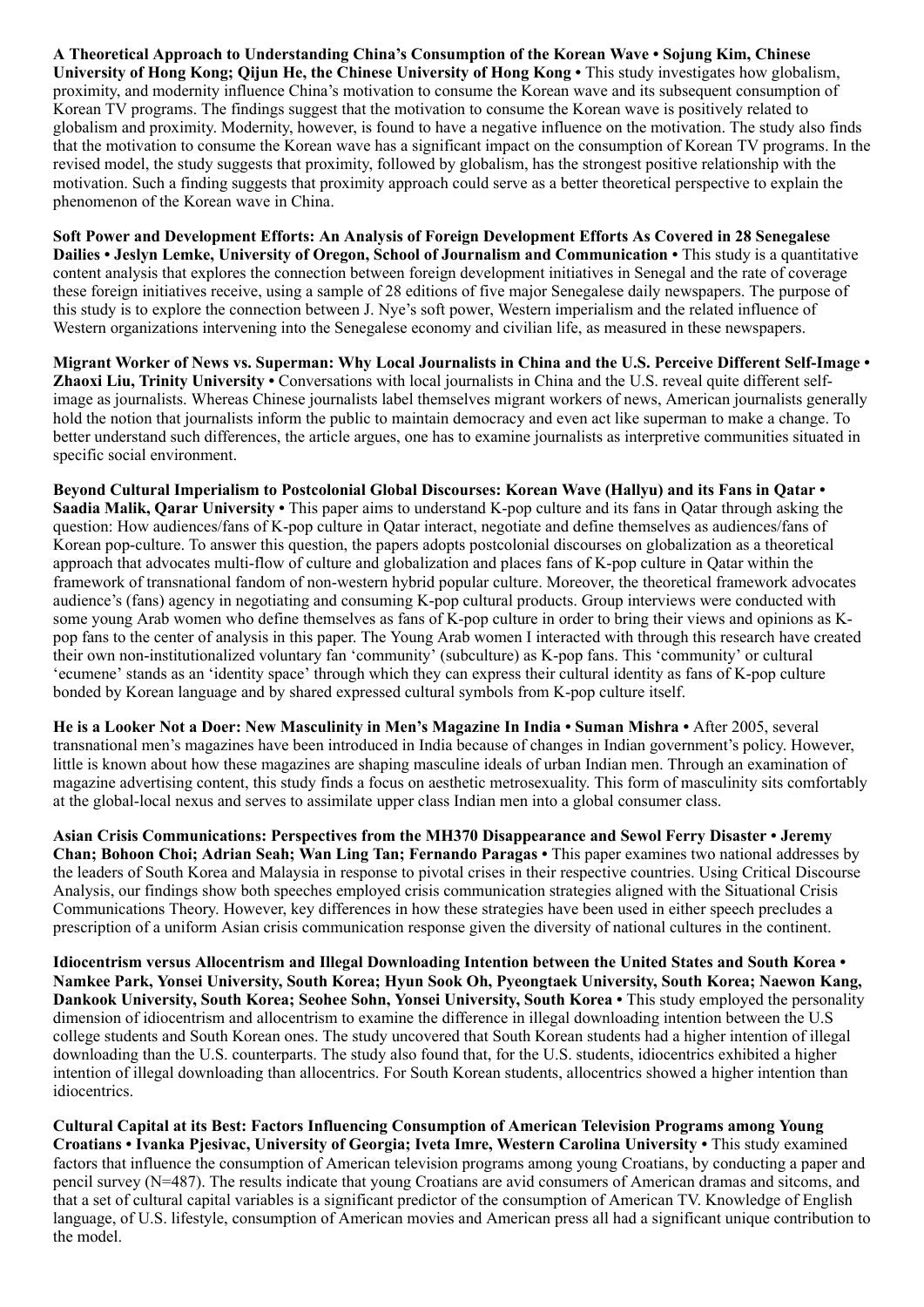Do Demographics Matter? Individual Differences in Perceived News Media Corruption in Serbia • Ivanka Pjesivac, University of Georgia • This study examined individual differences in perceived news media corruption (PNMC), by conducting a face-to-face survey on a representative sample of the Serbian population (N=544). Extremely high levels of PNMC were found, as well as significant differences in PNMC scores for gender, education level, socioeconomic status, political affiliation, and membership in majority ethnic and religious groups. Corruption perception persona types are created and results are discussed in terms of importance of societal integration for PNMC.

Charities in Chile: Trust and Commitment in the Formation of Donor's Behavioral Loyalty • Cristobal Barra; Geah Pressgrove, West Virginia University; Eduardo Torres-Moraga • This study explores the ways in which trust and commitment lead to loyalty in the Latin American organization-donor context. Findings support a multi-dimension sequentially ordered conceptualization of loyalty that starts with cognitive loyalty, followed by affective loyalty and with behavioral loyalty as the penultimate outcome. Further, findings indicate that neither trust nor commitment affects behavioral loyalty directly; rather, the effects of these variables are present in earlier stages of the formation of loyalty

Thatcherism and the Eurozone crisis: A social systems-level analysis of British, Greek, and German news coverage of Margaret Thatcher's death • Sada Reed, University of North Carolina at Chapel Hill; Yioryos Nardis, Unaffiliated; Emily Ogilvie; Daniel Riffe • The following study examines British, Greek, and German newspapers' coverage of former British Prime Minister Margaret Thatcher's death in order to argue that proximity as a news value is not limited to media routines, but is part of nations' social systems. Results suggest that journalists interpreted the meaning of Thatcher's legacy and death more in proximity to their respective nation's weathering of the European economic storm than through the lens of their newspaper's political leaning.

An Exploratory Study on Journalistic Professionalism and Journalism Education in Contemporary China • Baohui Shao; qingwenn dong Dong, university of the pacific • Journalism education plays an important role to cultivate future professional journalists. Chinese journalism education has boomed up in recent decades, however, journalism graduates are not welcomed by media organizations. Through in-depth interviews with professional journalists and journalism educationalists, this paper finds that their perception of journalistic professionalism is focusing on journalistic expertise, commitment, and responsibility but eschewing journalistic autonomy deliberately and Chinese journalism education concentrates on rigid journalism knowledge without profession or practical ability.

Sex Trafficking in Thai Media: A content analysis of issue framing • Meghan Sobel, Regis University • Understanding how news media frame sex trafficking in Thailand, a country with high levels of trafficking and an understudied media landscape, has strong implications for how the public and policymakers understand and respond to the issue. This quantitative content analysis analyzed 15 years of trafficking coverage in five English-language Thai newspapers and found a focus on female victims, international aspects of trafficking and official sources with a lack of discussion of risk factors and solutions.

Reimagining Internet Geographies: A User-Centric Ethnological Mapping of the World Wide Web • Angela Xiao Wu, Chinese University of Hong Kong; Harsh Taneja, University of Missouri, School of Journalism • Existing imageries of the WWW prioritize media infrastructure and content dissemination. We propose a new imagery foregrounding local usage and it's shaping by local cultural identity and political economy. We develop granular measures and construct ethnological maps of WWW usage through a network analysis of shared global traffic between top 1000 websites in 2009, 2011 and 2013. Our results reveal the significant growth and thickening of online regional cultures associated with the global South.

Producing Communities and Commodities: Safaricom and Commercial Nationalism in Kenya • David Tuwei, University of Iowa; Melissa Tully, University of Iowa • This research analyzes Safaricom, one of the most established mobile operators in Kenya. Alongside the provision of mobile services, Safaricom has closely engaged with the government of Kenya, even getting involved in the nation's politics. This study specifically examines Safaricom's marketing, which reflects a commitment to promoting the country and its products through discourses of commercial nationalism. These discourses link Kenyan identity, pride, and distinctiveness to commercial success, profit, upward mobility, and development.

The dependency gap: Story types and source selection in coverage of an international health crisis • Fred Vultee, Wayne State University; Fatima Barakji, Wayne State University; Lee Wilkins • The growing interactivity of news, and the growing number of ways in which it can get around traditional barriers of news practice or social/legal constraint, underscores the value of revisiting theory as a guide to analysis and practice. This paper adds to media systems dependency theory by reinterpreting its emphasis on the individual actor to incorporate both audience members and journalists themselves as well as the political context in which news accounts are created and recounted. It then tests these revised theoretical notions in a cross-national content analysis of coverage of an emerging disease in the Arabian Gulf. Results suggest that predictable patterns of sourcing and topic selection hold in some circumstances and are challenged in others.

Africa rising: An analysis of emergent mass communication scholarship in Africa from 2004 – 2014. • ben wasike • In the first comprehensive and longitudinal analysis of Africa-based mass communication research since David Edeani's (1995) study of the same, this study analyzed a census of Africa-based mass communication research published worldwide between years 2004 – 2014. Results show that Africa-based scholarship uniquely differs from mainstream and other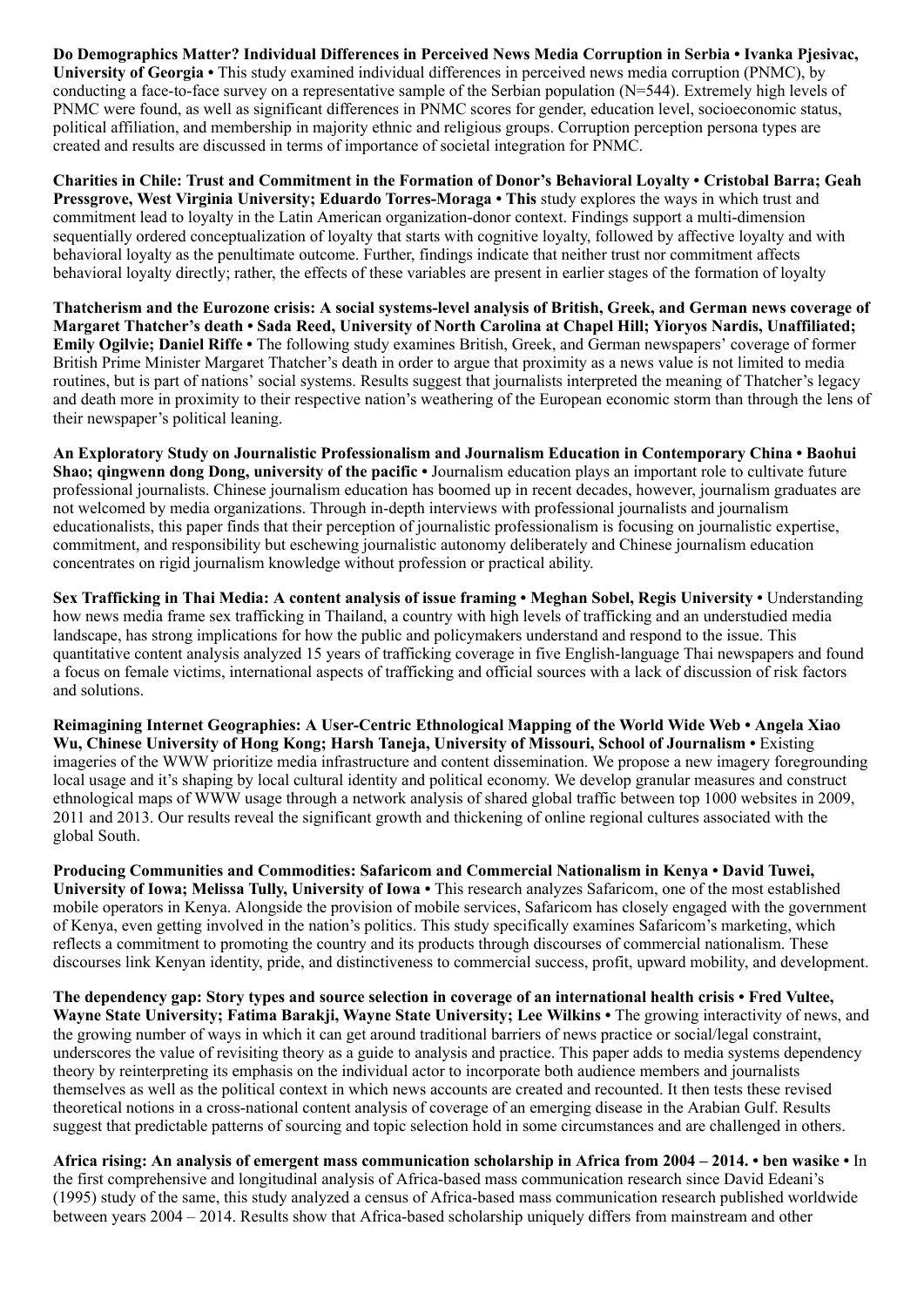emergent research in terms of analyzing newspapers content over television and the heavy use of case studies. Confluence with other research spheres includes being atheoretical, qualitative and non-empirical.

Examining global journalism: how global news networks frame the ISIS threat • Xu Zhang, Texas Tech University; lea hellmueller, Texas Tech University • The results of a quantitative content analysis of 393 news reports on the ISIS threat from CNN and Al-Jazeera English suggests that in time of globalization different transnational news outlets share common features in their news coverage of global challenges, while important differences still co-exist. On the contrary to the concept of global journalism, reporting the global event from a global perspective is far from conclusion, even for those transnational news outlets.

#### Markham Student Paper Competition

Source Nationality, Authority and Credibility: A Multi-National Experiment using the Diaoyu/Senkaku Island Dispute • Krystin Anderson, University of Florida; Xiaochen Zhang, University of Florida; Shintaro Sato, University of Florida; Hideo Matsumoto, Tokai University • This study investigates the relationship between source authority type and source nationality on credibility and peace message reception in context of the Diaoyu/Senkaku Island dispute. Through three separate experiments conducted in the U.S., China and Japan, it finds a significant relationship between source nationality and credibility and an interaction between nationality and authority type. The study offers implications for peace journalism, suggesting that source choice is an important factor in reporting peace initiatives.

What's in a name? The renewal of development journalism in the 21st century • Kendal Blust • Development journalism has been dismissed as a form of government controlled media but continues to interest scholars and practitioners alike. A new form of development journalism is being used in which international development issues are reported from the outside in. The Guardian's Global Development site is explored through ethnographic content analysis as a model for development journalism from the outside and a comparison with previous definitions.

Young wife from Sikkim allegedly raped: Understanding the framing of rape reportage in Indian media • DHIMAN CHATTOPADHYAY, Bowling Green State University • This paper explores the framing of rape reportage in India's English language media, conducting a mixed method content analysis of how 25 Indian newspapers, magazines and television channels reported the same incident of rape on their respective websites. The results showed that the victim's credibility was often doubted and both victim and accused were otherized. Also attributes such as marital status, age, profession and ethnicity were considered vital information to be conveyed to audiences. This study hopes to contribute to the nascent but growing body of academic work that has started to look at the growing incidents of rape in India and how the media frames and communicates incidents of rapes and rape culture in general to its audiences

Permission to Narrate? Palestinian Perspectives in U.S. Media Coverage of Operation Cast Lead • Britain Eakin, University of Arizona • This study explores the presence of Palestinian narratives in U.S. media coverage in the New York Times and the Los Angeles Times during Operation Cast Lead, the 22-day long Israeli military operation in Gaza, which lasted from late December 2008 through January 22, 2009. Utilizing a postcolonial framework this study examines the coverage as part of the Orientalist legacy that shapes American perceptions of Palestinians, and how those perceptions might manifest themselves in relation to the presence of or lack of Palestinian narratives in media coverage of Operation Cast Lead. This study finds that to a limited extent, Palestinian narratives are present in the reporting, however lack of context overshadowed their legitimacy.

MH17 Tragedy: An Analysis of Cold War and Post-Cold War Media Framing of Airline Disasters • Abu Daud Isa, West Virginia University • This paper builds on similar studies that examined newspaper coverage of airline disasters during the Cold War in the 1980s. It explores new Cold War frames in The New York Times and The Moscow Times coverage of Malaysian Airlines Flight MH17, which was shot down over Ukraine in 2014. The research reveals an absence of hostile Cold War assertions, but found frames were consistent with the respective U.S. and Russian diplomatic positions.

Journalists Jailed and Muzzled: Government and Government-inspired Censorship in Turkey during AKP Rule • Duygu Kanver, Michigan State University • During Justice and Development Party (AKP) rule, politics have been overly influential on news media in Turkey. The AKP government's connections with highly politicized media owners have led to a politically-oriented, polarized media landscape where journalists cannot report freely and objectively. This study explores limitations on freedom of the press, which include ongoing censorship due to direct and indirect involvement of the government, and hundreds of journalist imprisonments between 2008 and 2013.

Burma/Myanmar's Exile Media in Transition: Exploring the Relationship between Alternative Media, Market Forces & Public Sphere Formation • Brett Labbe, Bowling Green State University • This study examines the historical development of Myanmar/Burma's independent exile media alongside their recent integration into the country and ongoing financial reconfigurations. Employing documentary research, observation of Burma/Myanmar's current media landscape, and interviews with senior editors of the country's former exile media, this investigation explores these organizations' changing institutional practices and relationships to the nation's political and public spheres in order to examine reigning conceptualizations of 'alternative media' and its relationship to market forces and public sphere formation. This study found that the country's exile media's transition into the country has provided new avenues of journalistic 'space,' yet not necessarily conductive to these organizations' traditional alternative media values.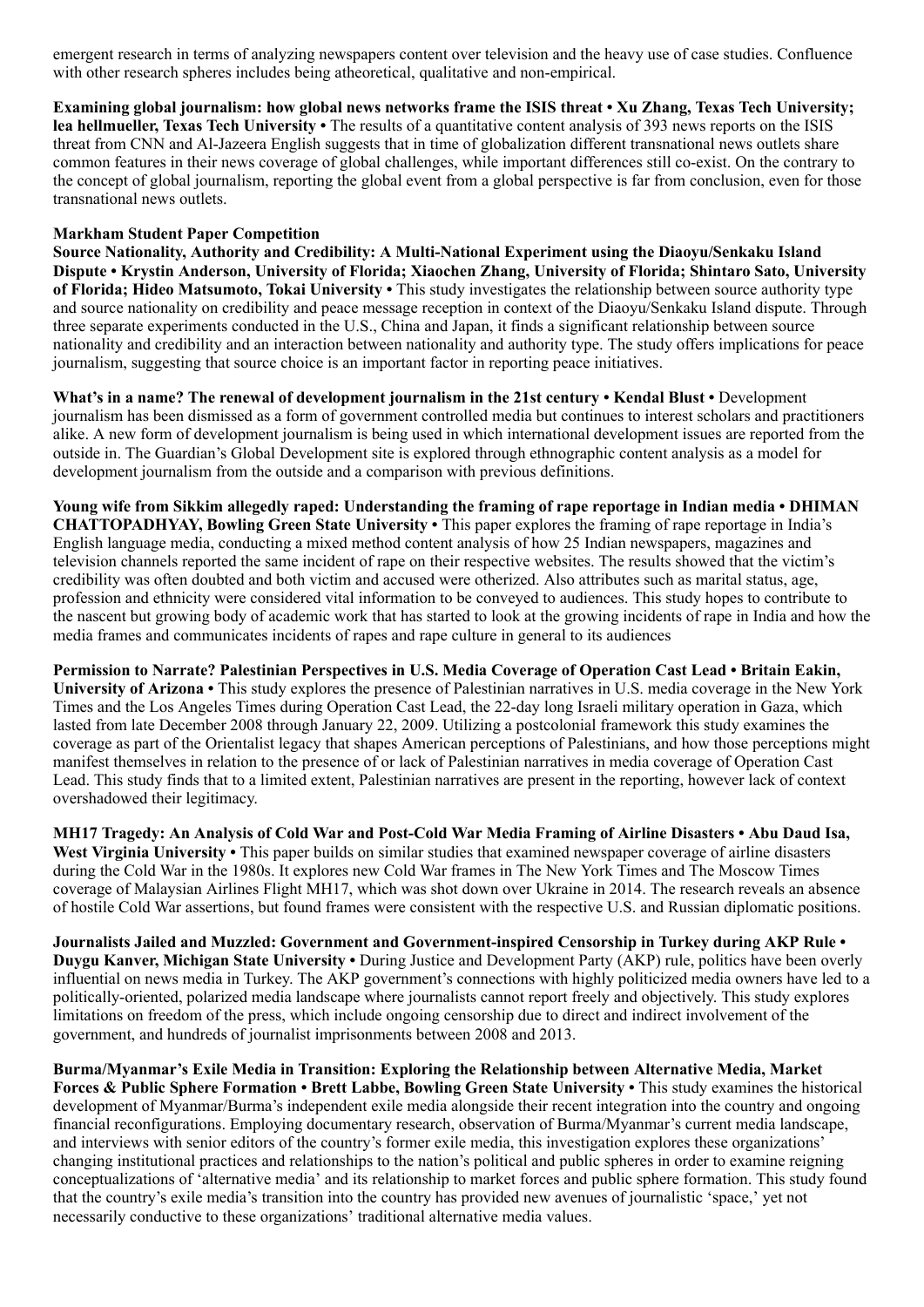Spotlight on Qatar: A framing analysis of labor rights issues in the news blog Doha News • Elizabeth Lance, Northwestern University in Qatar; Ivana Vasic, Independent; Rhytha Zahid Hejaze • This study examines coverage of labor rights issues in the online-only news blog Doha News (Qatar) to identify the prominent frames used. Additionally, this study compares those prominent frames with those found in the English-language daily Gulf Times (Qatar), identifying several differences. This study is useful in understanding how an online-only news blog covers a controversial issue in a restrictive press environment.

Digitally enabled citizen empowerment in East and Southeast Asia • SHIN HAENG LEE, University of Washington • This study assessed the impact of new information technologies on citizen empowerment in Asian political communication systems as the emerging digital network market. The World Values Survey provided cross-national data, gathered during the two periods: 2005–2007 (Wave 5) and 2010–2013 (Wave 6). The results showed that online information seeking had mobilizing effects on political participation in both WVS waves. This relationship was nevertheless conditional on the existing information gap.

Linguistic Abstractness as a Discursive Microframe: LCM Framing in International Reporting by American News • Josephine Lukito, Syracuse University • This study examined whether American news coverage of a country would be framed differently based on the country's proximity or interactions with the United States. The Linguistic Category Model was used to code for language abstractness. Seven proximity and interaction variables were studied. Results suggest that countries with little proximity or with weak ties to the U.S. were framed abstractly. Implications are discussed, and the LCM frame is identified as a discursive microframe (DMF).

Online networking and protest behaviors in Latin America • Rachel Mourao, The University of Texas at Austin; Shannon McGregor, University of Texas – Austin; Magdalena Saldana, The University of Texas at Austin • The relationship between online networking and protest participation is a focal point of scholarly attention, yet few studies address it in the context of Latin American democracies. Using data from the 2012 Americas-Barometer public opinion survey, we assess how online networking affects protest behavior in the region. Findings suggest that online networking leads to moderate protest behaviors. Results indicate protest participation has been normalized in the region, a sign of the strength of democratic states.

Twitter Diplomacy between India and the United States: A Qualitative Content Analysis of Tweets during Presidential State Visits • Jane O'Boyle, University of South Carolina • India's economic and political influence is growing, and its expansion of Twitter users provides more opportunity for international agenda-building. This qualitative analysis studies Twitter comments from the U.S. and India  $(N=11,532)$  during reciprocal state visits by Prime Minister Narendra Modi and President Barack Obama, when the most retweets in both countries were from the White House and Times of India, reflecting agenda-building effects. American comments were more negative about Obama than about Modi. Analysis addresses implications for agenda-building global public diplomacy.

Jokes in Public: The Ethical Implications of Radio Prank Calls • Subin Paul, University of Iowa; John C Carpenter • The use of prank calls is becoming increasingly common among radio hosts in the international arena. This study examines the ethics behind the practice of radio prank calls and their implications for mainstream journalism through Systematic Moral Analysis and Kantianism. It shows that while radio prank calls can contribute to the public sphere, they can also have unintended negative consequences that reflect badly not only on radio hosts, but also on mainstream journalists.

Reporting in Latin America: Issues and perspectives on investigative journalism in the region • Magdalena Saldana, The University of Texas at Austin; Rachel Mourao, The University of Texas at Austin • Despite its importance in fostering transparent democracies, watchdog journalism is not exempt from external influences. This study investigates the challenges faced by investigative journalism in Latin America. Guided by the Hierarchy of Influences model, we analyzed answers from 1,453 journalists in the region. Results reveal that more than two decades after the liberalization of media systems, journalists still face constraints related to clientelistic practices and personal security as the main challenges to investigative reporting.

Protesting the Paradigm: A Comparative Study of News Coverage of Protests in Brazil, China, and India • Saif Shahin, The University of Texas at Austin; Pei Zheng, The University of Texas at Austin; Heloisa Aruth Sturm, University of Texas at Austin; Deepa Fadnis • This study examines the coverage of Brazilian, Chinese, and Indian protests in their domestic news media to clarify the scope and applicability of the protest paradigm—a theory based primarily on U.S. media coverage of social movements. Using comparative analysis, it shows that the paradigm does not squarely apply in foreign contexts, but also identifies those aspects of it which are relevant for international research. Broader implications and ideas for future studies are discussed.

Trust in the media and its predictors in three Latin American countries • Vinicio Sinta, University of Texas at Austin; Victor Garcia, University of Texas at Austin; Ji won Kim • Declining public trust in the news media continues to be a matter of concern for scholars of mass communication and politics. In Latin America, the historically close links between media and political elites present an opportunity to obtain new insights about how trust in the news media relates to trust in other social institutions. In addition to these relationships, this study explores how demographic variables, media use and perceptions of public issues shape confidence in the news media in three Latin American countries: Chile, Colombia and Mexico. The results support previous findings about how the consumption of online news relates to a decline in trust in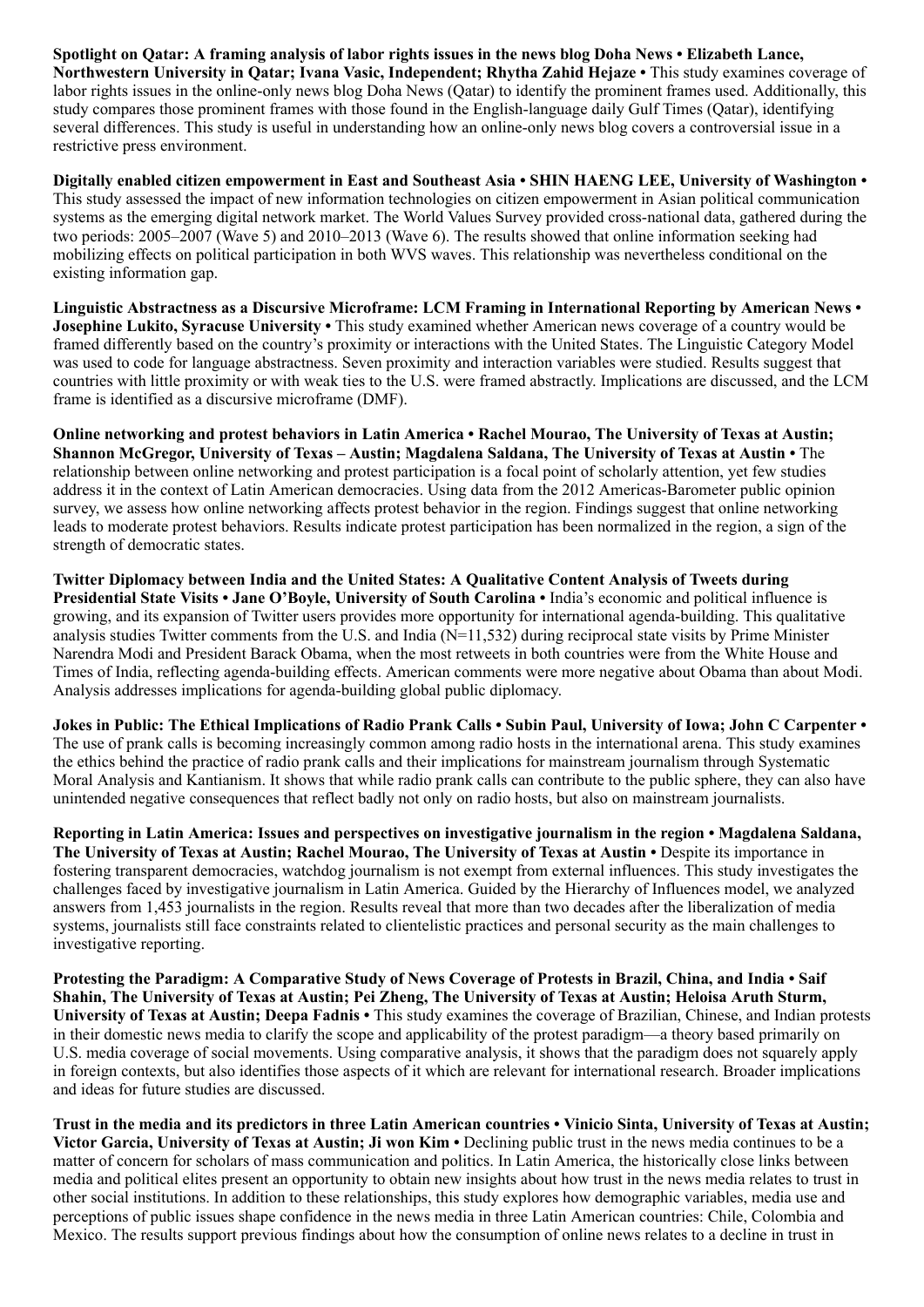legacy news media. Additionally, favorable perceptions of economic performance and increased trust in other social institutions were also positive predictors of media trust in certain contexts.

Seeking Cultural Relevance : Use of Culture Peg and Culture Link in International Newsreporting • Miki Tanikawa, University of Texas • This study describes the prevalence of culturally oriented writing techniques found in international news coverage of major American newspapers, through a concept explication and content analysis. These techniques, which I call culture peg and culture link, are content choices that journalists make to enhance the material's appeal to their home audience. A content analysis found that such cultural strategies were employed in 72 percent of international news articles in the New York Times.

Reporting War in 140 Characters: How Journalists Used Twitter during the 2014 Gaza-Israel Conflict • Ori Tenenboim, School of Journalism, the University of Texas at Austin • This study examines how journalists used Twitter during the 2014 Gaza war, while comparing Israeli journalists with reporters who work for international news outlets. The results show that the two groups differed in their choice of topics, the sources they cited, and the use of Twitter affordances – retweeting and replying. The study contributes to a better understanding of gatekeeping on social media in a time of war, which poses unique dilemmas and concerns for journalists.

How Do They Think Differently? A Social Media Advertising Attitude Survey on Chinese Students in China and Chinese Students in America • Anan Wan, University of South Carolina • This study explored whether Chinese students in both China and in America had different attitudes toward social media advertising, and how those attitudes were different, through a survey (N=300) of Chinese students in these two countries. The survey determined how they used social media, their attitudes and whether they trust social media advertising. It also tested the relationships between the students' the Social Media Diets (amount, frequency, and duration) and attitude toward social media advertising.

Marketing of Separatist Groups: Classification on Separatist Movement Categories • Dwiyatna Widinugraha • Many articles and studies discussed ISIS as a separatist group from its home country. However when we looked at other separatist cases, such as the Scottish Independence (SI) case, problems occurred when we tried to classified ISIS and SI in the same groups of separatists. This study uses comparative analysis on separatist groups marketing activities to draw classifications on the 21st century separatist groups categories: the ethnic group, the political group and the terrorist group.

Riot Bias: A Textual Analysis of Pussy Riot's Coverage in Russian and American Media • Kari Williams, SIUE/TH Media • This study uses framing theory and textual analysis to investigate how American and Russian media portrayed Russian punk band Pussy Riot's 2012 protest act in a Moscow cathedral, the trial and sentencing and subsequent newsworthy events. Coverage from Russia's Pravda and the United States' The New York Times – beginning with this particular protest act (February 2012) and ending with the protest at the Sochi Olympics (February 2014) –shows how each country's media portrayed the band.

Inter-media agenda-setting across borders: Examining newspaper coverage of MH370 incident by media in the U.S., China, and Hong Kong • Fang Wu, The Chinese University of Hong Kong; Di Cui, The Chinese University of Hong Kong • Focusing on the media coverage of the mysterious disappearance of Flight MH370 by major newspapers in the U.S., China, and Hong Kong, this study explored the inter-media agenda-setting effect in transnational settings. A content analysis of related news articles revealed a two-step agenda-setting effect among the selected news media. The findings suggested the national power (under which news media operate) played an important role in shaping the agenda of the coverage of global media events.

#### [2015 Abstracts](http://www.aejmc.org/home/2015/06/2015-abstracts/)

Filed under [Uncategorized](http://www.aejmc.org/home/category/uncategorized/) · Tagged with

# [Cultural and Critical Studies 2015 Abstracts](http://www.aejmc.org/home/2015/06/ccs-2015-abstracts/)

Posted by [kysh](http://www.aejmc.org/home/author/kyshiab/) on June 27, 2015 · [Leave a Comment](http://www.aejmc.org/home/2015/06/ccs-2015-abstracts/#respond)

Desiring Biracial Whites: Daniel Henney and Cosmopolitan Whiteness in Contemporary Korean Media • Ji-Hyun Ahn, University of Washington Tacoma • Contextualizing the rise of white mixed-race celebrities and foreign entertainers from the perspective of the globalization of Korean popular culture, this article aims to look at how Korean media appropriates whiteness as a marker of global Koreanness. Specifically, the article utilizes Daniel Henney, a white mixed-race actor and celebrity who was born to a Korean adoptee mother and an Irish-American father, as an anchoring text. Analyzing how Henney's image as upper-class, intelligent, and cosmopolitan constructs what whiteness means to Koreans, the study asserts that Henney's (cosmopolitan) whiteness is not a mere marker of race, but a neoliberal articulation of a particular mode of Koreanness. This study not only participates in a dialogue with the current scholarship of mixed-race studies in media/communication but also links the recent racial politics in contemporary Korean media to the much larger historical and ideological implications of racial globalization.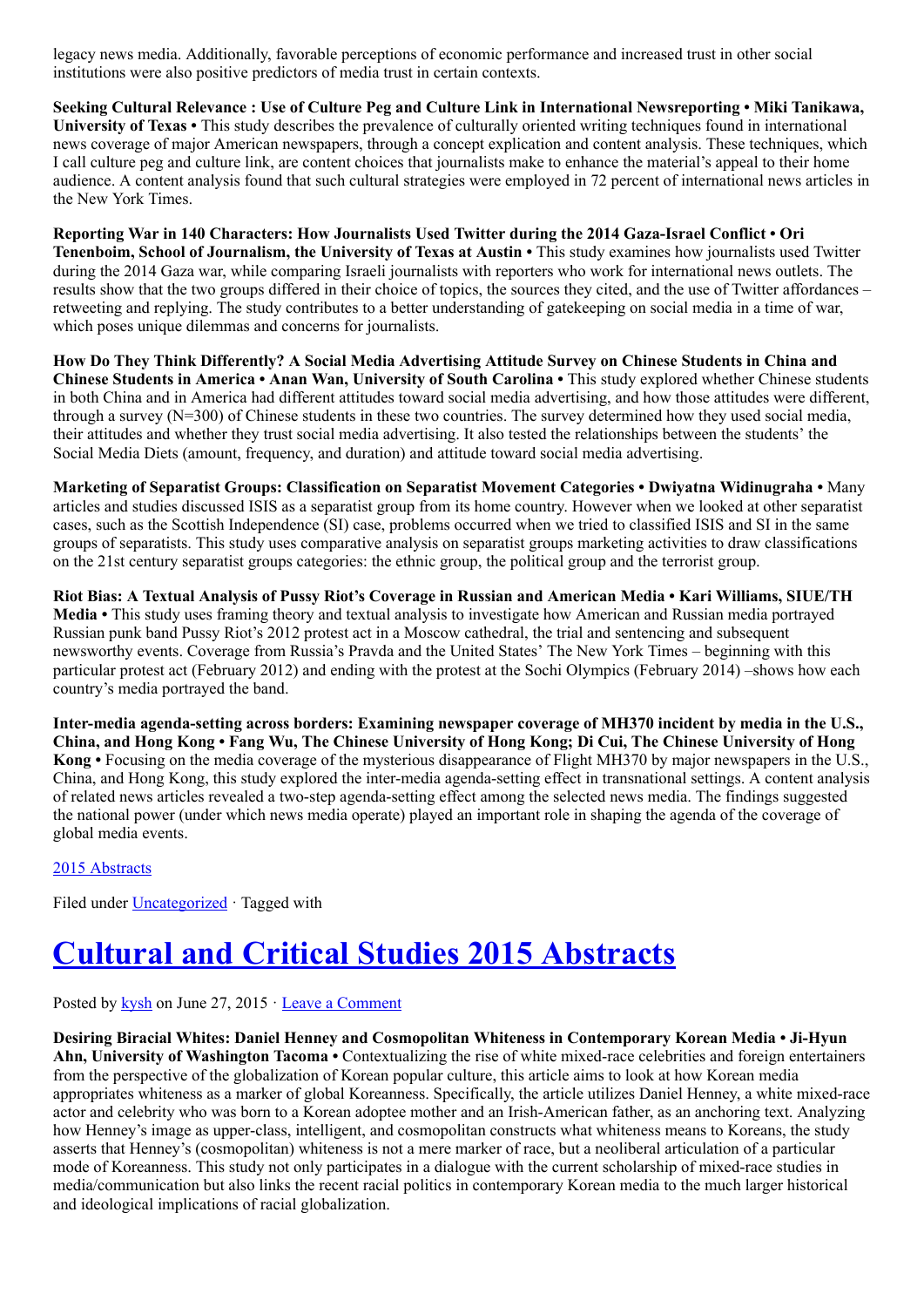Academic Revanchism at Century's End: Communication Studies at the Ohio State University, 1990 – 1996 • Vicente Berdayes, Barry University; Linda Berdayes, Barry University • This paper describes the dissolution of Ohio State University's Department of Communication in the mid-1990s, which ended an ambitious attempt to define a distinctive presence for critical communication research at the end of the 20th century. This episode is analyzed in terms of the confluence of changes forced upon communication studies in light of the neoliberal reorganization of higher education and the episteme of empiricist social science, which redefined inquiry across the College of Social and Behavioral Sciences.

The Role of the Producer in Unboxing Videos • Christopher Bingham, University of Oklahoma • On YouTube exist thousands of unboxing videos (UBVs), in which a producer opens a product for the first time and critiques the package's contents. Due to their prevalence, UBVs require more scholarly attention. This paper presents a multimodal content analysis of UBVs in order to define the role of the UBV producer. Data suggest that producers seek to emulate sensory experiences, provide helpful expertise, establish community with audience members, and share a sense of exploration.

Filmic Narrative and Authority in the Cop Watching Movement • Mary Angela Bock, University of Texas at Austin • Police accountability groups in the U.S are proliferating thanks to smartphone penetration and online social networks. This qualitative project theoretically situates cop-watching and its videos. Using the basic foundation of Foucault's ideas about the negotiation of truth, it examines the discursive struggles over the evidentiary value of police accountability activism and its challenges to conventional narratives about police work. This exploration finds that police accountability activists employ the technical but not discursive routines of journalism.

Good Gay, Bad Queer: Heteronormtive Shaming and Homonormative Love in Network Television Situational Comedies • Robert Byrd, University of Memphis • This analysis of primetime situational comedies that feature LGBTQ characters argues that through heteronormative and homonormative constructions of sexuality many LGBTQ people are rendered invisible in the mainstream. Through discourse analysis, the study examines how these television programs work to normalize gay and lesbian identity, which then resembles the dominant heterosexuality, by shaming queer sexual practices and excluding all alternatives to the prescribed homonormative construct of love. This research is important in understanding the Americans' most recent shifts in public opinion on issues of marriage equality and moral acceptance, but also in understanding what groups of LGBTQ people may be further marginalized from the mainstream. Further, it is important to examine the underlying ideology of these programs to extract meanings that have the potential to further subvert queer notions of sex and sexual politics, which only work to advance the marginalization of those who do not fit the dominant mold.

#IfTheyGunnedMeDown: Postmodern Media Criticism in a "Post-Racial" World • Christopher P. Campbell, The University of Southern Mississippi, School of Mass Communication and Journalism • Abstract: This paper examines social media postings that surfaced in the wake of the 2014 fatal shooting of Michael Brown, an African American, by a white Ferguson, Missouri police officer. It argues that the postings reflect keen insight into the notion of media representation; that is, the young African Americans who posted the photos perceptively and concisely identified the problems with journalistic representations of black people as pathological criminals, representations that have been identified as enormously problematic by cultural studies scholars. The paper asks if the social media postings and other elements of contemporary media could significantly advance the discussion about race in America.

Telling Us What We Already Know: Decoding the Absence of Poverty News in Appalachian Community Media • Michael Clay Carey, Samford University • This study examines the ways audiences in rural Appalachian communities can interpret a lack of local news coverage about local poverty and related issues. Community media in the communities under study provided little coverage of local poverty. Using Stuart Hall's encoding/decoding model as a theoretical framework, this study examines readers' notions about the motives for that lack of coverage, and how those ideas influenced their views of local news outlets as voices for the community.

Framing English: The reproduction of linguistic power in Korea's locally-based English language press • John C Carpenter; Frank Durham • This study analyzes the framing process generated by Korea's English language press about the implementation of an English-only instruction policy at the elite Korean science university, KAIST, in 2007. It focuses on Korean language ideology to conceptualize the adoption of English in Korea. In its textual analysis of related news coverage, the study shows that the English-language press employed frames of "necessitation", "externalization", and "selfdeprecation" to variously position English as hegemonic in Korea.

"It's Biology, Bitch!": Hit Girl, the Kick-Ass Franchise, and the Hollywood Superheroine • Phil Chidester, Illinois State University • The general critical response to Kick-Ass (2010), the widely popular comic-book send-up, has been a condemnation of the film for its abusive representations of its core female protagonist, 11-year-old Hit Girl. Yet as I argue in this essay, the film and its sequel, 2013's Kick-Ass 2, are better understood as a broader treatise on gender and difference in a contemporary America. Through their depictions of Hit Girl's struggle to choose between an essential femininity and an essential heroism, the texts embody Americans' blunt refusal to embrace what is perhaps the most radical and threatening of all depictions of the feminine: that of woman as true superhero. In doing so, the films also serve as touchstone moments in the culture's ongoing politics of gender.

Televisuality, Movement, and the Market on CNBC's The Closing Bell • Diane Cormany, University of Minnesota • The Closing Bell communicates affect through cable news' endemic graphic style and television's characteristic motion and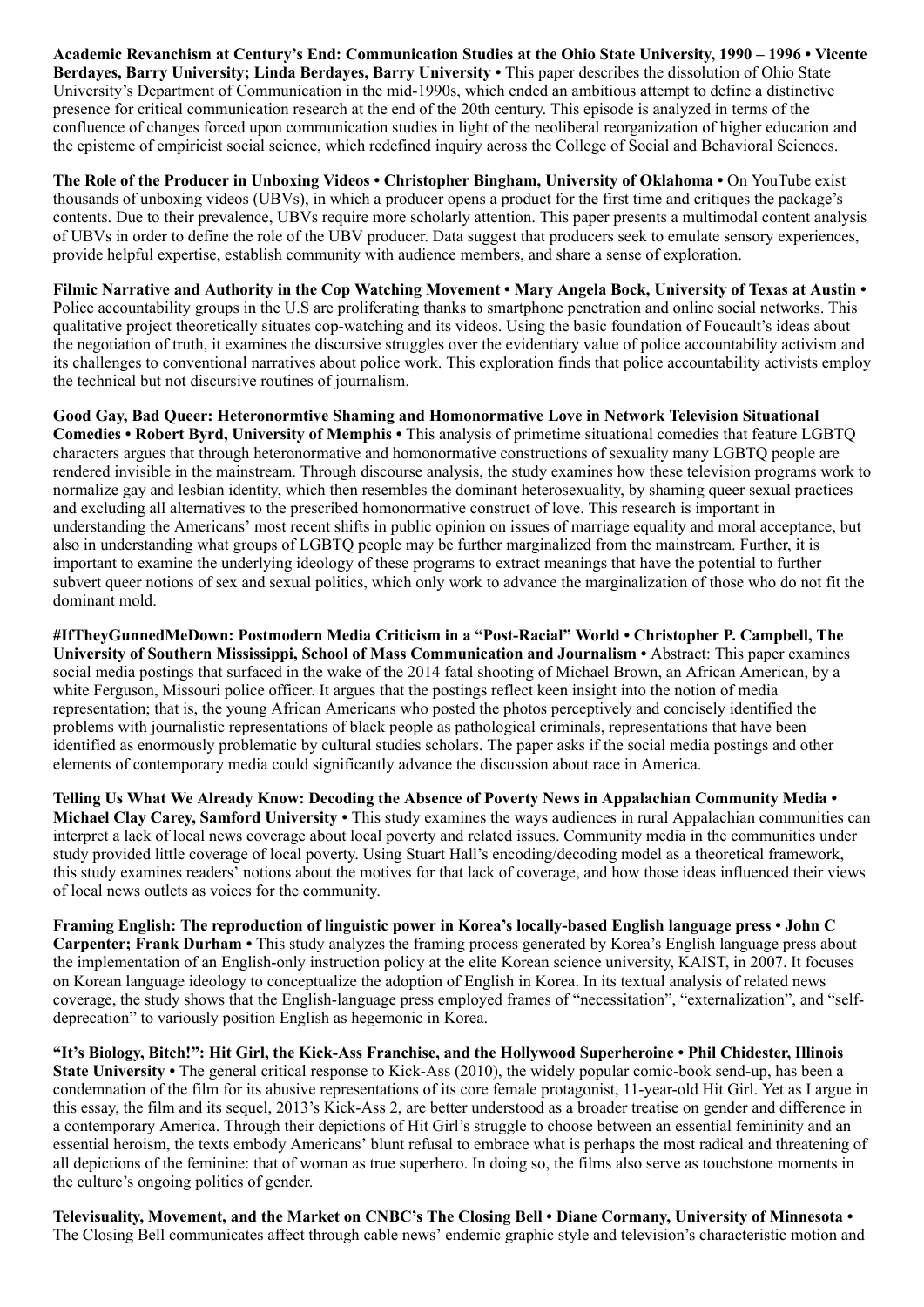liveness. Real-time graphic updates show the second by second change in stock prices, usually accompanied by line graphs that are designed to indicate movement over time. Likewise a digital clock displayed in the lower right of the screen counts down the seconds until the market close and calls viewers to action. Movement is both literal, through the changing second count, and figurative by communicating that action is required. This article demonstrates how The Closing Bell goes beyond representation to actually embody market movement through the affective impact of its aesthetics. The ups and downs of the securities market are actually tied to perceptions of its movement, which are communicated through financial news media. The Closing Bell therefore participates in market movement by mobilizing affect through its use of televisuality–the graphics and movement-intensive style that characterizes cable news.

The New Columbia Heights: How Gentrification Has Transformed a Local Washington, D.C. Community • Christian Dotson-Pierson; Ashley Lewis • "In 2012, the Fordham Institute cited Columbia Heights, a historic neighborhood in Ward 1 of Washington, D.C., as 14 out of 25 of the fastest gentrifying neighborhoods in the United States. Gentrification or "revitalization" is a phenomenon in urban planning which often displaces poorer residents while also transforming neighborhoods demographically and socially. This study includes interviews from 15 Columbia Heights residents about their preferred news sources for obtaining information about gentrification in their neighborhood."

The "Public" and the Press: Lippmann, the Interchurch World Movement, and the 1919-20 Steel Strike • Frank Durham • This historically situated rhetorical analysis examines Walter Lippmann's understanding of the Interchurch World Movement (hereafter, "Interchurch"), which was a short-lived, but prominent, Progressive ecumenical organization that investigated the Great Steel Strike from 1919-1920. The Interchurch's Progressive, social science-based study of anti-labor coverage by the Pittsburgh press informed Lippmann's concept of such organizations, because he felt they could monitor journalistic practices from their positions outside of the field.

Citizens of the Margin: Youth and resistance in a Moroccan YouTube web-series • Mohamed El Marzouki, Indiana University • This paper examines a user-generated YouTube web-series, Tales of Bouzebal, as a performance of marginality and a social critique of state hegemonic institutions in the post-Arab Spring Morocco. Using a combined method of textual and discourse analyses, the paper argues that the new media practices of producing and consuming user-generated content among North African youth are best understood as practices of cultural citizenship that facilitate change through the production counter-discursive political subjectivities among youth in MENA.

Print vs. digital: How medium matters on House of Cards • Patrick Ferrucci, University of Colorado-Boulder; Chad Painter, Eastern New Mexico University • This study utilizes textual analysis to analyze how journalists are depicted on the Netflix drama House of Cards. Through the lens of orientalism and cultivation, researchers examine how depictions of print and digital journalism would lead viewers to see digital journalists as less ethical and driven by self gain, while also viewing technology as an impediment to quality journalism. These findings are then discussed as a means for understanding how these depictions could affect society.

Pornography, Feminist Questions, and New Conceptualizations of "Serious Value" in Sexual Media • Brooks Fuller, UNC-Chapel Hill • During the 1980s, anti-pornography advocates waged a litigious, regulatory war against perceived social ills caused by pornography. A cultural dialogue persisted, questioning the social value of pornography. Proposed criminal regulations of pornography ultimately stalled in American Booksellers v. Hudnut (1985). This paper analyzes post-Hudnut cases under legal and qualitative methodological frameworks and finds that although courts generally assume pornography's direct media effects, several recent cases reflect pro-pornography feminist conceptualizations of social value.

Image Control: The Visual Rhetoric of President Obama • Timothy Roy Gleason, University of Wisconsin Oshkosh; Sara Hansen, University of Wisconsin Oshkosh • President Barack Obama was elected upon a wave of change he described as "hope." Journalists have found the Obama administration offers little hope in providing greater access to information than that offered by the previous administration, exemplified by the exclusion of photojournalists from a number of events. Using Althusser's Ideological State Apparatus and branding, this critical analysis examines the process of image control and interprets the resulting photographs to argue against current White House practices.

Digital Exclusion in an Information Society: How ISP Competition Affects the American (information) Consumer • Jenna Grzeslo, Penn State University • Using political economy, this paper explores competition amongst the largest Internet Service Providers (ISPs) in the United States. Specifically, this analysis asks how do the conditions created by ISP competition affect digital exclusion? The goal of this paper is to illustrate the state of digital exclusion in the United States providing evidence of a racial, cultural, and class divide between those who have home Internet access and those who do not.

Behold the Monster: Mythical explanations of deviance and evil in news of the Amish school shooting • Erica Salkin, Whitworth University; Robert Gutsche, Jr, Florida International University • In October 2006, Charles Carl Roberts IV walked into an Amish schoolhouse in Pennsylvania and killed five female students. Through an analysis of 215 news articles published in 10 local, regional, and national newspapers in 2006 and 2007, this paper examines news characterizations of Roberts that cast him as a 'Monster,' an archetype missing in studies on 'news myth.' This paper expands how to examine the nature of evil in loss in news myth scholarship.

How the American News Media Address the n-Word • Frank Harris, Southern Connecticut State University • This study surveyed American newspapers, television and radio stations on how they address the word "nigger" or "nigga" in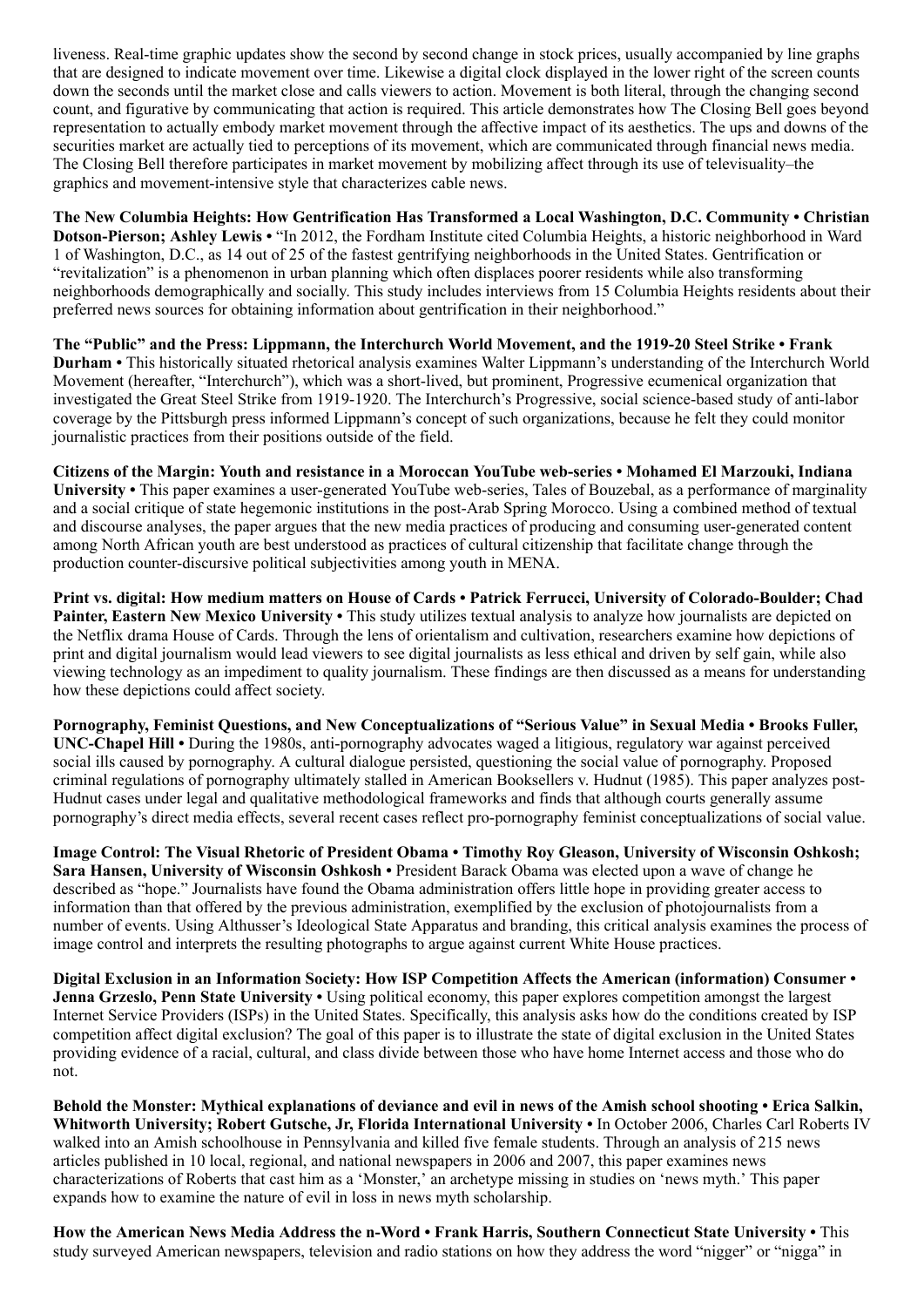today's news stories. It found the overwhelming majority have encountered the words in some part of the news process. While most do not have a formal policy for addressing the words, they nearly all apply euphemistic words, phrases and editorial approaches to keep the explicit words from being seen, read or heard by the public.

Digital Mobilities as Dispersed Agencies: An Analysis of Google Glass, Microsoft Kinect and Siri • Matthew Corn; Kristen Heflin, Kennesaw State University • This study proposes a conception of digital mobility as a contemporary assemblage of forms and practices that pose contradictions for ideas about agency. By doing so, the focus of scholarly inquiry moves from individuals, particular devices or institutions, to the assemblages through which they are constituted and practiced. This study presents analyses of digital mobility exerted across three discernible assemblages enabled by Google Glass, Microsoft Kinect and Siri as part of various Apple products.

Speaking Out: Networked Authoritarianism and the Virtual Testimonios of Chinese Cyberpetitioners • Vincent Guangsheng Huang • In this study, the online narratives created by Chinese cyberpetitioners were identified as "virtual testimonios." Critical narrative analysis was used to explore the ways in which virtual testimonios both challenge and are shaped by networked authoritarianism. The cyberpetitioners were found to construct "local testimonios" to expose the institutional root causes of social injustice and mobilize the public against injustice. To evade censorship, they structured their plots and characters according to a central-local binary opposition that allowed them to criticize local government authority without compromising their expression of loyalty to the central government. The cyberpetitioners were also shown to use the narrative strategy of "central intertextuality" to construct and occupy the collective subject positions of "citizens" and "the people," thereby justifying their cyberpetitioning activities.

The Gendered Frames of the Sexy Revolutionary: U.S. Media Coverage of Camila Vallejo • Bimbisar Irom, Edward R. Murrow College of Communication • The paper analyzes news stories pertaining to Camila Vallejo, the Chilean student leader famously dubbed as "the world's most glamorous revolutionary", to examine the kind of frames used to represent female activists. What role does cultural distance play in media frames? How are female activists outside of the electoral process framed differently than female politicians who practice a more 'legitimate' form of politics? What media frames for representing female radicals persist over historical time?

The 90s, the Most Stunning Days of Our Lives: Cultural Politics of Retro Music in Contemporary Neoliberal Korea • Gooyong Kim, Temple University • This paper critically interrogates socio-cultural implications of the recent resurgence of 90s popular music in Korea, which was epitomized by the unprecedented success of MBC's Infinite Challenge: "Saturday, Saturday is Singers." The program staged special reunion performances of the decade's most iconic popular musicians. Focusing on how the program re-constitutes a cultural memory of the decade, this paper examines the cultural politics of retro music in contemporary neoliberal Korea.

Dialectics of book burning: Technological reproducibility, aura and rebirth in Fahrenheit 451. • Shannon Mish; Jin Kim • Ray Bradbury's novel Fahrenheit 451 provides productive debating points in media studies, such as memory, information and technological reproduction. This paper aims to examine such repetitive motifs as library, book and phoenix from Bradbury's book through Benjamin's theoretical lenses of aura, technological reproducibility and collection. We found dialectics of media in the Bradbury's book: technologies threaten but embrace aura, which is unique but historical, and phoenix symbolizes death as well as birth of knowledge.

Authorship, Performance and Narrative: A Framework for Studying Cultural Production on YouTube • Mark Lashley, La Salle University • This paper presents a framework for textual analysis of YouTube videos. First, it conceptualizes the collective output of video bloggers ("vloggers") as forms of cultural production. Second, it breaks these cultural productions/cultural practices into three component parts that can be used for analysis: the role of authorship in the YouTube space, the nature of the performances that can be read as textual analysis, and the narrative that is presented through an individual's YouTube creations.

Friday Night Disability: The Portrayal of Parent-Child Interactions on Television's Friday Night Lights • Ewa McGrail, Georgia State University; J. Patrick McGrail, Jacksonville State University; Alicja Rieger, Valdosta State University; Amy Fraser, Georgia State University • Studies of television portrayals of parent/child relationships where the child has a disability are rare. Using the social relational theory perspective, this study examines interactions between parents and a young man with a disability as portrayed in the acclaimed contemporary television series, Friday Night Lights. We found a nuanced relationship between the portrayed teen and his parents and a powerful influence of the community on the parent-child relations and family life.

Journosplaining: A case of "Linsanity" • Carolyn Nielsen, Western Washington University • This study explores the idea of "journosplaining" using the case of news coverage about pro-basketball star Jeremy Lin's meteoric rise to fame. Journosplaining is the way in which journalists use their privilege as mass communicators to report the issues of the day by relying on stereotypes as shorthand explanations, thus perpetuating them. News coverage of Lin focused on his Asian-Americaness as primary to his identity as an athlete. "Linsanity" coverage drew on Asian-related puns and "jokes" about Asian Americans, conveying that this type of humor was acceptable. This essay connects Asian American studies scholarship with mass media scholarship to show how journosplaining perpetuates racialized stereotypes.

Transnational and domestic networks and institutional change: A study investigating the collective action response to violence against journalists in Mexico • Jeannine Relly, The University of Arizona; Celeste Gonzalez de Bustamante,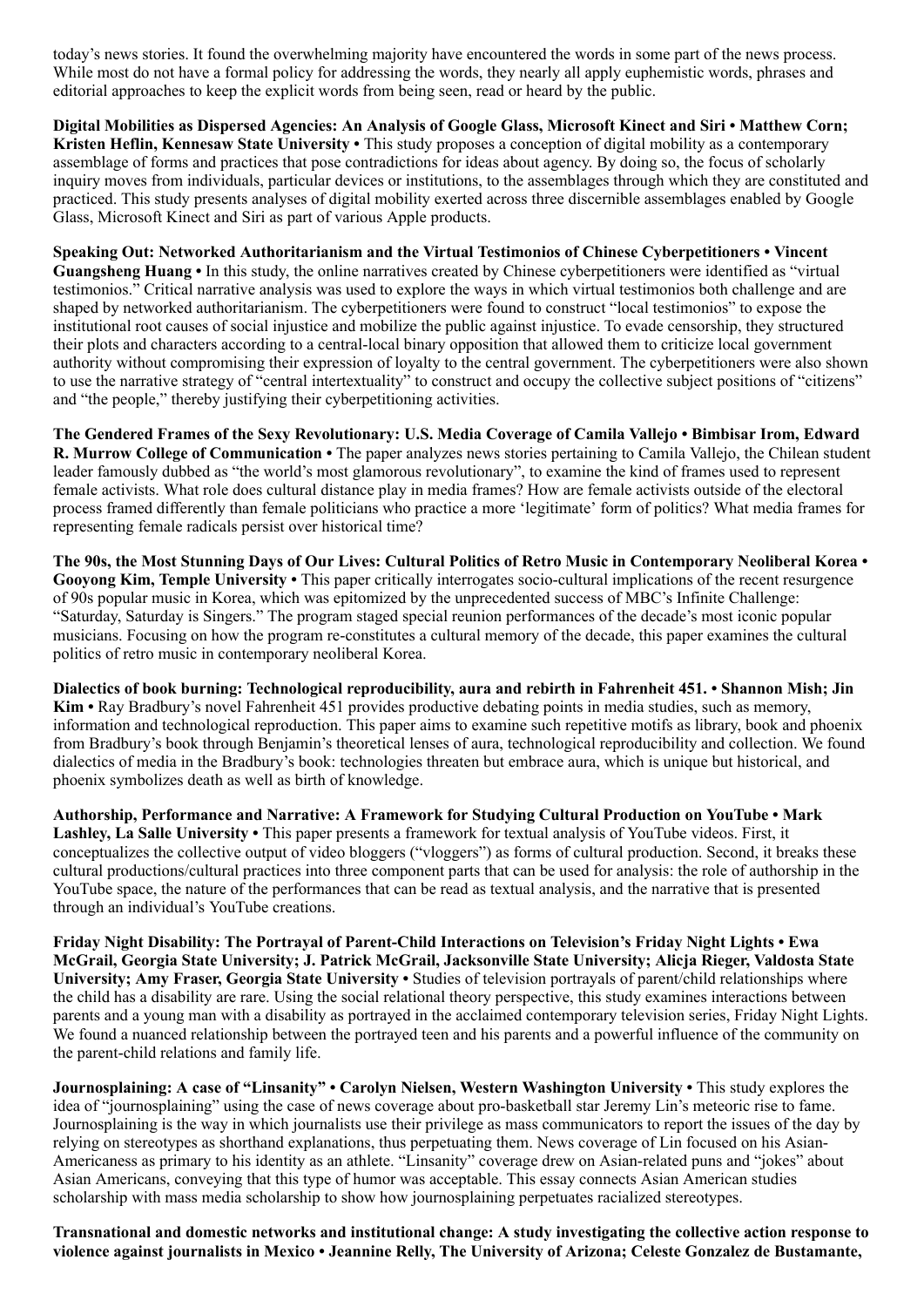The University of Arizona • As the number of journalists killed and disappeared in Mexico has climbed past 125 lives lost and the culture of impunity has persisted in a period anticipated as the country's democratic transition, a host of organizations have worked together to press the Mexican government toward institutional change. Utilizing the framework of collective action in its broadest sense, we applied Risse and Sikkink's spiral model of institutional change in this exploratory qualitative study. Our interviews with 33 organization representatives examined the activity related to organizational mobilization, funding, transnational and domestic engagement, normative appeals, information dissemination, coordination, lobbying, and institutional change in governmental response to violence against journalists in Mexico.

David Foster Wallace: Testing the Commencement Speech Genre • Nathan Rodriguez, University of Kansas • David Foster Wallace delivered the commencement address at Kenyon College in 2005, in what would be his only public speech. The writer's 23-minute speech, which went through nine distinct drafts, eschewed the standard offering of vague platitudes. Rather, Wallace discusses the "boredom, routine, and petty frustration" that await the graduates, and in doing so, tests and reaffirms both the value of a liberal arts education and the commencement speech genre itself.

"The Best Minute and a Half of Audio": Boundary Disputes and the Palin Family Brawl • David Schwartz, University of Iowa; Dan Berkowitz, University of Iowa • In an introduction to an audio recording of Bristol Palin describing her family's involvement in an Alaska house-party brawl, CNN anchor Carol Costello commented: "This is quite possibly the best minute and a half of audio we've ever come across." Through textual analysis of news items and blogs, this situation illustrates the challenge of conducting media boundary work—and the role strain that results—when the subject occupies space within both entertainment and news.

Buyer Beware: Stigma and the online murderabilia market • Karen Sichler • When eBay issues value-laden judgment on what may or may not be sold on the site, it sends a very definite and definitive message as to what is and what is not a culturally acceptable product for the site. Using Erving Goffman's theory of stigma, this work traces the virtual migration of murderabilia, collectables which have their value due to their connection with violent criminals, from eBay to stand alone, specialized virtual storefronts

Public Relations and Sense-Making; the Standard Oiler and the Affirmation of Self-Government, 1950-52 • Burton St. John, Old Dominion University • Corporations may attempt to co-create meaning by pursuing what Heath (2006, p. 87) calls a "courtship of identification." However, exploring the Standard Oiler through the lens of the concept of selfgovernment, this work offers that public relations sense-making may strike a more nuanced mode by offering a courtship of affirmation—an approach that attempts to leverage apparent existing areas of consonance between a public relations client and particular audiences.

Knowledge Workers, Identities, and Communication Practices: Understanding Code Farmers in China • Ping Sun, School of Journalism and Communication, Chinese University of Hong Kong; Michelangelo Magasic, Curtin University • Extending the concept of "knowledge workers", this paper studies the identity dynamics of IT programmers in China. Through the discursive analysis of programmer's personal memoirs (collected via personal interview and online ethnography), four themes of identity dynamics emerge: IT programmers demonstrate identification to professionalism and technology; they naturalize the high mobility and internal precarity of their work via discourses of self, and social, improvement; the term "manong" ("coding monkeys" or "code farmers" in English) is used to support a sense of selfhood amidst high pressure schedules and "panopticon control"; the disparaging term "diaosi" ("loser" in English) is appropriated in order to activate a sense of self expression and collective resistance regarding the programmers' working and living conditions. These four themes are integrated into: 1) hegemonic discourses of economic development and technical innovation in modern China; and 2) the processes of individualization among IT programmers on a global scale. Our findings suggest that being a knowledge worker means not only providing professional expertise like communication, creativity and knowledge, it also interrogates questions of survival, struggle, and solidarity.

A Critical Legal Study of Minors' Sex and Violence Media Access Rights Five Decades After Ginsberg v. New York • Margot Susca, American University • In the United States, it would be illegal for a merchant to sell "girlie" magazines to a minor, according to the landmark 1968 Supreme Court Ginsberg v. New York case that ruled laws limiting minors' access to sexual media do nothing to impact adult access to the same material. Although California lawmakers in 2005 applied that legal philosophy—known as "variable obscenity" as a framework for controlling minors' access to violent video game content, the law never took effect. The Supreme Court in the 2011 Brown v. Entertainment Merchants Association ruled that California law unconstitutional, stating the government overstepped its authority in trying to control minors' access to violent games. This paper hopes to add to the literature on violent video game law through a critical legal studies analysis of the Ginsberg and Brown cases. Conclusions address the continued power of industry over parents in media decision making and access, and societal concerns about sex outweighing those about violence despite medical warnings.

The Misinterpreted Grin: The Development of Discursive Knowledge About Race Through Public Memory of Louis Armstrong • Carrie Teresa • This project explores how expressions of public memory that engage with Louis Armstrong reflect the "tensions and contestations" (Zelizer, 1995, p. 217) in the study of memory generally and consideration of his legacy specifically. Expressions of public memory as they relate to Armstrong reflect a lack of understanding of the black community's struggle for freedom. Armstrong has been posited as a "racial figure" and as such race itself has been diluted to understanding only binary conceptions of "Tomming" and militant activism. Where public memory has missed the mark in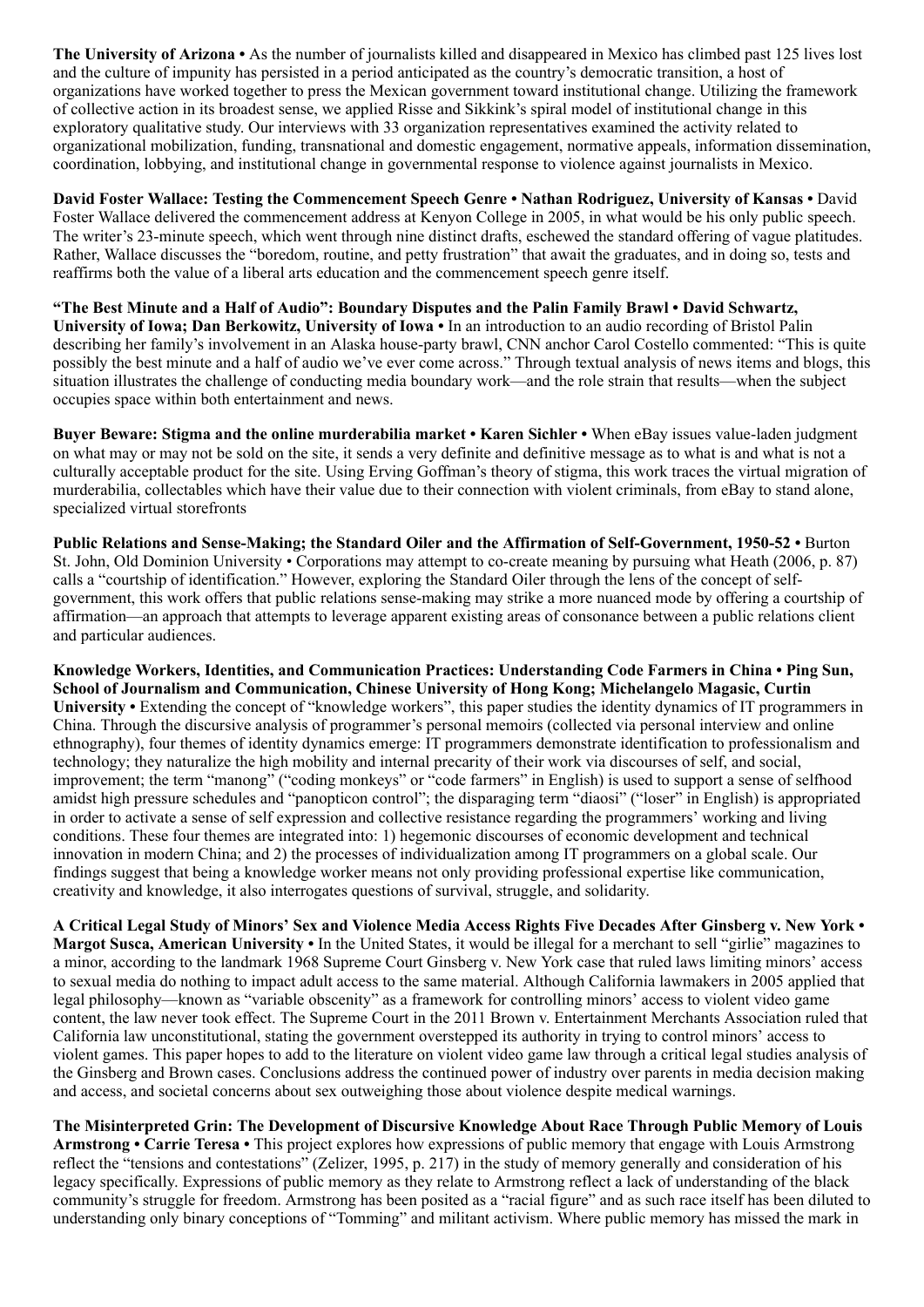properly commemorating Armstrong's legacy has been its reticence to engage with the dynamic nature of Armstrong's life as reflective of the plurality of the black community itself over the course of the 20th century.

Pleasantly Deceptive: The Myth of Main Street and Reverse Mortgage Lending • Willie Tubbs, University of Southern Mississippi • Reverse mortgage commercials appear throughout local and cable television programming. Multiple companies use various commercial appeals in an attempt to convince citizens aged 62 and older who own their homes to accept a loan based on the equity in their homes. Among the more common appeals, both verbal and visual, is a connection between accepting this type of often-costly debt and the sanctity of small-town or suburban living. Yet, the Main Street of the American psyche exists primarily in myth, making this advertising tactic particularly troubling. In this paper, an American Advisors Group (AAG) commercial is unpacked and examined via a critical cultural lens of lifespan studies. Using Hall's three levels of reading, the author suggests multiple interpretations of this commercial, which is titled "Too Good to Be True." This commercial, indeed many of the shows during which it has been broadcast, bolsters the myth of Main Street and suggests unrealistic and potentially damaging misrepresentations of reality.

Media Representations in Travel Programming: Satire, Self, and Other in An Idiot Abroad • Zachary Vaughn, Indiana University • This paper focuses on two episodes from the first season of An Idiot Abroad to explore media representations of the self and the other. The principal focus of An Idiot Abroad is between the host's conceptions and interactions of other cultures and people with his own British cultural framework. Deploying humor, Ricky Gervais, Stephen Merchant, and Karl Pilkington satirize traditional English and Western concepts of often exoticized cultures in order to critique dominant Western ideology.

The Discursive Construction of Journalistic Transparency • Tim Vos, University of Missouri; Stephanie Craft, University of Illinois • This study culls references to journalistic transparency from a broad range of journalism trade publications from more than a decade in order to examine the discursive construction of transparency within the journalistic field, paying. Drawing on Bourdieu's field theory, the study explores how journalistic doxa and cultural capital come to be discursively formed. The analysis focuses on how transparency is defined by members of the journalistic field and how transparency is or is not legitimized.

Neo-Nazi Celebration and Fascist Critique in the Mainstream Music of the Former Yugoslavia • Christian Vukasovich, Oregon Tech • Following the Balkan civil wars ethno-nationalism continues to impact identity both in the former Yugoslav republics and abroad among the diaspora. In this paper the author examines how two popular rock groups (Thompson and Laibach) rearticulate fascist symbolism through their polarizing concert events. More specifically, the author conducts a rhetorical analysis of both groups' music, images, pageantry and lyrics in order to interrogate the celebrations of fascism in their performances. The author examines the tensions reproduction and representation, as well as how the concerts discursively construct history, culture, nationhood, religion and belonging in two radically divergent ways – on the one hand endorsing and reproducing a violence-endorsing neo Nazi fascist identity, and on the other hand undermining contemporary ideologies of fascism through extreme performance and deconstruction.

Sabotage in Palestine, terrorists busy: Historical roots of securitization framing in the press • Fred Vultee, Wayne State University • The role of mass media in securitization – broadly, the public construction of a state of existential threat to a cherished political or cultural institution, requiring the imposition of extraordinary measures for an indefinite time – has drawn increasing attention in security studies from both normative and empirical perspectives. Little attention has yet been paid, though, to security discourse earlier in the era of mass media. This paper tries to close that gap by looking at press accounts of the anti-British revolt in the late days of the Palestine mandate. In the light of the heavily securitized political response to the rise of the Islamic State organization in 2014, this paper addresses how and whether anti-British political violence was cast as an existential threat or as a political challenge to be addressed by existing political and security institutions.

The Naked Truth: Post-Feminism in Media Discourse in Response to the Kardashians' Nude Magazine Images • Joy Jenkins, University of Missouri; David Wolfgang, University of Missouri • In November 2014, Kim Kardashian appeared nude on the cover of Paper magazine. The next month, a pregnant Kourtney Kardashian posed for a partially nude photo shoot in online magazine DuJour. Media outlets quickly responded to both, publishing articles critiquing the photos and Kim and Kourtney's motivations. This study assessed the presence of typical media gender representations in these articles as well as facets of post-feminism, including more nuanced representations of power and feminist solutions.

#### [2015 Abstracts](http://www.aejmc.org/home/2015/06/2015-abstracts/)

Filed under [Uncategorized](http://www.aejmc.org/home/category/uncategorized/) · Tagged with

[Next Page »](http://www.aejmc.org/home/page/2/?s=Mass+Communication+and+Society+2010)

Follow AEJMC

 $\boxdot$  f  $\textcircled{p}$  y o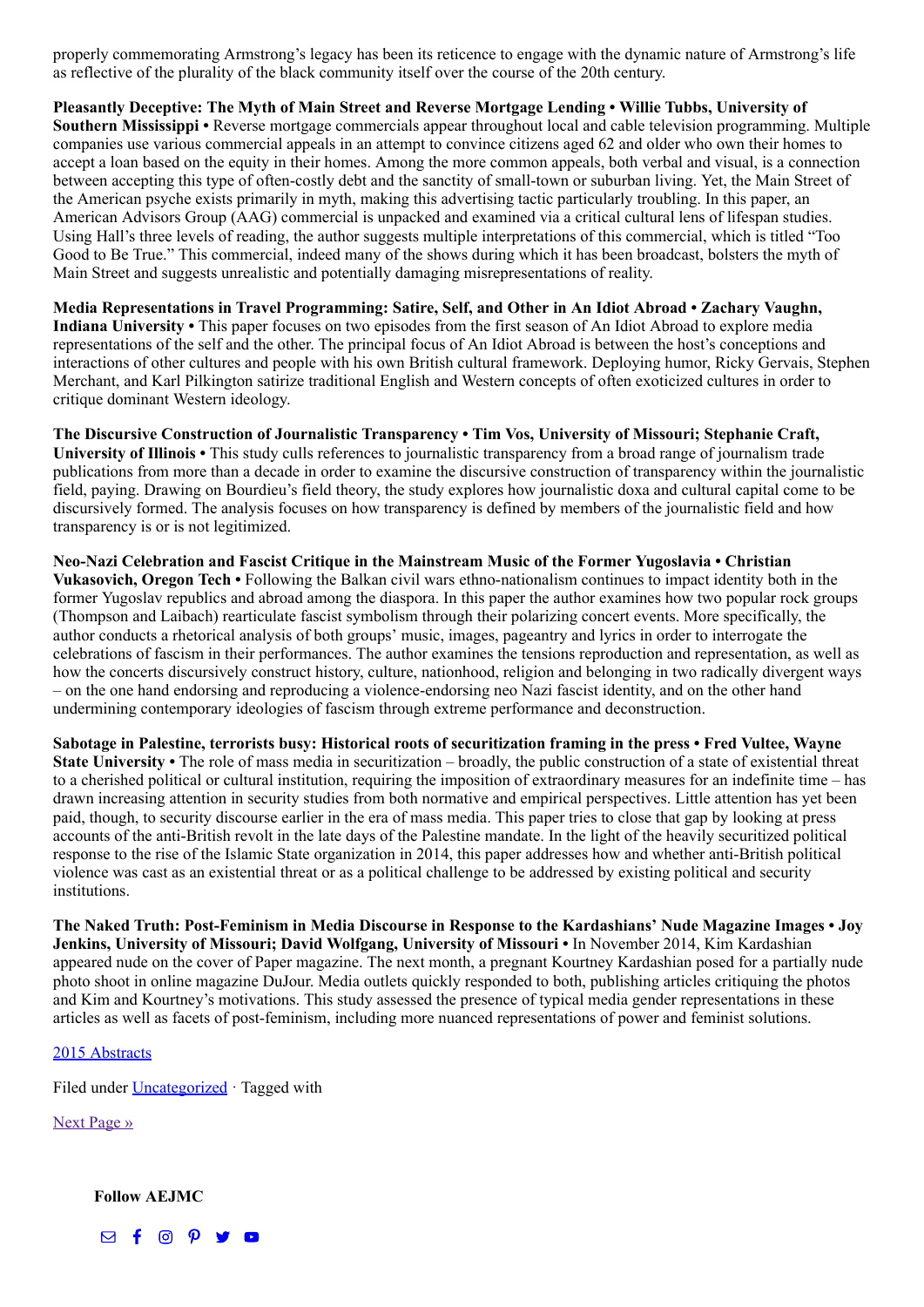## What's New

- [AEJMC News: January 2018 issue](http://www.aejmc.org/home/publications/aejmcnews/)
- o [Best Practices in Teaching Diversity in Journalism and Mass Communication Call for Entries Deadline:](http://www.aejmc.org/home/2017/12/best-practices-competition/) March 16, 2018
- [Nafziger-White-Salwen Dissertation Award Nominations Deadline: Jan. 19, 2018](http://www.aejmc.org/home/2017/10/nafziger-white-salwen/)
- o **[AEJMC Equity & Diversity Award Deadline: Jan. 10, 2018](http://www.aejmc.org/home/2017/09/aejmc-equity-diversity-award/)**